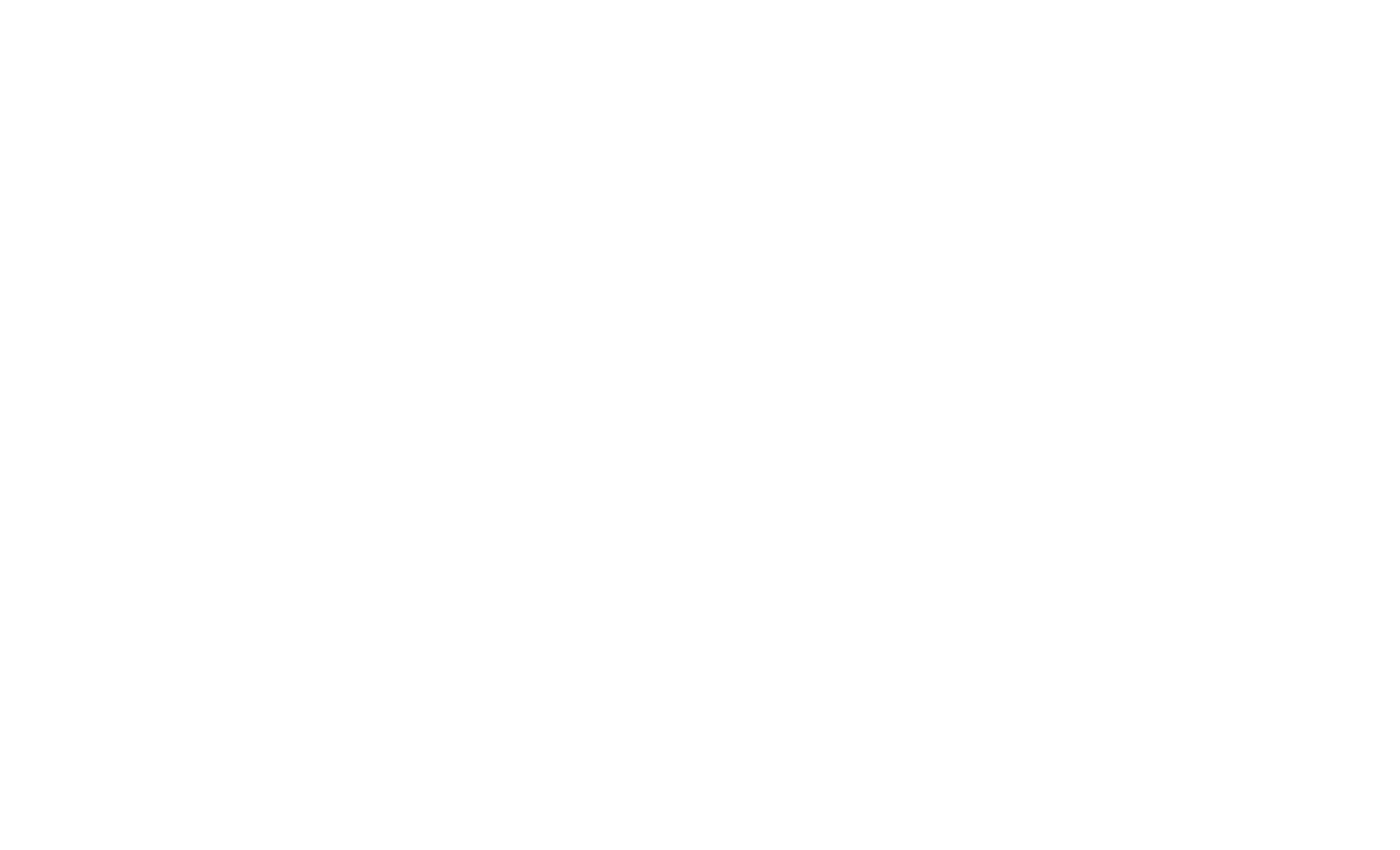| STATE OF NEW YORK<br>COUNTY - Herkimer                    | 2 0 1 7                                                                           | VILLAGE | T A X<br>R O L L<br>TAXABLE SECTION OF THE ROLL - 1        | VALUATION DATE-JAN 01, 2016                    | PAGE<br>1              |
|-----------------------------------------------------------|-----------------------------------------------------------------------------------|---------|------------------------------------------------------------|------------------------------------------------|------------------------|
| - Russia<br>TOWN<br>VILLAGE - Poland<br>$-214403$<br>SWIS |                                                                                   |         | OWNERS NAME SEQUENCE<br>UNIFORM PERCENT OF VALUE IS 100.00 | TAXABLE STATUS DATE-MAR 01, 2016               |                        |
| TAX MAP PARCEL NUMBER                                     | PROPERTY LOCATION & CLASS ASSESSMENT EXEMPTION CODE-----------------VILLAGE------ |         |                                                            |                                                |                        |
| CURRENT OWNERS NAME                                       | SCHOOL DISTRICT                                                                   | LAND    | TAX DESCRIPTION                                            | TAXABLE VALUE                                  |                        |
| CURRENT OWNERS ADDRESS                                    | PARCEL SIZE/GRID COORD                                                            | TOTAL   | SPECIAL DISTRICTS                                          |                                                | TAX AMOUNT             |
|                                                           | 8951 N Main St                                                                    |         |                                                            | *********** 088.50-1-33 ****<br>ACCT 063000060 | <b>BILL</b><br>44      |
| $088.50 - 1 - 33$                                         | 210 1 Family Res                                                                  |         | Village Tax                                                | 79,200                                         | 305.43                 |
| Alton Lisa A                                              | Poland Central 213803                                                             | 13,200  |                                                            |                                                |                        |
| Alton Gavin A                                             | S 28<br>Rg                                                                        | 79,200  |                                                            |                                                |                        |
| 8951 North Main St                                        | Ho 11/2                                                                           |         |                                                            |                                                |                        |
| Poland, NY 13431                                          | Rte 28                                                                            |         |                                                            |                                                |                        |
|                                                           | FRNT 145.00 DPTH 218.00                                                           |         |                                                            |                                                |                        |
| PRIOR OWNER ON 3/01/2016                                  | EAST-0340780 NRTH-1602092                                                         |         |                                                            |                                                |                        |
| Coe Lisa A                                                | DEED BOOK 1082<br>PG-66                                                           |         |                                                            |                                                |                        |
|                                                           | FULL MARKET VALUE                                                                 | 79,200  | TOTAL TAX ---                                              |                                                |                        |
|                                                           |                                                                                   |         |                                                            | DATE #1                                        | $305.43**$<br>07/03/17 |
|                                                           |                                                                                   |         |                                                            | AMT DUE                                        | 305.43                 |
|                                                           |                                                                                   |         |                                                            | ************ 088.51-1-17 ***                   |                        |
|                                                           | 29 Route 8                                                                        |         |                                                            | ACCT 063002220                                 | 45<br><b>BILL</b>      |
| $088.51 - 1 - 17$                                         | 210 1 Family Res                                                                  |         | Village Tax                                                | 90,000                                         | 347.08                 |
| Barnard Frances Dee                                       | Poland Central 213803                                                             | 8,100   |                                                            |                                                |                        |
| Barnard Korey M                                           | Lot #28 Royal Grant                                                               | 90,000  |                                                            |                                                |                        |
| 29 Cold Brook St                                          | House Garage<br>60.00 DPTH 165.00                                                 |         |                                                            |                                                |                        |
| Poland, NY 13431                                          | FRNT<br>$0.19$ BANK<br>ACRES<br>135                                               |         |                                                            |                                                |                        |
|                                                           | EAST-0342891 NRTH-1601253                                                         |         |                                                            |                                                |                        |
|                                                           | DEED BOOK 1389<br>PG-709                                                          |         |                                                            |                                                |                        |
|                                                           | FULL MARKET VALUE                                                                 | 90,000  |                                                            |                                                |                        |
|                                                           |                                                                                   |         | TOTAL TAX ---                                              |                                                | 347.08**               |
|                                                           |                                                                                   |         |                                                            | DATE #1                                        | 07/03/17               |
|                                                           |                                                                                   |         | *************************************                      | AMT DUE                                        | 347.08                 |
|                                                           | 85 Route 8                                                                        |         |                                                            | $* 088.51 - 1 - 28$ ***<br>ACCT 063000720      | <b>BILL</b><br>46      |
| $088.51 - 1 - 28$                                         | 210 1 Family Res                                                                  |         | Village Tax                                                | 89,000                                         | 343.23                 |
| Batista Joseph A Jr                                       | Poland Central 213803                                                             | 14,600  |                                                            |                                                |                        |
| Batista L Yasmin                                          | W 28 Rg                                                                           | 89,000  |                                                            |                                                |                        |
| 85 Cold Brook St                                          | House .99 Acre                                                                    |         |                                                            |                                                |                        |
| Poland, NY 13431                                          | Rte 8                                                                             |         |                                                            |                                                |                        |
|                                                           | FRNT 130.50 DPTH 305.25                                                           |         |                                                            |                                                |                        |
|                                                           | <b>BANK</b><br>135                                                                |         |                                                            |                                                |                        |
|                                                           | EAST-0343371 NRTH-1602232                                                         |         |                                                            |                                                |                        |
|                                                           | DEED BOOK 1285<br>PG-483                                                          |         |                                                            |                                                |                        |
|                                                           | FULL MARKET VALUE                                                                 | 89,000  | TOTAL TAX ---                                              |                                                | 343.23**               |
|                                                           |                                                                                   |         |                                                            | DATE #1                                        | 07/03/17               |
|                                                           |                                                                                   |         |                                                            | AMT DUE                                        | 343.23                 |
|                                                           |                                                                                   |         |                                                            | ********************************               |                        |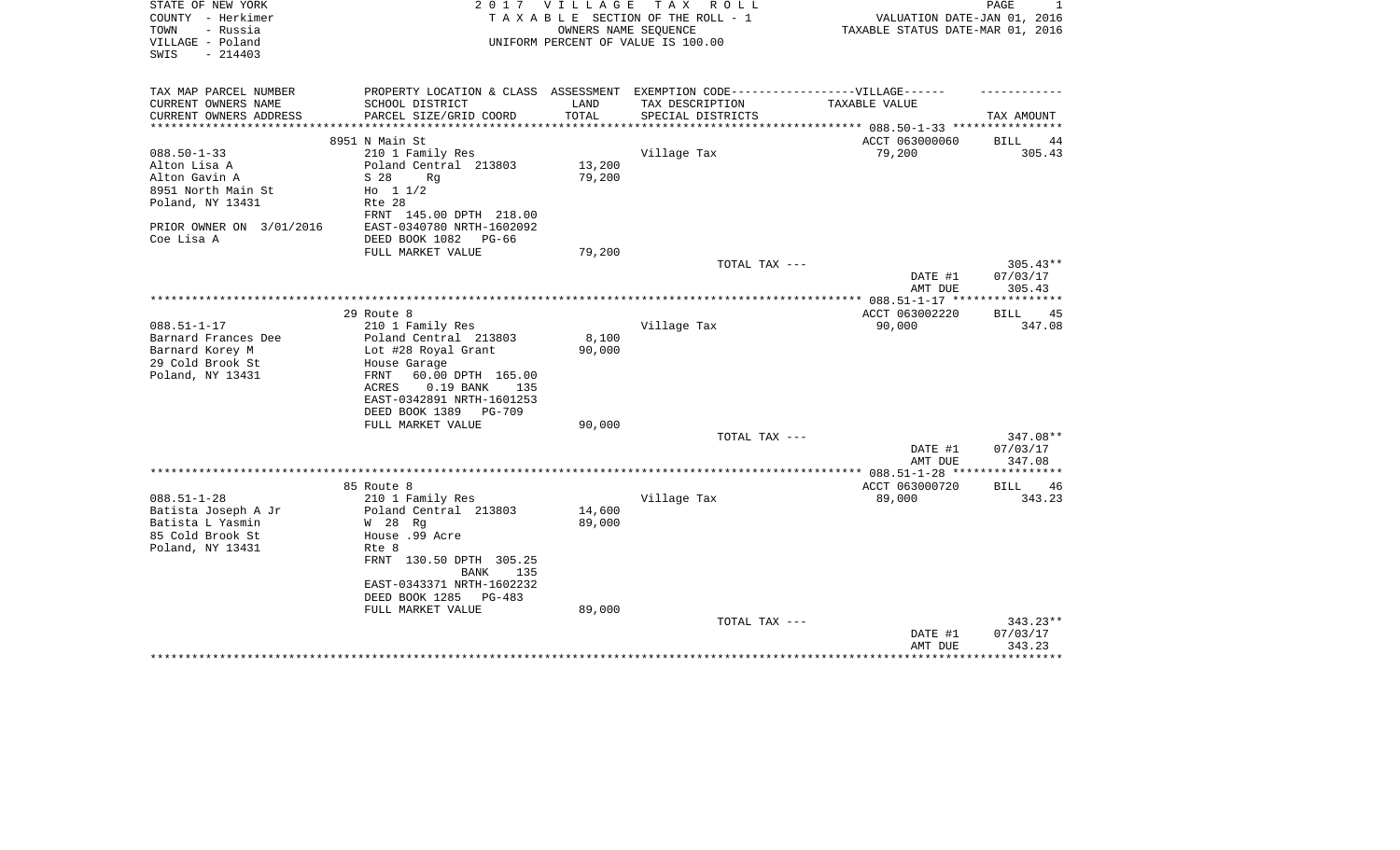| STATE OF NEW YORK<br>COUNTY - Herkimer<br>TOWN<br>- Russia<br>VILLAGE - Poland<br>$-214403$<br>SWIS |                                                                                                      | 2017 VILLAGE | TAX ROLL<br>TAXABLE SECTION OF THE ROLL - 1<br>OWNERS NAME SEQUENCE<br>UNIFORM PERCENT OF VALUE IS 100.00 | VALUATION DATE-JAN 01, 2016<br>TAXABLE STATUS DATE-MAR 01, 2016 | 2<br>PAGE            |
|-----------------------------------------------------------------------------------------------------|------------------------------------------------------------------------------------------------------|--------------|-----------------------------------------------------------------------------------------------------------|-----------------------------------------------------------------|----------------------|
| TAX MAP PARCEL NUMBER<br>CURRENT OWNERS NAME                                                        | PROPERTY LOCATION & CLASS ASSESSMENT EXEMPTION CODE-----------------VILLAGE------<br>SCHOOL DISTRICT | LAND         | TAX DESCRIPTION                                                                                           | TAXABLE VALUE                                                   |                      |
| CURRENT OWNERS ADDRESS                                                                              | PARCEL SIZE/GRID COORD                                                                               | TOTAL        | SPECIAL DISTRICTS                                                                                         |                                                                 | TAX AMOUNT           |
|                                                                                                     |                                                                                                      |              |                                                                                                           | *********** 088.50-1-47 ************                            |                      |
|                                                                                                     | 8865 Route 28                                                                                        |              |                                                                                                           | ACCT 063003540                                                  | BILL<br>47           |
| $088.50 - 1 - 47$                                                                                   | 280 Res Multiple                                                                                     |              | Village Tax                                                                                               | 121,900                                                         | 470.10               |
| Beck Nathanael D                                                                                    | Poland Central 213803                                                                                | 21,800       |                                                                                                           |                                                                 |                      |
| Beck Jacquelyn E<br>8865 N Main St                                                                  | Lot 28 Royal Grant<br>House Garage                                                                   | 121,900      |                                                                                                           |                                                                 |                      |
| PO Box 446                                                                                          | Rte 28                                                                                               |              |                                                                                                           |                                                                 |                      |
| Poland, NY 13431                                                                                    | ACRES<br>1.70 BANK<br>135                                                                            |              |                                                                                                           |                                                                 |                      |
|                                                                                                     | EAST-0341987 NRTH-1600971                                                                            |              |                                                                                                           |                                                                 |                      |
|                                                                                                     | DEED BOOK 1389<br>$PG-643$                                                                           |              |                                                                                                           |                                                                 |                      |
|                                                                                                     | FULL MARKET VALUE                                                                                    | 121,900      |                                                                                                           |                                                                 |                      |
|                                                                                                     |                                                                                                      |              | TOTAL TAX ---                                                                                             | DATE #1                                                         | 470.10**<br>07/03/17 |
|                                                                                                     |                                                                                                      |              |                                                                                                           | AMT DUE                                                         | 470.10               |
|                                                                                                     |                                                                                                      |              |                                                                                                           |                                                                 |                      |
|                                                                                                     | 8900 Route 28                                                                                        |              |                                                                                                           | ACCT 063001530                                                  | <b>BILL</b><br>48    |
| $088.50 - 1 - 23$                                                                                   | 220 2 Family Res                                                                                     |              | Village Tax                                                                                               | 122,500                                                         | 472.42               |
| Bell John E                                                                                         | Poland Central 213803                                                                                | 11,300       |                                                                                                           |                                                                 |                      |
| 8900 N Main St                                                                                      | Lot 28 Royal Grant                                                                                   | 122,500      |                                                                                                           |                                                                 |                      |
| Poland, NY 13431                                                                                    | House Barn<br>FRNT 102.90 DPTH 192.00                                                                |              |                                                                                                           |                                                                 |                      |
|                                                                                                     | ACRES<br>$0.45$ BANK<br>804                                                                          |              |                                                                                                           |                                                                 |                      |
|                                                                                                     | EAST-0341654 NRTH-1601679                                                                            |              |                                                                                                           |                                                                 |                      |
|                                                                                                     | DEED BOOK 842<br>$PG-39$                                                                             |              |                                                                                                           |                                                                 |                      |
|                                                                                                     | FULL MARKET VALUE                                                                                    | 122,500      |                                                                                                           |                                                                 |                      |
|                                                                                                     |                                                                                                      |              | TOTAL TAX ---                                                                                             |                                                                 | 472.42**             |
|                                                                                                     |                                                                                                      |              |                                                                                                           | DATE #1<br>AMT DUE                                              | 07/03/17<br>472.42   |
|                                                                                                     |                                                                                                      |              |                                                                                                           |                                                                 |                      |
|                                                                                                     | Route 28                                                                                             |              |                                                                                                           | ACCT 063005400                                                  | <b>BILL</b><br>49    |
| $088.50 - 1 - 3.1$                                                                                  | 311 Res vac land                                                                                     |              | Village Tax                                                                                               | 3,600                                                           | 13.88                |
| Bell Revocable Trust James P                                                                        | Poland Central 213803                                                                                | 3,600        |                                                                                                           |                                                                 |                      |
| 185 Gravesville Rd                                                                                  | Lot 28 Royal Grant                                                                                   | 3,600        |                                                                                                           |                                                                 |                      |
| Poland, NY 13431                                                                                    | Vacant Land<br>FRNT 243.00 DPTH                                                                      |              |                                                                                                           |                                                                 |                      |
|                                                                                                     | 1.30<br>ACRES                                                                                        |              |                                                                                                           |                                                                 |                      |
|                                                                                                     | EAST-0340202 NRTH-1602553                                                                            |              |                                                                                                           |                                                                 |                      |
|                                                                                                     | DEED BOOK 1420<br>$PG-8$                                                                             |              |                                                                                                           |                                                                 |                      |
|                                                                                                     | FULL MARKET VALUE                                                                                    | 3,600        |                                                                                                           |                                                                 |                      |
|                                                                                                     |                                                                                                      |              | TOTAL TAX ---                                                                                             |                                                                 | 13.88**              |
|                                                                                                     |                                                                                                      |              |                                                                                                           | DATE #1                                                         | 07/03/17             |
|                                                                                                     |                                                                                                      |              |                                                                                                           | AMT DUE                                                         | 13.88                |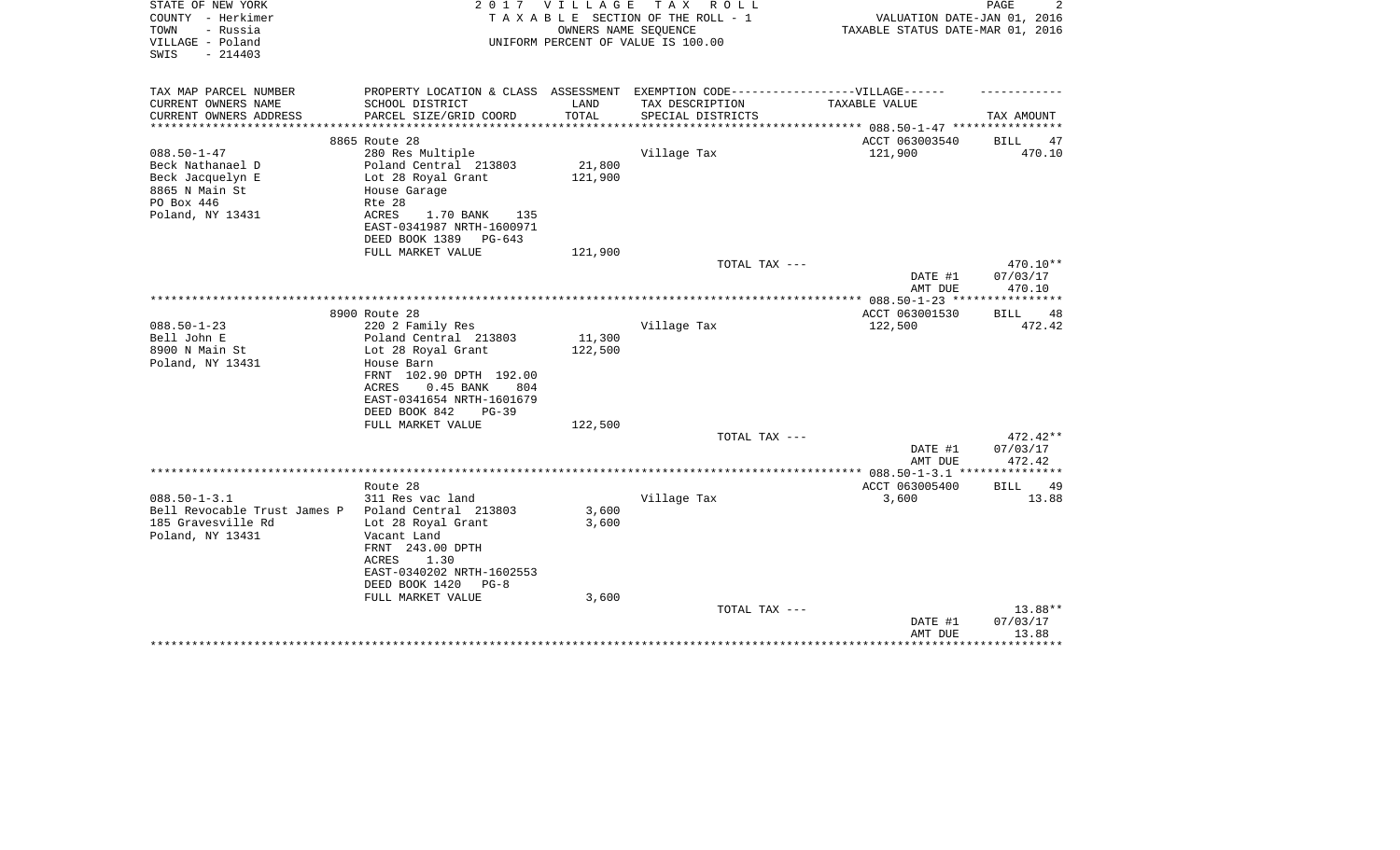| STATE OF NEW YORK<br>COUNTY - Herkimer<br>- Russia<br>TOWN<br>VILLAGE - Poland<br>$-214403$<br>SWIS | 2017                                                                                                 | VILLAGE       | TAX ROLL<br>TAXABLE SECTION OF THE ROLL - 1<br>OWNERS NAME SEQUENCE<br>UNIFORM PERCENT OF VALUE IS 100.00 | VALUATION DATE-JAN 01, 2016<br>TAXABLE STATUS DATE-MAR 01, 2016 | PAGE<br>3                      |
|-----------------------------------------------------------------------------------------------------|------------------------------------------------------------------------------------------------------|---------------|-----------------------------------------------------------------------------------------------------------|-----------------------------------------------------------------|--------------------------------|
| TAX MAP PARCEL NUMBER<br>CURRENT OWNERS NAME                                                        | PROPERTY LOCATION & CLASS ASSESSMENT EXEMPTION CODE-----------------VILLAGE------<br>SCHOOL DISTRICT | LAND          | TAX DESCRIPTION                                                                                           | TAXABLE VALUE                                                   |                                |
| CURRENT OWNERS ADDRESS                                                                              | PARCEL SIZE/GRID COORD                                                                               | TOTAL         | SPECIAL DISTRICTS                                                                                         |                                                                 | TAX AMOUNT                     |
| **************                                                                                      | *******************                                                                                  | ************* |                                                                                                           | *********** 088.50-1-44 *****************                       |                                |
|                                                                                                     | 8881 Route 28                                                                                        |               |                                                                                                           | ACCT 063001770                                                  | <b>BILL</b><br>50              |
| $088.50 - 1 - 44$                                                                                   | 210 1 Family Res                                                                                     |               | Village Tax                                                                                               | 119,700                                                         | 461.62                         |
| Bennett Clifton F<br>Bennett Stacey                                                                 | Poland Central 213803<br>S 28<br>Rq                                                                  | 10,700        |                                                                                                           |                                                                 |                                |
| 127 Sedgewick Park                                                                                  | $H_0$ 1/4                                                                                            | 119,700       |                                                                                                           |                                                                 |                                |
| New Hartford, NY 13413                                                                              | Rte # 28                                                                                             |               |                                                                                                           |                                                                 |                                |
|                                                                                                     | FRNT 120.00 DPTH 160.00                                                                              |               |                                                                                                           |                                                                 |                                |
|                                                                                                     | EAST-0341815 NRTH-1601266                                                                            |               |                                                                                                           |                                                                 |                                |
|                                                                                                     | DEED BOOK 1092<br><b>PG-561</b>                                                                      |               |                                                                                                           |                                                                 |                                |
|                                                                                                     | FULL MARKET VALUE                                                                                    | 119,700       |                                                                                                           |                                                                 |                                |
|                                                                                                     |                                                                                                      |               | TOTAL TAX ---                                                                                             | DATE #1<br>AMT DUE                                              | 461.62**<br>07/03/17<br>461.62 |
|                                                                                                     |                                                                                                      |               |                                                                                                           | $*$ 088.50-1-17.1                                               | *********                      |
|                                                                                                     | 8866 Route 28                                                                                        |               |                                                                                                           | ACCT 063003720                                                  | 51<br>BILL                     |
| $088.50 - 1 - 17.1$                                                                                 | 210 1 Family Res                                                                                     |               | Village Tax                                                                                               | 133,600                                                         | 515.22                         |
| Bennett Lance                                                                                       | Poland Central 213803                                                                                | 15,000        |                                                                                                           |                                                                 |                                |
| Maya Tammy                                                                                          | Lot 28 Royal Grant                                                                                   | 133,600       |                                                                                                           |                                                                 |                                |
| 8866 N Main St                                                                                      | House Att Garage                                                                                     |               |                                                                                                           |                                                                 |                                |
| Poland, NY 13431                                                                                    | Rte 28                                                                                               |               |                                                                                                           |                                                                 |                                |
|                                                                                                     | ACRES<br>1.00                                                                                        |               |                                                                                                           |                                                                 |                                |
|                                                                                                     | EAST-0342174 NRTH-1601288<br>DEED BOOK 922<br>$PG-130$                                               |               |                                                                                                           |                                                                 |                                |
|                                                                                                     | FULL MARKET VALUE                                                                                    | 133,600       |                                                                                                           |                                                                 |                                |
|                                                                                                     |                                                                                                      |               | TOTAL TAX ---                                                                                             |                                                                 | 515.22**                       |
|                                                                                                     |                                                                                                      |               |                                                                                                           | DATE #1                                                         | 07/03/17                       |
|                                                                                                     |                                                                                                      |               |                                                                                                           | AMT DUE                                                         | 515.22                         |
|                                                                                                     |                                                                                                      |               |                                                                                                           | ************ 088.50-1-17.2 *******                              | ******                         |
|                                                                                                     | Route 28                                                                                             |               |                                                                                                           | ACCT 3003722                                                    | 52<br>BILL                     |
| $088.50 - 1 - 17.2$                                                                                 | 311 Res vac land                                                                                     |               | Village Tax                                                                                               | 800                                                             | 3.09                           |
| Beyel James W                                                                                       | Poland Central 213803                                                                                | 800           |                                                                                                           |                                                                 |                                |
| Beyel Dora B                                                                                        | Lot 28 Royal Grant                                                                                   | 800           |                                                                                                           |                                                                 |                                |
| Box 301                                                                                             | Vacant Land<br>FRNT 100.70 DPTH 92.50                                                                |               |                                                                                                           |                                                                 |                                |
| Poland, NY 13431                                                                                    | EAST-0341989 NRTH-1601585                                                                            |               |                                                                                                           |                                                                 |                                |
|                                                                                                     | DEED BOOK 722<br>$PG-15$                                                                             |               |                                                                                                           |                                                                 |                                |
|                                                                                                     | FULL MARKET VALUE                                                                                    | 800           |                                                                                                           |                                                                 |                                |
|                                                                                                     |                                                                                                      |               | TOTAL TAX ---                                                                                             |                                                                 | $3.09**$                       |
|                                                                                                     |                                                                                                      |               |                                                                                                           | DATE #1                                                         | 07/03/17                       |
|                                                                                                     |                                                                                                      |               |                                                                                                           | AMT DUE                                                         | 3.09                           |
|                                                                                                     |                                                                                                      |               |                                                                                                           |                                                                 |                                |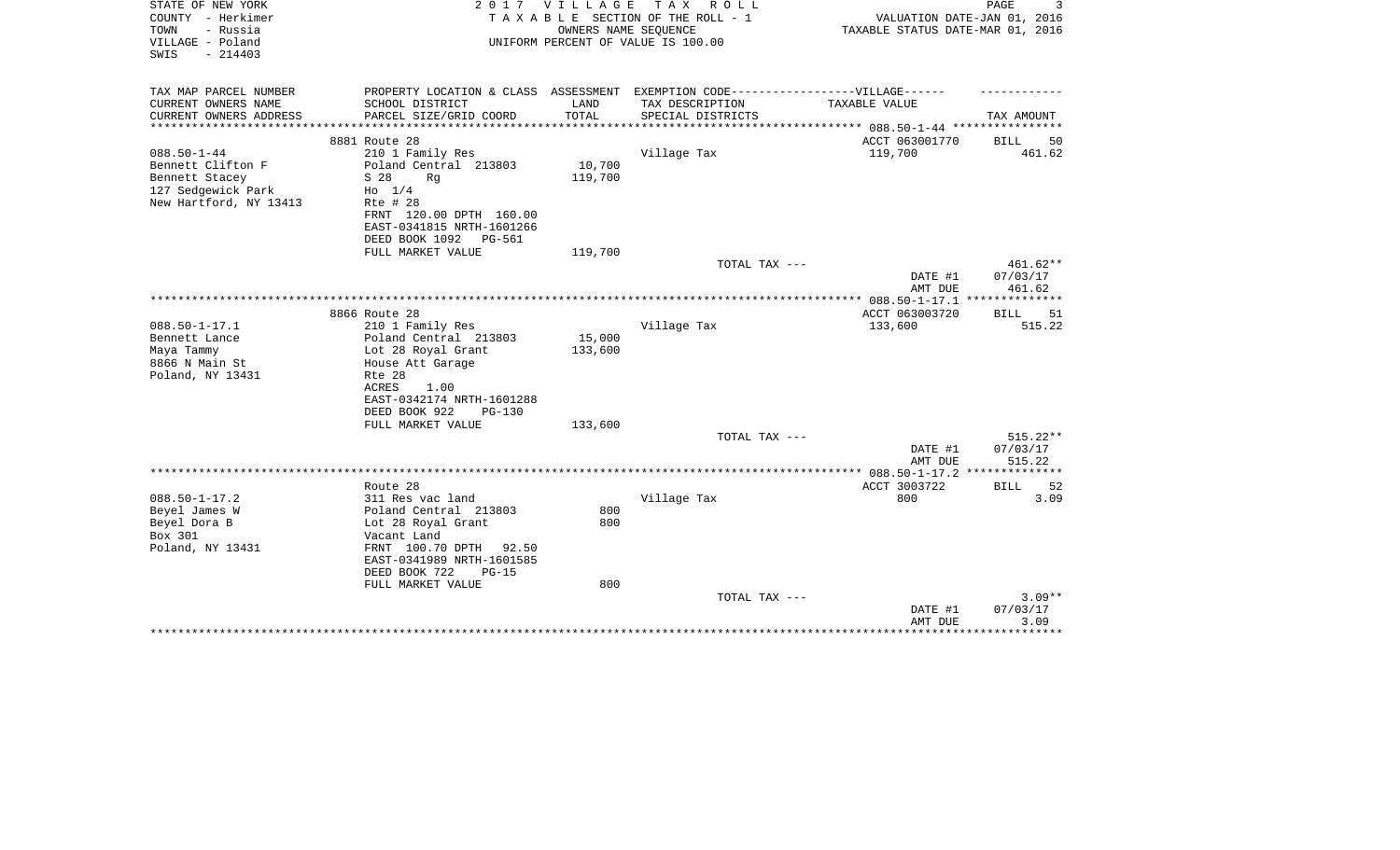| STATE OF NEW YORK<br>COUNTY - Herkimer<br>TOWN<br>- Russia<br>VILLAGE - Poland<br>SWIS<br>$-214403$ | 2017                                                                              | <b>VILLAGE</b>  | T A X<br>R O L L<br>TAXABLE SECTION OF THE ROLL - 1<br>OWNERS NAME SEQUENCE<br>UNIFORM PERCENT OF VALUE IS 100.00 | VALUATION DATE-JAN 01, 2016<br>TAXABLE STATUS DATE-MAR 01, 2016 | PAGE<br>4          |
|-----------------------------------------------------------------------------------------------------|-----------------------------------------------------------------------------------|-----------------|-------------------------------------------------------------------------------------------------------------------|-----------------------------------------------------------------|--------------------|
| TAX MAP PARCEL NUMBER                                                                               | PROPERTY LOCATION & CLASS ASSESSMENT EXEMPTION CODE-----------------VILLAGE------ |                 |                                                                                                                   |                                                                 |                    |
| CURRENT OWNERS NAME<br>CURRENT OWNERS ADDRESS                                                       | SCHOOL DISTRICT<br>PARCEL SIZE/GRID COORD                                         | LAND<br>TOTAL   | TAX DESCRIPTION<br>SPECIAL DISTRICTS                                                                              | TAXABLE VALUE                                                   | TAX AMOUNT         |
|                                                                                                     |                                                                                   |                 |                                                                                                                   | ******** 088.50-1-20 ***********                                |                    |
|                                                                                                     | 8884 Route 28                                                                     |                 |                                                                                                                   | ACCT 063000420                                                  | <b>BILL</b><br>53  |
| $088.50 - 1 - 20$                                                                                   | 210 1 Family Res                                                                  |                 | Village Tax                                                                                                       | 122,000                                                         | 470.49             |
| Beyel James W                                                                                       | Poland Central 213803                                                             | 11,100          |                                                                                                                   |                                                                 |                    |
| Beyel Dora B                                                                                        | Lot 28 Royal Grant                                                                | 122,000         |                                                                                                                   |                                                                 |                    |
| PO Box 301                                                                                          | House & Barn                                                                      |                 |                                                                                                                   |                                                                 |                    |
| Poland, NY 13431                                                                                    | Rte 28<br>FRNT 100.70 DPTH 185.00                                                 |                 |                                                                                                                   |                                                                 |                    |
|                                                                                                     | ACRES<br>0.49                                                                     |                 |                                                                                                                   |                                                                 |                    |
|                                                                                                     | EAST-0341903 NRTH-1601482                                                         |                 |                                                                                                                   |                                                                 |                    |
|                                                                                                     | DEED BOOK 00644 PG-01006                                                          |                 |                                                                                                                   |                                                                 |                    |
|                                                                                                     | FULL MARKET VALUE                                                                 | 122,000         |                                                                                                                   |                                                                 |                    |
|                                                                                                     |                                                                                   |                 | TOTAL TAX ---                                                                                                     |                                                                 | 470.49**           |
|                                                                                                     |                                                                                   |                 |                                                                                                                   | DATE #1                                                         | 07/03/17           |
|                                                                                                     |                                                                                   |                 |                                                                                                                   | AMT DUE                                                         | 470.49             |
|                                                                                                     | 8989 Route 28                                                                     |                 |                                                                                                                   | ACCT 063005490                                                  | <b>BILL</b><br>54  |
| $088.50 - 1 - 69.3$                                                                                 | 210 1 Family Res                                                                  |                 | Village Tax                                                                                                       | 282,000                                                         | 1,087.52           |
| Brennan Timothy G                                                                                   | Poland Central 213803                                                             | 44,100          |                                                                                                                   |                                                                 |                    |
| Attn: Gay Brennan                                                                                   | Lot 28 Royal Grant                                                                | 282,000         |                                                                                                                   |                                                                 |                    |
| PO Box 55                                                                                           | Building                                                                          |                 |                                                                                                                   |                                                                 |                    |
| Poland, NY 13431                                                                                    | ACRES<br>15.49                                                                    |                 |                                                                                                                   |                                                                 |                    |
|                                                                                                     | EAST-0340000 NRTH-1601921                                                         |                 |                                                                                                                   |                                                                 |                    |
|                                                                                                     | DEED BOOK 00829 PG-00266<br>FULL MARKET VALUE                                     | 282,000         |                                                                                                                   |                                                                 |                    |
|                                                                                                     |                                                                                   |                 | TOTAL TAX ---                                                                                                     |                                                                 | 1,087.52**         |
|                                                                                                     |                                                                                   |                 |                                                                                                                   | DATE #1                                                         | 07/03/17           |
|                                                                                                     |                                                                                   |                 |                                                                                                                   | AMT DUE                                                         | 1,087.52           |
|                                                                                                     |                                                                                   |                 |                                                                                                                   |                                                                 |                    |
|                                                                                                     | 14 Case St                                                                        |                 |                                                                                                                   | ACCT 063002340                                                  | BILL<br>55         |
| $088.50 - 1 - 50$                                                                                   | 210 1 Family Res                                                                  |                 | Village Tax                                                                                                       | 60,700                                                          | 234.09             |
| Broadbent Gary Allen<br>Case St                                                                     | Poland Central 213803<br>Lot $28$<br>Rq                                           | 9,200<br>60,700 |                                                                                                                   |                                                                 |                    |
| PO Box 54                                                                                           | House                                                                             |                 |                                                                                                                   |                                                                 |                    |
| Poland, NY 13431                                                                                    | FRNT 109.50 DPTH<br>87.00                                                         |                 |                                                                                                                   |                                                                 |                    |
|                                                                                                     | 0.26<br>ACRES                                                                     |                 |                                                                                                                   |                                                                 |                    |
|                                                                                                     | EAST-0342089 NRTH-1600885                                                         |                 |                                                                                                                   |                                                                 |                    |
|                                                                                                     | DEED BOOK 799<br>PG-303                                                           |                 |                                                                                                                   |                                                                 |                    |
|                                                                                                     | FULL MARKET VALUE                                                                 | 60,700          |                                                                                                                   |                                                                 |                    |
|                                                                                                     |                                                                                   |                 | TOTAL TAX ---                                                                                                     |                                                                 | 234.09**           |
|                                                                                                     |                                                                                   |                 |                                                                                                                   | DATE #1<br>AMT DUE                                              | 07/03/17<br>234.09 |
|                                                                                                     |                                                                                   |                 |                                                                                                                   |                                                                 | *******            |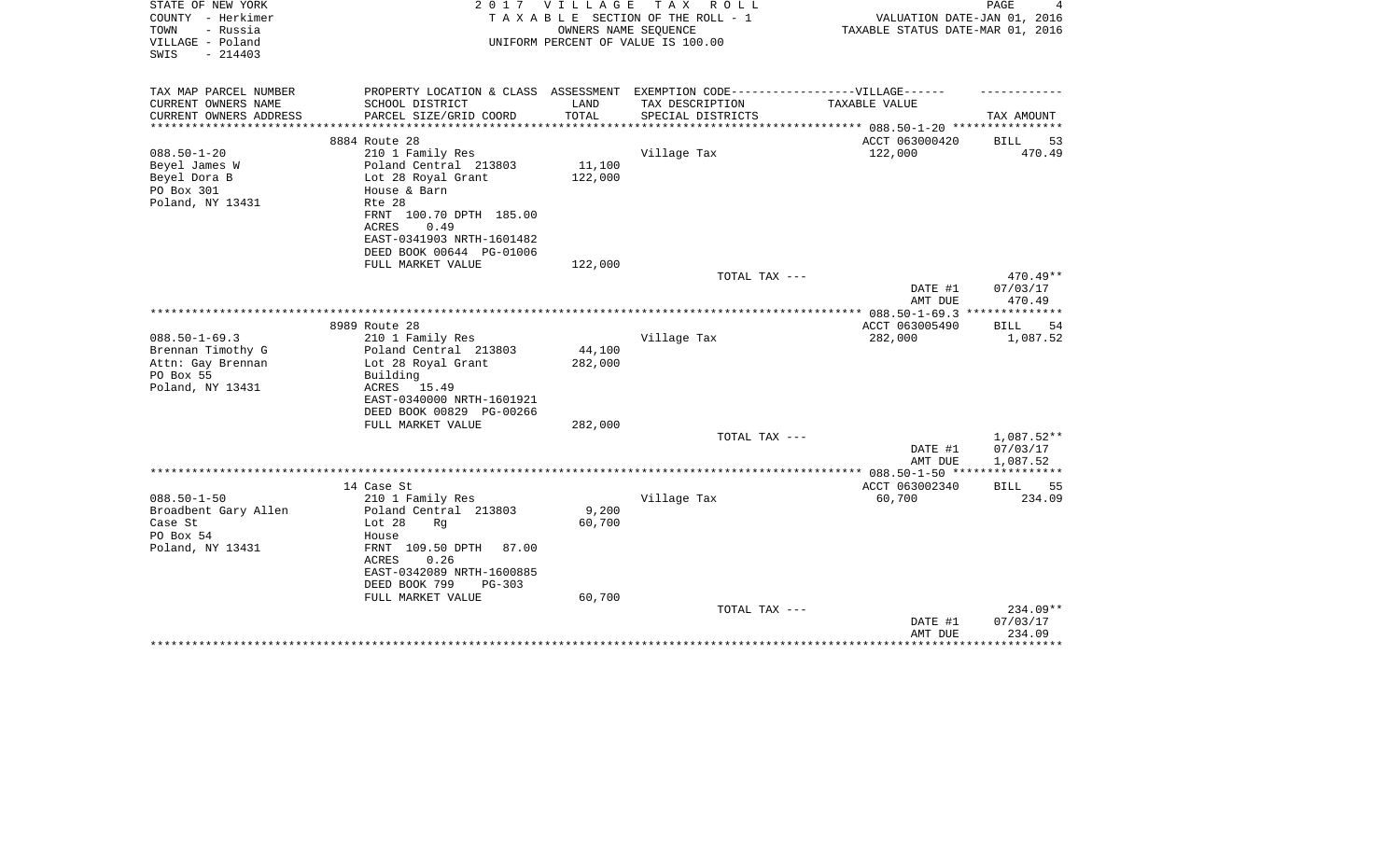| STATE OF NEW YORK<br>COUNTY - Herkimer<br>TOWN<br>- Russia<br>VILLAGE - Poland<br>$-214403$<br>SWIS                                           | 2 0 1 7                                                                                                                                                                            | VILLAGE<br>OWNERS NAME SEQUENCE | T A X<br>R O L L<br>TAXABLE SECTION OF THE ROLL - 1<br>UNIFORM PERCENT OF VALUE IS 100.00 | VALUATION DATE-JAN 01, 2016<br>TAXABLE STATUS DATE-MAR 01, 2016 | 5<br>PAGE                      |
|-----------------------------------------------------------------------------------------------------------------------------------------------|------------------------------------------------------------------------------------------------------------------------------------------------------------------------------------|---------------------------------|-------------------------------------------------------------------------------------------|-----------------------------------------------------------------|--------------------------------|
| TAX MAP PARCEL NUMBER<br>CURRENT OWNERS NAME<br>CURRENT OWNERS ADDRESS<br>**********************                                              | PROPERTY LOCATION & CLASS ASSESSMENT EXEMPTION CODE-----------------VILLAGE------<br>SCHOOL DISTRICT<br>PARCEL SIZE/GRID COORD                                                     | LAND<br>TOTAL                   | TAX DESCRIPTION<br>SPECIAL DISTRICTS                                                      | TAXABLE VALUE                                                   | TAX AMOUNT                     |
|                                                                                                                                               | 8805 Route 28                                                                                                                                                                      |                                 |                                                                                           | ACCT 063000600                                                  | <b>BILL</b><br>56              |
| $088.58 - 1 - 16$<br>Bronson Patricia A                                                                                                       | 210 1 Family Res<br>Poland Central 213803                                                                                                                                          | 12,100                          | Village Tax                                                                               | 133,000                                                         | 512.91                         |
| Bronson Janelle A<br>1012 Grant Rd<br>Cold Brook, NY 13324                                                                                    | Lot 28 Royal Grant<br>House Garage<br>Rte 28<br>FRNT 122.00 DPTH 187.60<br>ACRES<br>0.53<br>EAST-0342708 NRTH-1600161<br>DEED BOOK 1363<br>PG-287                                  | 133,000                         |                                                                                           |                                                                 |                                |
|                                                                                                                                               | FULL MARKET VALUE                                                                                                                                                                  | 133,000                         |                                                                                           |                                                                 |                                |
|                                                                                                                                               |                                                                                                                                                                                    |                                 | TOTAL TAX ---                                                                             | DATE #1<br>AMT DUE                                              | 512.91**<br>07/03/17<br>512.91 |
|                                                                                                                                               |                                                                                                                                                                                    |                                 |                                                                                           |                                                                 |                                |
| $088.50 - 1 - 58$<br>Brown Living Trust William A<br>Brown Living Trust Kathleen L N 28<br>6251 Cavanaugh Rd                                  | Mill St<br>312 Vac w/imprv<br>Poland Central 213803<br>R G<br>Lot $1/16$                                                                                                           | 200<br>5,500                    | Village Tax                                                                               | ACCT 063001890<br>5,500                                         | <b>BILL</b><br>57<br>21.21     |
| Marcy, NY 13403                                                                                                                               | Mill St<br>94.30 DPTH 30.08<br>FRNT<br>EAST-0342223 NRTH-1600768<br>DEED BOOK 947<br>$PG-92$<br>FULL MARKET VALUE                                                                  | 5,500                           |                                                                                           |                                                                 |                                |
|                                                                                                                                               |                                                                                                                                                                                    |                                 | TOTAL TAX ---                                                                             |                                                                 | $21.21**$                      |
|                                                                                                                                               |                                                                                                                                                                                    |                                 |                                                                                           | DATE #1<br>AMT DUE                                              | 07/03/17<br>21.21              |
|                                                                                                                                               |                                                                                                                                                                                    |                                 | ********************                                                                      | *** $088.50 - 1 - 59$ **                                        |                                |
| $088.50 - 1 - 59$<br>Brown Living Trust William A<br>Brown Living Trust Kathleen L Lot 28 Royal Grant<br>6251 Cavanaugh Rd<br>Marcy, NY 13403 | 14 Mill St<br>210 1 Family Res<br>Poland Central 213803<br>House<br>Mill St<br>FRNT<br>94.30 DPTH 108.00<br>0.23<br>ACRES<br>EAST-0342261 NRTH-1600717<br>DEED BOOK 947<br>$PG-92$ | 8,800<br>78,600                 | Village Tax                                                                               | ACCT 063001830<br>78,600                                        | <b>BILL</b><br>58<br>303.12    |
|                                                                                                                                               | FULL MARKET VALUE                                                                                                                                                                  | 78,600                          | TOTAL TAX ---                                                                             | DATE #1<br>AMT DUE                                              | 303.12**<br>07/03/17<br>303.12 |
|                                                                                                                                               |                                                                                                                                                                                    |                                 |                                                                                           |                                                                 |                                |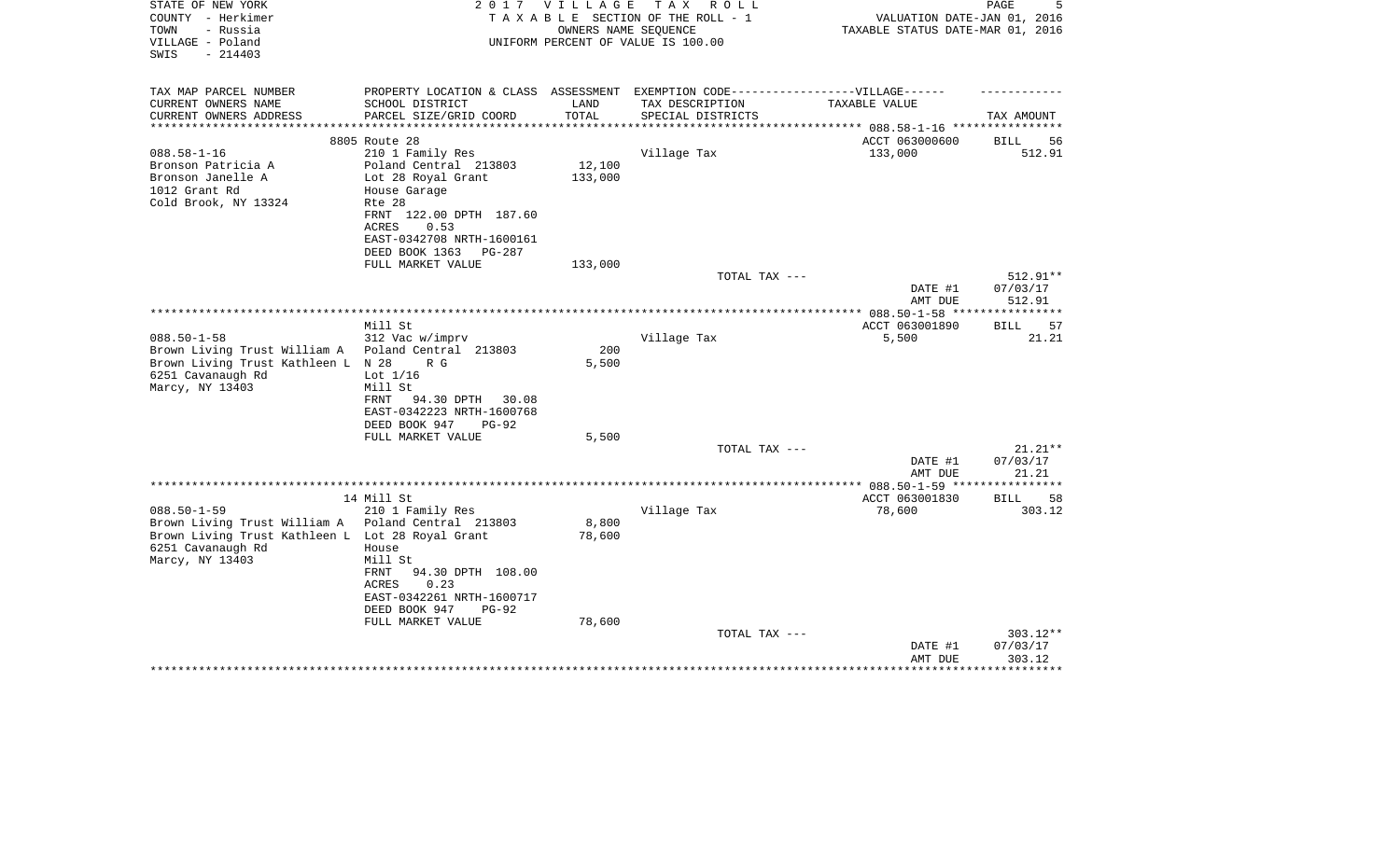| STATE OF NEW YORK<br>COUNTY - Herkimer<br>TOWN<br>- Russia<br>VILLAGE - Poland<br>SWIS<br>$-214403$ | 2 0 1 7                                                                                                | V I L L A G E     | T A X<br>R O L L<br>TAXABLE SECTION OF THE ROLL - 1<br>OWNERS NAME SEQUENCE<br>UNIFORM PERCENT OF VALUE IS 100.00 | VALUATION DATE-JAN 01, 2016<br>TAXABLE STATUS DATE-MAR 01, 2016 | PAGE               |
|-----------------------------------------------------------------------------------------------------|--------------------------------------------------------------------------------------------------------|-------------------|-------------------------------------------------------------------------------------------------------------------|-----------------------------------------------------------------|--------------------|
| TAX MAP PARCEL NUMBER                                                                               | PROPERTY LOCATION & CLASS ASSESSMENT EXEMPTION CODE-----------------VILLAGE------                      |                   |                                                                                                                   |                                                                 |                    |
| CURRENT OWNERS NAME<br>CURRENT OWNERS ADDRESS                                                       | SCHOOL DISTRICT<br>PARCEL SIZE/GRID COORD                                                              | LAND<br>TOTAL     | TAX DESCRIPTION<br>SPECIAL DISTRICTS                                                                              | TAXABLE VALUE<br>************** 088.50-1-52 ***********         | TAX AMOUNT         |
|                                                                                                     | 23 Case St                                                                                             |                   |                                                                                                                   | ACCT 063000480                                                  | <b>BILL</b><br>59  |
| $088.50 - 1 - 52$                                                                                   | 210 1 Family Res                                                                                       |                   | VET WAR T 41123                                                                                                   | 7,350                                                           |                    |
| Burritt Richard<br>Burritt Judith<br>23 Case St<br>PO Box 223<br>Poland, NY 13431                   | Poland Central 213803<br>Lot 28 Royal Grant<br>House Gar<br>96.00<br>FRNT 190.00 DPTH<br>0.39<br>ACRES | 49,000            | 10,700 Village Tax                                                                                                | 41,650                                                          | 160.62             |
|                                                                                                     | EAST-0342087 NRTH-1600712<br>DEED BOOK 728<br><b>PG-303</b>                                            |                   |                                                                                                                   |                                                                 |                    |
|                                                                                                     | FULL MARKET VALUE                                                                                      | 49,000            |                                                                                                                   |                                                                 |                    |
|                                                                                                     |                                                                                                        |                   | TOTAL TAX ---                                                                                                     |                                                                 | $160.62**$         |
|                                                                                                     |                                                                                                        |                   |                                                                                                                   | DATE #1<br>AMT DUE                                              | 07/03/17<br>160.62 |
|                                                                                                     |                                                                                                        |                   |                                                                                                                   | ************** 088.59-1-2 ******************                    |                    |
|                                                                                                     | 8804 Route 28                                                                                          |                   |                                                                                                                   | ACCT 063003690                                                  | BILL<br>60         |
| $088.59 - 1 - 2$                                                                                    | 210 1 Family Res                                                                                       |                   | Village Tax                                                                                                       | 119,000                                                         | 458.92             |
| Caneen John F                                                                                       | Poland Central 213803<br>Lot 28 Royal Grant                                                            | 10,800<br>119,000 |                                                                                                                   |                                                                 |                    |
| Caneen Margaret G<br>Box 413                                                                        |                                                                                                        |                   |                                                                                                                   |                                                                 |                    |
| Poland, NY 13431                                                                                    | House Garage<br>Rte 28                                                                                 |                   |                                                                                                                   |                                                                 |                    |
|                                                                                                     | FRNT 106.10 DPTH 160.00                                                                                |                   |                                                                                                                   |                                                                 |                    |
|                                                                                                     | 0.40<br>ACRES                                                                                          |                   |                                                                                                                   |                                                                 |                    |
|                                                                                                     | EAST-0342912 NRTH-1600239                                                                              |                   |                                                                                                                   |                                                                 |                    |
|                                                                                                     | DEED BOOK 698<br>PG-947                                                                                |                   |                                                                                                                   |                                                                 |                    |
|                                                                                                     | FULL MARKET VALUE                                                                                      | 119,000           |                                                                                                                   |                                                                 |                    |
|                                                                                                     |                                                                                                        |                   | TOTAL TAX ---                                                                                                     |                                                                 | 458.92**           |
|                                                                                                     |                                                                                                        |                   |                                                                                                                   | DATE #1                                                         | 07/03/17           |
|                                                                                                     |                                                                                                        |                   |                                                                                                                   | AMT DUE                                                         | 458.92             |
|                                                                                                     | 8917 Route 28                                                                                          |                   |                                                                                                                   | ACCT 063000510                                                  | <b>BILL</b><br>61  |
| $088.50 - 1 - 39$                                                                                   | 210 1 Family Res                                                                                       |                   | Village Tax                                                                                                       | 74,000                                                          | 285.38             |
| Carr Robert G                                                                                       | Poland Central 213803                                                                                  | 15,400            |                                                                                                                   |                                                                 |                    |
| RR1 Box 314                                                                                         | Lot 28 Royal Grant                                                                                     | 74,000            |                                                                                                                   |                                                                 |                    |
| Poland, NY 13431                                                                                    | House Shed<br>ACRES<br>1.10<br>EAST-0341203 NRTH-1601670<br>DEED BOOK 771<br>PG-581                    |                   |                                                                                                                   |                                                                 |                    |
|                                                                                                     | FULL MARKET VALUE                                                                                      | 74,000            |                                                                                                                   |                                                                 |                    |
|                                                                                                     |                                                                                                        |                   | TOTAL TAX ---                                                                                                     |                                                                 | 285.38**           |
|                                                                                                     |                                                                                                        |                   |                                                                                                                   | DATE #1                                                         | 07/03/17           |
|                                                                                                     |                                                                                                        |                   |                                                                                                                   | AMT DUE                                                         | 285.38             |
|                                                                                                     |                                                                                                        |                   |                                                                                                                   |                                                                 |                    |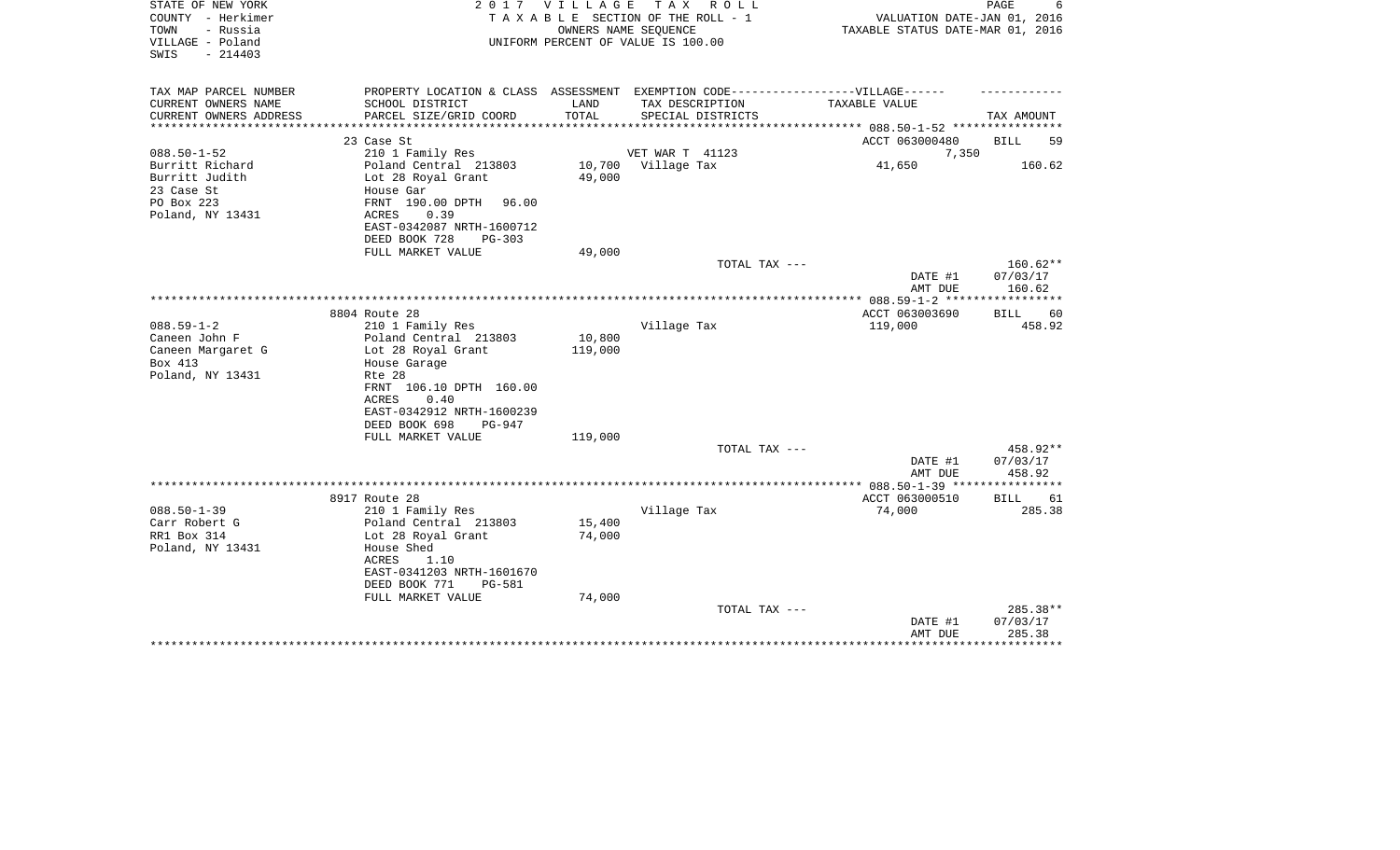| STATE OF NEW YORK<br>COUNTY - Herkimer<br>- Russia<br>TOWN<br>VILLAGE - Poland<br>SWIS<br>$-214403$ |                                                                                                      | 2017 VILLAGE<br>OWNERS NAME SEQUENCE | TAX ROLL<br>TAXABLE SECTION OF THE ROLL - 1<br>UNIFORM PERCENT OF VALUE IS 100.00 | VALUATION DATE-JAN 01, 2016<br>TAXABLE STATUS DATE-MAR 01, 2016 | PAGE<br>7          |
|-----------------------------------------------------------------------------------------------------|------------------------------------------------------------------------------------------------------|--------------------------------------|-----------------------------------------------------------------------------------|-----------------------------------------------------------------|--------------------|
|                                                                                                     |                                                                                                      |                                      |                                                                                   |                                                                 |                    |
| TAX MAP PARCEL NUMBER<br>CURRENT OWNERS NAME                                                        | PROPERTY LOCATION & CLASS ASSESSMENT EXEMPTION CODE-----------------VILLAGE------<br>SCHOOL DISTRICT | LAND                                 | TAX DESCRIPTION                                                                   | TAXABLE VALUE                                                   |                    |
| CURRENT OWNERS ADDRESS                                                                              | PARCEL SIZE/GRID COORD                                                                               | TOTAL                                | SPECIAL DISTRICTS                                                                 |                                                                 | TAX AMOUNT         |
| *******************                                                                                 | * * * * * * * * * * * * * * * *                                                                      | * * * * * * * * * * *                |                                                                                   |                                                                 |                    |
|                                                                                                     | 8895 Route 28                                                                                        |                                      |                                                                                   | ACCT 063001230                                                  | BILL<br>62         |
| $088.50 - 1 - 41$                                                                                   | 210 1 Family Res                                                                                     |                                      | Village Tax                                                                       | 96,000                                                          | 370.22             |
| Cavano Paul J                                                                                       | Poland Central 213803                                                                                | 14,500                               |                                                                                   |                                                                 |                    |
| Box 174<br>Poland, NY 13431                                                                         | Lot 28 Royal Grant<br>House Garage                                                                   | 96,000                               |                                                                                   |                                                                 |                    |
|                                                                                                     | Rte 28                                                                                               |                                      |                                                                                   |                                                                 |                    |
|                                                                                                     | FRNT 140.00 DPTH 284.00                                                                              |                                      |                                                                                   |                                                                 |                    |
|                                                                                                     | ACRES<br>$0.87$ BANK<br>250                                                                          |                                      |                                                                                   |                                                                 |                    |
|                                                                                                     | EAST-0341539 NRTH-1601413                                                                            |                                      |                                                                                   |                                                                 |                    |
|                                                                                                     | DEED BOOK 00540 PG-00183                                                                             |                                      |                                                                                   |                                                                 |                    |
|                                                                                                     | FULL MARKET VALUE                                                                                    | 96,000                               |                                                                                   |                                                                 |                    |
|                                                                                                     |                                                                                                      |                                      | TOTAL TAX ---                                                                     |                                                                 | 370.22**           |
|                                                                                                     |                                                                                                      |                                      |                                                                                   | DATE #1<br>AMT DUE                                              | 07/03/17<br>370.22 |
|                                                                                                     |                                                                                                      |                                      |                                                                                   |                                                                 |                    |
|                                                                                                     | Millington Ave                                                                                       |                                      |                                                                                   |                                                                 | BILL<br>63         |
| $088.50 - 1 - 7.4$                                                                                  | 314 Rural vac<10                                                                                     |                                      | Village Tax                                                                       | 2,300                                                           | 8.87               |
| Chauvin Michael                                                                                     | Poland Central 213803                                                                                | 2,300                                |                                                                                   |                                                                 |                    |
| Taft Hazel E                                                                                        | ACRES<br>0.66                                                                                        | 2,300                                |                                                                                   |                                                                 |                    |
| PO Box 624<br>Poland, NY 13431                                                                      | EAST-0342508 NRTH-1601731<br>DEED BOOK 946<br>$PG-99$                                                |                                      |                                                                                   |                                                                 |                    |
|                                                                                                     | FULL MARKET VALUE                                                                                    | 2,300                                |                                                                                   |                                                                 |                    |
|                                                                                                     |                                                                                                      |                                      | TOTAL TAX ---                                                                     |                                                                 | $8.87**$           |
|                                                                                                     |                                                                                                      |                                      |                                                                                   | DATE #1                                                         | 07/03/17           |
|                                                                                                     |                                                                                                      |                                      |                                                                                   | AMT DUE                                                         | 8.87               |
|                                                                                                     |                                                                                                      |                                      |                                                                                   |                                                                 |                    |
| $088.50 - 1 - 11$                                                                                   | 39 Millington Ave<br>210 1 Family Res                                                                |                                      | VET COM T 41133                                                                   | ACCT 063004410<br>20,000                                        | BILL<br>64         |
| Chauvin Michael                                                                                     | Poland Central 213803                                                                                | 8,800                                | Village Tax                                                                       | 101,000                                                         | 389.50             |
| Taft Hazel E                                                                                        | Lot 28 Royal Grant                                                                                   | 121,000                              |                                                                                   |                                                                 |                    |
| PO Box 624                                                                                          | House Garage                                                                                         |                                      |                                                                                   |                                                                 |                    |
| Poland, NY 13431                                                                                    | FRNT 110.00 DPTH 202.00                                                                              |                                      |                                                                                   |                                                                 |                    |
|                                                                                                     | ACRES<br>0.23                                                                                        |                                      |                                                                                   |                                                                 |                    |
|                                                                                                     | EAST-0342658 NRTH-1601683                                                                            |                                      |                                                                                   |                                                                 |                    |
|                                                                                                     | DEED BOOK 946<br>$PG-96$<br>FULL MARKET VALUE                                                        | 121,000                              |                                                                                   |                                                                 |                    |
|                                                                                                     |                                                                                                      |                                      | TOTAL TAX ---                                                                     |                                                                 | 389.50**           |
|                                                                                                     |                                                                                                      |                                      |                                                                                   | DATE #1                                                         | 07/03/17           |
|                                                                                                     |                                                                                                      |                                      |                                                                                   | AMT DUE                                                         | 389.50             |
|                                                                                                     |                                                                                                      |                                      |                                                                                   | ********** 088.50-1-7.5 ****************                        |                    |
|                                                                                                     | Bushpasture Ln                                                                                       |                                      |                                                                                   |                                                                 | <b>BILL</b><br>65  |
| $088.50 - 1 - 7.5$<br>Chauvin Michael E                                                             | 310 Res Vac                                                                                          |                                      | Village Tax                                                                       | 800                                                             | 3.09               |
| Taft Hazel E                                                                                        | Poland Central 213803<br>0.80<br>ACRES                                                               | 800<br>800                           |                                                                                   |                                                                 |                    |
| PO Box 624                                                                                          | EAST-0342552 NRTH-1601905                                                                            |                                      |                                                                                   |                                                                 |                    |
| Poland, NY 13431                                                                                    | DEED BOOK 1511<br>PG-574                                                                             |                                      |                                                                                   |                                                                 |                    |
|                                                                                                     | FULL MARKET VALUE                                                                                    | 800                                  |                                                                                   |                                                                 |                    |
|                                                                                                     |                                                                                                      |                                      | TOTAL TAX ---                                                                     |                                                                 | $3.09**$           |
|                                                                                                     |                                                                                                      |                                      |                                                                                   | DATE #1                                                         | 07/03/17           |
|                                                                                                     |                                                                                                      |                                      |                                                                                   | AMT DUE                                                         | 3.09<br>********** |
|                                                                                                     |                                                                                                      |                                      |                                                                                   |                                                                 |                    |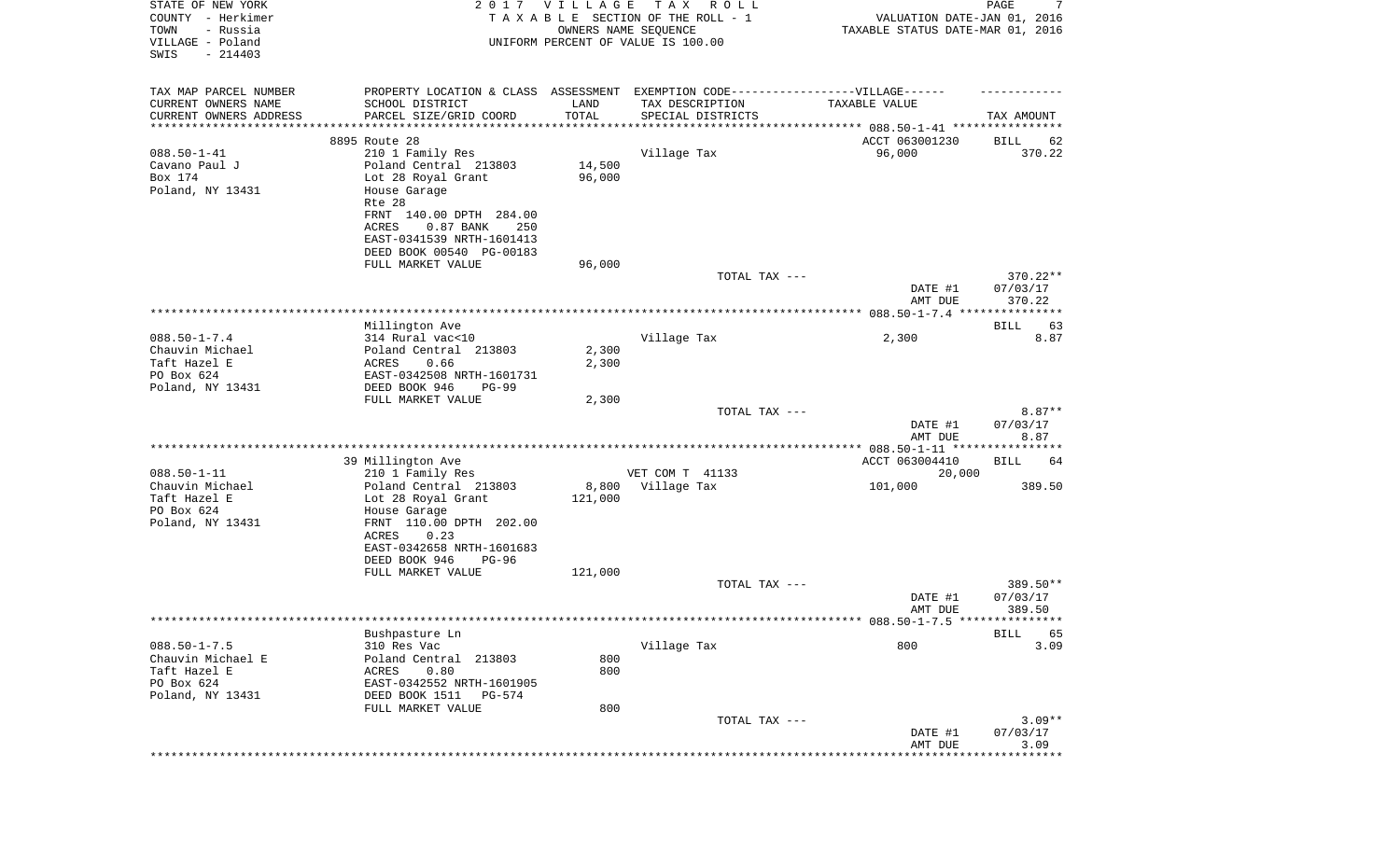| STATE OF NEW YORK<br>COUNTY - Herkimer<br>TOWN<br>- Russia<br>VILLAGE - Poland | 2 0 1 7                                                                           | VILLAGE       | TAX ROLL<br>TAXABLE SECTION OF THE ROLL - 1<br>OWNERS NAME SEQUENCE<br>UNIFORM PERCENT OF VALUE IS 100.00 | VALUATION DATE-JAN 01, 2016<br>TAXABLE STATUS DATE-MAR 01, 2016 | $\mathop{\mathtt{PAGE}}$<br>8 |
|--------------------------------------------------------------------------------|-----------------------------------------------------------------------------------|---------------|-----------------------------------------------------------------------------------------------------------|-----------------------------------------------------------------|-------------------------------|
| $-214403$<br>SWIS                                                              |                                                                                   |               |                                                                                                           |                                                                 |                               |
| TAX MAP PARCEL NUMBER                                                          | PROPERTY LOCATION & CLASS ASSESSMENT EXEMPTION CODE-----------------VILLAGE------ |               |                                                                                                           |                                                                 |                               |
| CURRENT OWNERS NAME<br>CURRENT OWNERS ADDRESS                                  | SCHOOL DISTRICT<br>PARCEL SIZE/GRID COORD                                         | LAND<br>TOTAL | TAX DESCRIPTION<br>SPECIAL DISTRICTS                                                                      | TAXABLE VALUE                                                   | TAX AMOUNT                    |
| *********************                                                          |                                                                                   |               |                                                                                                           |                                                                 |                               |
|                                                                                | 137 Route 8                                                                       |               |                                                                                                           | ACCT 063001710                                                  | BILL<br>66                    |
| $088.43 - 1 - 8$                                                               | 210 1 Family Res                                                                  |               | Village Tax                                                                                               | 71,000                                                          | 273.81                        |
| Clark Brandi C                                                                 | Poland Central 213803                                                             | 12,700        |                                                                                                           |                                                                 |                               |
| 137 Route 8                                                                    | Lot 44 Royal Grant                                                                | 71,000        |                                                                                                           |                                                                 |                               |
| Poland, NY 13431                                                               | House Garage<br>FRNT 170.00 DPTH 112.00                                           |               |                                                                                                           |                                                                 |                               |
| PRIOR OWNER ON 3/01/2016                                                       | ACRES<br>0.60                                                                     |               |                                                                                                           |                                                                 |                               |
| Howe Neista                                                                    | EAST-0344077 NRTH-1603091                                                         |               |                                                                                                           |                                                                 |                               |
|                                                                                | DEED BOOK 1606<br>PG-584                                                          |               |                                                                                                           |                                                                 |                               |
|                                                                                | FULL MARKET VALUE                                                                 | 71,000        |                                                                                                           |                                                                 |                               |
|                                                                                |                                                                                   |               | TOTAL TAX ---                                                                                             |                                                                 | 273.81**                      |
|                                                                                |                                                                                   |               |                                                                                                           | DATE #1<br>AMT DUE                                              | 07/03/17<br>273.81            |
|                                                                                |                                                                                   |               |                                                                                                           | ****************** 088.50-1-51 ***                              |                               |
|                                                                                | 18 Case St                                                                        |               |                                                                                                           | ACCT 063003420                                                  | 67<br>BILL                    |
| $088.50 - 1 - 51$                                                              | 210 1 Family Res                                                                  |               | Village Tax                                                                                               | 92,000                                                          | 354.79                        |
| Clark William F Jr                                                             | Poland Central 213803                                                             | 9,700         |                                                                                                           |                                                                 |                               |
| 18 Case St                                                                     | Lot 28 Royal Grant                                                                | 92,000        |                                                                                                           |                                                                 |                               |
| Poland, NY 13431                                                               | House Garage                                                                      |               |                                                                                                           |                                                                 |                               |
|                                                                                | Case<br>FRNT 130.05 DPTH<br>85.60                                                 |               |                                                                                                           |                                                                 |                               |
|                                                                                | 0.30<br>ACRES                                                                     |               |                                                                                                           |                                                                 |                               |
|                                                                                | EAST-0341994 NRTH-1600816                                                         |               |                                                                                                           |                                                                 |                               |
|                                                                                | DEED BOOK 1551<br>PG-837                                                          |               |                                                                                                           |                                                                 |                               |
|                                                                                | FULL MARKET VALUE                                                                 | 92,000        |                                                                                                           |                                                                 |                               |
|                                                                                |                                                                                   |               | TOTAL TAX ---                                                                                             |                                                                 | $354.79**$                    |
|                                                                                |                                                                                   |               |                                                                                                           | DATE #1                                                         | 07/03/17                      |
|                                                                                |                                                                                   |               |                                                                                                           | AMT DUE                                                         | 354.79                        |
|                                                                                | 37 Route 8                                                                        |               |                                                                                                           | ACCT 063001950                                                  | <b>BILL</b><br>68             |
| $088.51 - 1 - 18$                                                              | 210 1 Family Res                                                                  |               | Village Tax                                                                                               | 61,400                                                          | 236.79                        |
| Coleman Robert                                                                 | Poland Central 213803                                                             | 11,400        |                                                                                                           |                                                                 |                               |
| Coleman Josephine                                                              | W 28<br>R G                                                                       | 61,400        |                                                                                                           |                                                                 |                               |
| PO Box 105                                                                     | $H_0$ 1/2                                                                         |               |                                                                                                           |                                                                 |                               |
| Newport, NY 13416                                                              | Rte #8                                                                            |               |                                                                                                           |                                                                 |                               |
|                                                                                | FRNT 127.50 DPTH 156.94<br>EAST-0342940 NRTH-1601329                              |               |                                                                                                           |                                                                 |                               |
|                                                                                | DEED BOOK 1572<br>$PG-1$                                                          |               |                                                                                                           |                                                                 |                               |
|                                                                                | FULL MARKET VALUE                                                                 | 61,400        |                                                                                                           |                                                                 |                               |
|                                                                                |                                                                                   |               | TOTAL TAX ---                                                                                             |                                                                 | 236.79**                      |
|                                                                                |                                                                                   |               |                                                                                                           | DATE #1                                                         | 07/03/17                      |
|                                                                                |                                                                                   |               |                                                                                                           | AMT DUE                                                         | 236.79                        |
|                                                                                |                                                                                   |               |                                                                                                           |                                                                 |                               |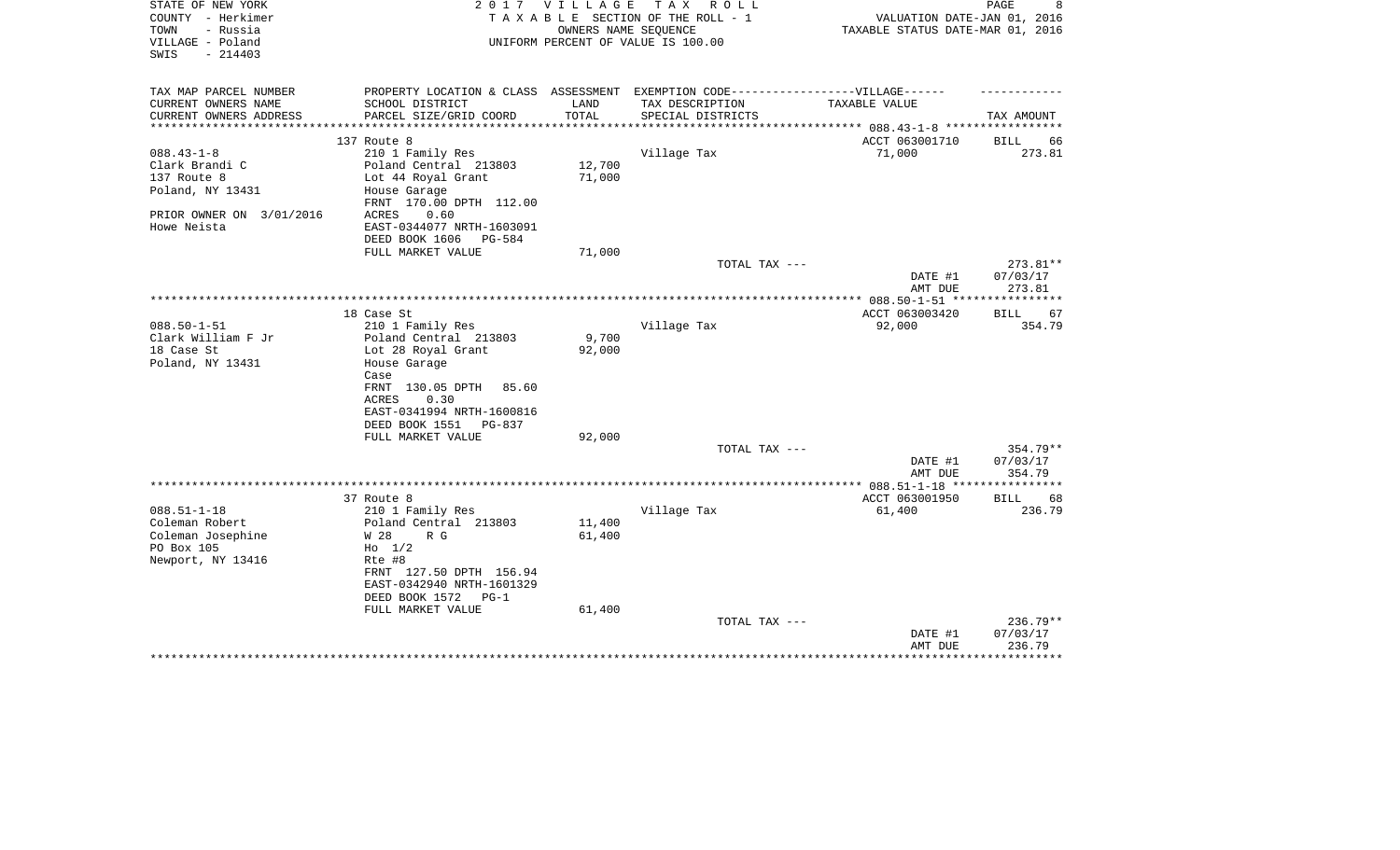| STATE OF NEW YORK<br>COUNTY - Herkimer<br>- Russia<br>TOWN | 2 0 1 7                                                                           | V I L L A G E     | T A X<br>R O L L<br>TAXABLE SECTION OF THE ROLL - 1<br>OWNERS NAME SEQUENCE | VALUATION DATE-JAN 01, 2016<br>TAXABLE STATUS DATE-MAR 01, 2016 | 9<br>PAGE            |
|------------------------------------------------------------|-----------------------------------------------------------------------------------|-------------------|-----------------------------------------------------------------------------|-----------------------------------------------------------------|----------------------|
| VILLAGE - Poland<br>SWIS<br>$-214403$                      |                                                                                   |                   | UNIFORM PERCENT OF VALUE IS 100.00                                          |                                                                 |                      |
| TAX MAP PARCEL NUMBER                                      | PROPERTY LOCATION & CLASS ASSESSMENT EXEMPTION CODE-----------------VILLAGE------ |                   |                                                                             |                                                                 |                      |
| CURRENT OWNERS NAME                                        | SCHOOL DISTRICT                                                                   | LAND              | TAX DESCRIPTION                                                             | TAXABLE VALUE                                                   |                      |
| CURRENT OWNERS ADDRESS<br>**********************           | PARCEL SIZE/GRID COORD                                                            | TOTAL             | SPECIAL DISTRICTS                                                           |                                                                 | TAX AMOUNT           |
|                                                            | 8936 Route 28                                                                     |                   |                                                                             | ACCT 063000690                                                  | BILL<br>69           |
| $088.50 - 1 - 28$                                          | 210 1 Family Res                                                                  |                   | Village Tax                                                                 | 79,200                                                          | 305.43               |
| Cook Harold R                                              | Poland Central 213803                                                             | 7,700             |                                                                             |                                                                 |                      |
| Cook Edith A                                               | N 28<br>Rq                                                                        | 79,200            |                                                                             |                                                                 |                      |
| 8936 N Main St                                             | $H_0$ 1/2                                                                         |                   |                                                                             |                                                                 |                      |
| PO Box 192                                                 | Rte 28                                                                            |                   |                                                                             |                                                                 |                      |
| Poland, NY 13431                                           | FRNT 132.00 DPTH 180.00                                                           |                   |                                                                             |                                                                 |                      |
|                                                            | <b>ACRES</b><br>0.17<br>EAST-0341073 NRTH-1602110                                 |                   |                                                                             |                                                                 |                      |
|                                                            | DEED BOOK 00546 PG-00422                                                          |                   |                                                                             |                                                                 |                      |
|                                                            | FULL MARKET VALUE                                                                 | 79,200            |                                                                             |                                                                 |                      |
|                                                            |                                                                                   |                   | TOTAL TAX ---                                                               |                                                                 | 305.43**             |
|                                                            |                                                                                   |                   |                                                                             | DATE #1                                                         | 07/03/17             |
|                                                            |                                                                                   |                   |                                                                             | AMT DUE                                                         | 305.43               |
|                                                            |                                                                                   |                   |                                                                             |                                                                 |                      |
| $088.51 - 1 - 27$                                          | 79 Route 8<br>210 1 Family Res                                                    |                   | Village Tax                                                                 | ACCT 063003120<br>64,000                                        | 70<br>BILL<br>246.81 |
| Covey Becky                                                | Poland Central 213803                                                             | 14,700            |                                                                             |                                                                 |                      |
| PO Box 414                                                 | Lot 28 Royal Grant                                                                | 64,000            |                                                                             |                                                                 |                      |
| Poland, NY 13431                                           | House Garage                                                                      |                   |                                                                             |                                                                 |                      |
|                                                            | FRNT 132.00 DPTH 305.25                                                           |                   |                                                                             |                                                                 |                      |
|                                                            | 0.93<br>ACRES                                                                     |                   |                                                                             |                                                                 |                      |
|                                                            | EAST-0343309 NRTH-1602112                                                         |                   |                                                                             |                                                                 |                      |
|                                                            | DEED BOOK 1249<br><b>PG-711</b><br>FULL MARKET VALUE                              | 64,000            |                                                                             |                                                                 |                      |
|                                                            |                                                                                   |                   | TOTAL TAX ---                                                               |                                                                 | $246.81**$           |
|                                                            |                                                                                   |                   |                                                                             | DATE #1                                                         | 07/03/17             |
|                                                            |                                                                                   |                   |                                                                             | AMT DUE                                                         | 246.81               |
|                                                            |                                                                                   |                   | ********************                                                        | ** 088.51-1-8 ***                                               |                      |
|                                                            | 38 Millington Ave                                                                 |                   |                                                                             | ACCT 063004050                                                  | 71<br>BILL           |
| $088.51 - 1 - 8$                                           | 210 1 Family Res                                                                  |                   | Village Tax                                                                 | 149,000                                                         | 574.61               |
| Crabtree John T<br>Crabtree Barbara L                      | Poland Central 213803                                                             | 12,900<br>149,000 |                                                                             |                                                                 |                      |
| 38 Millington Ave                                          | Lot 28 Royal Grant<br>House Garage                                                |                   |                                                                             |                                                                 |                      |
| Poland, NY 13431                                           | Millington                                                                        |                   |                                                                             |                                                                 |                      |
|                                                            | FRNT 134.33 DPTH 204.60                                                           |                   |                                                                             |                                                                 |                      |
|                                                            | BANK<br>415                                                                       |                   |                                                                             |                                                                 |                      |
|                                                            | EAST-0342875 NRTH-1601555                                                         |                   |                                                                             |                                                                 |                      |
|                                                            | DEED BOOK 766<br>$PG-209$                                                         |                   |                                                                             |                                                                 |                      |
|                                                            | FULL MARKET VALUE                                                                 | 149,000           |                                                                             |                                                                 |                      |
|                                                            |                                                                                   |                   | TOTAL TAX ---                                                               | DATE #1                                                         | 574.61**<br>07/03/17 |
|                                                            |                                                                                   |                   |                                                                             | AMT DUE                                                         | 574.61               |
|                                                            |                                                                                   |                   |                                                                             |                                                                 |                      |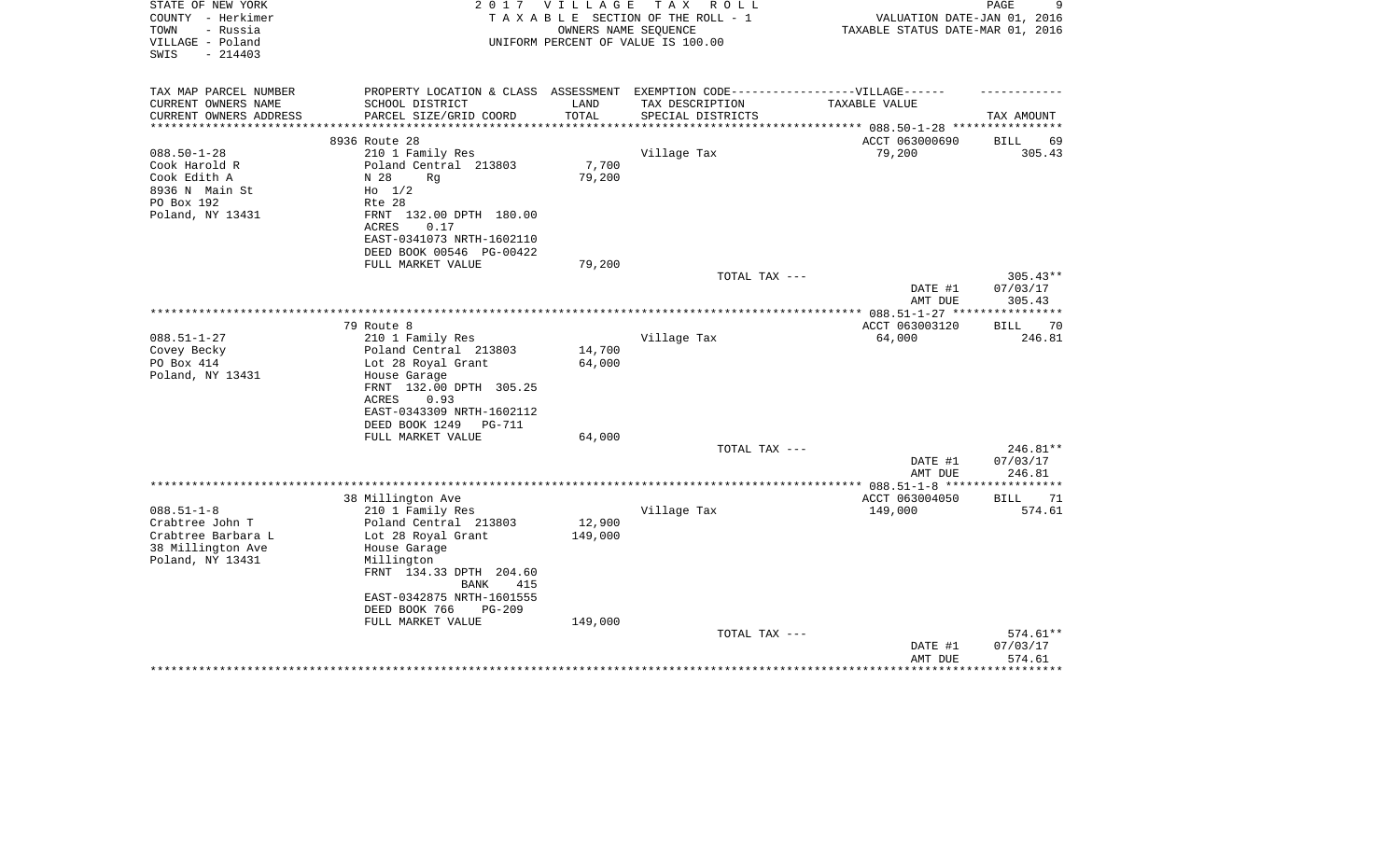| STATE OF NEW YORK<br>COUNTY - Herkimer<br>- Russia<br>TOWN<br>VILLAGE - Poland<br>$-214403$<br>SWIS | 2 0 1 7                                                                          | <b>VILLAGE</b><br>OWNERS NAME SEQUENCE | T A X<br>R O L L<br>TAXABLE SECTION OF THE ROLL - 1<br>UNIFORM PERCENT OF VALUE IS 100.00 | VALUATION DATE-JAN 01, 2016<br>TAXABLE STATUS DATE-MAR 01, 2016 | PAGE<br>10 |
|-----------------------------------------------------------------------------------------------------|----------------------------------------------------------------------------------|----------------------------------------|-------------------------------------------------------------------------------------------|-----------------------------------------------------------------|------------|
|                                                                                                     |                                                                                  |                                        |                                                                                           |                                                                 |            |
| TAX MAP PARCEL NUMBER                                                                               | PROPERTY LOCATION & CLASS ASSESSMENT EXEMPTION CODE----------------VILLAGE------ |                                        |                                                                                           |                                                                 |            |
| CURRENT OWNERS NAME                                                                                 | SCHOOL DISTRICT                                                                  | LAND                                   | TAX DESCRIPTION                                                                           | TAXABLE VALUE                                                   |            |
| CURRENT OWNERS ADDRESS                                                                              | PARCEL SIZE/GRID COORD                                                           | TOTAL                                  | SPECIAL DISTRICTS                                                                         | ********** 088.51-1-25 ****                                     | TAX AMOUNT |
|                                                                                                     | 12 Sprague St                                                                    |                                        |                                                                                           | ACCT 063001800                                                  | 72<br>BILL |
| $088.51 - 1 - 25$                                                                                   | 210 1 Family Res                                                                 |                                        | Village Tax                                                                               | 95,000                                                          | 366.36     |
| Dechiaro Anthony J                                                                                  | Poland Central 213803                                                            | 9,700                                  |                                                                                           |                                                                 |            |
| Zumpano Erin E                                                                                      | Lot 28 Royal Grant                                                               | 95,000                                 |                                                                                           |                                                                 |            |
| 12 Sprague St                                                                                       | House Garage                                                                     |                                        |                                                                                           |                                                                 |            |
| Poland, NY 13431                                                                                    | FRNT 152.86 DPTH<br>85.52                                                        |                                        |                                                                                           |                                                                 |            |
|                                                                                                     | ACRES<br>$0.30$ BANK<br>135                                                      |                                        |                                                                                           |                                                                 |            |
|                                                                                                     | EAST-0343145 NRTH-1601976                                                        |                                        |                                                                                           |                                                                 |            |
|                                                                                                     | DEED BOOK 1447<br>PG-684<br>FULL MARKET VALUE                                    | 95,000                                 |                                                                                           |                                                                 |            |
|                                                                                                     |                                                                                  |                                        | TOTAL TAX ---                                                                             |                                                                 | $366.36**$ |
|                                                                                                     |                                                                                  |                                        |                                                                                           | DATE #1                                                         | 07/03/17   |
|                                                                                                     |                                                                                  |                                        |                                                                                           | AMT DUE                                                         | 366.36     |
|                                                                                                     |                                                                                  |                                        |                                                                                           | *************** 088.51-1-43 ***                                 | ********** |
|                                                                                                     | 52 Route 8                                                                       |                                        |                                                                                           | ACCT 063002280                                                  | 73<br>BILL |
| $088.51 - 1 - 43$                                                                                   | 210 1 Family Res                                                                 |                                        | Village Tax                                                                               | 79,600                                                          | 306.97     |
| Dingman Robert                                                                                      | Poland Central 213803                                                            | 14,200                                 |                                                                                           |                                                                 |            |
| Christine Jones Mart<br>52 Cold Brook St                                                            | E 28<br>Rq<br>$H_0$ 1                                                            | 79,600                                 |                                                                                           |                                                                 |            |
| Poland, NY 13431                                                                                    | Rte 8                                                                            |                                        |                                                                                           |                                                                 |            |
|                                                                                                     | FRNT<br>42.00 DPTH 384.00                                                        |                                        |                                                                                           |                                                                 |            |
|                                                                                                     | <b>ACRES</b><br>$0.81$ BANK<br>250                                               |                                        |                                                                                           |                                                                 |            |
|                                                                                                     | EAST-0343451 NRTH-1601514                                                        |                                        |                                                                                           |                                                                 |            |
|                                                                                                     | DEED BOOK 731<br>$PG-132$                                                        |                                        |                                                                                           |                                                                 |            |
|                                                                                                     | FULL MARKET VALUE                                                                | 79,600                                 |                                                                                           |                                                                 |            |
|                                                                                                     |                                                                                  |                                        | TOTAL TAX ---                                                                             |                                                                 | 306.97**   |
|                                                                                                     |                                                                                  |                                        |                                                                                           | DATE #1                                                         | 07/03/17   |
|                                                                                                     |                                                                                  |                                        |                                                                                           | AMT DUE                                                         | 306.97     |
|                                                                                                     | 8955 Route 28                                                                    |                                        |                                                                                           | ACCT 063002010                                                  | BILL<br>74 |
| $088.50 - 1 - 32$                                                                                   | 210 1 Family Res                                                                 |                                        | Village Tax                                                                               | 95,000                                                          | 366.36     |
| Dippolito Carol M                                                                                   | Poland Central 213803                                                            | 13,600                                 |                                                                                           |                                                                 |            |
| 8955 N Main St                                                                                      | Lot 28 Royal Grant                                                               | 95,000                                 |                                                                                           |                                                                 |            |
| Poland, NY 13431                                                                                    | House Shed                                                                       |                                        |                                                                                           |                                                                 |            |
|                                                                                                     | FRNT 116.00 DPTH 300.00                                                          |                                        |                                                                                           |                                                                 |            |
|                                                                                                     | <b>ACRES</b><br>0.70                                                             |                                        |                                                                                           |                                                                 |            |
|                                                                                                     | EAST-0340659 NRTH-1602136                                                        |                                        |                                                                                           |                                                                 |            |
|                                                                                                     | DEED BOOK 1600<br>PG-756                                                         |                                        |                                                                                           |                                                                 |            |
|                                                                                                     | FULL MARKET VALUE                                                                | 95,000                                 | TOTAL TAX ---                                                                             |                                                                 | $366.36**$ |
|                                                                                                     |                                                                                  |                                        |                                                                                           | DATE #1                                                         | 07/03/17   |
|                                                                                                     |                                                                                  |                                        |                                                                                           | AMT DUE                                                         | 366.36     |
|                                                                                                     |                                                                                  |                                        |                                                                                           |                                                                 |            |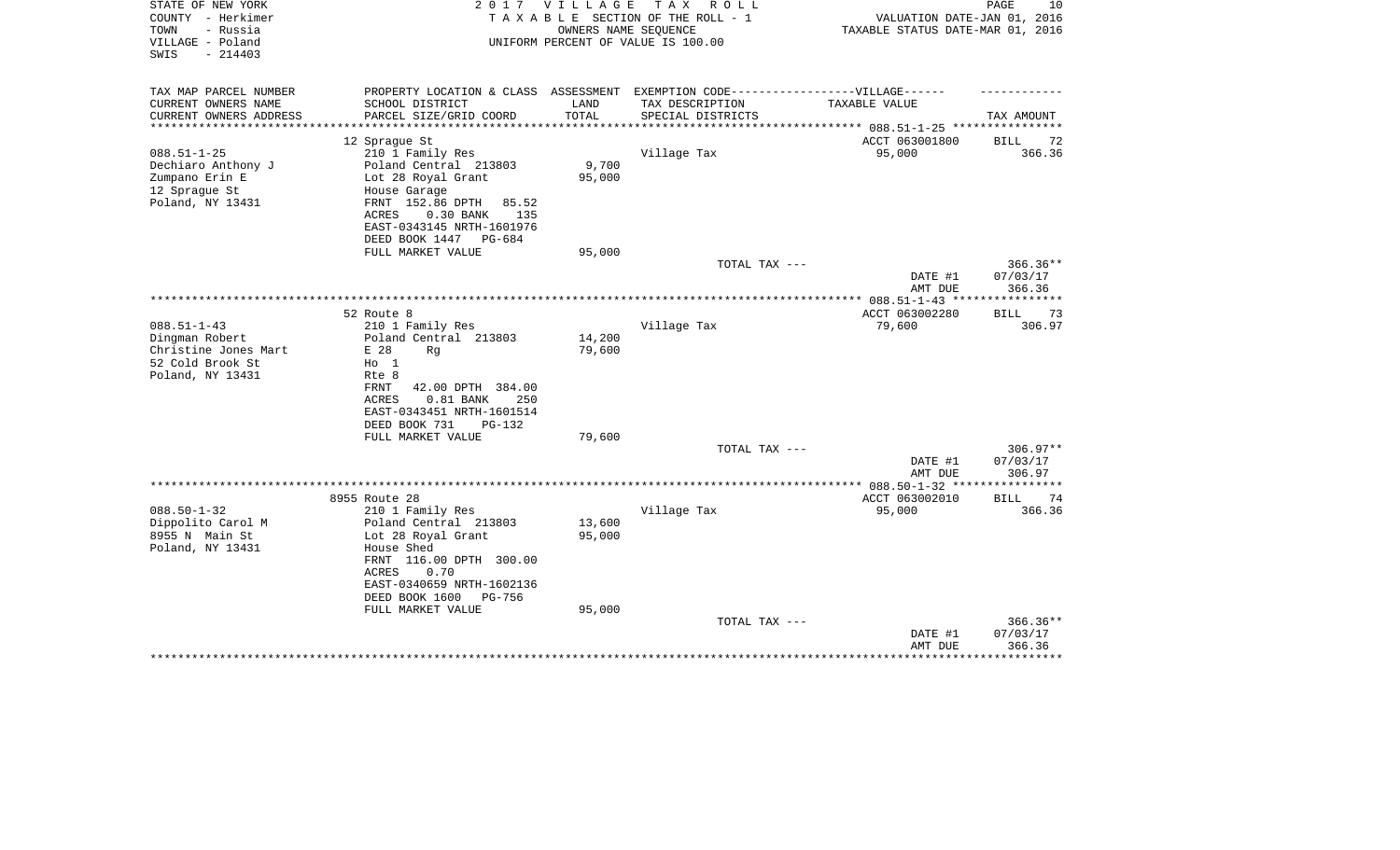| STATE OF NEW YORK<br>COUNTY - Herkimer<br>TOWN<br>- Russia<br>VILLAGE - Poland              | 2017                                                                                                                                                                          | VILLAGE                    | TAX ROLL<br>TAXABLE SECTION OF THE ROLL - 1<br>OWNERS NAME SEOUENCE<br>UNIFORM PERCENT OF VALUE IS 100.00 | VALUATION DATE-JAN 01, 2016<br>TAXABLE STATUS DATE-MAR 01, 2016 | PAGE<br>11                                 |
|---------------------------------------------------------------------------------------------|-------------------------------------------------------------------------------------------------------------------------------------------------------------------------------|----------------------------|-----------------------------------------------------------------------------------------------------------|-----------------------------------------------------------------|--------------------------------------------|
| $-214403$<br>SWIS                                                                           |                                                                                                                                                                               |                            |                                                                                                           |                                                                 |                                            |
| TAX MAP PARCEL NUMBER<br>CURRENT OWNERS NAME                                                | PROPERTY LOCATION & CLASS ASSESSMENT EXEMPTION CODE----------------VILLAGE------<br>SCHOOL DISTRICT                                                                           | LAND                       | TAX DESCRIPTION                                                                                           | TAXABLE VALUE                                                   |                                            |
| CURRENT OWNERS ADDRESS                                                                      | PARCEL SIZE/GRID COORD                                                                                                                                                        | TOTAL<br>***************** | SPECIAL DISTRICTS                                                                                         |                                                                 | TAX AMOUNT                                 |
|                                                                                             | 8818 Route 28                                                                                                                                                                 |                            |                                                                                                           | ************* 088.51-1-59 ************<br>ACCT 063000840        | BILL<br>75                                 |
| $088.51 - 1 - 59$                                                                           | 210 1 Family Res                                                                                                                                                              |                            | <b>VET WAR T 41123</b>                                                                                    | 12,000                                                          |                                            |
| Ditata Patricia Mc Court<br>PO Box 224<br>Poland, NY 13431                                  | Poland Central 213803<br>Lot 28 Royal Grant<br>House Barn<br>FRNT 155.00 DPTH 202.00<br>ACRES<br>0.77<br>EAST-0342818 NRTH-1600563<br>DEED BOOK 00645 PG-00084                | 14,100<br>128,000          | Village Tax                                                                                               | 116,000                                                         | 447.35                                     |
|                                                                                             | FULL MARKET VALUE                                                                                                                                                             | 128,000                    |                                                                                                           |                                                                 |                                            |
|                                                                                             |                                                                                                                                                                               |                            | TOTAL TAX ---                                                                                             | DATE #1<br>AMT DUE                                              | 447.35**<br>07/03/17<br>447.35             |
|                                                                                             |                                                                                                                                                                               |                            |                                                                                                           |                                                                 |                                            |
|                                                                                             | 46 Millington Ave                                                                                                                                                             |                            |                                                                                                           | ACCT 063001740                                                  | 76<br>BILL                                 |
| $088.51 - 1 - 5$                                                                            | 210 1 Family Res                                                                                                                                                              |                            | VET COM T 41133                                                                                           | 14,225                                                          |                                            |
| Drumheller Barbara A<br>3 Cherry Dr<br>PO Box 190<br>Honey Brook, PA 19344                  | Poland Central 213803<br>Lot 28 Royal Grant<br>House Att Garage<br>56.00 DPTH 187.00<br>FRNT<br>0.24<br><b>ACRES</b><br>EAST-0342946 NRTH-1601694<br>DEED BOOK 1569<br>PG-825 | 9,000<br>56,900            | Village Tax                                                                                               | 42,675                                                          | 164.57                                     |
|                                                                                             | FULL MARKET VALUE                                                                                                                                                             | 56,900                     | TOTAL TAX ---                                                                                             |                                                                 | 164.57**                                   |
|                                                                                             |                                                                                                                                                                               |                            |                                                                                                           | DATE #1<br>AMT DUE                                              | 07/03/17<br>164.57                         |
|                                                                                             |                                                                                                                                                                               |                            |                                                                                                           |                                                                 |                                            |
| $088.51 - 1 - 45$<br>DuPrau Irrevocable Trust Rober Poland Central 213803                   | 42 Route 8<br>210 1 Family Res                                                                                                                                                | 10,000                     | Village Tax                                                                                               | ACCT 063002880<br>110,400                                       | BILL<br>77<br>425.75                       |
| DuPrau Irrevocable Trust Debor Lot#28 Royal Gr<br>Route 8<br>PO Box 203<br>Poland, NY 13431 | Ho 0.342 Acre<br>Rte #8<br>83.80 DPTH 170.40<br>FRNT<br>EAST-0343216 NRTH-1601370<br>DEED BOOK 1196<br>PG-287                                                                 | 110,400                    |                                                                                                           |                                                                 |                                            |
|                                                                                             | FULL MARKET VALUE                                                                                                                                                             | 110,400                    | TOTAL TAX ---                                                                                             | DATE #1<br>AMT DUE                                              | 425.75**<br>07/03/17<br>425.75<br>******** |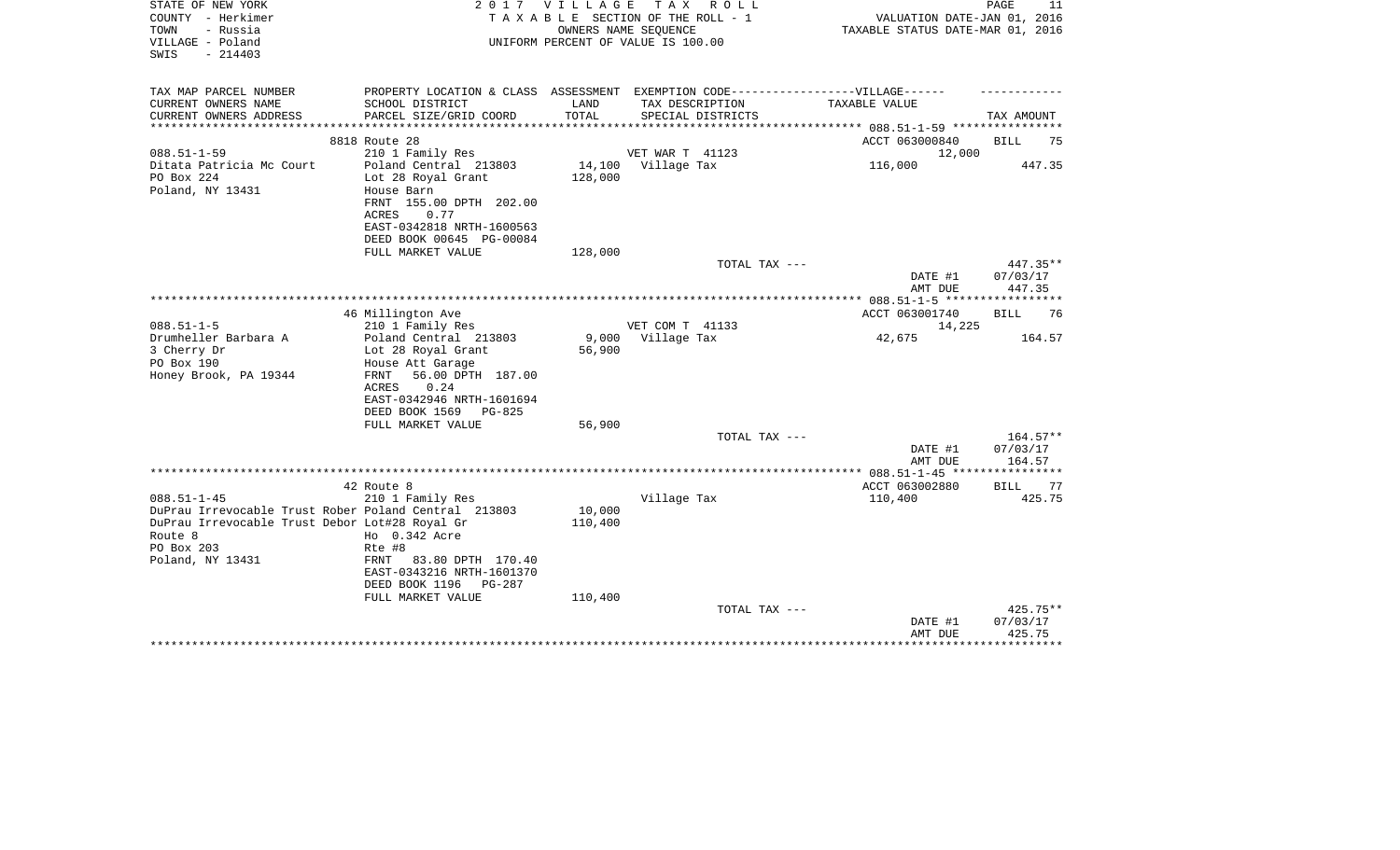| STATE OF NEW YORK<br>COUNTY - Herkimer<br>- Russia<br>TOWN<br>VILLAGE - Poland<br>SWIS<br>$-214403$ | 2017                                                                                                                                                 | V I L L A G E<br>OWNERS NAME SEQUENCE | TAX ROLL<br>TAXABLE SECTION OF THE ROLL - 1<br>UNIFORM PERCENT OF VALUE IS 100.00 | VALUATION DATE-JAN 01, 2016<br>TAXABLE STATUS DATE-MAR 01, 2016 | PAGE<br>12                       |
|-----------------------------------------------------------------------------------------------------|------------------------------------------------------------------------------------------------------------------------------------------------------|---------------------------------------|-----------------------------------------------------------------------------------|-----------------------------------------------------------------|----------------------------------|
| TAX MAP PARCEL NUMBER                                                                               | PROPERTY LOCATION & CLASS ASSESSMENT EXEMPTION CODE-----------------VILLAGE------                                                                    |                                       |                                                                                   |                                                                 |                                  |
| CURRENT OWNERS NAME<br>CURRENT OWNERS ADDRESS<br>*******************                                | SCHOOL DISTRICT<br>PARCEL SIZE/GRID COORD                                                                                                            | LAND<br>TOTAL<br>***********          | TAX DESCRIPTION<br>SPECIAL DISTRICTS                                              | TAXABLE VALUE                                                   | TAX AMOUNT                       |
|                                                                                                     | 54 Cold Brook St                                                                                                                                     |                                       |                                                                                   | ACCT 063004170                                                  | <b>BILL</b><br>78                |
| $088.51 - 1 - 42$<br>Dutcher Brett J                                                                | 210 1 Family Res<br>Poland Central 213803                                                                                                            | 6,700                                 | Village Tax                                                                       | 85,000                                                          | 327.80                           |
| 54 Cold Brook St<br>Poland, NY 13431                                                                | Lot 28 Royal Grant<br>House Att Garage<br>40.00 DPTH 136.00<br>FRNT<br>ACRES<br>0.11<br>EAST-0343332 NRTH-1601571<br>DEED BOOK 1078<br>PG-139        | 85,000                                |                                                                                   |                                                                 |                                  |
|                                                                                                     | FULL MARKET VALUE                                                                                                                                    | 85,000                                |                                                                                   |                                                                 |                                  |
|                                                                                                     |                                                                                                                                                      |                                       | TOTAL TAX ---                                                                     | DATE #1<br>AMT DUE                                              | 327.80**<br>07/03/17<br>327.80   |
|                                                                                                     |                                                                                                                                                      |                                       |                                                                                   | *************** 088.50-1-40.2 **************                    |                                  |
|                                                                                                     | 8903 Main St                                                                                                                                         |                                       |                                                                                   | ACCT 3003632                                                    | 79<br>BILL                       |
| $088.50 - 1 - 40.2$<br>Dutcher Brian A                                                              | 210 1 Family Res<br>Poland Central 213803                                                                                                            | 15,900                                | Village Tax                                                                       | 144,800                                                         | 558.42                           |
| 8903 Main St<br>Poland, NY 13431                                                                    | Lot 28 Royal Grant<br>House Garage<br>Rte 28<br>ACRES<br>1.27 BANK<br>135<br>EAST-0341378 NRTH-1601525<br>DEED BOOK 1452 PG-163<br>FULL MARKET VALUE | 144,800<br>144,800                    |                                                                                   |                                                                 |                                  |
|                                                                                                     |                                                                                                                                                      |                                       | TOTAL TAX ---                                                                     |                                                                 | 558.42**                         |
|                                                                                                     |                                                                                                                                                      |                                       |                                                                                   | DATE #1<br>AMT DUE                                              | 07/03/17<br>558.42               |
|                                                                                                     |                                                                                                                                                      |                                       |                                                                                   | ***** 088.50-1-19 *****                                         |                                  |
| $088.50 - 1 - 19$                                                                                   | 8880 Route 28<br>210 1 Family Res                                                                                                                    |                                       | VET COM T 41133                                                                   | ACCT 063000870<br>20,000                                        | <b>BILL</b><br>80                |
| Earl Fred                                                                                           | Poland Central 213803                                                                                                                                | 15,000                                | Village Tax                                                                       | 110,000                                                         | 424.21                           |
| Earl Revocable Living Trust Vi includes 088.50-1-17.3                                               |                                                                                                                                                      | 130,000                               |                                                                                   |                                                                 |                                  |
| Earl Revocable Living Trust                                                                         | House Garage                                                                                                                                         |                                       |                                                                                   |                                                                 |                                  |
| PO Box 233                                                                                          | Rte 28                                                                                                                                               |                                       |                                                                                   |                                                                 |                                  |
| Poland, NY 13431                                                                                    | FRNT 103.00 DPTH 303.00<br>1.00<br>ACRES<br>EAST-0342006 NRTH-1601449                                                                                |                                       |                                                                                   |                                                                 |                                  |
|                                                                                                     | DEED BOOK 1262<br>PG-282<br>FULL MARKET VALUE                                                                                                        | 130,000                               |                                                                                   |                                                                 |                                  |
|                                                                                                     |                                                                                                                                                      |                                       | TOTAL TAX ---                                                                     | DATE #1<br>AMT DUE                                              | $424.21**$<br>07/03/17<br>424.21 |
|                                                                                                     |                                                                                                                                                      |                                       |                                                                                   |                                                                 |                                  |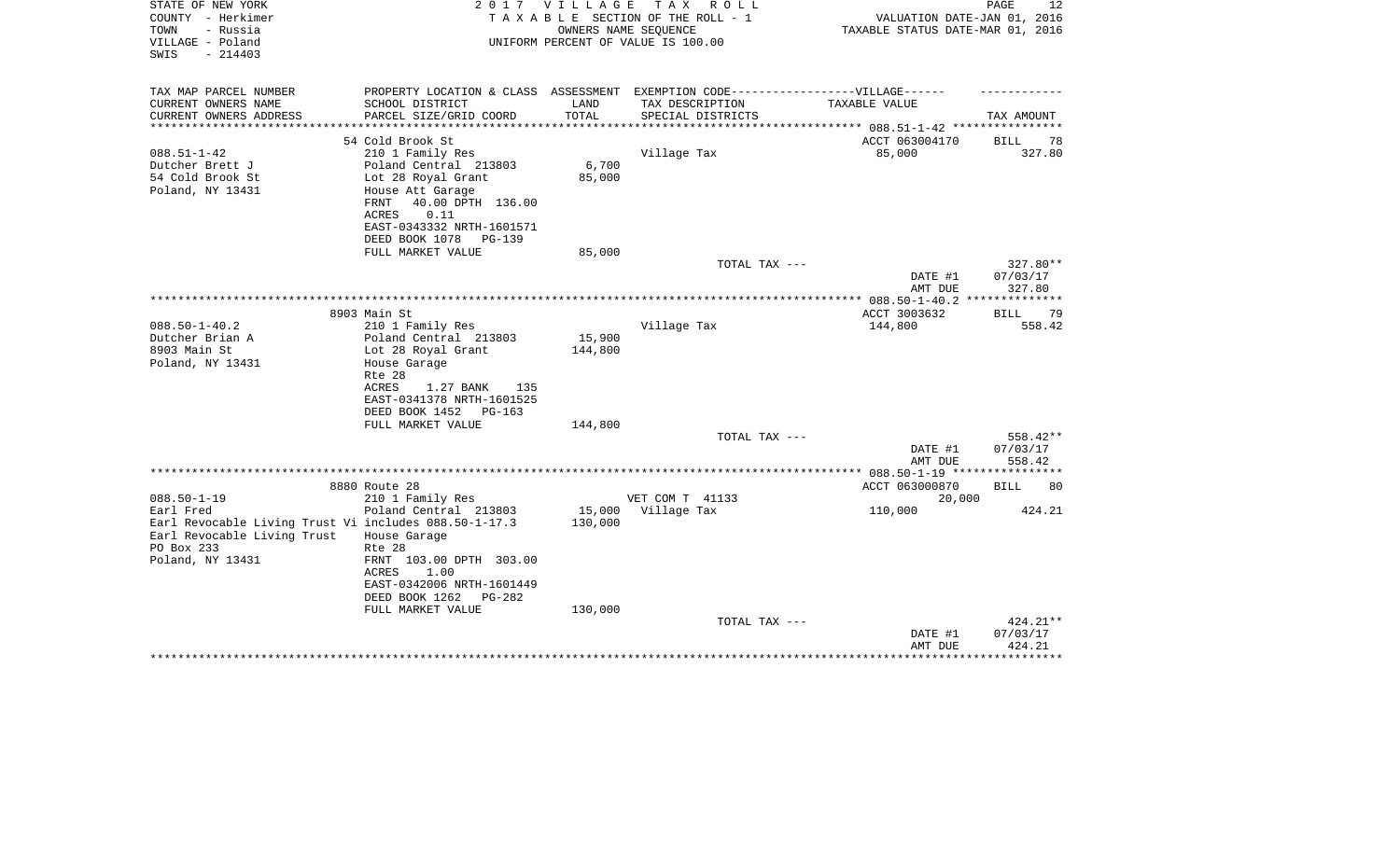| STATE OF NEW YORK                                | 2017                                                                             | V I L L A G E | T A X<br>R O L L                   |                                  | PAGE<br>13        |
|--------------------------------------------------|----------------------------------------------------------------------------------|---------------|------------------------------------|----------------------------------|-------------------|
| COUNTY - Herkimer                                |                                                                                  |               | TAXABLE SECTION OF THE ROLL - 1    | VALUATION DATE-JAN 01, 2016      |                   |
| - Russia<br>TOWN                                 |                                                                                  |               | OWNERS NAME SEQUENCE               | TAXABLE STATUS DATE-MAR 01, 2016 |                   |
| VILLAGE - Poland<br>SWIS                         |                                                                                  |               | UNIFORM PERCENT OF VALUE IS 100.00 |                                  |                   |
| $-214403$                                        |                                                                                  |               |                                    |                                  |                   |
|                                                  |                                                                                  |               |                                    |                                  |                   |
| TAX MAP PARCEL NUMBER                            | PROPERTY LOCATION & CLASS ASSESSMENT EXEMPTION CODE----------------VILLAGE------ |               |                                    |                                  |                   |
| CURRENT OWNERS NAME                              | SCHOOL DISTRICT                                                                  | LAND          | TAX DESCRIPTION                    | TAXABLE VALUE                    |                   |
| CURRENT OWNERS ADDRESS<br>********************** | PARCEL SIZE/GRID COORD                                                           | TOTAL         | SPECIAL DISTRICTS                  |                                  | TAX AMOUNT        |
|                                                  | 8875 Route 28                                                                    |               |                                    | ACCT 063000030                   | BILL<br>81        |
| $088.50 - 1 - 45$                                | 210 1 Family Res                                                                 |               | Village Tax                        | 143,000                          | 551.47            |
| Earl Jon M                                       | Poland Central 213803                                                            | 15,400        |                                    |                                  |                   |
| Earl Jennifer A                                  | Lot 28 Royal Grant                                                               | 143,000       |                                    |                                  |                   |
| 8875 Main St                                     | House Garage                                                                     |               |                                    |                                  |                   |
| Poland, NY 13431                                 | 1.10<br>ACRES                                                                    |               |                                    |                                  |                   |
|                                                  | EAST-0341838 NRTH-1601149                                                        |               |                                    |                                  |                   |
|                                                  | DEED BOOK 1423<br><b>PG-458</b>                                                  |               |                                    |                                  |                   |
|                                                  | FULL MARKET VALUE                                                                | 143,000       |                                    |                                  |                   |
|                                                  |                                                                                  |               | TOTAL TAX ---                      |                                  | $551.47**$        |
|                                                  |                                                                                  |               |                                    | DATE #1                          | 07/03/17          |
|                                                  |                                                                                  |               |                                    | AMT DUE                          | 551.47            |
|                                                  | Millington Ave                                                                   |               |                                    | ACCT 063002070                   | <b>BILL</b><br>82 |
| $088.51 - 1 - 11$                                | 210 1 Family Res                                                                 |               | Village Tax                        | 71,000                           | 273.81            |
| Earl Jon M                                       | Poland Central 213803                                                            | 11,000        |                                    |                                  |                   |
| 8875 N Main St                                   | Lot 28 Royal Grant                                                               | 71,000        |                                    |                                  |                   |
| Poland, NY 13324                                 | House Barn                                                                       |               |                                    |                                  |                   |
|                                                  | Millington                                                                       |               |                                    |                                  |                   |
|                                                  | FRNT 126.75 DPTH 151.64                                                          |               |                                    |                                  |                   |
|                                                  | $0.42$ BANK<br>ACRES<br>135                                                      |               |                                    |                                  |                   |
|                                                  | EAST-0342657 NRTH-1601275                                                        |               |                                    |                                  |                   |
|                                                  | DEED BOOK 915<br>$PG-204$                                                        |               |                                    |                                  |                   |
|                                                  | FULL MARKET VALUE                                                                | 71,000        |                                    |                                  |                   |
|                                                  |                                                                                  |               | TOTAL TAX ---                      |                                  | 273.81**          |
|                                                  |                                                                                  |               |                                    | DATE #1                          | 07/03/17          |
|                                                  |                                                                                  |               |                                    | AMT DUE                          | 273.81            |
|                                                  | 13 Mill St                                                                       |               |                                    | ACCT 063000960                   | 83<br>BILL        |
| $088.58 - 1 - 6.1$                               | 210 1 Family Res                                                                 |               | Village Tax                        | 69,000                           | 266.10            |
| Eddy Bryttani R                                  | Poland Central 213803                                                            | 9,600         |                                    |                                  |                   |
| PO Box 396                                       | Lot 28 Royal Grant                                                               | 69,000        |                                    |                                  |                   |
| Poland, NY 13431                                 | Mod Home Garage                                                                  |               |                                    |                                  |                   |
|                                                  | Mill St                                                                          |               |                                    |                                  |                   |
|                                                  | FRNT 100.00 DPTH 150.00                                                          |               |                                    |                                  |                   |
|                                                  | EAST-0342372 NRTH-1600597                                                        |               |                                    |                                  |                   |
|                                                  | DEED BOOK 1475<br>$PG-18$                                                        |               |                                    |                                  |                   |
|                                                  | FULL MARKET VALUE                                                                | 69,000        |                                    |                                  |                   |
|                                                  |                                                                                  |               | TOTAL TAX ---                      |                                  | $266.10**$        |
|                                                  |                                                                                  |               |                                    | DATE #1                          | 07/03/17          |
|                                                  |                                                                                  |               |                                    | AMT DUE                          | 266.10            |
|                                                  |                                                                                  |               |                                    |                                  | ************      |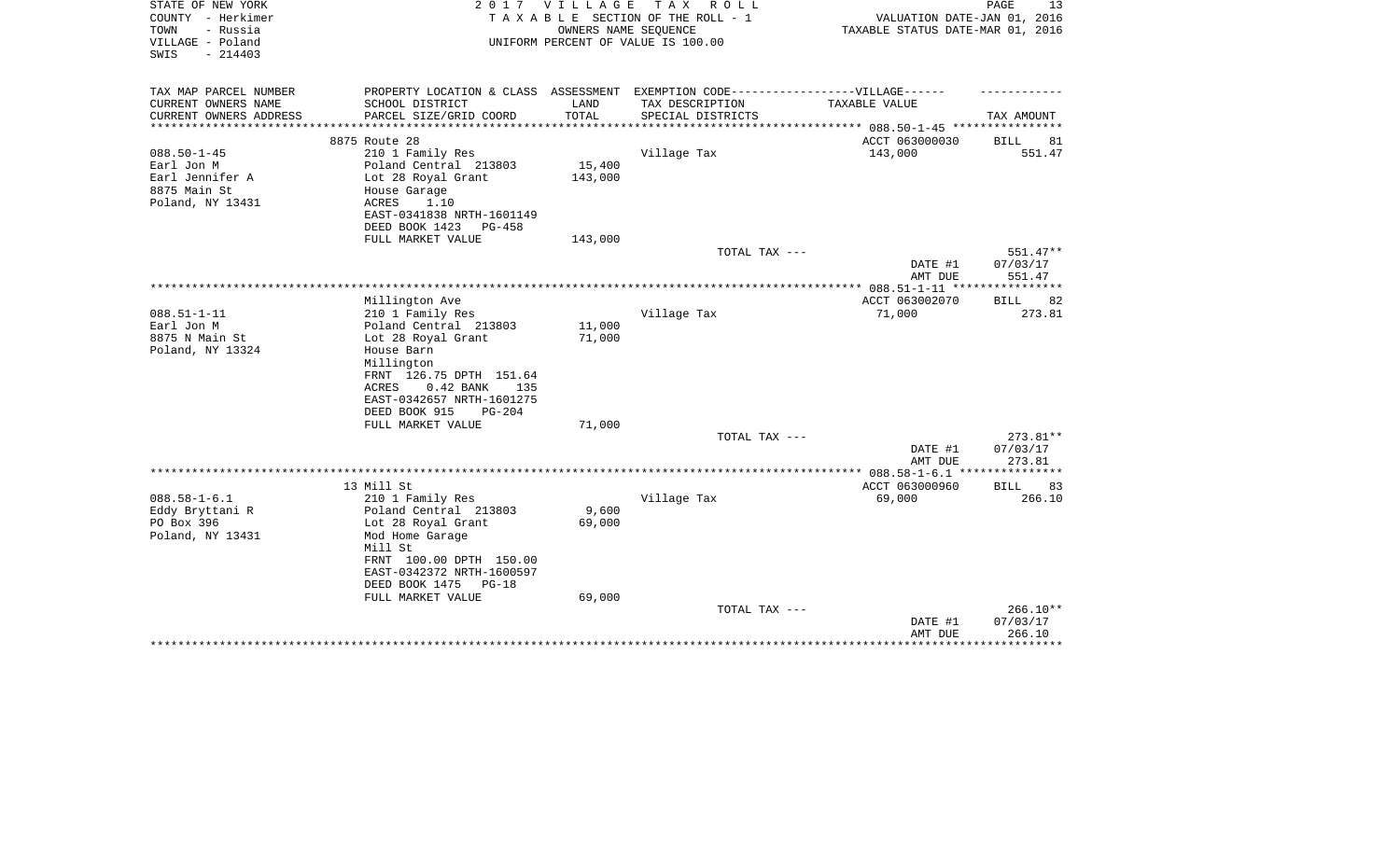| STATE OF NEW YORK<br>COUNTY - Herkimer<br>- Russia<br>TOWN<br>VILLAGE - Poland<br>$-214403$<br>SWIS | 2017                                                                              | <b>VILLAGE</b><br>OWNERS NAME SEOUENCE | T A X<br>R O L L<br>TAXABLE SECTION OF THE ROLL - 1<br>UNIFORM PERCENT OF VALUE IS 100.00 | VALUATION DATE-JAN 01, 2016<br>TAXABLE STATUS DATE-MAR 01, 2016 | PAGE<br>14         |
|-----------------------------------------------------------------------------------------------------|-----------------------------------------------------------------------------------|----------------------------------------|-------------------------------------------------------------------------------------------|-----------------------------------------------------------------|--------------------|
|                                                                                                     |                                                                                   |                                        |                                                                                           |                                                                 |                    |
| TAX MAP PARCEL NUMBER                                                                               | PROPERTY LOCATION & CLASS ASSESSMENT EXEMPTION CODE-----------------VILLAGE------ |                                        |                                                                                           |                                                                 |                    |
| CURRENT OWNERS NAME                                                                                 | SCHOOL DISTRICT                                                                   | LAND                                   | TAX DESCRIPTION                                                                           | TAXABLE VALUE                                                   |                    |
| CURRENT OWNERS ADDRESS<br>**********************                                                    | PARCEL SIZE/GRID COORD                                                            | TOTAL                                  | SPECIAL DISTRICTS                                                                         |                                                                 | TAX AMOUNT         |
|                                                                                                     | 21 Route 8                                                                        |                                        |                                                                                           | ACCT 063002460                                                  | <b>BILL</b><br>84  |
| $088.51 - 1 - 15$                                                                                   | 210 1 Family Res                                                                  |                                        | Village Tax                                                                               | 95,500                                                          | 368.29             |
| Federal Home Loan Mort Corp.                                                                        | Poland Central 213803                                                             | 9,900                                  | XC391 Water relevy                                                                        | 115.89 MT                                                       | 115.89             |
| 8200 Jones Beach Dr                                                                                 | Lot 28 Royal Grant                                                                | 95,500                                 |                                                                                           |                                                                 |                    |
| McLean, VA 22102                                                                                    | House Garage<br>FRNT 110.00 DPTH 143.55                                           |                                        |                                                                                           |                                                                 |                    |
| PRIOR OWNER ON 3/01/2016                                                                            | ACRES<br>0.32                                                                     |                                        |                                                                                           |                                                                 |                    |
| Alsheimer Michele K                                                                                 | EAST-0342777 NRTH-1601137<br>DEED BOOK 1631<br>PG-475                             |                                        |                                                                                           |                                                                 |                    |
|                                                                                                     | FULL MARKET VALUE                                                                 | 95,500                                 |                                                                                           |                                                                 |                    |
|                                                                                                     |                                                                                   |                                        | TOTAL TAX ---                                                                             |                                                                 | 484.18**           |
|                                                                                                     |                                                                                   |                                        |                                                                                           | DATE #1<br>AMT DUE                                              | 07/03/17<br>484.18 |
|                                                                                                     |                                                                                   |                                        |                                                                                           |                                                                 |                    |
|                                                                                                     | 35 Millington Ave                                                                 |                                        |                                                                                           | ACCT 063001680                                                  | 85<br>BILL         |
| $088.50 - 1 - 12$                                                                                   | 210 1 Family Res                                                                  |                                        | Village Tax                                                                               | 79,900                                                          | 308.13             |
| Fiacco William<br>Alfornon Fiacco Pamela                                                            | Poland Central 213803<br>Lot 28 Royal Grant                                       | 9,200<br>79,900                        |                                                                                           |                                                                 |                    |
| 35 Millington Ave                                                                                   | House Garage                                                                      |                                        |                                                                                           |                                                                 |                    |
| Poland, NY 13431                                                                                    | Millington Ave                                                                    |                                        |                                                                                           |                                                                 |                    |
|                                                                                                     | 65.00 DPTH 199.00<br>FRNT                                                         |                                        |                                                                                           |                                                                 |                    |
|                                                                                                     | $0.26$ BANK<br>ACRES<br>821                                                       |                                        |                                                                                           |                                                                 |                    |
|                                                                                                     | EAST-0342623 NRTH-1601596                                                         |                                        |                                                                                           |                                                                 |                    |
|                                                                                                     | DEED BOOK 942<br>$PG-98$<br>FULL MARKET VALUE                                     | 79,900                                 |                                                                                           |                                                                 |                    |
|                                                                                                     |                                                                                   |                                        | TOTAL TAX ---                                                                             |                                                                 | 308.13**           |
|                                                                                                     |                                                                                   |                                        |                                                                                           | DATE #1                                                         | 07/03/17           |
|                                                                                                     |                                                                                   |                                        |                                                                                           | AMT DUE                                                         | 308.13             |
|                                                                                                     |                                                                                   |                                        |                                                                                           |                                                                 |                    |
|                                                                                                     | 36 Route 8                                                                        |                                        |                                                                                           | ACCT 063000240                                                  | <b>BILL</b><br>86  |
| $088.51 - 1 - 47$                                                                                   | 210 1 Family Res                                                                  |                                        | Village Tax                                                                               | 106,000                                                         | 408.79             |
| Folnsbee Wesley E                                                                                   | Poland Central 213803                                                             | 11,900                                 |                                                                                           |                                                                 |                    |
| 36 Cold Brook St                                                                                    | Lot 28 Royal Grant                                                                | 106,000                                |                                                                                           |                                                                 |                    |
| Poland, NY 13431                                                                                    | House Att Garage<br>FRNT 128.00 DPTH<br>87.00                                     |                                        |                                                                                           |                                                                 |                    |
|                                                                                                     | 0.50 BANK<br>ACRES<br>135                                                         |                                        |                                                                                           |                                                                 |                    |
|                                                                                                     | EAST-0306450 NRTH-1176755                                                         |                                        |                                                                                           |                                                                 |                    |
|                                                                                                     | DEED BOOK 896<br>PG-608                                                           |                                        |                                                                                           |                                                                 |                    |
|                                                                                                     | FULL MARKET VALUE                                                                 | 106,000                                |                                                                                           |                                                                 |                    |
|                                                                                                     |                                                                                   |                                        | TOTAL TAX ---                                                                             |                                                                 | 408.79**           |
|                                                                                                     |                                                                                   |                                        |                                                                                           | DATE #1                                                         | 07/03/17           |
|                                                                                                     |                                                                                   |                                        |                                                                                           | AMT DUE                                                         | 408.79             |
|                                                                                                     |                                                                                   |                                        |                                                                                           |                                                                 |                    |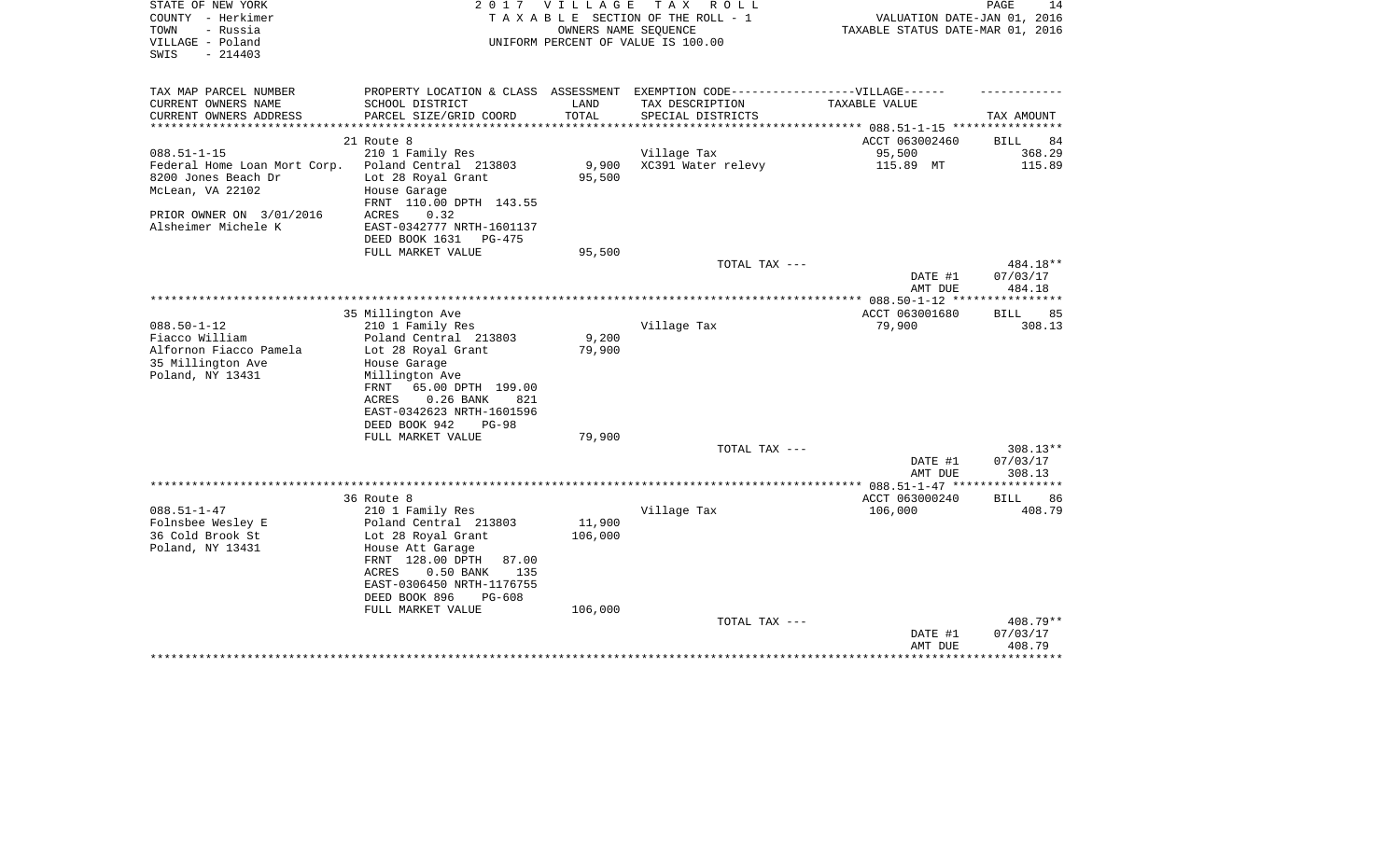| STATE OF NEW YORK<br>COUNTY - Herkimer<br>- Russia<br>TOWN<br>VILLAGE - Poland<br>SWIS<br>$-214403$ | 2017                                              | V I L L A G E         | T A X<br>R O L L<br>TAXABLE SECTION OF THE ROLL - 1<br>OWNERS NAME SEQUENCE<br>UNIFORM PERCENT OF VALUE IS 100.00 | VALUATION DATE-JAN 01, 2016<br>TAXABLE STATUS DATE-MAR 01, 2016 | 15<br>PAGE           |
|-----------------------------------------------------------------------------------------------------|---------------------------------------------------|-----------------------|-------------------------------------------------------------------------------------------------------------------|-----------------------------------------------------------------|----------------------|
| TAX MAP PARCEL NUMBER                                                                               | PROPERTY LOCATION & CLASS ASSESSMENT              |                       | EXEMPTION CODE------------------VILLAGE------                                                                     |                                                                 |                      |
| CURRENT OWNERS NAME                                                                                 | SCHOOL DISTRICT                                   | LAND                  | TAX DESCRIPTION                                                                                                   | TAXABLE VALUE                                                   |                      |
| CURRENT OWNERS ADDRESS                                                                              | PARCEL SIZE/GRID COORD                            | TOTAL                 | SPECIAL DISTRICTS                                                                                                 |                                                                 | TAX AMOUNT           |
| ***************                                                                                     |                                                   | * * * * * * * * * * * |                                                                                                                   |                                                                 |                      |
| $088.51 - 1 - 40$                                                                                   | 60 Route 8<br>210 1 Family Res                    |                       | Village Tax                                                                                                       | ACCT 063002400<br>85,000                                        | BILL<br>87<br>327.80 |
| Foster Joseph W                                                                                     | Poland Central 213803                             | 10,600                |                                                                                                                   |                                                                 |                      |
| PO Box 351                                                                                          | Lot 28 Royal Grant                                | 85,000                |                                                                                                                   |                                                                 |                      |
| Poland, NY 13431                                                                                    | House Garage                                      |                       |                                                                                                                   |                                                                 |                      |
|                                                                                                     | ACRES<br>$0.38$ BANK<br>135                       |                       |                                                                                                                   |                                                                 |                      |
|                                                                                                     | EAST-0343403 NRTH-1601654                         |                       |                                                                                                                   |                                                                 |                      |
|                                                                                                     | DEED BOOK 1296<br>PG-663                          |                       |                                                                                                                   |                                                                 |                      |
|                                                                                                     | FULL MARKET VALUE                                 | 85,000                |                                                                                                                   |                                                                 |                      |
|                                                                                                     |                                                   |                       | TOTAL TAX ---                                                                                                     | DATE #1                                                         | 327.80**<br>07/03/17 |
|                                                                                                     |                                                   |                       |                                                                                                                   | AMT DUE                                                         | 327.80               |
|                                                                                                     |                                                   |                       |                                                                                                                   |                                                                 |                      |
|                                                                                                     | 61 Route 8                                        |                       |                                                                                                                   | ACCT 063001380                                                  | BILL<br>88           |
| $088.51 - 1 - 24$                                                                                   | 210 1 Family Res                                  |                       | Village Tax                                                                                                       | 91,300                                                          | 352.10               |
| Freytag Jeffrey K                                                                                   | Poland Central 213803                             | 10,000                |                                                                                                                   |                                                                 |                      |
| Freytag Janice Snyder                                                                               | Lot 28 Royal Grant                                | 91,300                |                                                                                                                   |                                                                 |                      |
| Cold Brook St                                                                                       | House And Garage                                  |                       |                                                                                                                   |                                                                 |                      |
| PO Box 452                                                                                          | $Rte$ # $8$                                       |                       |                                                                                                                   |                                                                 |                      |
| Poland, NY 13431                                                                                    | 95.50 DPTH 160.00<br>FRNT<br>0.38<br><b>ACRES</b> |                       |                                                                                                                   |                                                                 |                      |
|                                                                                                     | EAST-0343286 NRTH-1601899                         |                       |                                                                                                                   |                                                                 |                      |
|                                                                                                     | DEED BOOK 736<br>PG-177                           |                       |                                                                                                                   |                                                                 |                      |
|                                                                                                     | FULL MARKET VALUE                                 | 91,300                |                                                                                                                   |                                                                 |                      |
|                                                                                                     |                                                   |                       | TOTAL TAX ---                                                                                                     |                                                                 | 352.10**             |
|                                                                                                     |                                                   |                       |                                                                                                                   | DATE #1                                                         | 07/03/17             |
|                                                                                                     |                                                   |                       |                                                                                                                   | AMT DUE                                                         | 352.10               |
|                                                                                                     | 8841 N Main St                                    |                       |                                                                                                                   | ************ 088.50-1-56.1 ***************<br>ACCT 063002820    | BILL<br>89           |
| $088.50 - 1 - 56.1$                                                                                 | 465 Prof. bldg.                                   |                       | Village Tax                                                                                                       | 93,500                                                          | 360.58               |
| Fusco Kathleen                                                                                      | Poland Central 213803                             | 7,300                 |                                                                                                                   |                                                                 |                      |
| 8841 N Main St                                                                                      | W 28<br>R G                                       | 93,500                |                                                                                                                   |                                                                 |                      |
| PO Box 401                                                                                          | Bank1/3                                           |                       |                                                                                                                   |                                                                 |                      |
| Poland, NY 13431                                                                                    | Rte #28                                           |                       |                                                                                                                   |                                                                 |                      |
|                                                                                                     | FRNT 107.00 DPTH<br>88.00                         |                       |                                                                                                                   |                                                                 |                      |
|                                                                                                     | EAST-0342434 NRTH-1600819                         |                       |                                                                                                                   |                                                                 |                      |
|                                                                                                     | DEED BOOK 925<br>$PG-89$                          |                       |                                                                                                                   |                                                                 |                      |
|                                                                                                     | FULL MARKET VALUE                                 | 93,500                | TOTAL TAX ---                                                                                                     |                                                                 | 360.58**             |
|                                                                                                     |                                                   |                       |                                                                                                                   | DATE #1                                                         | 07/03/17             |
|                                                                                                     |                                                   |                       |                                                                                                                   | AMT DUE                                                         | 360.58               |
|                                                                                                     |                                                   |                       |                                                                                                                   |                                                                 |                      |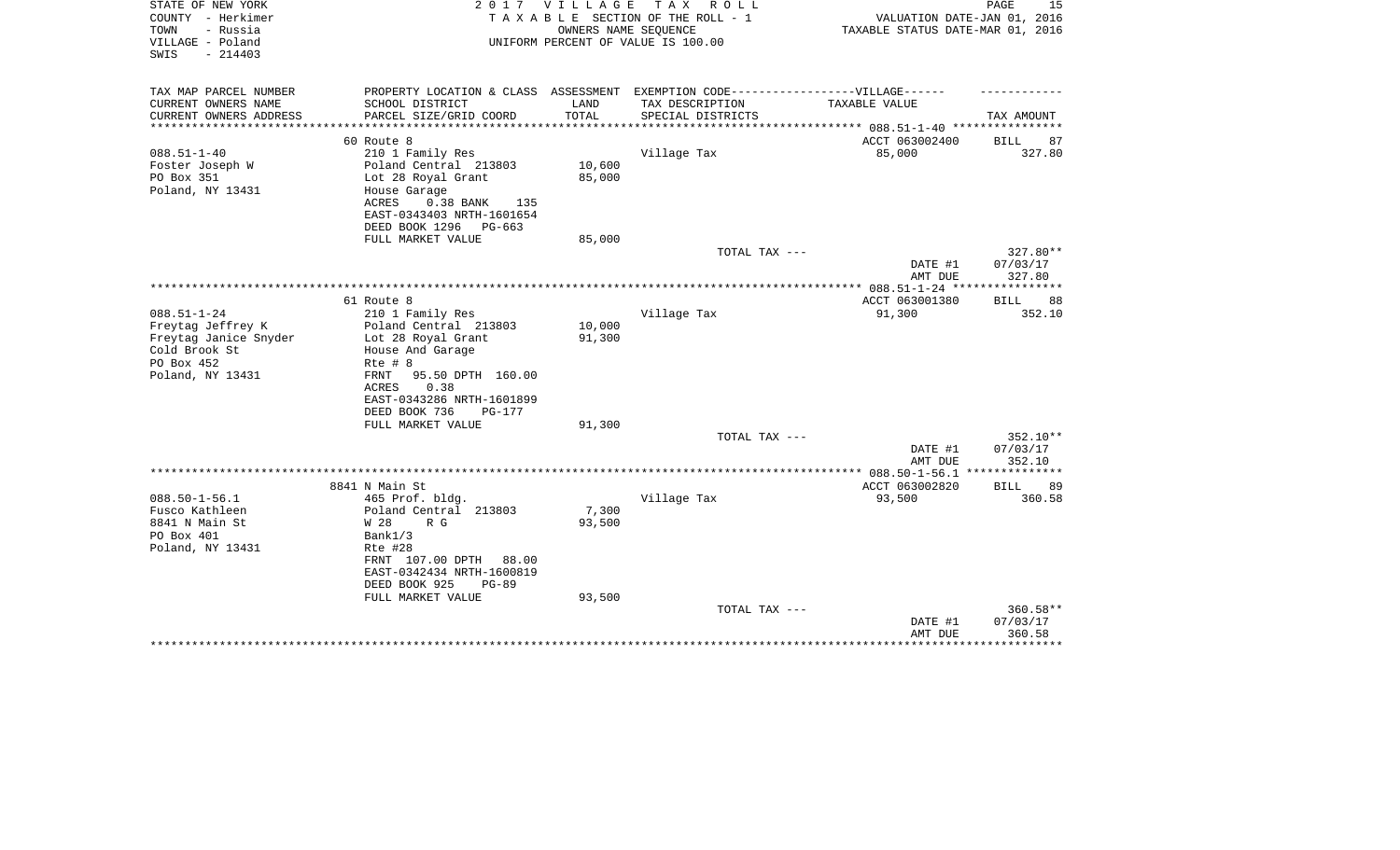| STATE OF NEW YORK<br>COUNTY - Herkimer<br>- Russia<br>TOWN<br>VILLAGE - Poland<br>$-214403$<br>SWIS | 2 0 1 7                                                                           | V I L L A G E | TAX ROLL<br>TAXABLE SECTION OF THE ROLL - 1<br>OWNERS NAME SEQUENCE<br>UNIFORM PERCENT OF VALUE IS 100.00 | VALUATION DATE-JAN 01, 2016<br>TAXABLE STATUS DATE-MAR 01, 2016 | PAGE<br>16         |
|-----------------------------------------------------------------------------------------------------|-----------------------------------------------------------------------------------|---------------|-----------------------------------------------------------------------------------------------------------|-----------------------------------------------------------------|--------------------|
| TAX MAP PARCEL NUMBER                                                                               | PROPERTY LOCATION & CLASS ASSESSMENT EXEMPTION CODE-----------------VILLAGE------ |               |                                                                                                           |                                                                 |                    |
| CURRENT OWNERS NAME                                                                                 | SCHOOL DISTRICT                                                                   | LAND          | TAX DESCRIPTION                                                                                           | TAXABLE VALUE                                                   |                    |
| CURRENT OWNERS ADDRESS                                                                              | PARCEL SIZE/GRID COORD                                                            | TOTAL         | SPECIAL DISTRICTS                                                                                         | ******************* 088.58-1-8 *****                            | TAX AMOUNT         |
|                                                                                                     | Route 28                                                                          |               |                                                                                                           | ACCT 063002940                                                  | <b>BILL</b><br>90  |
| $088.58 - 1 - 8$                                                                                    | 653 Govt pk lot                                                                   |               | Village Tax                                                                                               | 7,500                                                           | 28.92              |
| Fusco Kathleen                                                                                      | Poland Central 213803                                                             | 7,500         |                                                                                                           |                                                                 |                    |
| 8841 N Main St                                                                                      | Lot 28 Royal Grant                                                                | 7,500         |                                                                                                           |                                                                 |                    |
| PO Box 401                                                                                          | Parking Lot                                                                       |               |                                                                                                           |                                                                 |                    |
| Poland, NY 13431                                                                                    | Rte #28                                                                           |               |                                                                                                           |                                                                 |                    |
|                                                                                                     | 69.50 DPTH 118.00<br>FRNT<br>EAST-0342513 NRTH-1600752                            |               |                                                                                                           |                                                                 |                    |
|                                                                                                     | DEED BOOK 925<br>$PG-89$                                                          |               |                                                                                                           |                                                                 |                    |
|                                                                                                     | FULL MARKET VALUE                                                                 | 7,500         |                                                                                                           |                                                                 |                    |
|                                                                                                     |                                                                                   |               | TOTAL TAX ---                                                                                             |                                                                 | 28.92**            |
|                                                                                                     |                                                                                   |               |                                                                                                           | DATE #1<br>AMT DUE                                              | 07/03/17<br>28.92  |
|                                                                                                     |                                                                                   |               |                                                                                                           |                                                                 | ***********        |
|                                                                                                     | Route 28                                                                          |               |                                                                                                           | ACCT 063002040                                                  | 91<br>BILL         |
| $088.50 - 1 - 31$                                                                                   | 210 1 Family Res                                                                  |               | Village Tax                                                                                               | 125,000                                                         | 482.06             |
| Gauthier Ricky N                                                                                    | Poland Central 213803                                                             | 15,400        |                                                                                                           |                                                                 |                    |
| Gauthier Irene S<br>8959 N Main St                                                                  | Lot 28 Royal Grant<br>House & Garage                                              | 125,000       |                                                                                                           |                                                                 |                    |
| Poland, NY 13431                                                                                    | Rte 28                                                                            |               |                                                                                                           |                                                                 |                    |
|                                                                                                     | <b>ACRES</b><br>1.10                                                              |               |                                                                                                           |                                                                 |                    |
|                                                                                                     | EAST-0340540 NRTH-1602177                                                         |               |                                                                                                           |                                                                 |                    |
|                                                                                                     | DEED BOOK 1279<br>$PG-24$                                                         |               |                                                                                                           |                                                                 |                    |
|                                                                                                     | FULL MARKET VALUE                                                                 | 125,000       |                                                                                                           |                                                                 |                    |
|                                                                                                     |                                                                                   |               | TOTAL TAX ---                                                                                             |                                                                 | 482.06**           |
|                                                                                                     |                                                                                   |               |                                                                                                           | DATE #1<br>AMT DUE                                              | 07/03/17<br>482.06 |
|                                                                                                     |                                                                                   |               |                                                                                                           | * $088.51 - 1 - 4$ ****                                         |                    |
|                                                                                                     | 52 Millington Ave                                                                 |               |                                                                                                           | ACCT 063003330                                                  | 92<br><b>BILL</b>  |
| $088.51 - 1 - 4$                                                                                    | 210 1 Family Res                                                                  |               | Village Tax                                                                                               | 120,000                                                         | 462.78             |
| GLH Living Trust                                                                                    | Poland Central 213803                                                             | 11,700        |                                                                                                           |                                                                 |                    |
| BAH Living Trust                                                                                    | Lot 28 Royal Grant                                                                | 120,000       |                                                                                                           |                                                                 |                    |
| 52 Millington Ave                                                                                   | House & 3 Stall Garage                                                            |               |                                                                                                           |                                                                 |                    |
| PO Box 13<br>Poland, NY 13431                                                                       | Millington<br>FRNT 114.00 DPTH 187.00                                             |               |                                                                                                           |                                                                 |                    |
|                                                                                                     | 0.48<br>ACRES                                                                     |               |                                                                                                           |                                                                 |                    |
|                                                                                                     | EAST-0342987 NRTH-1601762                                                         |               |                                                                                                           |                                                                 |                    |
|                                                                                                     | DEED BOOK 1498<br>PG-97                                                           |               |                                                                                                           |                                                                 |                    |
|                                                                                                     | FULL MARKET VALUE                                                                 | 120,000       |                                                                                                           |                                                                 |                    |
|                                                                                                     |                                                                                   |               | TOTAL TAX ---                                                                                             |                                                                 | 462.78**           |
|                                                                                                     |                                                                                   |               |                                                                                                           | DATE #1<br>AMT DUE                                              | 07/03/17<br>462.78 |
|                                                                                                     |                                                                                   |               |                                                                                                           |                                                                 |                    |
|                                                                                                     |                                                                                   |               |                                                                                                           |                                                                 |                    |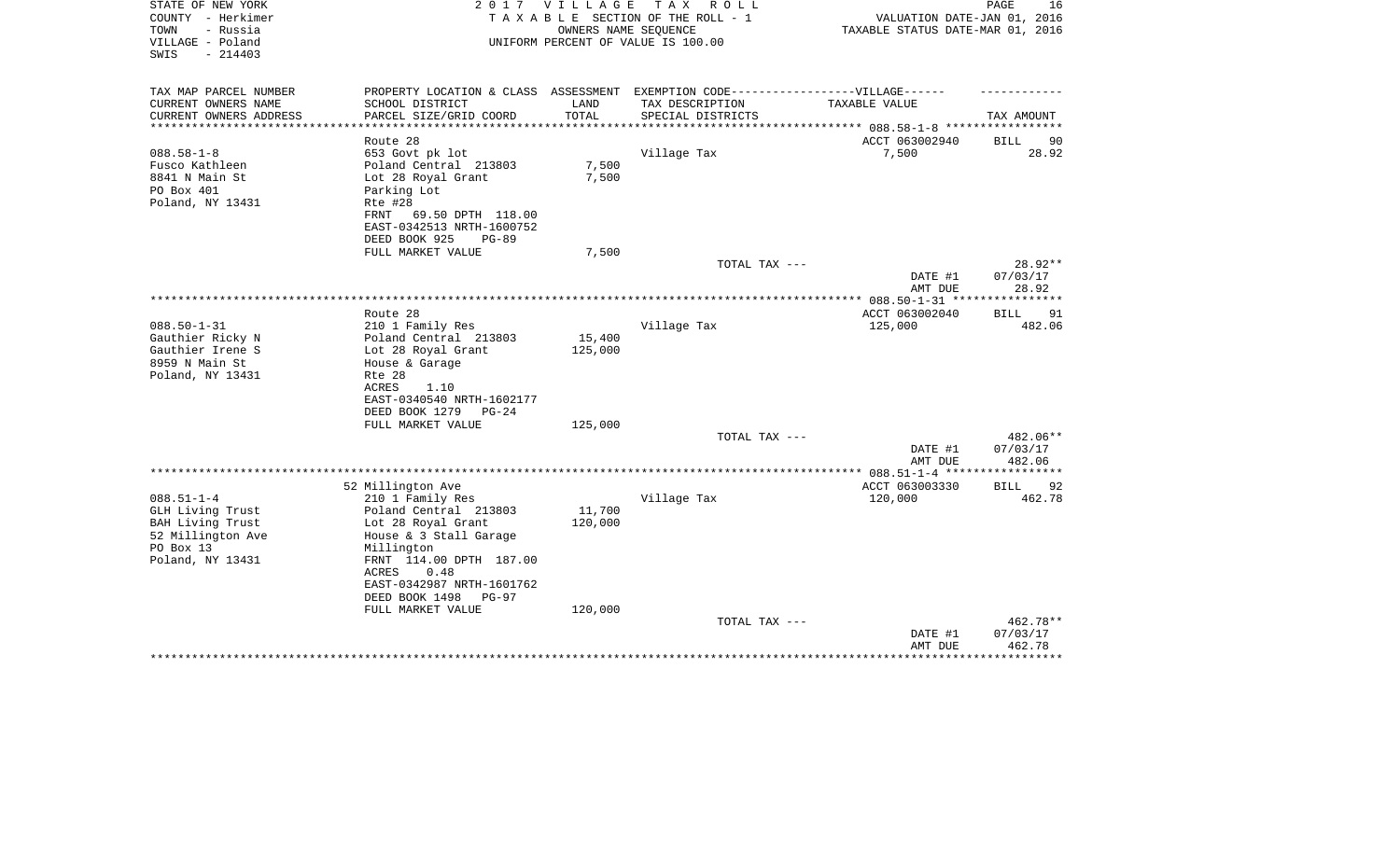| STATE OF NEW YORK          | 2 0 1 7                                                                           | V I L L A G E | TAX ROLL                           |                                  | 17<br>PAGE        |
|----------------------------|-----------------------------------------------------------------------------------|---------------|------------------------------------|----------------------------------|-------------------|
| COUNTY - Herkimer          |                                                                                   |               | TAXABLE SECTION OF THE ROLL - 1    | VALUATION DATE-JAN 01, 2016      |                   |
| - Russia<br>TOWN           |                                                                                   |               | OWNERS NAME SEQUENCE               | TAXABLE STATUS DATE-MAR 01, 2016 |                   |
| VILLAGE - Poland           |                                                                                   |               | UNIFORM PERCENT OF VALUE IS 100.00 |                                  |                   |
| SWIS<br>$-214403$          |                                                                                   |               |                                    |                                  |                   |
|                            |                                                                                   |               |                                    |                                  |                   |
|                            |                                                                                   |               |                                    |                                  |                   |
| TAX MAP PARCEL NUMBER      | PROPERTY LOCATION & CLASS ASSESSMENT EXEMPTION CODE-----------------VILLAGE------ |               |                                    |                                  |                   |
| CURRENT OWNERS NAME        | SCHOOL DISTRICT                                                                   | LAND          | TAX DESCRIPTION                    | TAXABLE VALUE                    |                   |
| CURRENT OWNERS ADDRESS     | PARCEL SIZE/GRID COORD                                                            | TOTAL         | SPECIAL DISTRICTS                  |                                  | TAX AMOUNT        |
|                            |                                                                                   | **********    |                                    |                                  |                   |
|                            | 44 Millington Ave                                                                 |               |                                    | ACCT 063003360                   | 93<br>BILL        |
| $088.51 - 1 - 6$           | 210 1 Family Res                                                                  |               | Village Tax                        | 66,000                           | 254.53            |
| GLH Living Trust           | Poland Central 213803                                                             | 9,200         |                                    |                                  |                   |
| BAH Living Trust           | Lot 28 Royal Grant                                                                | 66,000        |                                    |                                  |                   |
| 52 Millington Ave          | House Att Gar                                                                     |               |                                    |                                  |                   |
| PO Box 13                  | 63.00 DPTH 194.27<br>FRNT                                                         |               |                                    |                                  |                   |
| Poland, NY 13431           | ACRES<br>0.28                                                                     |               |                                    |                                  |                   |
|                            | EAST-0342926 NRTH-1601634                                                         |               |                                    |                                  |                   |
|                            | DEED BOOK 1498<br>PG-97                                                           |               |                                    |                                  |                   |
|                            | FULL MARKET VALUE                                                                 | 66,000        |                                    |                                  |                   |
|                            |                                                                                   |               | TOTAL TAX ---                      |                                  | $254.53**$        |
|                            |                                                                                   |               |                                    | DATE #1                          | 07/03/17          |
|                            |                                                                                   |               |                                    | AMT DUE                          | 254.53            |
|                            |                                                                                   |               |                                    |                                  |                   |
|                            | 8827 Route 28                                                                     |               |                                    | ACCT 063001500                   | <b>BILL</b><br>94 |
| $088.58 - 1 - 10$          | 483 Converted Re                                                                  |               | Village Tax                        | 87,500                           | 337.44            |
|                            |                                                                                   |               |                                    |                                  |                   |
| GLH Living Trust           | Poland Central 213803                                                             | 6,400         |                                    |                                  |                   |
| BAH Living Trust           | Lot 28 Royal Grant                                                                | 87,500        |                                    |                                  |                   |
| 8827 Route 28              | Store, Apt, Barn                                                                  |               |                                    |                                  |                   |
| PO Box 86                  | Rte 28                                                                            |               |                                    |                                  |                   |
| Poland, NY 13431           | FRNT<br>63.00 DPTH 141.00                                                         |               |                                    |                                  |                   |
|                            | EAST-0342593 NRTH-1600614                                                         |               |                                    |                                  |                   |
|                            | DEED BOOK 1498<br>PG-103                                                          |               |                                    |                                  |                   |
|                            | FULL MARKET VALUE                                                                 | 87,500        |                                    |                                  |                   |
|                            |                                                                                   |               | TOTAL TAX ---                      |                                  | 337.44**          |
|                            |                                                                                   |               |                                    | DATE #1                          | 07/03/17          |
|                            |                                                                                   |               |                                    | AMT DUE                          | 337.44            |
|                            |                                                                                   |               |                                    | ** $088.50 - 1 - 4$ ****         |                   |
|                            | 8956 Route 28                                                                     |               |                                    | ACCT 063001200                   | <b>BILL</b><br>95 |
| $088.50 - 1 - 4$           | 210 1 Family Res                                                                  |               | Village Tax                        | 102,000                          | 393.36            |
| Goggin Patrick             | Poland Central 213803                                                             | 14,400        |                                    |                                  |                   |
| Goggin Living Trust Gloria | Lot 28 Royal Grant                                                                | 102,000       |                                    |                                  |                   |
| Goggin Living Trust        | House Att Garage                                                                  |               |                                    |                                  |                   |
| 8956 N Main St             | Rte 28                                                                            |               |                                    |                                  |                   |
| Poland, NY 13431           | FRNT 208.70 DPTH 196.03                                                           |               |                                    |                                  |                   |
|                            | 0.86<br>ACRES                                                                     |               |                                    |                                  |                   |
|                            | EAST-0340772 NRTH-1602396                                                         |               |                                    |                                  |                   |
|                            | DEED BOOK 1230<br>PG-356                                                          |               |                                    |                                  |                   |
|                            | FULL MARKET VALUE                                                                 | 102,000       |                                    |                                  |                   |
|                            |                                                                                   |               | TOTAL TAX ---                      |                                  | 393.36**          |
|                            |                                                                                   |               |                                    |                                  |                   |
|                            |                                                                                   |               |                                    | DATE #1                          | 07/03/17          |
|                            |                                                                                   |               |                                    | AMT DUE                          | 393.36            |
|                            |                                                                                   |               |                                    |                                  |                   |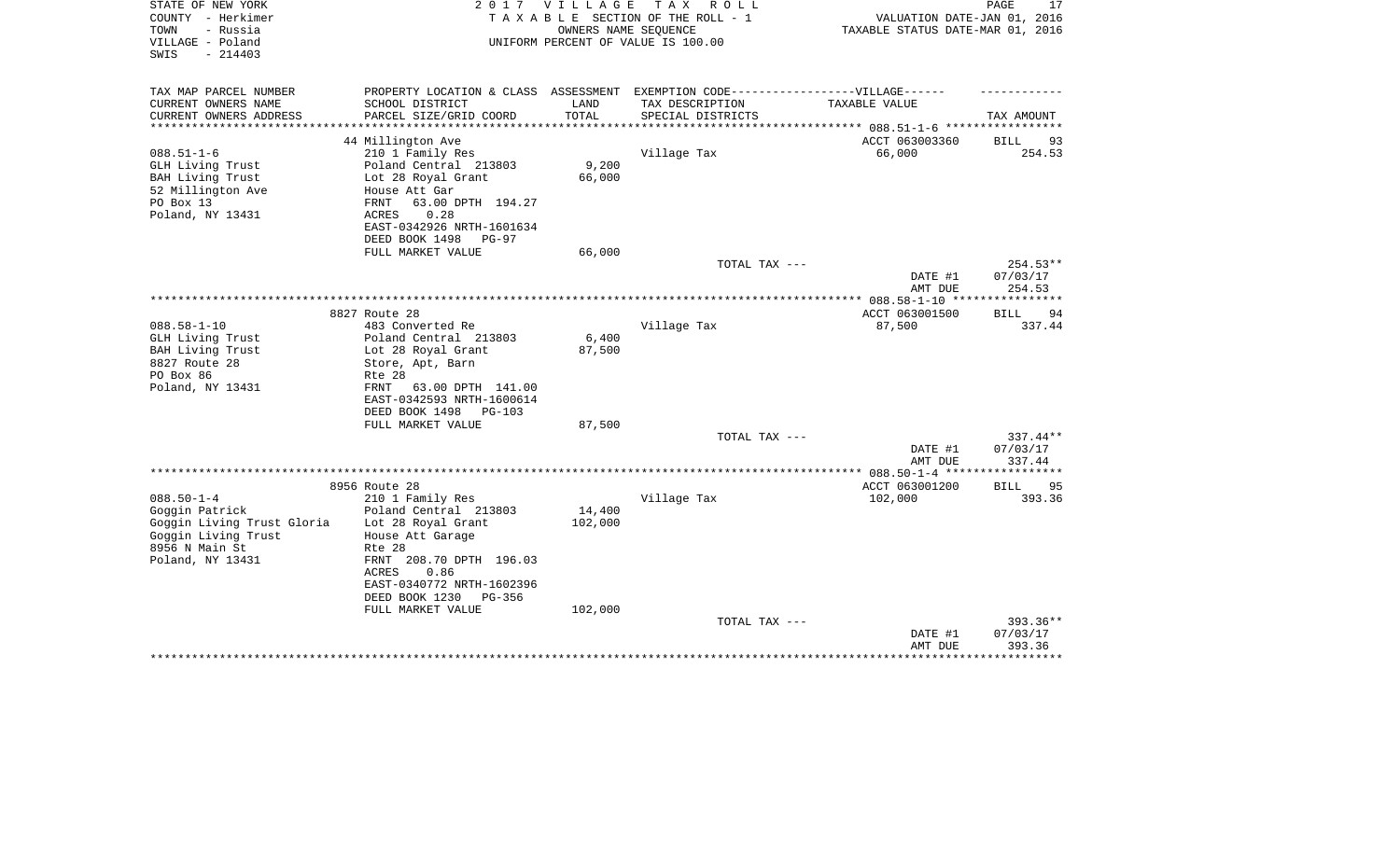| STATE OF NEW YORK<br>COUNTY - Herkimer                    |                                                                                  | 2017 VILLAGE     | TAX ROLL<br>TAXABLE SECTION OF THE ROLL - 1                | VALUATION DATE-JAN 01, 2016      | 18<br>PAGE         |
|-----------------------------------------------------------|----------------------------------------------------------------------------------|------------------|------------------------------------------------------------|----------------------------------|--------------------|
| TOWN<br>- Russia<br>VILLAGE - Poland<br>SWIS<br>$-214403$ |                                                                                  |                  | OWNERS NAME SEQUENCE<br>UNIFORM PERCENT OF VALUE IS 100.00 | TAXABLE STATUS DATE-MAR 01, 2016 |                    |
| TAX MAP PARCEL NUMBER                                     | PROPERTY LOCATION & CLASS ASSESSMENT EXEMPTION CODE----------------VILLAGE------ |                  |                                                            |                                  |                    |
| CURRENT OWNERS NAME                                       | SCHOOL DISTRICT                                                                  | LAND             | TAX DESCRIPTION                                            | TAXABLE VALUE                    |                    |
| CURRENT OWNERS ADDRESS                                    | PARCEL SIZE/GRID COORD                                                           | TOTAL            | SPECIAL DISTRICTS                                          |                                  | TAX AMOUNT         |
|                                                           |                                                                                  |                  |                                                            |                                  |                    |
|                                                           | 39 Route 8                                                                       |                  |                                                            | ACCT 063001260                   | BILL<br>96         |
| $088.51 - 1 - 19$                                         | 210 1 Family Res                                                                 |                  | Village Tax                                                | 87,500                           | 337.44             |
| Goodney Dale<br>PO Box 521                                | Poland Central 213803                                                            | 11,000<br>87,500 |                                                            |                                  |                    |
| Poland, NY 13431                                          | Lot 28 Royal Grant<br>House & Barn                                               |                  |                                                            |                                  |                    |
|                                                           | Rte 8                                                                            |                  |                                                            |                                  |                    |
|                                                           | FRNT 112.00 DPTH 164.67                                                          |                  |                                                            |                                  |                    |
|                                                           | 0.42<br>ACRES                                                                    |                  |                                                            |                                  |                    |
|                                                           | EAST-0343006 NRTH-1601429                                                        |                  |                                                            |                                  |                    |
|                                                           | DEED BOOK 1217 PG-484                                                            |                  |                                                            |                                  |                    |
|                                                           | FULL MARKET VALUE                                                                | 87,500           |                                                            |                                  |                    |
|                                                           |                                                                                  |                  | TOTAL TAX ---                                              |                                  | 337.44**           |
|                                                           |                                                                                  |                  |                                                            | DATE #1<br>AMT DUE               | 07/03/17<br>337.44 |
|                                                           |                                                                                  |                  |                                                            |                                  |                    |
|                                                           | Route 28                                                                         |                  |                                                            | ACCT 063000930                   | 97<br><b>BILL</b>  |
| $088.58 - 1 - 5$                                          | 311 Res vac land                                                                 |                  | Village Tax                                                | 2,500                            | 9.64               |
| Goodney Nancy                                             | Poland Central 213803                                                            | 2,500            |                                                            |                                  |                    |
| PO Box 333                                                | W 28<br>Rg                                                                       | 2,500            |                                                            |                                  |                    |
| Poland, NY 13431                                          | Lot $1\,6/10$                                                                    |                  |                                                            |                                  |                    |
|                                                           | Rte 28                                                                           |                  |                                                            |                                  |                    |
|                                                           | ACRES<br>1.60                                                                    |                  |                                                            |                                  |                    |
|                                                           | EAST-0342371 NRTH-1600383                                                        |                  |                                                            |                                  |                    |
|                                                           | DEED BOOK 1488<br>PG-747<br>FULL MARKET VALUE                                    | 2,500            |                                                            |                                  |                    |
|                                                           |                                                                                  |                  | TOTAL TAX ---                                              |                                  | $9.64**$           |
|                                                           |                                                                                  |                  |                                                            | DATE #1                          | 07/03/17           |
|                                                           |                                                                                  |                  |                                                            | AMT DUE                          | 9.64               |
|                                                           |                                                                                  |                  |                                                            |                                  |                    |
|                                                           | 8819 Route 28                                                                    |                  |                                                            | ACCT 063000990                   | BILL 98            |
| $088.58 - 1 - 13$                                         | 220 2 Family Res                                                                 |                  | Village Tax                                                | 180,000                          | 694.16             |
| Goodney Nancy                                             | Poland Central 213803                                                            | 11,000           |                                                            |                                  |                    |
| PO Box 333                                                | W Lot 28 Rg                                                                      | 180,000          |                                                            |                                  |                    |
| Poland, NY 13431                                          | $H_0$ 6/10                                                                       |                  |                                                            |                                  |                    |
|                                                           | Rte #28<br>FRNT<br>98.00 DPTH 240.00                                             |                  |                                                            |                                  |                    |
|                                                           | EAST-0342595 NRTH-1600407                                                        |                  |                                                            |                                  |                    |
|                                                           | DEED BOOK 1488<br>PG-747                                                         |                  |                                                            |                                  |                    |
|                                                           | FULL MARKET VALUE                                                                | 180,000          |                                                            |                                  |                    |
|                                                           |                                                                                  |                  | TOTAL TAX ---                                              |                                  | 694.16**           |
|                                                           |                                                                                  |                  |                                                            | DATE #1                          | 07/03/17           |
|                                                           |                                                                                  |                  |                                                            | AMT DUE                          | 694.16             |
|                                                           |                                                                                  |                  |                                                            |                                  |                    |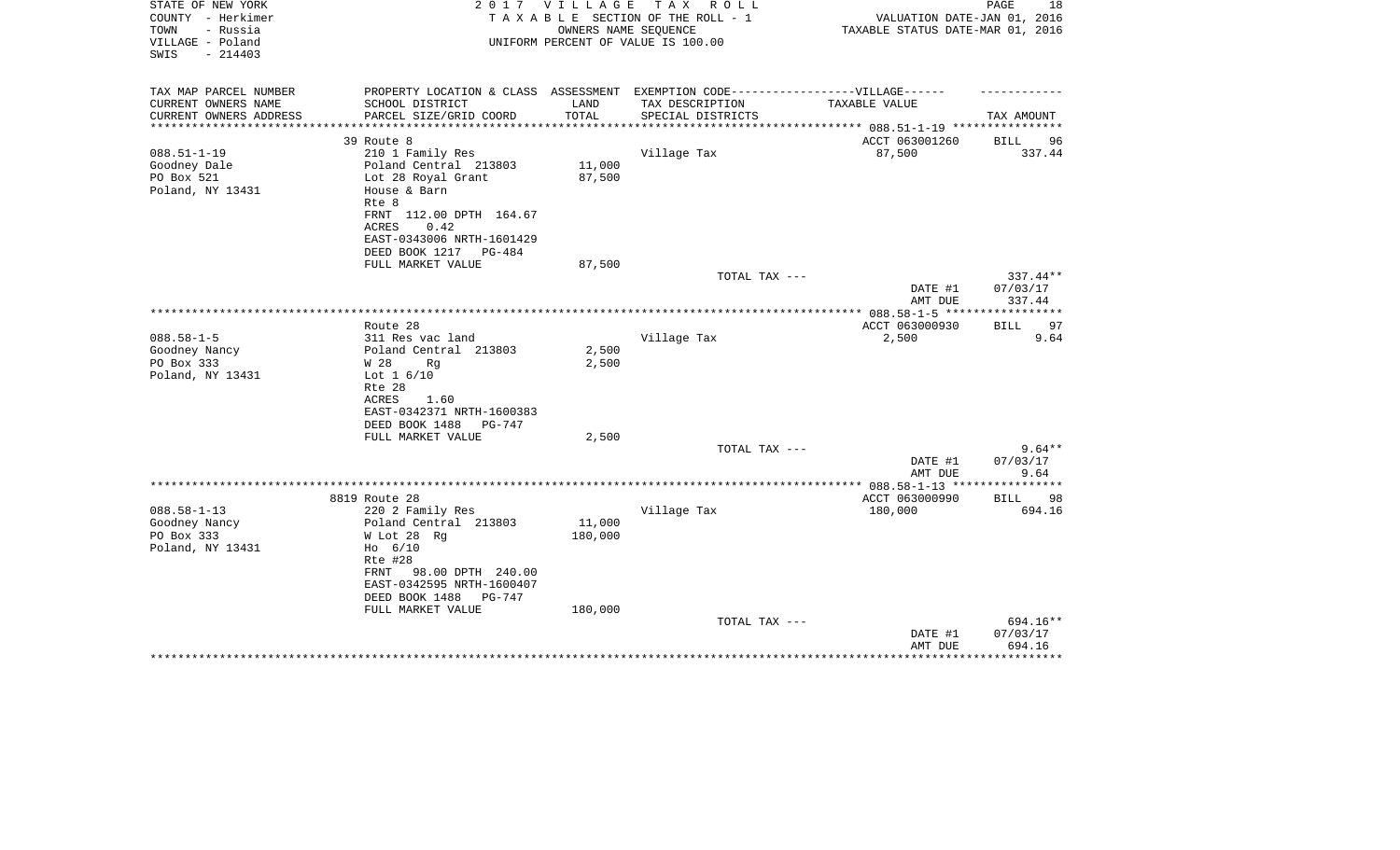| STATE OF NEW YORK<br>COUNTY - Herkimer | 2017                                                                              | VILLAGE           | T A X<br>R O L L<br>TAXABLE SECTION OF THE ROLL - 1        | VALUATION DATE-JAN 01, 2016      | PAGE<br>19  |
|----------------------------------------|-----------------------------------------------------------------------------------|-------------------|------------------------------------------------------------|----------------------------------|-------------|
| TOWN<br>- Russia<br>VILLAGE - Poland   |                                                                                   |                   | OWNERS NAME SEQUENCE<br>UNIFORM PERCENT OF VALUE IS 100.00 | TAXABLE STATUS DATE-MAR 01, 2016 |             |
| SWIS<br>$-214403$                      |                                                                                   |                   |                                                            |                                  |             |
| TAX MAP PARCEL NUMBER                  | PROPERTY LOCATION & CLASS ASSESSMENT EXEMPTION CODE-----------------VILLAGE------ |                   |                                                            |                                  |             |
| CURRENT OWNERS NAME                    | SCHOOL DISTRICT                                                                   | LAND              | TAX DESCRIPTION                                            | TAXABLE VALUE                    |             |
| CURRENT OWNERS ADDRESS                 | PARCEL SIZE/GRID COORD                                                            | TOTAL             | SPECIAL DISTRICTS                                          |                                  | TAX AMOUNT  |
|                                        | Route 8                                                                           |                   |                                                            | ACCT 063002610                   | BILL<br>99  |
| $088.43 - 1 - 1$                       | 105 Vac farmland                                                                  |                   | Village Tax                                                | 23,100                           | 89.08       |
| Gorham Barbara                         | Poland Central 213803                                                             | 23,100            |                                                            |                                  |             |
| Burritt Lori                           | Lot 45 Royal Grant                                                                | 23,100            |                                                            |                                  |             |
| PO Box 63                              | Farm                                                                              |                   |                                                            |                                  |             |
| Poland, NY 13431                       | ACRES<br>15.40<br>EAST-0343018 NRTH-1602681                                       |                   |                                                            |                                  |             |
| PRIOR OWNER ON 3/01/2016               | DEED BOOK 1426<br>$PG-648$                                                        |                   |                                                            |                                  |             |
| Gorham John & Barbara                  | FULL MARKET VALUE                                                                 | 23,100            |                                                            |                                  |             |
|                                        |                                                                                   |                   | TOTAL TAX ---                                              |                                  | 89.08**     |
|                                        |                                                                                   |                   |                                                            | DATE #1                          | 07/03/17    |
|                                        |                                                                                   |                   |                                                            | AMT DUE                          | 89.08       |
|                                        |                                                                                   |                   |                                                            |                                  |             |
|                                        | Route 28                                                                          |                   |                                                            |                                  | BILL<br>100 |
| $088.50 - 1 - 6.2$                     | 100 Agricultural                                                                  |                   | Village Tax                                                | 30,000                           | 115.69      |
| Gorham Barbara                         | Poland Central 213803                                                             | 30,000            |                                                            |                                  |             |
| PO Box 63                              | N28 Rg                                                                            | 30,000            |                                                            |                                  |             |
| Poland, NY 13431                       | Vacant Land                                                                       |                   |                                                            |                                  |             |
|                                        | Rte 28                                                                            |                   |                                                            |                                  |             |
| PRIOR OWNER ON 3/01/2016               | ACRES<br>15.20                                                                    |                   |                                                            |                                  |             |
| Gorham John P                          | EAST-0341771 NRTH-1602460<br>DEED BOOK 795<br>PG-498                              |                   |                                                            |                                  |             |
|                                        | FULL MARKET VALUE                                                                 | 30,000            |                                                            |                                  |             |
|                                        |                                                                                   |                   | TOTAL TAX ---                                              |                                  | $115.69**$  |
|                                        |                                                                                   |                   |                                                            | DATE #1                          | 07/03/17    |
|                                        |                                                                                   |                   |                                                            | AMT DUE                          | 115.69      |
|                                        |                                                                                   |                   |                                                            |                                  |             |
|                                        | 127 Route 8                                                                       |                   |                                                            | ACCT 063002640                   | 101<br>BILL |
| $088.43 - 1 - 2$<br>Gorham Lori        | 210 1 Family Res                                                                  |                   | Village Tax                                                | 157,500                          | 607.39      |
| Gorham Barbara                         | Poland Central 213803<br>Lot 28 Royal Grant                                       | 14,700<br>157,500 |                                                            |                                  |             |
| PO Box 63                              | House Garage                                                                      |                   |                                                            |                                  |             |
| Poland, NY 13431                       | Rte 8                                                                             |                   |                                                            |                                  |             |
|                                        | FRNT 247.49 DPTH 217.14                                                           |                   |                                                            |                                  |             |
|                                        | 0.92<br>ACRES<br>EAST-0343779 NRTH-1603004                                        |                   |                                                            |                                  |             |
|                                        |                                                                                   |                   |                                                            |                                  |             |
|                                        | DEED BOOK 776<br>PG-459<br>FULL MARKET VALUE                                      | 157,500           |                                                            |                                  |             |
|                                        |                                                                                   |                   | TOTAL TAX ---                                              |                                  | 607.39**    |
|                                        |                                                                                   |                   |                                                            | DATE #1                          | 07/03/17    |
|                                        |                                                                                   |                   |                                                            | AMT DUE                          | 607.39      |
|                                        |                                                                                   |                   |                                                            |                                  |             |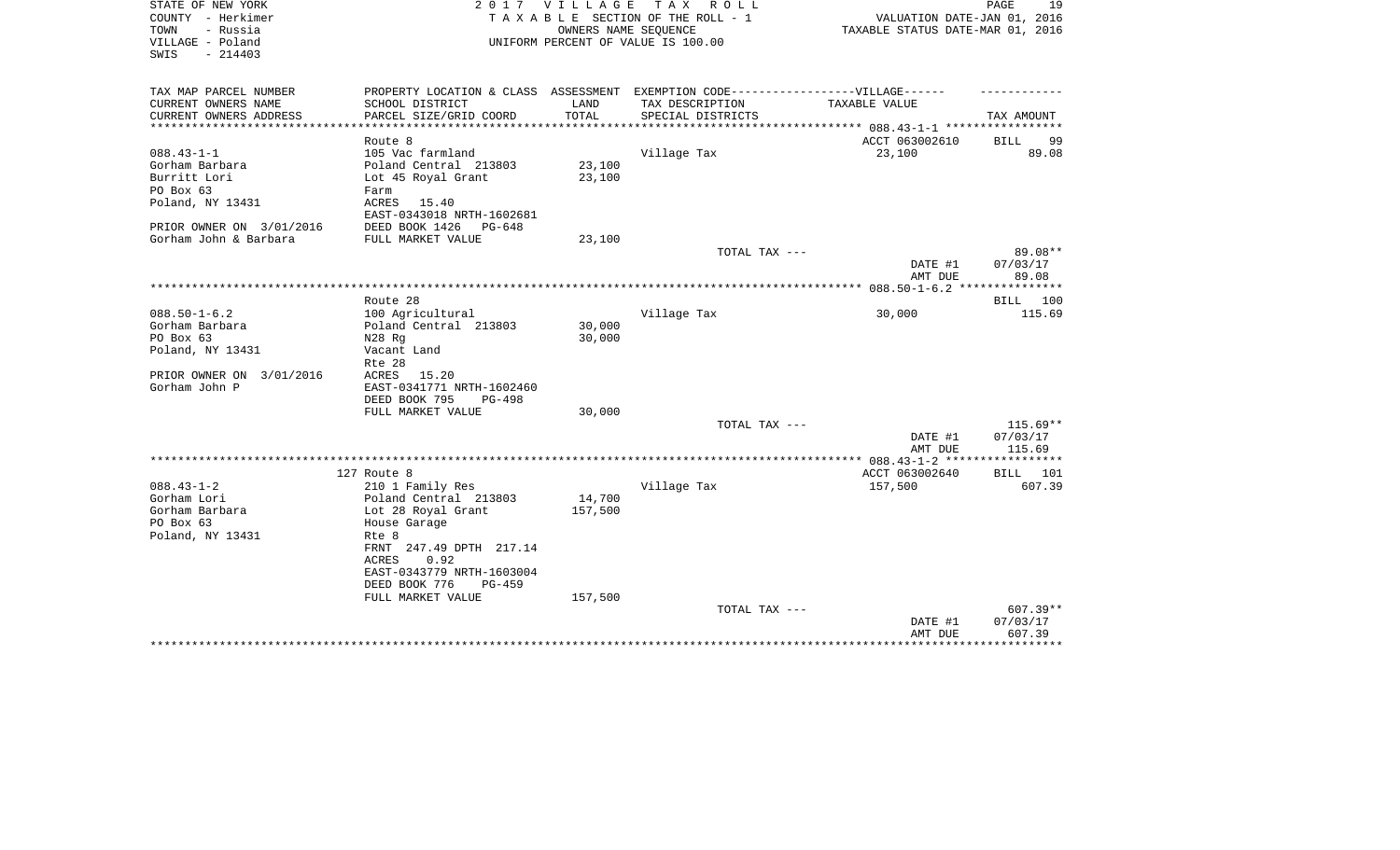| STATE OF NEW YORK<br>COUNTY - Herkimer<br>- Russia<br>TOWN | 2 0 1 7                                                                           | V I L L A G E<br>TAXABLE SECTION OF THE ROLL - 1 | T A X<br>OWNERS NAME SEQUENCE | R O L L           |                                          | VALUATION DATE-JAN 01, 2016<br>TAXABLE STATUS DATE-MAR 01, 2016 | PAGE               | 20         |
|------------------------------------------------------------|-----------------------------------------------------------------------------------|--------------------------------------------------|-------------------------------|-------------------|------------------------------------------|-----------------------------------------------------------------|--------------------|------------|
| VILLAGE - Poland<br>$-214403$<br>SWIS                      |                                                                                   | UNIFORM PERCENT OF VALUE IS 100.00               |                               |                   |                                          |                                                                 |                    |            |
| TAX MAP PARCEL NUMBER                                      | PROPERTY LOCATION & CLASS ASSESSMENT EXEMPTION CODE-----------------VILLAGE------ |                                                  |                               |                   |                                          |                                                                 |                    |            |
| CURRENT OWNERS NAME<br>SCHOOL DISTRICT                     |                                                                                   | LAND                                             | TAX DESCRIPTION               |                   | TAXABLE VALUE                            |                                                                 |                    |            |
| CURRENT OWNERS ADDRESS                                     | PARCEL SIZE/GRID COORD                                                            | TOTAL                                            |                               | SPECIAL DISTRICTS |                                          |                                                                 | TAX AMOUNT         |            |
| **********************                                     |                                                                                   |                                                  |                               |                   |                                          |                                                                 |                    |            |
| 55 Millington Ave                                          |                                                                                   |                                                  |                               |                   |                                          | ACCT 063000750                                                  | BILL 102           |            |
| $088.50 - 1 - 8$<br>210 1 Family Res                       |                                                                                   |                                                  | Village Tax                   |                   |                                          | 108,400                                                         |                    | 418.04     |
| Guarascio Francis                                          | Poland Central 213803                                                             | 14,000                                           |                               |                   |                                          |                                                                 |                    |            |
| Guarascio Linda<br>PO Box 361                              | Lot 28 Royal Grant                                                                | 108,400                                          |                               |                   |                                          |                                                                 |                    |            |
| House<br>Poland, NY 13431                                  | FRNT 141.00 DPTH 260.00                                                           |                                                  |                               |                   |                                          |                                                                 |                    |            |
| ACRES                                                      | 0.75 BANK<br>135                                                                  |                                                  |                               |                   |                                          |                                                                 |                    |            |
|                                                            | EAST-0342831 NRTH-1601984                                                         |                                                  |                               |                   |                                          |                                                                 |                    |            |
| DEED BOOK 932                                              | PG-474                                                                            |                                                  |                               |                   |                                          |                                                                 |                    |            |
|                                                            | FULL MARKET VALUE                                                                 | 108,400                                          |                               |                   |                                          |                                                                 |                    |            |
|                                                            |                                                                                   |                                                  |                               | TOTAL TAX ---     |                                          |                                                                 |                    | 418.04**   |
|                                                            |                                                                                   |                                                  |                               |                   |                                          | DATE #1                                                         | 07/03/17           |            |
|                                                            |                                                                                   |                                                  |                               |                   |                                          | AMT DUE                                                         | 418.04             |            |
|                                                            |                                                                                   |                                                  |                               |                   |                                          |                                                                 |                    | *********  |
| 8887 Route 28                                              |                                                                                   |                                                  |                               |                   |                                          | ACCT 063004380                                                  | BILL               | 103        |
| $088.50 - 1 - 43$<br>210 1 Family Res                      |                                                                                   |                                                  | Village Tax                   |                   |                                          | 88,500                                                          |                    | 341.30     |
| Guarascio Mark<br>Guarascio Alicia                         | Poland Central 213803<br>Lot 28 Royal Grant                                       | 11,800<br>88,500                                 |                               |                   |                                          |                                                                 |                    |            |
| 8887 Route 28<br>House Garage                              |                                                                                   |                                                  |                               |                   |                                          |                                                                 |                    |            |
| Poland, NY 13431<br>Rte 28                                 |                                                                                   |                                                  |                               |                   |                                          |                                                                 |                    |            |
| <b>FRNT</b>                                                | 88.00 DPTH 299.00                                                                 |                                                  |                               |                   |                                          |                                                                 |                    |            |
| ACRES                                                      | 0.56                                                                              |                                                  |                               |                   |                                          |                                                                 |                    |            |
|                                                            | EAST-0341706 NRTH-1601278                                                         |                                                  |                               |                   |                                          |                                                                 |                    |            |
| DEED BOOK 1557                                             | PG-417                                                                            |                                                  |                               |                   |                                          |                                                                 |                    |            |
|                                                            | FULL MARKET VALUE                                                                 | 88,500                                           |                               |                   |                                          |                                                                 |                    |            |
|                                                            |                                                                                   |                                                  |                               | TOTAL TAX ---     |                                          |                                                                 |                    | $341.30**$ |
|                                                            |                                                                                   |                                                  |                               |                   |                                          | DATE #1                                                         | 07/03/17           |            |
|                                                            |                                                                                   |                                                  |                               |                   |                                          | AMT DUE                                                         | 341.30             |            |
| 50 Route 8                                                 |                                                                                   |                                                  |                               |                   | ********** 088.51-1-44 ***************** | ACCT 063003150                                                  | BILL               | 104        |
| $088.51 - 1 - 44$<br>210 1 Family Res                      |                                                                                   |                                                  | VET COM T 41133               |                   |                                          | 20,000                                                          |                    |            |
| Hampston Daniel F                                          | Poland Central 213803                                                             |                                                  | 11,300 VET COM T 41133        |                   |                                          | 20,000                                                          |                    |            |
| Hampston Julie                                             | Lot 28 Royal Grant                                                                |                                                  | 99,500 Village Tax            |                   |                                          | 59,500                                                          |                    | 229.46     |
| 50 Cold Brook St<br>House Garage                           |                                                                                   |                                                  |                               |                   |                                          |                                                                 |                    |            |
| Poland, NY 13431<br>Rte 8                                  |                                                                                   |                                                  |                               |                   |                                          |                                                                 |                    |            |
|                                                            | FRNT 130.00 DPTH 170.40                                                           |                                                  |                               |                   |                                          |                                                                 |                    |            |
| ACRES                                                      | $0.45$ BANK<br>135                                                                |                                                  |                               |                   |                                          |                                                                 |                    |            |
|                                                            | EAST-0343274 NRTH-1601449                                                         |                                                  |                               |                   |                                          |                                                                 |                    |            |
| DEED BOOK 874                                              | $PG-342$                                                                          |                                                  |                               |                   |                                          |                                                                 |                    |            |
|                                                            | FULL MARKET VALUE                                                                 | 99,500                                           |                               |                   |                                          |                                                                 |                    |            |
|                                                            |                                                                                   |                                                  |                               | TOTAL TAX ---     |                                          |                                                                 |                    | $229.46**$ |
|                                                            |                                                                                   |                                                  |                               |                   |                                          | DATE #1<br>AMT DUE                                              | 07/03/17<br>229.46 |            |
|                                                            |                                                                                   |                                                  |                               |                   |                                          |                                                                 |                    |            |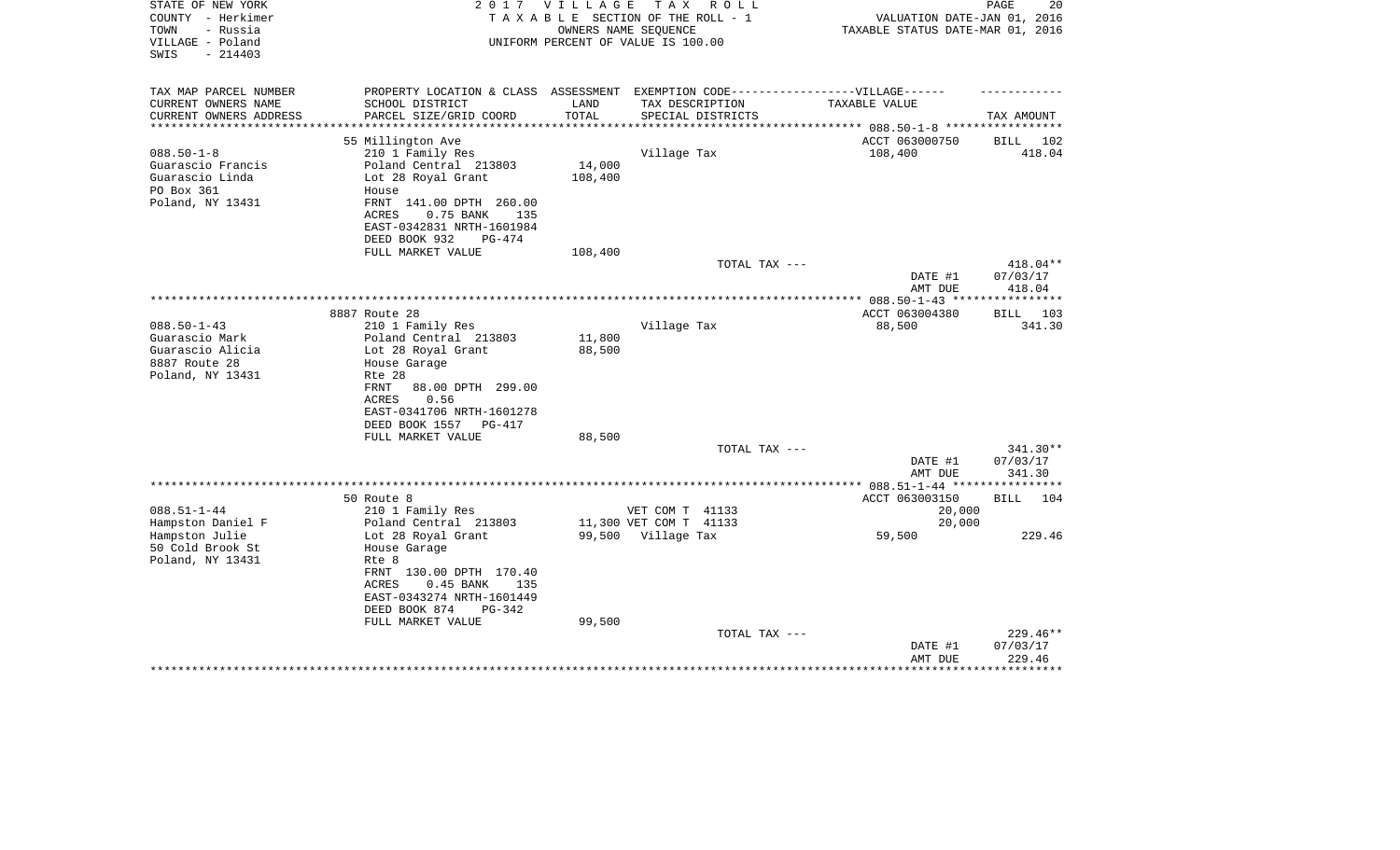| STATE OF NEW YORK<br>COUNTY - Herkimer<br>TOWN<br>- Russia<br>VILLAGE - Poland<br>SWIS<br>$-214403$                      |                                                                                                                                                                                                        | 2017 VILLAGE<br>OWNERS NAME SEQUENCE   | T A X<br>R O L L<br>TAXABLE SECTION OF THE ROLL - 1<br>UNIFORM PERCENT OF VALUE IS 100.00                                 | VALUATION DATE-JAN 01, 2016<br>TAXABLE STATUS DATE-MAR 01, 2016 | PAGE<br>21                     |
|--------------------------------------------------------------------------------------------------------------------------|--------------------------------------------------------------------------------------------------------------------------------------------------------------------------------------------------------|----------------------------------------|---------------------------------------------------------------------------------------------------------------------------|-----------------------------------------------------------------|--------------------------------|
| TAX MAP PARCEL NUMBER<br>CURRENT OWNERS NAME<br>CURRENT OWNERS ADDRESS<br>*********************                          | SCHOOL DISTRICT<br>PARCEL SIZE/GRID COORD                                                                                                                                                              | LAND<br>TOTAL<br>* * * * * * * * * * * | PROPERTY LOCATION & CLASS ASSESSMENT EXEMPTION CODE-----------------VILLAGE------<br>TAX DESCRIPTION<br>SPECIAL DISTRICTS | TAXABLE VALUE                                                   | TAX AMOUNT                     |
| $088.58 - 1 - 6.2$<br>Hampston Forest<br>Hampston Katherine<br>Mill St<br>PO Box 67<br>Poland, NY 13431                  | 19 Mill St<br>210 1 Family Res<br>Poland Central 213803<br>Residential Home<br>FRNT 123.00 DPTH 150.00<br>EAST-0342279 NRTH-1600538<br>DEED BOOK 807<br>PG-299                                         | 10,800<br>85,000                       | Village Tax                                                                                                               | 85,000                                                          | BILL<br>105<br>327.80          |
|                                                                                                                          | FULL MARKET VALUE                                                                                                                                                                                      | 85,000                                 | TOTAL TAX ---                                                                                                             | DATE #1<br>AMT DUE                                              | 327.80**<br>07/03/17<br>327.80 |
|                                                                                                                          |                                                                                                                                                                                                        |                                        |                                                                                                                           |                                                                 |                                |
| $088.50 - 1 - 61$<br>Hampston Forrest Dale<br>Hampston Katherine A<br>PO Box 67<br>Poland, NY 13431                      | 22 Mill St<br>449 Other Storag<br>Poland Central 213803<br>Lot 28 Royal Grant<br>Storage Garage<br>34.50 DPTH 108.00<br>FRNT<br>ACRES<br>0.09<br>EAST-0342144 NRTH-1600634<br>DEED BOOK 00577 PG-00208 | 5,900<br>18,500                        | Village Tax                                                                                                               | ACCT 063004140<br>18,500                                        | 106<br>BILL<br>71.34           |
|                                                                                                                          | FULL MARKET VALUE                                                                                                                                                                                      | 18,500                                 | TOTAL TAX ---                                                                                                             | DATE #1<br>AMT DUE                                              | 71.34**<br>07/03/17<br>71.34   |
| $088.51 - 1 - 50$<br>Harrimack, LLC<br>8342 Macon<br>Cardova, TN 38018<br>PRIOR OWNER ON 3/01/2016<br>Magdovitz Lawrence | 24 Route 8<br>484 1 use sm bld<br>Poland Central 213803<br>E Lot 28 Rg<br>Post Office1/8a<br>Rte 8<br>FRNT<br>80.40 DPTH 130.90<br>EAST-0343002 NRTH-1601091<br>DEED BOOK 2017<br>PG-769               | 9,000<br>87,900                        | Village Tax                                                                                                               | ACCT 063004470<br>87,900                                        | BILL 107<br>338.98             |
|                                                                                                                          | FULL MARKET VALUE                                                                                                                                                                                      | 87,900                                 | TOTAL TAX ---                                                                                                             | DATE #1                                                         | 338.98**<br>07/03/17<br>338.98 |
|                                                                                                                          |                                                                                                                                                                                                        |                                        |                                                                                                                           | AMT DUE                                                         |                                |
| $088.50 - 1 - 7.2$<br>Harrod Dian R<br>Millington Ave<br>PO Box 441<br>Poland, NY                                        | 20 Bushpasture Ln<br>270 Mfg housing<br>Poland Central 213803<br>Lot 28 Royal Grant<br>Trailer<br>ACRES<br>2.40<br>EAST-0342618 NRTH-1602333<br>DEED BOOK 1077<br>PG-891<br>FULL MARKET VALUE          | 19,500<br>37,500<br>37,500             | Village Tax                                                                                                               | ACCT 3000782<br>37,500                                          | BILL 108<br>144.62             |
|                                                                                                                          |                                                                                                                                                                                                        |                                        | TOTAL TAX ---                                                                                                             | DATE #1<br>AMT DUE                                              | 144.62**<br>07/03/17<br>144.62 |
|                                                                                                                          |                                                                                                                                                                                                        |                                        |                                                                                                                           |                                                                 |                                |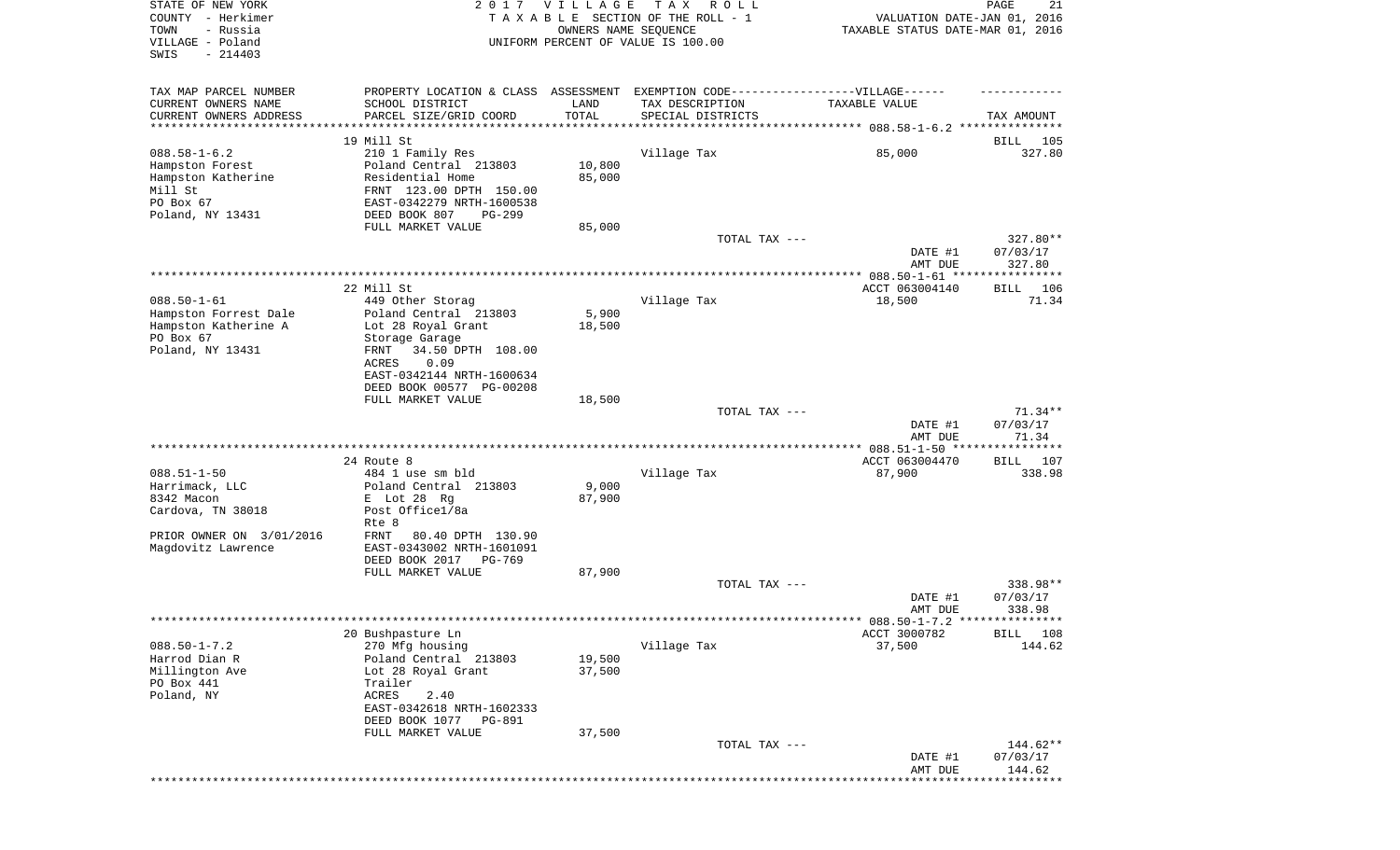| STATE OF NEW YORK<br>COUNTY - Herkimer | 2017                                                                              | VILLAGE          | TAX ROLL<br>TAXABLE SECTION OF THE ROLL - 1 | VALUATION DATE-JAN 01, 2016      | PAGE<br>22               |
|----------------------------------------|-----------------------------------------------------------------------------------|------------------|---------------------------------------------|----------------------------------|--------------------------|
| TOWN<br>- Russia                       |                                                                                   |                  | OWNERS NAME SEQUENCE                        | TAXABLE STATUS DATE-MAR 01, 2016 |                          |
| VILLAGE - Poland<br>$-214403$<br>SWIS  |                                                                                   |                  | UNIFORM PERCENT OF VALUE IS 100.00          |                                  |                          |
|                                        |                                                                                   |                  |                                             |                                  |                          |
| TAX MAP PARCEL NUMBER                  | PROPERTY LOCATION & CLASS ASSESSMENT EXEMPTION CODE-----------------VILLAGE------ |                  |                                             |                                  |                          |
| CURRENT OWNERS NAME                    | SCHOOL DISTRICT                                                                   | LAND             | TAX DESCRIPTION                             | TAXABLE VALUE                    |                          |
| CURRENT OWNERS ADDRESS                 | PARCEL SIZE/GRID COORD                                                            | TOTAL            | SPECIAL DISTRICTS                           |                                  | TAX AMOUNT               |
| *********************                  |                                                                                   | ***********      |                                             |                                  |                          |
|                                        | 17 Haver Ln                                                                       |                  |                                             |                                  | BILL<br>109              |
| $088.50 - 1 - 68.5$                    | 210 1 Family Res                                                                  |                  | Village Tax                                 | 190,000                          | 732.73                   |
| Haver Thomas P                         | Poland Central 213803                                                             | 21,300           |                                             |                                  |                          |
| Haver Amy B                            | House w/ Garage                                                                   | 190,000          |                                             |                                  |                          |
| PO Box 552                             | ACRES<br>3.10                                                                     |                  |                                             |                                  |                          |
| Poland, NY 13431                       | EAST-0341419 NRTH-1600645                                                         |                  |                                             |                                  |                          |
|                                        | DEED BOOK 1195<br>PG-361                                                          |                  |                                             |                                  |                          |
|                                        | FULL MARKET VALUE                                                                 | 190,000          |                                             |                                  |                          |
|                                        |                                                                                   |                  | TOTAL TAX ---                               |                                  | 732.73**                 |
|                                        |                                                                                   |                  |                                             | DATE #1                          | 07/03/17                 |
|                                        |                                                                                   |                  |                                             | AMT DUE                          | 732.73<br>************** |
|                                        |                                                                                   |                  |                                             |                                  |                          |
| $088.50 - 1 - 40.1$                    | Off Case St                                                                       |                  | Village Tax                                 | ACCT 063003630<br>93,200         | BILL<br>110<br>359.42    |
|                                        | 582 Camping park<br>Poland Central 213803                                         |                  |                                             |                                  |                          |
| Haver Wayne<br>Haver Cheryl            | Lot 28 Royal Grant                                                                | 26,500<br>93,200 |                                             |                                  |                          |
| 57 Cold Brook St                       | Doublewide                                                                        |                  |                                             |                                  |                          |
| Poland, NY 13431                       | Rte 28                                                                            |                  |                                             |                                  |                          |
|                                        | ACRES<br>5.20                                                                     |                  |                                             |                                  |                          |
|                                        | EAST-0340837 NRTH-1601413                                                         |                  |                                             |                                  |                          |
|                                        | DEED BOOK 770<br>PG-687                                                           |                  |                                             |                                  |                          |
|                                        | FULL MARKET VALUE                                                                 | 93,200           |                                             |                                  |                          |
|                                        |                                                                                   |                  | TOTAL TAX ---                               |                                  | $359.42**$               |
|                                        |                                                                                   |                  |                                             | DATE #1                          | 07/03/17                 |
|                                        |                                                                                   |                  |                                             | AMT DUE                          | 359.42                   |
|                                        |                                                                                   |                  |                                             |                                  |                          |
|                                        | Railroad Bed Brg                                                                  |                  |                                             |                                  | BILL 111                 |
| $088.50 - 1 - 67.2$                    | 312 Vac w/imprv                                                                   |                  | Village Tax                                 | 22,500                           | 86.77                    |
| Haver Wayne                            | Poland Central 213803                                                             | 9,200            |                                             |                                  |                          |
| Haver Cheryl<br>57 Cold Brook St       | Lot 28 Royal Grant<br>Vacant Land                                                 | 22,500           |                                             |                                  |                          |
| Poland, NY 13431                       | ACRES<br>2.26                                                                     |                  |                                             |                                  |                          |
|                                        | EAST-0341656 NRTH-1601055                                                         |                  |                                             |                                  |                          |
|                                        | DEED BOOK 770<br>PG-690                                                           |                  |                                             |                                  |                          |
|                                        | FULL MARKET VALUE                                                                 | 22,500           |                                             |                                  |                          |
|                                        |                                                                                   |                  | TOTAL TAX ---                               |                                  | 86.77**                  |
|                                        |                                                                                   |                  |                                             | DATE #1                          | 07/03/17                 |
|                                        |                                                                                   |                  |                                             | AMT DUE                          | 86.77                    |
|                                        |                                                                                   |                  |                                             |                                  |                          |
|                                        | 8824 Route 28                                                                     |                  |                                             | ACCT 063004200                   | BILL 112                 |
| $088.51 - 1 - 58$                      | 210 1 Family Res                                                                  |                  | Village Tax                                 | 59,000                           | 227.53                   |
| Haver Wayne                            | Poland Central 213803                                                             | 6,200            |                                             |                                  |                          |
| Cold Brook St                          | Lot 28 Royal Grant                                                                | 59,000           |                                             |                                  |                          |
| Poland, NY 13431                       | House & Garage                                                                    |                  |                                             |                                  |                          |
|                                        | 42.00 DPTH 340.00<br>FRNT<br>ACRES<br>0.36                                        |                  |                                             |                                  |                          |
|                                        | EAST-0342852 NRTH-1600683                                                         |                  |                                             |                                  |                          |
|                                        | DEED BOOK 695<br>PG-575                                                           |                  |                                             |                                  |                          |
|                                        | FULL MARKET VALUE                                                                 | 59,000           |                                             |                                  |                          |
|                                        |                                                                                   |                  | TOTAL TAX ---                               |                                  | $227.53**$               |
|                                        |                                                                                   |                  |                                             | DATE #1                          | 07/03/17                 |
|                                        |                                                                                   |                  |                                             | AMT DUE                          | 227.53                   |
|                                        |                                                                                   |                  |                                             |                                  |                          |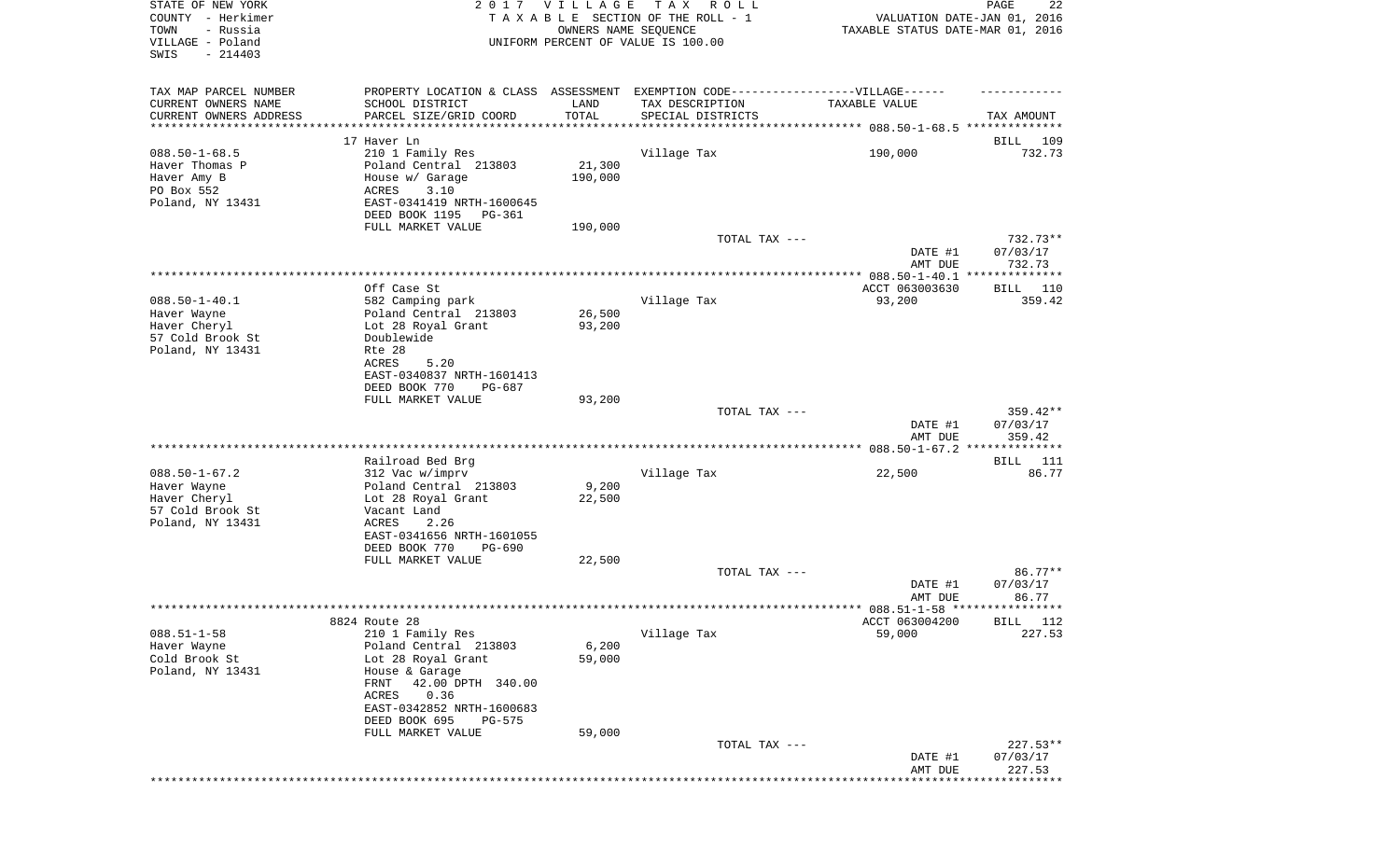| STATE OF NEW YORK<br>COUNTY - Herkimer<br>TOWN<br>- Russia<br>VILLAGE - Poland |                                                                                  | 2017 VILLAGE<br>OWNERS NAME SEQUENCE | TAX ROLL<br>TAXABLE SECTION OF THE ROLL - 1<br>UNIFORM PERCENT OF VALUE IS 100.00 | VALUATION DATE-JAN 01, 2016<br>TAXABLE STATUS DATE-MAR 01, 2016 | PAGE<br>23           |
|--------------------------------------------------------------------------------|----------------------------------------------------------------------------------|--------------------------------------|-----------------------------------------------------------------------------------|-----------------------------------------------------------------|----------------------|
| SWIS<br>$-214403$                                                              |                                                                                  |                                      |                                                                                   |                                                                 |                      |
| TAX MAP PARCEL NUMBER                                                          | PROPERTY LOCATION & CLASS ASSESSMENT EXEMPTION CODE----------------VILLAGE------ |                                      |                                                                                   |                                                                 |                      |
| CURRENT OWNERS NAME                                                            | SCHOOL DISTRICT                                                                  | LAND                                 | TAX DESCRIPTION                                                                   | TAXABLE VALUE                                                   |                      |
| CURRENT OWNERS ADDRESS<br>*********************                                | PARCEL SIZE/GRID COORD<br>*****************                                      | TOTAL                                | SPECIAL DISTRICTS                                                                 |                                                                 | TAX AMOUNT           |
|                                                                                | 57 Route 8                                                                       |                                      |                                                                                   | ACCT 063003660                                                  | BILL 113             |
| $088.51 - 1 - 22$                                                              | 210 1 Family Res                                                                 |                                      | Village Tax                                                                       | 145,000                                                         | 559.19               |
| Haver Wayne G                                                                  | Poland Central 213803                                                            | 12,200                               |                                                                                   |                                                                 |                      |
| Haver Cheryl                                                                   | Lot 28 Royal Grant                                                               | 145,000                              |                                                                                   |                                                                 |                      |
| Cold Brook St<br>Box 287                                                       | House Garage                                                                     |                                      |                                                                                   |                                                                 |                      |
| Poland, NY 13431                                                               | Rte 8<br>FRNT 121.44 DPTH 195.69                                                 |                                      |                                                                                   |                                                                 |                      |
|                                                                                | ACRES<br>0.54                                                                    |                                      |                                                                                   |                                                                 |                      |
|                                                                                | EAST-0343163 NRTH-1601693                                                        |                                      |                                                                                   |                                                                 |                      |
|                                                                                | DEED BOOK 00653 PG-00217                                                         |                                      |                                                                                   |                                                                 |                      |
|                                                                                | FULL MARKET VALUE                                                                | 145,000                              |                                                                                   |                                                                 |                      |
|                                                                                |                                                                                  |                                      | TOTAL TAX ---                                                                     | DATE #1                                                         | 559.19**<br>07/03/17 |
|                                                                                |                                                                                  |                                      |                                                                                   | AMT DUE                                                         | 559.19               |
|                                                                                |                                                                                  |                                      |                                                                                   |                                                                 |                      |
|                                                                                | 4 Route 8                                                                        |                                      |                                                                                   | ACCT 063000300                                                  | BILL 114             |
| $088.51 - 1 - 54$                                                              | 220 2 Family Res                                                                 |                                      | Village Tax                                                                       | 67,000                                                          | 258.38               |
| Haver Wayne G<br>Haver Cheryl A                                                | Poland Central 213803<br>Lot 28 Royal Grant                                      | 2,700<br>67,000                      |                                                                                   |                                                                 |                      |
| Cold Brook St                                                                  | 2 Family                                                                         |                                      |                                                                                   |                                                                 |                      |
| Poland, NY 13431                                                               | FRNT<br>24.00 DPTH 125.00                                                        |                                      |                                                                                   |                                                                 |                      |
|                                                                                | 0.10<br>ACRES                                                                    |                                      |                                                                                   |                                                                 |                      |
|                                                                                | EAST-0342749 NRTH-1600759                                                        |                                      |                                                                                   |                                                                 |                      |
|                                                                                | DEED BOOK 706<br>PG-715<br>FULL MARKET VALUE                                     | 67,000                               |                                                                                   |                                                                 |                      |
|                                                                                |                                                                                  |                                      | TOTAL TAX ---                                                                     |                                                                 | 258.38**             |
|                                                                                |                                                                                  |                                      |                                                                                   | DATE #1                                                         | 07/03/17             |
|                                                                                |                                                                                  |                                      |                                                                                   | AMT DUE                                                         | 258.38               |
|                                                                                |                                                                                  |                                      |                                                                                   | ************** 088.50-1-68.4 ****                               | **********           |
| $088.50 - 1 - 68.4$                                                            | meadow lane<br>210 1 Family Res                                                  |                                      | Village Tax                                                                       | 222,400                                                         | BILL 115<br>857.68   |
| Haver Wayne Jr                                                                 | Poland Central 213803                                                            | 15,000                               |                                                                                   |                                                                 |                      |
| 6 Meadow Lane                                                                  | ACRES<br>1.00                                                                    | 222,400                              |                                                                                   |                                                                 |                      |
| PO Box 81                                                                      | EAST-0341010 NRTH-1601100                                                        |                                      |                                                                                   |                                                                 |                      |
| Poland, NY 13431                                                               | DEED BOOK 889<br><b>PG-509</b>                                                   |                                      |                                                                                   |                                                                 |                      |
|                                                                                | FULL MARKET VALUE                                                                | 222,400                              | TOTAL TAX ---                                                                     |                                                                 | 857.68**             |
|                                                                                |                                                                                  |                                      |                                                                                   | DATE #1                                                         | 07/03/17             |
|                                                                                |                                                                                  |                                      |                                                                                   | AMT DUE                                                         | 857.68               |
|                                                                                |                                                                                  |                                      |                                                                                   |                                                                 |                      |
|                                                                                | 17 Case St                                                                       |                                      |                                                                                   |                                                                 | BILL<br>116          |
| $088.50 - 1 - 68.2$<br>Haver Wayne Sr                                          | 314 Rural vac<10<br>Poland Central 213803                                        | 45,000                               | Village Tax                                                                       | 45,000                                                          | 173.54               |
| Haver Cheryl A                                                                 | 5.40<br>ACRES                                                                    | 45,000                               |                                                                                   |                                                                 |                      |
| 57 Coldbrook St                                                                | EAST-0341341 NRTH-1600966                                                        |                                      |                                                                                   |                                                                 |                      |
| Poland, NY 13431                                                               | DEED BOOK 1195<br>$PG-360$                                                       |                                      |                                                                                   |                                                                 |                      |
|                                                                                | FULL MARKET VALUE                                                                | 45,000                               |                                                                                   |                                                                 |                      |
|                                                                                |                                                                                  |                                      | TOTAL TAX ---                                                                     |                                                                 | $173.54**$           |
|                                                                                |                                                                                  |                                      |                                                                                   | DATE #1<br>AMT DUE                                              | 07/03/17<br>173.54   |
|                                                                                |                                                                                  |                                      |                                                                                   |                                                                 | *******              |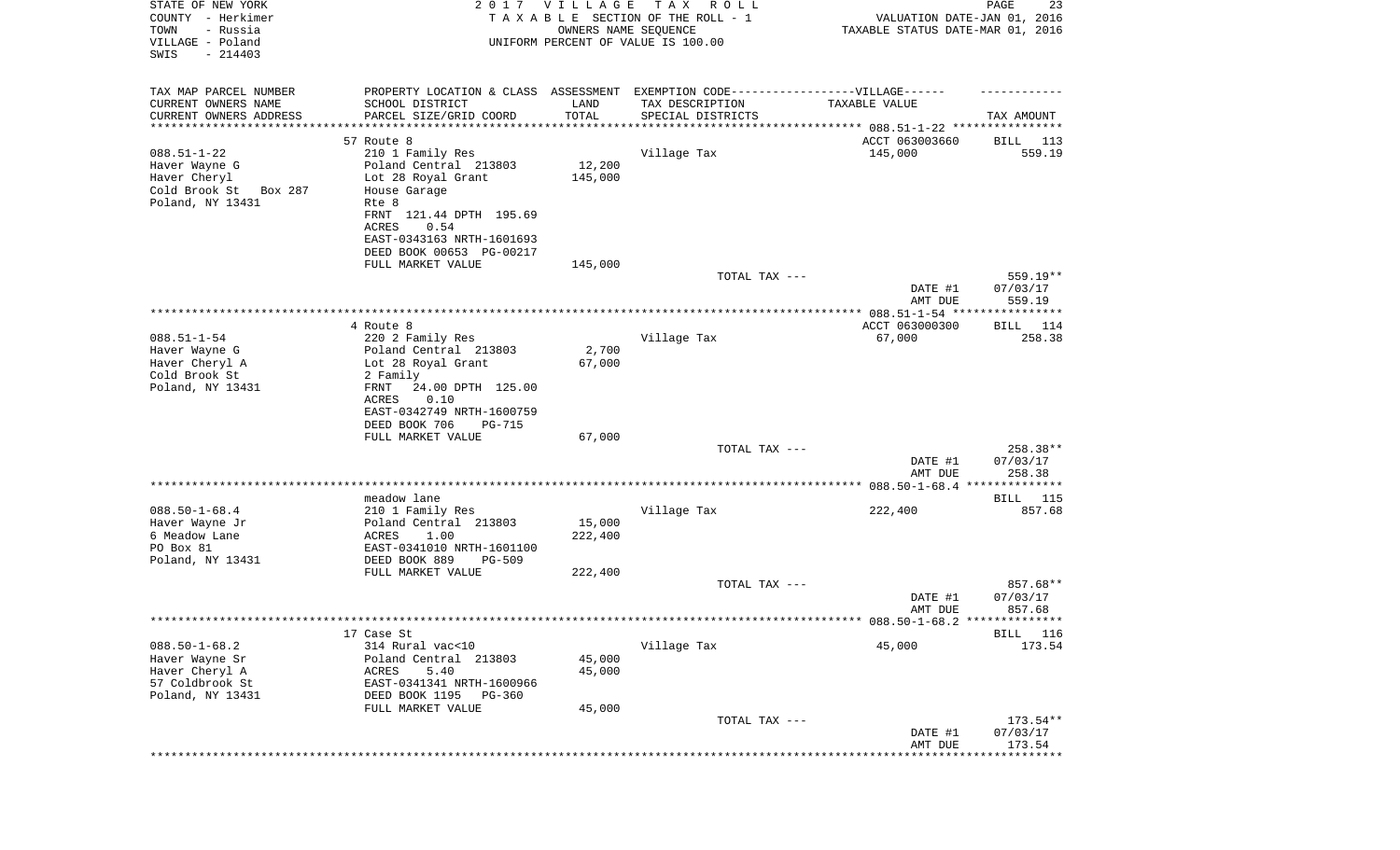| STATE OF NEW YORK<br>COUNTY - Herkimer<br>- Russia<br>TOWN<br>VILLAGE - Poland<br>$-214403$<br>SWIS | 2017                                                                                                                                                                                                                    | V I L L A G E              | T A X<br>R O L L<br>TAXABLE SECTION OF THE ROLL - 1<br>OWNERS NAME SEOUENCE<br>UNIFORM PERCENT OF VALUE IS 100.00 | VALUATION DATE-JAN 01, 2016<br>TAXABLE STATUS DATE-MAR 01, 2016 | 24<br>PAGE                     |
|-----------------------------------------------------------------------------------------------------|-------------------------------------------------------------------------------------------------------------------------------------------------------------------------------------------------------------------------|----------------------------|-------------------------------------------------------------------------------------------------------------------|-----------------------------------------------------------------|--------------------------------|
| TAX MAP PARCEL NUMBER                                                                               | PROPERTY LOCATION & CLASS ASSESSMENT                                                                                                                                                                                    |                            |                                                                                                                   | EXEMPTION CODE------------------VILLAGE------                   |                                |
| CURRENT OWNERS NAME<br>CURRENT OWNERS ADDRESS<br>**********************                             | SCHOOL DISTRICT<br>PARCEL SIZE/GRID COORD                                                                                                                                                                               | LAND<br>TOTAL              | TAX DESCRIPTION<br>SPECIAL DISTRICTS                                                                              | TAXABLE VALUE                                                   | TAX AMOUNT                     |
|                                                                                                     | 47 Millington Ave                                                                                                                                                                                                       |                            |                                                                                                                   | ACCT 063003210                                                  | BILL<br>117                    |
| $088.50 - 1 - 10$                                                                                   | 210 1 Family Res                                                                                                                                                                                                        |                            | VET COM T 41133                                                                                                   | 20,000                                                          |                                |
| Herring Marguerite B<br>PO Box 14                                                                   | Poland Central 213803                                                                                                                                                                                                   | 14,100<br>110,300          | Village Tax                                                                                                       | 90,300                                                          | 348.24                         |
| Poland, NY 13431                                                                                    | Great Lot 28 Royal Grant<br>House<br>Millington<br>FRNT 160.00 DPTH 204.00<br><b>BANK</b><br>250<br>EAST-0342731 NRTH-1601795                                                                                           |                            |                                                                                                                   |                                                                 |                                |
|                                                                                                     | DEED BOOK 00643 PG-00649<br>FULL MARKET VALUE                                                                                                                                                                           | 110,300                    |                                                                                                                   |                                                                 |                                |
|                                                                                                     |                                                                                                                                                                                                                         |                            | TOTAL TAX ---                                                                                                     | DATE #1<br>AMT DUE                                              | 348.24**<br>07/03/17<br>348.24 |
|                                                                                                     |                                                                                                                                                                                                                         |                            |                                                                                                                   |                                                                 |                                |
|                                                                                                     | 8891 Route 28                                                                                                                                                                                                           |                            |                                                                                                                   | ACCT 063002250                                                  | BILL<br>118                    |
| $088.50 - 1 - 42$<br>Hines Joanne M<br>8891 North Main St<br>Poland, NY 13431                       | 210 1 Family Res<br>Poland Central 213803<br>Lot 28 Royal Grant<br>House Att Garage<br>Rte 28<br>FRNT 104.00 DPTH 299.00<br>ACRES<br>0.70<br>EAST-0341641 NRTH-1601342<br>DEED BOOK 1596<br>PG-440<br>FULL MARKET VALUE | 13,600<br>95,000<br>95,000 | Village Tax                                                                                                       | 95,000                                                          | 366.36                         |
|                                                                                                     |                                                                                                                                                                                                                         |                            | TOTAL TAX ---                                                                                                     |                                                                 | $366.36**$                     |
|                                                                                                     |                                                                                                                                                                                                                         |                            |                                                                                                                   | DATE #1<br>AMT DUE                                              | 07/03/17<br>366.36             |
|                                                                                                     |                                                                                                                                                                                                                         |                            |                                                                                                                   |                                                                 |                                |
|                                                                                                     | 9022 Route 28                                                                                                                                                                                                           |                            |                                                                                                                   | ACCT 063005430                                                  | <b>BILL</b><br>119             |
| $088.50 - 1 - 69.1$<br>Hines Linda                                                                  | 210 1 Family Res<br>Poland Central 213803                                                                                                                                                                               |                            | VET COM T 41133<br>16,600 VET DIS T 41143                                                                         | 18,850<br>22,620                                                |                                |
| Route 28<br>PO Box 475<br>Poland, NY 13431                                                          | Lot 28 Royal Grant<br>Mobile Home<br>ACRES<br>1.45<br>EAST-0340030 NRTH-1602269<br>DEED BOOK 1275<br>PG-827<br>FULL MARKET VALUE                                                                                        | 75,400                     | 75,400 Village Tax                                                                                                | 33,930                                                          | 130.85                         |
|                                                                                                     |                                                                                                                                                                                                                         |                            | TOTAL TAX ---                                                                                                     |                                                                 | 130.85**                       |
|                                                                                                     |                                                                                                                                                                                                                         |                            |                                                                                                                   | DATE #1<br>AMT DUE                                              | 07/03/17<br>130.85             |
|                                                                                                     |                                                                                                                                                                                                                         |                            |                                                                                                                   |                                                                 |                                |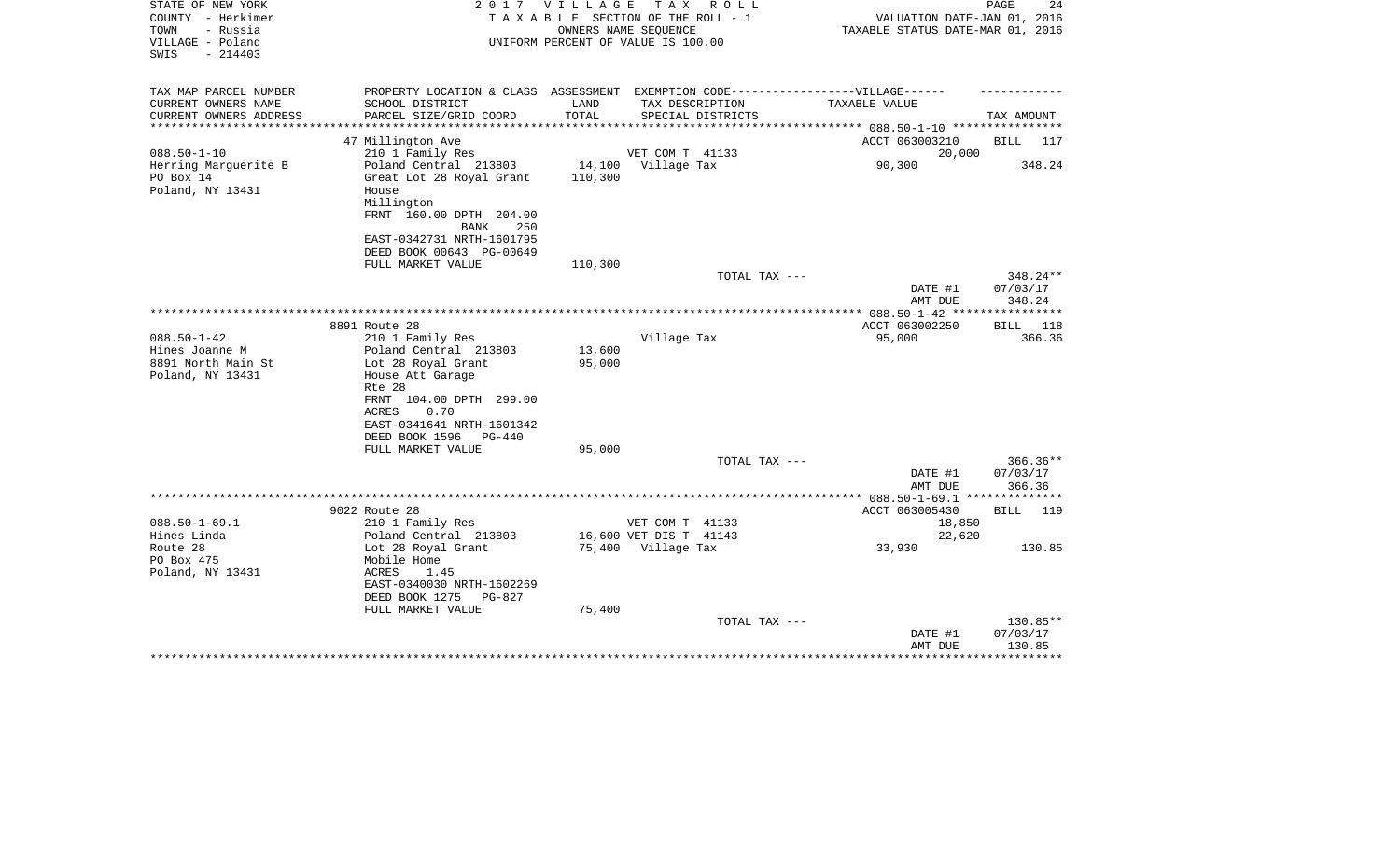| STATE OF NEW YORK<br>COUNTY - Herkimer | 2017                                      | VILLAGE                        | T A X<br>R O L L<br>TAXABLE SECTION OF THE ROLL - 1 |                                                                 | 25<br>PAGE  |
|----------------------------------------|-------------------------------------------|--------------------------------|-----------------------------------------------------|-----------------------------------------------------------------|-------------|
| - Russia<br>TOWN                       |                                           |                                | OWNERS NAME SEQUENCE                                | VALUATION DATE-JAN 01, 2016<br>TAXABLE STATUS DATE-MAR 01, 2016 |             |
| VILLAGE - Poland                       |                                           |                                | UNIFORM PERCENT OF VALUE IS 100.00                  |                                                                 |             |
| SWIS<br>$-214403$                      |                                           |                                |                                                     |                                                                 |             |
|                                        |                                           |                                |                                                     |                                                                 |             |
|                                        |                                           |                                |                                                     |                                                                 |             |
| TAX MAP PARCEL NUMBER                  | PROPERTY LOCATION & CLASS ASSESSMENT      |                                | EXEMPTION CODE------------------VILLAGE------       |                                                                 |             |
| CURRENT OWNERS NAME                    | SCHOOL DISTRICT                           | LAND                           | TAX DESCRIPTION                                     | TAXABLE VALUE                                                   |             |
| CURRENT OWNERS ADDRESS                 | PARCEL SIZE/GRID COORD                    | TOTAL<br>* * * * * * * * * * * | SPECIAL DISTRICTS                                   |                                                                 | TAX AMOUNT  |
|                                        | 8811 Route 28                             |                                |                                                     | ACCT 063001290                                                  | BILL 120    |
| $088.58 - 1 - 15$                      | 210 1 Family Res                          |                                | Village Tax                                         | 125,000                                                         | 482.06      |
| Huckabone Ricky                        | Poland Central 213803                     | 16,800                         |                                                     |                                                                 |             |
| Huckabone Melissa                      | Lot 28 Royal Grant                        | 125,000                        |                                                     |                                                                 |             |
| 8811 S Main St                         | House 2 Barns                             |                                |                                                     |                                                                 |             |
| Poland, NY 13431                       | ACRES<br>1.50                             |                                |                                                     |                                                                 |             |
|                                        | EAST-0342484 NRTH-1600109                 |                                |                                                     |                                                                 |             |
|                                        | DEED BOOK 1475<br>PG-167                  |                                |                                                     |                                                                 |             |
|                                        | FULL MARKET VALUE                         | 125,000                        |                                                     |                                                                 |             |
|                                        |                                           |                                | TOTAL TAX ---                                       |                                                                 | 482.06**    |
|                                        |                                           |                                |                                                     | DATE #1                                                         | 07/03/17    |
|                                        |                                           |                                |                                                     | AMT DUE                                                         | 482.06      |
|                                        |                                           |                                |                                                     |                                                                 |             |
|                                        | 8808 Route 28                             |                                |                                                     | ACCT 063004110                                                  | BILL<br>121 |
| $088.59 - 1 - 1$                       | 210 1 Family Res                          |                                | Village Tax                                         | 81,000                                                          | 312.37      |
| Hunt Lisa                              | Poland Central 213803                     | 9,200                          |                                                     |                                                                 |             |
| 8808 S Main St                         | E 28<br>R G                               | 81,000                         |                                                     |                                                                 |             |
| Poland, NY 13431                       | $H_0$ 1/2                                 |                                |                                                     |                                                                 |             |
|                                        | Rte #28                                   |                                |                                                     |                                                                 |             |
|                                        | 70.00 DPTH 160.00<br>FRNT                 |                                |                                                     |                                                                 |             |
|                                        | EAST-0342877 NRTH-1600326                 |                                |                                                     |                                                                 |             |
|                                        | DEED BOOK 1567<br>PG-677                  |                                |                                                     |                                                                 |             |
|                                        | FULL MARKET VALUE                         | 81,000                         |                                                     |                                                                 |             |
|                                        |                                           |                                | TOTAL TAX ---                                       |                                                                 | $312.37**$  |
|                                        |                                           |                                |                                                     | DATE #1                                                         | 07/03/17    |
|                                        |                                           |                                |                                                     | AMT DUE                                                         | 312.37      |
|                                        | 24 Mill St                                |                                |                                                     | ACCT 063001620                                                  | BILL 122    |
|                                        |                                           |                                |                                                     |                                                                 |             |
| $088.50 - 1 - 62$                      | 210 1 Family Res<br>Poland Central 213803 | 12,000                         | Village Tax                                         | 99,000                                                          | 381.79      |
| Ingalls Douglas W<br>Ingalls Theresa J |                                           | 99,000                         |                                                     |                                                                 |             |
| PO Box 98                              | Lot 28 Royal Grant<br>House 2 Garages     |                                |                                                     |                                                                 |             |
| Poland, NY 13431                       | Mill St                                   |                                |                                                     |                                                                 |             |
|                                        | 88.00 DPTH 112.00<br>FRNT                 |                                |                                                     |                                                                 |             |
|                                        | 0.52<br>ACRES                             |                                |                                                     |                                                                 |             |
|                                        | EAST-0342126 NRTH-1600560                 |                                |                                                     |                                                                 |             |
|                                        | DEED BOOK 1452<br>PG-417                  |                                |                                                     |                                                                 |             |
|                                        | FULL MARKET VALUE                         | 99,000                         |                                                     |                                                                 |             |
|                                        |                                           |                                | TOTAL TAX ---                                       |                                                                 | 381.79**    |
|                                        |                                           |                                |                                                     | DATE #1                                                         | 07/03/17    |
|                                        |                                           |                                |                                                     | AMT DUE                                                         | 381.79      |
|                                        |                                           |                                |                                                     |                                                                 |             |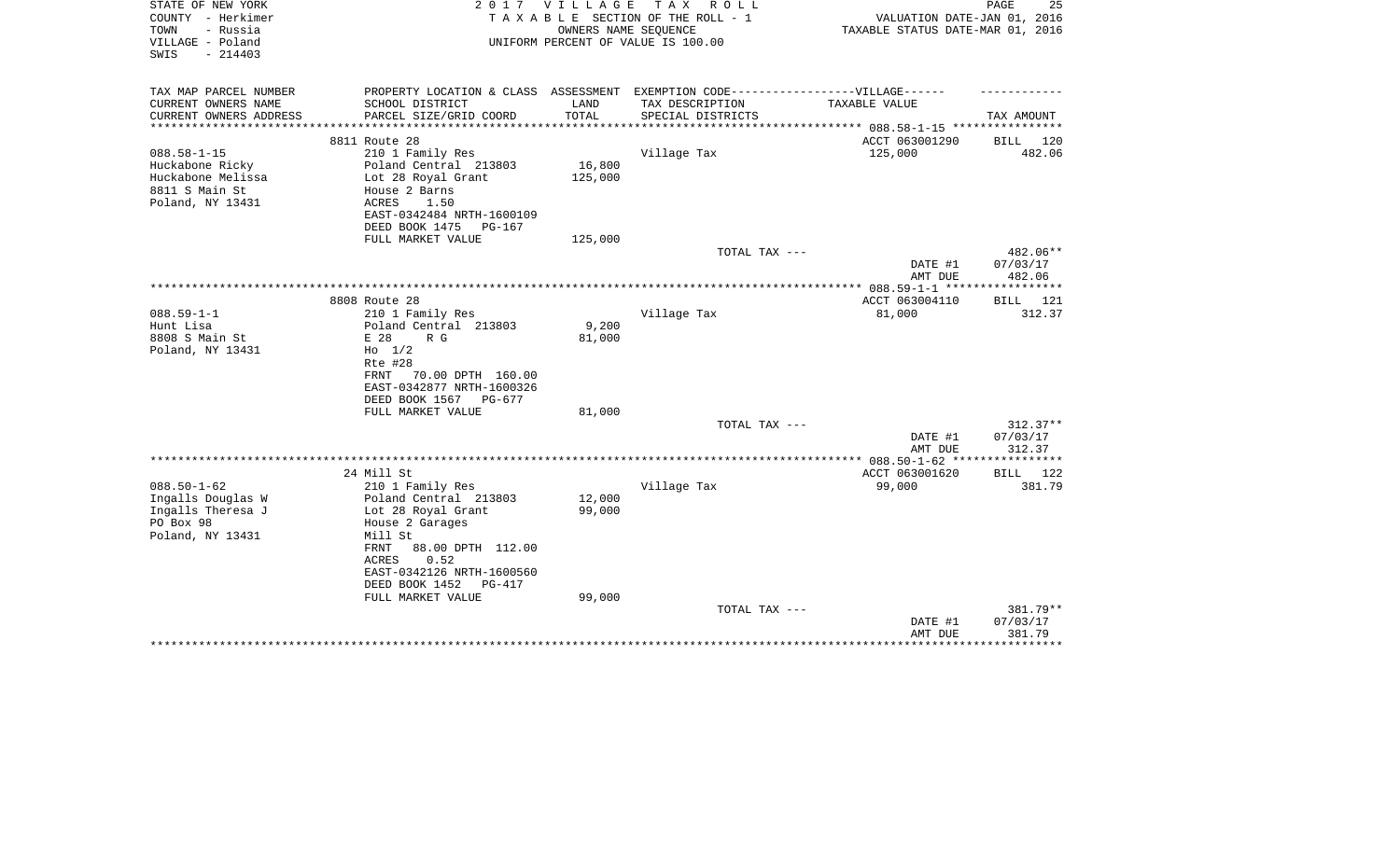| STATE OF NEW YORK<br>COUNTY - Herkimer<br>TOWN<br>- Russia<br>VILLAGE - Poland<br>$-214403$<br>SWIS |                                                                                   | 2017 VILLAGE | тах<br>R O L L<br>TAXABLE SECTION OF THE ROLL - 1<br>OWNERS NAME SEQUENCE<br>UNIFORM PERCENT OF VALUE IS 100.00 | VALUATION DATE-JAN 01, 2016<br>TAXABLE STATUS DATE-MAR 01, 2016 | 26<br>PAGE        |
|-----------------------------------------------------------------------------------------------------|-----------------------------------------------------------------------------------|--------------|-----------------------------------------------------------------------------------------------------------------|-----------------------------------------------------------------|-------------------|
| TAX MAP PARCEL NUMBER                                                                               | PROPERTY LOCATION & CLASS ASSESSMENT EXEMPTION CODE-----------------VILLAGE------ |              |                                                                                                                 |                                                                 |                   |
| CURRENT OWNERS NAME                                                                                 | SCHOOL DISTRICT                                                                   | LAND         | TAX DESCRIPTION                                                                                                 | TAXABLE VALUE                                                   |                   |
| CURRENT OWNERS ADDRESS<br>**********************                                                    | PARCEL SIZE/GRID COORD<br>***********************                                 | TOTAL        | SPECIAL DISTRICTS                                                                                               |                                                                 | TAX AMOUNT        |
|                                                                                                     |                                                                                   |              |                                                                                                                 |                                                                 |                   |
| $088.50 - 1 - 67.1$                                                                                 | Railroad Bed Brg<br>312 Vac w/imprv                                               |              | Village Tax                                                                                                     | ACCT 063300180<br>12,000                                        | BILL 123<br>46.28 |
| Ingalls Douglas W                                                                                   | Poland Central 213803                                                             | 5,000        |                                                                                                                 |                                                                 |                   |
| Ingalls Theresa J                                                                                   | Lot 28 Royal Grant                                                                | 12,000       |                                                                                                                 |                                                                 |                   |
| PO Box 98                                                                                           | Railroad Bed Bridge                                                               |              |                                                                                                                 |                                                                 |                   |
| Poland, NY 13431                                                                                    | 80.00 DPTH 453.00<br>FRNT                                                         |              |                                                                                                                 |                                                                 |                   |
|                                                                                                     | ACRES<br>1.00                                                                     |              |                                                                                                                 |                                                                 |                   |
|                                                                                                     | EAST-0342005 NRTH-1600590                                                         |              |                                                                                                                 |                                                                 |                   |
|                                                                                                     | DEED BOOK 1452<br>PG-417                                                          |              |                                                                                                                 |                                                                 |                   |
|                                                                                                     | FULL MARKET VALUE                                                                 | 12,000       |                                                                                                                 |                                                                 |                   |
|                                                                                                     |                                                                                   |              | TOTAL TAX ---                                                                                                   |                                                                 | $46.28**$         |
|                                                                                                     |                                                                                   |              |                                                                                                                 | DATE #1                                                         | 07/03/17          |
|                                                                                                     |                                                                                   |              | *************************************                                                                           | AMT DUE<br>************ 088.51-1-41 **                          | 46.28<br>******** |
|                                                                                                     | 56 Route 8                                                                        |              |                                                                                                                 | ACCT 063002190                                                  | BILL<br>124       |
| $088.51 - 1 - 41$                                                                                   | 210 1 Family Res                                                                  |              | Village Tax                                                                                                     | 77,500                                                          | 298.88            |
| Jarvis Natale                                                                                       | Poland Central 213803                                                             | 8,300        |                                                                                                                 |                                                                 |                   |
| Jarvis Tracy                                                                                        | Lot 28 Royal Grant                                                                | 77,500       |                                                                                                                 |                                                                 |                   |
| 56 Cold Brook St                                                                                    | House                                                                             |              |                                                                                                                 |                                                                 |                   |
| Poland, NY 13413                                                                                    | Rte 8                                                                             |              |                                                                                                                 |                                                                 |                   |
|                                                                                                     | <b>FRNT</b><br>59.00 DPTH 136.00                                                  |              |                                                                                                                 |                                                                 |                   |
|                                                                                                     | ACRES<br>0.20                                                                     |              |                                                                                                                 |                                                                 |                   |
|                                                                                                     | EAST-0343360 NRTH-1601619                                                         |              |                                                                                                                 |                                                                 |                   |
|                                                                                                     | DEED BOOK 1160<br>PG-312                                                          |              |                                                                                                                 |                                                                 |                   |
|                                                                                                     | FULL MARKET VALUE                                                                 | 77,500       | TOTAL TAX ---                                                                                                   |                                                                 | 298.88**          |
|                                                                                                     |                                                                                   |              |                                                                                                                 | DATE #1                                                         | 07/03/17          |
|                                                                                                     |                                                                                   |              |                                                                                                                 | AMT DUE                                                         | 298.88            |
|                                                                                                     |                                                                                   |              | ******************                                                                                              | ** 088.50-1-27 **                                               |                   |
|                                                                                                     | 8932 Route 28                                                                     |              |                                                                                                                 | ACCT 063004020                                                  | BILL 125          |
| $088.50 - 1 - 27$                                                                                   | 210 1 Family Res                                                                  |              | Village Tax                                                                                                     | 65,000                                                          | 250.67            |
| Johnson Laura                                                                                       | Poland Central 213803                                                             | 11,700       |                                                                                                                 |                                                                 |                   |
| 8932 N Main St                                                                                      | Lot 28 Royal Grant                                                                | 65,000       |                                                                                                                 |                                                                 |                   |
| PO Box 394                                                                                          | House Garage                                                                      |              |                                                                                                                 |                                                                 |                   |
| Poland, NY 13431                                                                                    | Rte 28                                                                            |              |                                                                                                                 |                                                                 |                   |
|                                                                                                     | FRNT 116.80 DPTH 180.00                                                           |              |                                                                                                                 |                                                                 |                   |
|                                                                                                     | <b>BANK</b><br>415<br>EAST-0341178 NRTH-1602063                                   |              |                                                                                                                 |                                                                 |                   |
|                                                                                                     | DEED BOOK 925<br>$PG-35$                                                          |              |                                                                                                                 |                                                                 |                   |
|                                                                                                     | FULL MARKET VALUE                                                                 | 65,000       |                                                                                                                 |                                                                 |                   |
|                                                                                                     |                                                                                   |              | TOTAL TAX ---                                                                                                   |                                                                 | 250.67**          |
|                                                                                                     |                                                                                   |              |                                                                                                                 | DATE #1                                                         | 07/03/17          |
|                                                                                                     |                                                                                   |              |                                                                                                                 | AMT DUE                                                         | 250.67            |
|                                                                                                     |                                                                                   |              |                                                                                                                 |                                                                 |                   |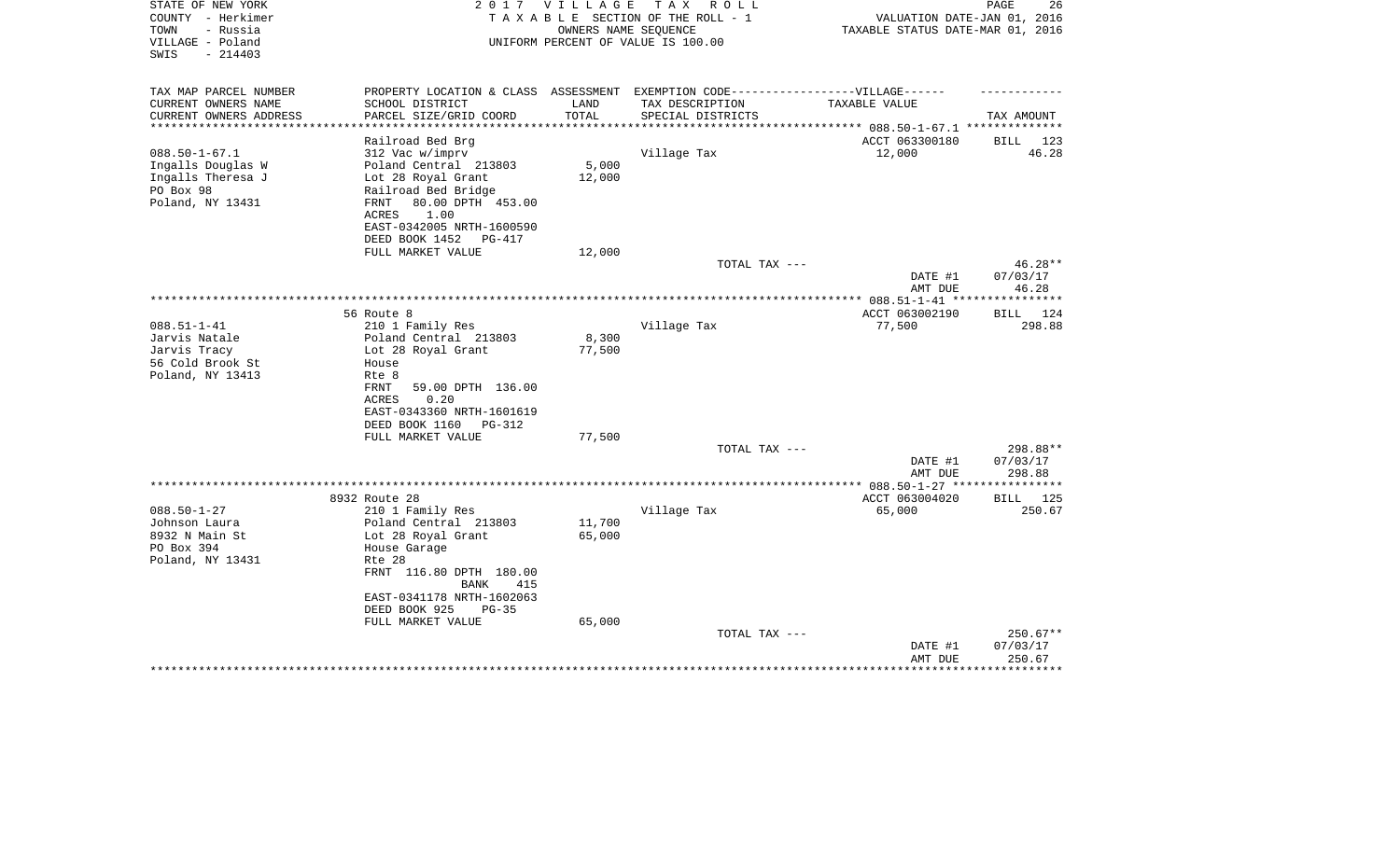| STATE OF NEW YORK<br>COUNTY - Herkimer<br>- Russia<br>TOWN<br>VILLAGE - Poland            | 2017                                                                                                                                                                                                                                        | VILLAGE                      | TAX ROLL<br>TAXABLE SECTION OF THE ROLL - 1<br>OWNERS NAME SEQUENCE<br>UNIFORM PERCENT OF VALUE IS 100.00 | VALUATION DATE-JAN 01, 2016<br>TAXABLE STATUS DATE-MAR 01, 2016 | 27<br>PAGE                                  |
|-------------------------------------------------------------------------------------------|---------------------------------------------------------------------------------------------------------------------------------------------------------------------------------------------------------------------------------------------|------------------------------|-----------------------------------------------------------------------------------------------------------|-----------------------------------------------------------------|---------------------------------------------|
| SWIS<br>$-214403$                                                                         |                                                                                                                                                                                                                                             |                              |                                                                                                           |                                                                 |                                             |
| TAX MAP PARCEL NUMBER<br>CURRENT OWNERS NAME                                              | PROPERTY LOCATION & CLASS ASSESSMENT EXEMPTION CODE-----------------VILLAGE------<br>SCHOOL DISTRICT                                                                                                                                        | LAND                         | TAX DESCRIPTION                                                                                           | TAXABLE VALUE                                                   |                                             |
| CURRENT OWNERS ADDRESS<br>*************                                                   | PARCEL SIZE/GRID COORD                                                                                                                                                                                                                      | TOTAL<br>* * * * * * * * * * | SPECIAL DISTRICTS                                                                                         | *********************** 088.50-1-46 *****************           | TAX AMOUNT                                  |
|                                                                                           | 8871 Route 28                                                                                                                                                                                                                               |                              |                                                                                                           | ACCT 063001920                                                  | BILL 126                                    |
| $088.50 - 1 - 46$<br>Jolls Timothy W<br>Main St Route 28<br>Poland, NY 13431              | 220 2 Family Res<br>Poland Central 213803<br>Lot 28 Royal Grant<br>2 Family House<br>Rte #28<br>FRNT<br>75.00 DPTH 175.00<br><b>ACRES</b><br>0.40 BANK<br>620<br>EAST-0341991 NRTH-1601112<br>DEED BOOK 00833 PG-00430<br>FULL MARKET VALUE | 10,800<br>91,000<br>91,000   | Village Tax                                                                                               | 91,000                                                          | 350.94                                      |
|                                                                                           |                                                                                                                                                                                                                                             |                              | TOTAL TAX ---                                                                                             |                                                                 | 350.94**                                    |
|                                                                                           |                                                                                                                                                                                                                                             |                              |                                                                                                           | DATE #1<br>AMT DUE                                              | 07/03/17<br>350.94                          |
|                                                                                           |                                                                                                                                                                                                                                             |                              |                                                                                                           |                                                                 |                                             |
| $088.51 - 1 - 21$<br>Jolls Timothy W<br>Jolls Jessica E<br>PO Box 545<br>Poland, NY 13431 | 53 Route 8<br>280 Res Multiple<br>Poland Central 213803<br>Lot 28 Royal Grant<br>2 Houses Garage<br>71.94 DPTH 193.05<br>FRNT<br>ACRES<br>$0.31$ BANK<br>415<br>EAST-0343114 NRTH-1601607                                                   | 12,000<br>103,000            | Village Tax                                                                                               | ACCT 063001080<br>103,000                                       | <b>BILL</b><br>127<br>397.22                |
|                                                                                           | DEED BOOK 00830 PG-00428                                                                                                                                                                                                                    |                              |                                                                                                           |                                                                 |                                             |
|                                                                                           | FULL MARKET VALUE                                                                                                                                                                                                                           | 103,000                      |                                                                                                           |                                                                 |                                             |
|                                                                                           |                                                                                                                                                                                                                                             |                              | TOTAL TAX ---                                                                                             | DATE #1<br>AMT DUE                                              | 397.22**<br>07/03/17<br>397.22              |
|                                                                                           |                                                                                                                                                                                                                                             |                              |                                                                                                           | **************** 088.51-1-26 ***                                | * * * * * * * * * * * *                     |
|                                                                                           | 71 Cold Brook St                                                                                                                                                                                                                            |                              |                                                                                                           | ACCT 063002850                                                  | BILL<br>128                                 |
| $088.51 - 1 - 26$<br>Kellmurray Erin<br>71 Cold Brook St<br>Poland, NY 13431              | 210 1 Family Res<br>Poland Central 213803<br>W 28<br>R G<br>$H_0$ 1<br>Rte 8<br>77.80 DPTH 308.55<br>FRNT<br>EAST-0343264 NRTH-1602004<br>DEED BOOK 1325<br>$PG-260$                                                                        | 12,300<br>139,000            | Village Tax                                                                                               | 139,000                                                         | 536.05                                      |
|                                                                                           | FULL MARKET VALUE                                                                                                                                                                                                                           | 139,000                      |                                                                                                           |                                                                 |                                             |
|                                                                                           |                                                                                                                                                                                                                                             |                              | TOTAL TAX ---                                                                                             | DATE #1<br>AMT DUE                                              | 536.05**<br>07/03/17<br>536.05<br>********* |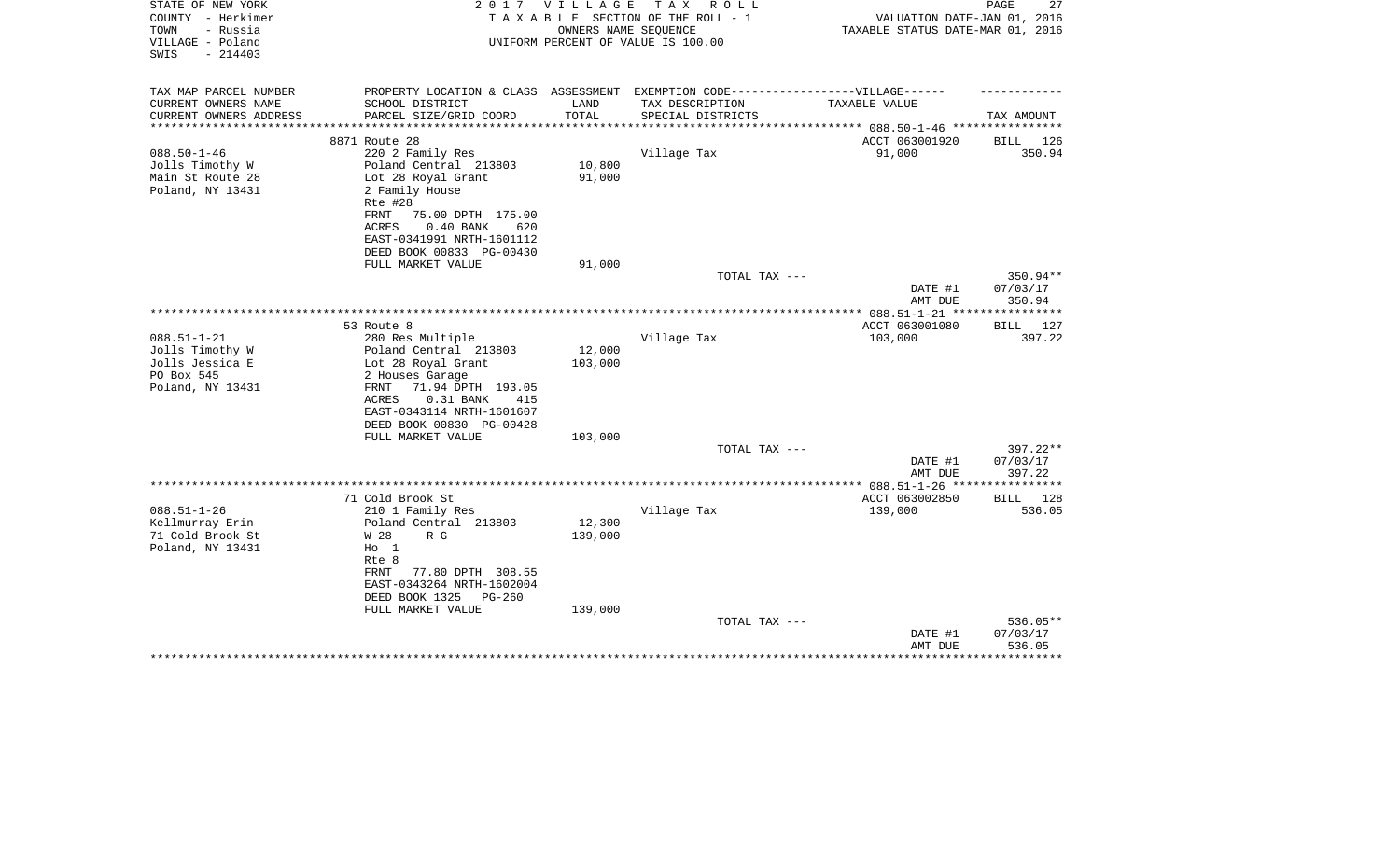| STATE OF NEW YORK<br>COUNTY - Herkimer<br>TOWN<br>- Russia | V I L L A G E<br>TAX ROLL<br>2017<br>TAXABLE SECTION OF THE ROLL - 1<br>OWNERS NAME SEOUENCE |         |                                    | 28<br>PAGE<br>VALUATION DATE-JAN 01, 2016<br>TAXABLE STATUS DATE-MAR 01, 2016 |                    |  |
|------------------------------------------------------------|----------------------------------------------------------------------------------------------|---------|------------------------------------|-------------------------------------------------------------------------------|--------------------|--|
| VILLAGE - Poland<br>$-214403$<br>SWIS                      |                                                                                              |         | UNIFORM PERCENT OF VALUE IS 100.00 |                                                                               |                    |  |
| TAX MAP PARCEL NUMBER                                      | PROPERTY LOCATION & CLASS ASSESSMENT EXEMPTION CODE-----------------VILLAGE------            |         |                                    |                                                                               |                    |  |
| CURRENT OWNERS NAME                                        | SCHOOL DISTRICT                                                                              | LAND    | TAX DESCRIPTION                    | TAXABLE VALUE                                                                 |                    |  |
| CURRENT OWNERS ADDRESS                                     | PARCEL SIZE/GRID COORD                                                                       | TOTAL   | SPECIAL DISTRICTS                  |                                                                               | TAX AMOUNT         |  |
|                                                            | 8874 Route 28                                                                                |         |                                    | ACCT 063003900                                                                | BILL 129           |  |
| $088.50 - 1 - 18$                                          | 210 1 Family Res                                                                             |         | Village Tax                        | 114,000                                                                       | 439.64             |  |
| Klutschkowski Grace                                        | Poland Central 213803                                                                        | 15,000  |                                    |                                                                               |                    |  |
| Klutschkowski Manfred                                      | Lot 28 Royal Grant                                                                           | 114,000 |                                    |                                                                               |                    |  |
| PO Box 206                                                 | House Att Gar                                                                                |         |                                    |                                                                               |                    |  |
| Poland, NY 13431                                           | FRNT 112.60 DPTH 300.00<br>1.00<br>ACRES                                                     |         |                                    |                                                                               |                    |  |
| PRIOR OWNER ON 3/01/2016                                   | EAST-0342097 NRTH-1601382                                                                    |         |                                    |                                                                               |                    |  |
| Smith James R                                              | DEED BOOK 1610<br>$PG-22$                                                                    |         |                                    |                                                                               |                    |  |
|                                                            | FULL MARKET VALUE                                                                            | 114,000 |                                    |                                                                               |                    |  |
|                                                            |                                                                                              |         | TOTAL TAX ---                      |                                                                               | 439.64**           |  |
|                                                            |                                                                                              |         |                                    | DATE #1<br>AMT DUE                                                            | 07/03/17<br>439.64 |  |
|                                                            |                                                                                              |         |                                    |                                                                               |                    |  |
|                                                            | 105 Route 8                                                                                  |         |                                    | ACCT 063002430                                                                | BILL 130           |  |
| $088.51 - 1 - 32$<br>Kraeger Mark                          | 431 Auto dealer<br>Poland Central 213803                                                     | 14,300  | Village Tax                        | 120,000                                                                       | 462.78             |  |
| PO Box 612                                                 | W 28<br>Rq                                                                                   | 120,000 |                                    |                                                                               |                    |  |
| Poland, NY 13431                                           | Gar 1                                                                                        |         |                                    |                                                                               |                    |  |
|                                                            | Rte 8                                                                                        |         |                                    |                                                                               |                    |  |
|                                                            | FRNT 123.00 DPTH 305.25                                                                      |         |                                    |                                                                               |                    |  |
|                                                            | EAST-0343528 NRTH-1602581                                                                    |         |                                    |                                                                               |                    |  |
|                                                            | DEED BOOK 1473<br>PG-419                                                                     |         |                                    |                                                                               |                    |  |
|                                                            | FULL MARKET VALUE                                                                            | 120,000 |                                    |                                                                               |                    |  |
|                                                            |                                                                                              |         | TOTAL TAX ---                      |                                                                               | 462.78**           |  |
|                                                            |                                                                                              |         |                                    | DATE #1                                                                       | 07/03/17<br>462.78 |  |
|                                                            |                                                                                              |         |                                    | AMT DUE<br>**************** 088.43-1-7 ******************                     |                    |  |
|                                                            | 117 Route 8                                                                                  |         |                                    | ACCT 063003060                                                                | BILL<br>131        |  |
| $088.43 - 1 - 7$                                           | 220 2 Family Res                                                                             |         | VET WAR T 41123                    | 12,000                                                                        |                    |  |
| Kraeger Michael                                            | Poland Central 213803                                                                        |         | 16,200 VET COM T 41133             | 20,000                                                                        |                    |  |
| Kraeger Martha                                             | Lot 28 Royal Grant                                                                           |         | 145,000 Village Tax                | 113,000                                                                       | 435.78             |  |
| Cold Brook St                                              | House And Barn                                                                               |         |                                    |                                                                               |                    |  |
| PO Box 183                                                 | Rte 8                                                                                        |         |                                    |                                                                               |                    |  |
| Poland, NY 13431                                           | 1.33<br>ACRES                                                                                |         |                                    |                                                                               |                    |  |
|                                                            | EAST-0343642 NRTH-1602816<br>DEED BOOK 695<br>$PG-168$                                       |         |                                    |                                                                               |                    |  |
|                                                            | FULL MARKET VALUE                                                                            | 145,000 |                                    |                                                                               |                    |  |
|                                                            |                                                                                              |         | TOTAL TAX ---                      |                                                                               | 435.78**           |  |
|                                                            |                                                                                              |         |                                    | DATE #1                                                                       | 07/03/17           |  |
|                                                            |                                                                                              |         |                                    | AMT DUE                                                                       | 435.78             |  |
|                                                            |                                                                                              |         |                                    |                                                                               | ***********        |  |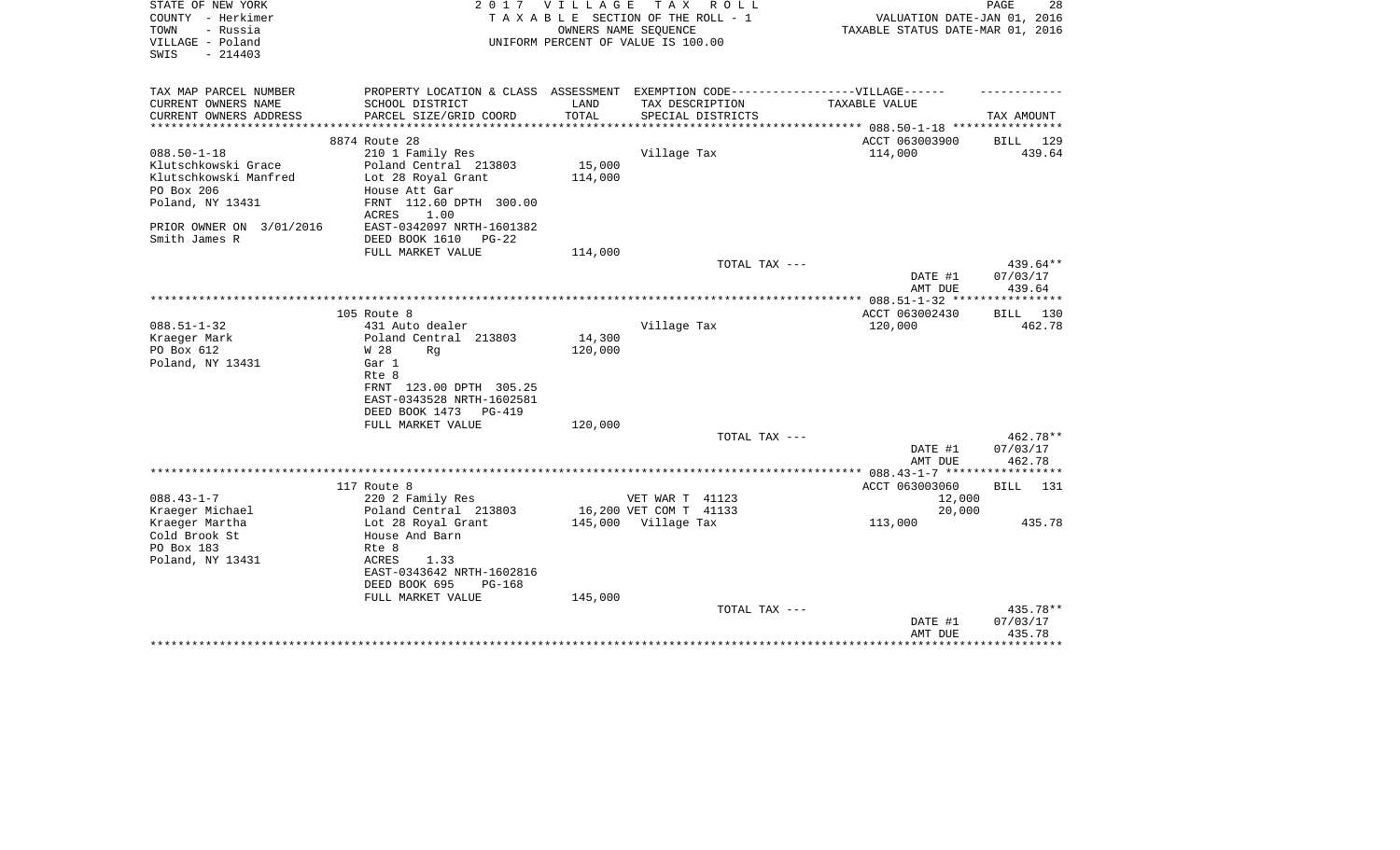| STATE OF NEW YORK<br>COUNTY - Herkimer<br>- Russia<br>TOWN<br>VILLAGE - Poland | 2017                                         | <b>VILLAGE</b><br>OWNERS NAME SEQUENCE | T A X<br>R O L L<br>TAXABLE SECTION OF THE ROLL - 1<br>UNIFORM PERCENT OF VALUE IS 100.00 | VALUATION DATE-JAN 01, 2016<br>TAXABLE STATUS DATE-MAR 01, 2016 | PAGE<br>29           |
|--------------------------------------------------------------------------------|----------------------------------------------|----------------------------------------|-------------------------------------------------------------------------------------------|-----------------------------------------------------------------|----------------------|
| SWIS<br>$-214403$                                                              |                                              |                                        |                                                                                           |                                                                 |                      |
| TAX MAP PARCEL NUMBER                                                          |                                              |                                        | PROPERTY LOCATION & CLASS ASSESSMENT EXEMPTION CODE----------------VILLAGE------          |                                                                 |                      |
| CURRENT OWNERS NAME                                                            | SCHOOL DISTRICT                              | LAND                                   | TAX DESCRIPTION                                                                           | TAXABLE VALUE                                                   |                      |
| CURRENT OWNERS ADDRESS<br>*********************                                | PARCEL SIZE/GRID COORD                       | TOTAL<br>* * * * * * * * * * *         | SPECIAL DISTRICTS                                                                         |                                                                 | TAX AMOUNT           |
|                                                                                | 96 Route 8                                   |                                        |                                                                                           | ACCT 063000570                                                  | 132<br>BILL          |
| $088.51 - 1 - 35$                                                              | 210 1 Family Res                             |                                        | Village Tax                                                                               | 146,000                                                         | 563.04               |
| Kraszewski Alison L                                                            | Poland Central 213803                        | 24,800                                 |                                                                                           |                                                                 |                      |
| Linda Kraszewski                                                               | Lot 28 Royal Grant                           | 146,000                                |                                                                                           |                                                                 |                      |
| 4399 Norway St<br>Cold Brook, NY 13324                                         | House Gar                                    |                                        |                                                                                           |                                                                 |                      |
|                                                                                | ACRES<br>4.50<br>EAST-0343924 NRTH-1602300   |                                        |                                                                                           |                                                                 |                      |
|                                                                                | DEED BOOK 1428<br>PG-884                     |                                        |                                                                                           |                                                                 |                      |
|                                                                                | FULL MARKET VALUE                            | 146,000                                |                                                                                           |                                                                 |                      |
|                                                                                |                                              |                                        | TOTAL TAX ---                                                                             |                                                                 | $563.04**$           |
|                                                                                |                                              |                                        |                                                                                           | DATE #1<br>AMT DUE                                              | 07/03/17<br>563.04   |
|                                                                                |                                              |                                        |                                                                                           |                                                                 |                      |
|                                                                                | 5 Millington Ave                             |                                        |                                                                                           |                                                                 | BILL 133             |
| $088.51 - 1 - 13.1$                                                            | 210 1 Family Res                             |                                        | Village Tax                                                                               | 119,900                                                         | 462.39               |
| Krizka Thomas                                                                  | Poland Central 213803                        | 17,400                                 |                                                                                           |                                                                 |                      |
| Macekura Lynda<br>5 Cold Brook St                                              | House<br>FRNT 302.80 DPTH 212.20             | 119,900                                |                                                                                           |                                                                 |                      |
| Poland, NY 13431                                                               | 813<br>BANK                                  |                                        |                                                                                           |                                                                 |                      |
|                                                                                | EAST-0342592 NRTH-1600966                    |                                        |                                                                                           |                                                                 |                      |
|                                                                                | DEED BOOK 811<br>PG-484                      |                                        |                                                                                           |                                                                 |                      |
|                                                                                | FULL MARKET VALUE                            | 119,900                                | TOTAL TAX ---                                                                             |                                                                 | $462.39**$           |
|                                                                                |                                              |                                        |                                                                                           | DATE #1<br>AMT DUE                                              | 07/03/17<br>462.39   |
|                                                                                |                                              |                                        |                                                                                           |                                                                 |                      |
|                                                                                | 2 Millington Ave                             |                                        |                                                                                           |                                                                 | BILL 134             |
| $088.51 - 1 - 13.2$<br>Krizka Thomas                                           | 270 Mfg housing                              | 10,900                                 | Village Tax                                                                               | 29,000                                                          | 111.84               |
| Macekura Lynda                                                                 | Poland Central 213803<br>Manu Housing        | 29,000                                 |                                                                                           |                                                                 |                      |
| 1 Millington Ave                                                               | FRNT 197.90 DPTH<br>95.00                    |                                        |                                                                                           |                                                                 |                      |
| Poland, NY 13431                                                               | 813<br>BANK                                  |                                        |                                                                                           |                                                                 |                      |
|                                                                                | EAST-0342482 NRTH-1601036                    |                                        |                                                                                           |                                                                 |                      |
|                                                                                | DEED BOOK 811<br>PG-480<br>FULL MARKET VALUE | 29,000                                 |                                                                                           |                                                                 |                      |
|                                                                                |                                              |                                        | TOTAL TAX ---                                                                             |                                                                 | 111.84**             |
|                                                                                |                                              |                                        |                                                                                           | DATE #1                                                         | 07/03/17             |
|                                                                                |                                              |                                        |                                                                                           | AMT DUE                                                         | 111.84               |
|                                                                                | Route 28                                     |                                        |                                                                                           | ACCT 063005030                                                  | BILL 135             |
| $088.50 - 1 - 1.1$                                                             | 311 Res vac land                             |                                        | Village Tax                                                                               | 200                                                             | 0.77                 |
| Long Pamela J                                                                  | Poland Central 213803                        | 200                                    |                                                                                           |                                                                 |                      |
| Rte 28                                                                         | Lot 45 Royal Grant                           | 200                                    |                                                                                           |                                                                 |                      |
| PO Box 373                                                                     | Barn                                         |                                        |                                                                                           |                                                                 |                      |
| Poland, NY 13431                                                               | 550.00 DPTH 115.00<br>FRNT<br>ACRES<br>0.30  |                                        |                                                                                           |                                                                 |                      |
|                                                                                | EAST-0339764 NRTH-1602522                    |                                        |                                                                                           |                                                                 |                      |
|                                                                                | DEED BOOK 831<br>PG-348                      |                                        |                                                                                           |                                                                 |                      |
|                                                                                | FULL MARKET VALUE                            | 200                                    |                                                                                           |                                                                 |                      |
|                                                                                |                                              |                                        | TOTAL TAX ---                                                                             | DATE #1                                                         | $0.77**$<br>07/03/17 |
|                                                                                |                                              |                                        |                                                                                           | AMT DUE                                                         | 0.77                 |
|                                                                                |                                              |                                        |                                                                                           |                                                                 |                      |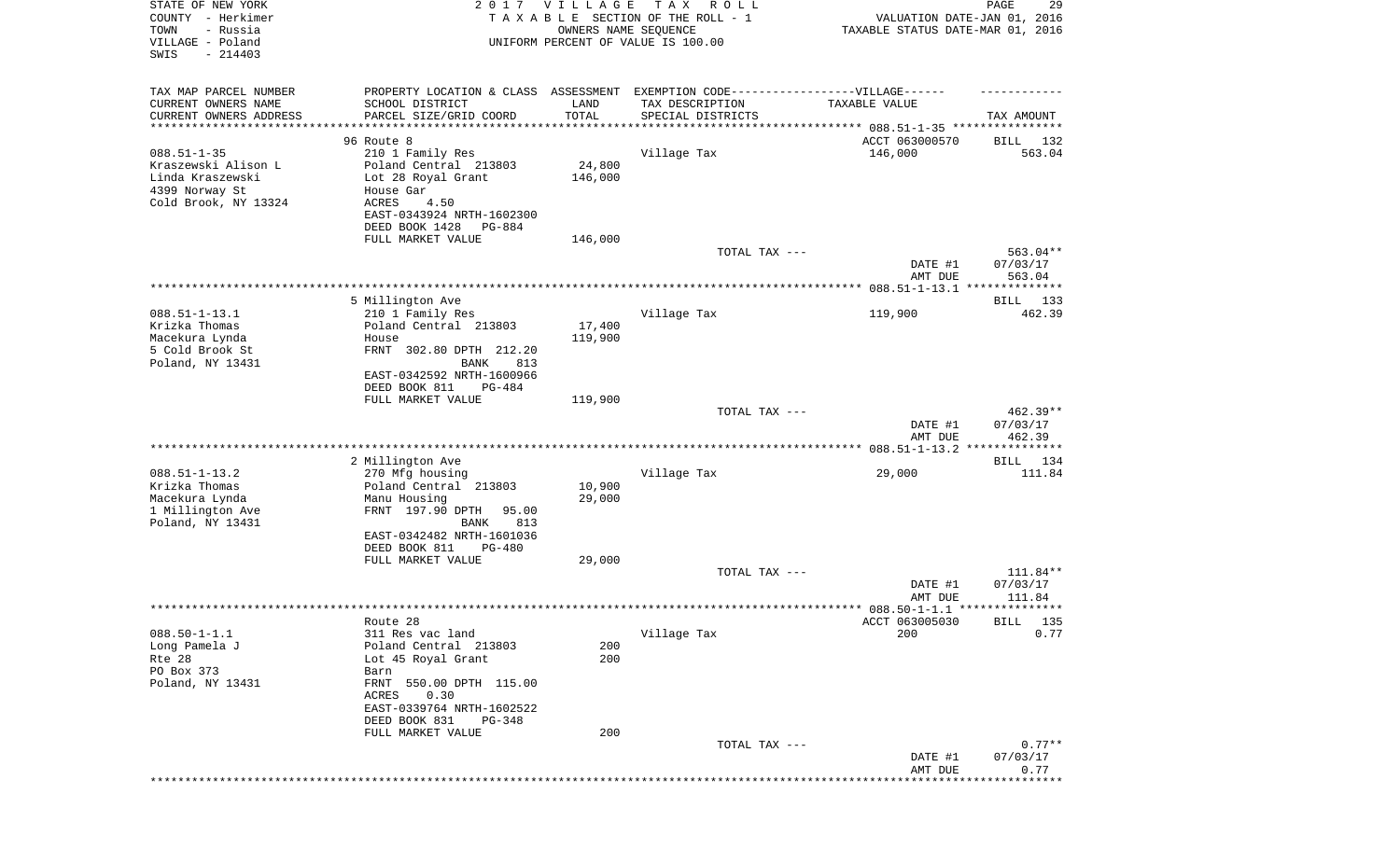| STATE OF NEW YORK<br>COUNTY - Herkimer<br>- Russia<br>TOWN<br>VILLAGE - Poland<br>SWIS<br>$-214403$ | 2 0 1 7                                                                                                                                                                                                                                | V I L L A G E                | T A X<br>R O L L<br>TAXABLE SECTION OF THE ROLL - 1<br>OWNERS NAME SEQUENCE<br>UNIFORM PERCENT OF VALUE IS 100.00        | VALUATION DATE-JAN 01, 2016<br>TAXABLE STATUS DATE-MAR 01, 2016 | PAGE<br>30                                 |
|-----------------------------------------------------------------------------------------------------|----------------------------------------------------------------------------------------------------------------------------------------------------------------------------------------------------------------------------------------|------------------------------|--------------------------------------------------------------------------------------------------------------------------|-----------------------------------------------------------------|--------------------------------------------|
| TAX MAP PARCEL NUMBER<br>CURRENT OWNERS NAME<br>CURRENT OWNERS ADDRESS                              | SCHOOL DISTRICT<br>PARCEL SIZE/GRID COORD                                                                                                                                                                                              | LAND<br>TOTAL                | PROPERTY LOCATION & CLASS ASSESSMENT EXEMPTION CODE----------------VILLAGE------<br>TAX DESCRIPTION<br>SPECIAL DISTRICTS | TAXABLE VALUE                                                   | TAX AMOUNT                                 |
|                                                                                                     | Route 28                                                                                                                                                                                                                               |                              |                                                                                                                          | ****** 088.50-1-29 ****<br>ACCT 063003570                       | 136<br>BILL                                |
| $088.50 - 1 - 29$<br>Lovell George<br>Lovell Carol<br>PO Box 94<br>Poland, NY 13431                 | 210 1 Family Res<br>Poland Central 213803<br>Lot 28 Royal Grant<br>House Garage<br>Rte 28<br>FRNT 385.00 DPTH 294.00<br><b>ACRES</b><br>1.30<br>EAST-0340260 NRTH-1602311<br>DEED BOOK 780<br>PG-231                                   | 16,100<br>50,000             | Village Tax                                                                                                              | 50,000                                                          | 192.82                                     |
|                                                                                                     | FULL MARKET VALUE                                                                                                                                                                                                                      | 50,000                       | TOTAL TAX ---                                                                                                            | DATE #1                                                         | 192.82**<br>07/03/17                       |
|                                                                                                     |                                                                                                                                                                                                                                        |                              |                                                                                                                          | AMT DUE                                                         | 192.82<br>* * * * * * * * * * * *          |
|                                                                                                     | 34 Millington Ave                                                                                                                                                                                                                      |                              |                                                                                                                          | ACCT 063000210                                                  | 137<br>BILL                                |
| $088.51 - 1 - 9$<br>Lovell George E<br>Lovell Carol J<br>PO Box 94<br>Poland, NY 13431              | 210 1 Family Res<br>Poland Central 213803<br>Lot 28 Royal Grant<br>House Garage Shed<br>Millington Ave<br>91.00 DPTH 209.00<br>FRNT<br>0.43<br>ACRES<br>EAST-0342810 NRTH-1601456<br>DEED BOOK 1171<br>PG-275                          | 11,100<br>61,000             | Village Tax                                                                                                              | 61,000                                                          | 235.24                                     |
|                                                                                                     | FULL MARKET VALUE                                                                                                                                                                                                                      | 61,000                       | TOTAL TAX ---                                                                                                            |                                                                 | 235.24**                                   |
|                                                                                                     |                                                                                                                                                                                                                                        |                              |                                                                                                                          | DATE #1<br>AMT DUE                                              | 07/03/17<br>235.24                         |
|                                                                                                     |                                                                                                                                                                                                                                        |                              |                                                                                                                          |                                                                 | * * * * * * * * *                          |
| $088.50 - 1 - 24$<br>MAP Living Trust<br>1096 Filkins Rd<br>Newark, NY 14513                        | 8902 Route 28<br>210 1 Family Res<br>Poland Central 213803<br>Lot 28 Royal Grant<br>House Garage<br>Rte #28<br>FRNT 172.00 DPTH 227.00<br>ACRES<br>0.75<br>EAST-0341564 NRTH-1601750<br>DEED BOOK 1594<br>$PG-12$<br>FULL MARKET VALUE | 14,000<br>104,000<br>104,000 | Village Tax                                                                                                              | ACCT 063001980<br>104,000                                       | 138<br>BILL<br>401.07                      |
|                                                                                                     |                                                                                                                                                                                                                                        |                              | TOTAL TAX ---                                                                                                            | DATE #1<br>AMT DUE                                              | 401.07**<br>07/03/17<br>401.07<br>******** |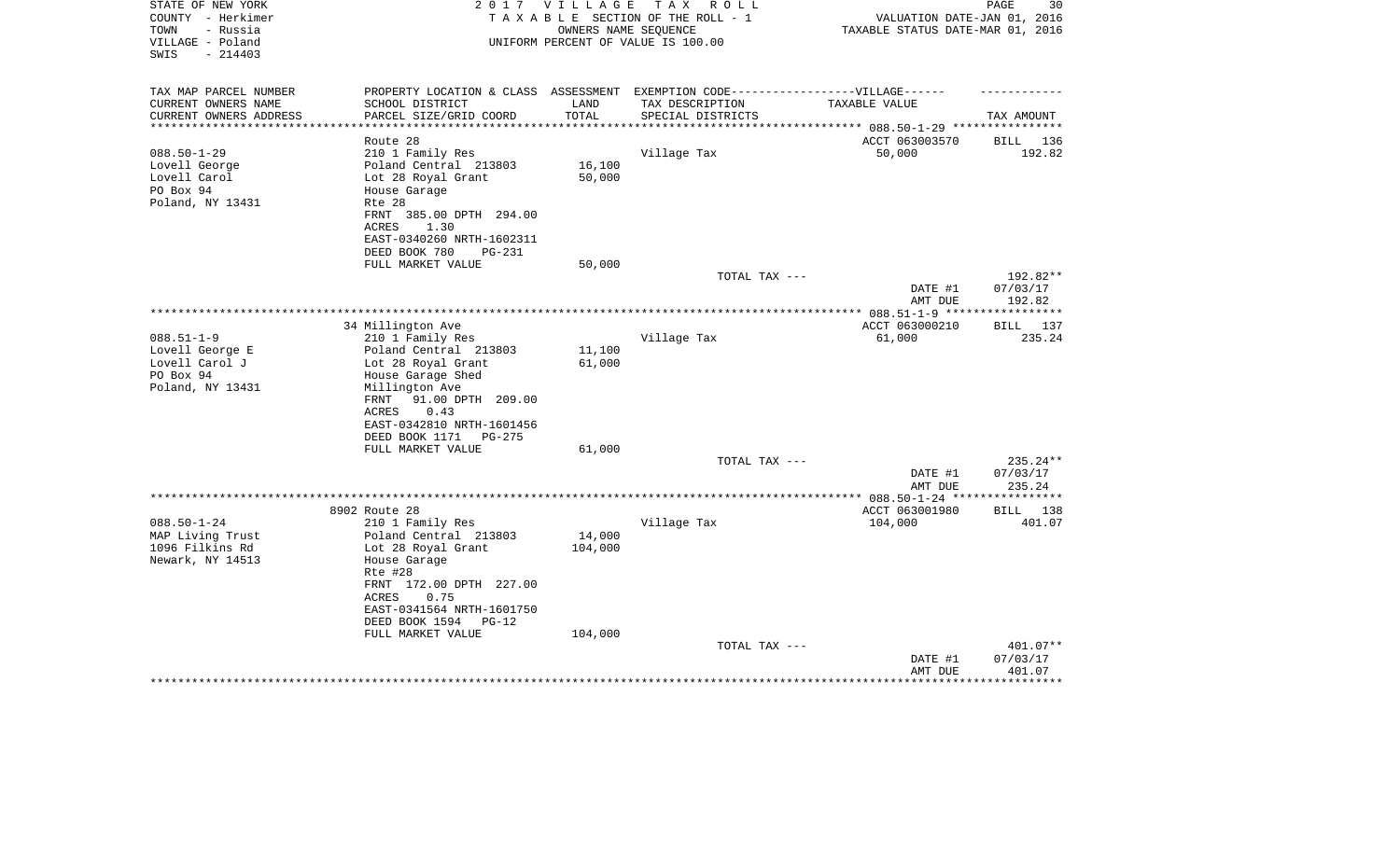| STATE OF NEW YORK<br>COUNTY - Herkimer<br>TOWN<br>- Russia<br>VILLAGE - Poland<br>SWIS<br>$-214403$  | 2 0 1 7                                                                                               | V I L L A G E     | TAX ROLL<br>TAXABLE SECTION OF THE ROLL - 1<br>OWNERS NAME SEQUENCE<br>UNIFORM PERCENT OF VALUE IS 100.00 | VALUATION DATE-JAN 01, 2016<br>TAXABLE STATUS DATE-MAR 01, 2016 | 31<br>PAGE             |
|------------------------------------------------------------------------------------------------------|-------------------------------------------------------------------------------------------------------|-------------------|-----------------------------------------------------------------------------------------------------------|-----------------------------------------------------------------|------------------------|
| TAX MAP PARCEL NUMBER                                                                                | PROPERTY LOCATION & CLASS ASSESSMENT EXEMPTION CODE-----------------VILLAGE------                     |                   |                                                                                                           |                                                                 |                        |
| CURRENT OWNERS NAME<br>CURRENT OWNERS ADDRESS                                                        | SCHOOL DISTRICT<br>PARCEL SIZE/GRID COORD                                                             | LAND<br>TOTAL     | TAX DESCRIPTION<br>SPECIAL DISTRICTS                                                                      | TAXABLE VALUE                                                   | TAX AMOUNT             |
| **********************                                                                               | *************************<br>10 Case St                                                               | ************      |                                                                                                           | ACCT 063003870                                                  | 139<br>BILL            |
| $088.50 - 1 - 49$<br>Martin Francis<br>Mitchell Windy<br>1310 Rose Valley Rd<br>Cold Brook, NY 13324 | 210 1 Family Res<br>Poland Central 213803<br>Lot 28 Royal Grant<br>House Attached Garage<br>Case St   | 4,600<br>39,500   | Village Tax                                                                                               | 39,500                                                          | 152.33                 |
|                                                                                                      | FRNT<br>73.00 DPTH<br>38.00<br>ACRES<br>0.07<br>EAST-0342178 NRTH-1600915<br>DEED BOOK 1298<br>PG-659 |                   |                                                                                                           |                                                                 |                        |
|                                                                                                      | FULL MARKET VALUE                                                                                     | 39,500            | TOTAL TAX ---                                                                                             |                                                                 | $152.33**$             |
|                                                                                                      |                                                                                                       |                   |                                                                                                           | DATE #1<br>AMT DUE                                              | 07/03/17<br>152.33     |
|                                                                                                      |                                                                                                       |                   |                                                                                                           |                                                                 |                        |
|                                                                                                      | 14 Meadow Lane                                                                                        |                   |                                                                                                           |                                                                 | BILL 140               |
| $088.50 - 1 - 68.3$                                                                                  | 210 1 Family Res                                                                                      |                   | VET COM T 41133                                                                                           | 20,000                                                          |                        |
| Mathill Anna<br>14 Meadow Lane                                                                       | Poland Central 213803<br>ACRES<br>1.10                                                                | 15,000<br>111,000 | Village Tax                                                                                               | 91,000                                                          | 350.94                 |
| PO Box 613                                                                                           | EAST-0341105 NRTH-1600940                                                                             |                   |                                                                                                           |                                                                 |                        |
| Poland, NY 13431                                                                                     | DEED BOOK 889<br>$PG-250$                                                                             |                   |                                                                                                           |                                                                 |                        |
|                                                                                                      | FULL MARKET VALUE                                                                                     | 111,000           |                                                                                                           |                                                                 |                        |
|                                                                                                      |                                                                                                       |                   | TOTAL TAX ---                                                                                             | DATE #1                                                         | $350.94**$<br>07/03/17 |
|                                                                                                      |                                                                                                       |                   |                                                                                                           | AMT DUE                                                         | 350.94                 |
|                                                                                                      | Millington Ave                                                                                        |                   |                                                                                                           | ACCT 063005460                                                  | BILL 141               |
| $088.51 - 1 - 1.2$                                                                                   | 210 1 Family Res                                                                                      |                   | Village Tax                                                                                               | 94,000                                                          | 362.51                 |
| McVoy Cindy L                                                                                        | Poland Central 213803                                                                                 | 14,300            |                                                                                                           |                                                                 |                        |
| PO Box 255<br>Poland, NY 13431                                                                       | Lot 28 Royal Grant<br>Modular House                                                                   | 94,000            |                                                                                                           |                                                                 |                        |
|                                                                                                      | ACRES<br>0.82<br>EAST-0342835 NRTH-1602162                                                            |                   |                                                                                                           |                                                                 |                        |
|                                                                                                      | DEED BOOK 1427<br>$PG-93$<br>FULL MARKET VALUE                                                        | 94,000            |                                                                                                           |                                                                 |                        |
|                                                                                                      |                                                                                                       |                   | TOTAL TAX ---                                                                                             |                                                                 | $362.51**$             |
|                                                                                                      |                                                                                                       |                   |                                                                                                           | DATE #1<br>AMT DUE                                              | 07/03/17<br>362.51     |
|                                                                                                      |                                                                                                       |                   |                                                                                                           |                                                                 |                        |
|                                                                                                      | Millington Ave                                                                                        |                   |                                                                                                           | ACCT 063002550                                                  | BILL 142               |
| $088.51 - 1 - 1.1$                                                                                   | 311 Res vac land                                                                                      |                   | Village Tax                                                                                               | 14,000                                                          | 53.99                  |
| McVoy Robert G<br>PO Box 128                                                                         | Poland Central 213803<br>Lot $28$ Rg                                                                  | 14,000<br>14,000  |                                                                                                           |                                                                 |                        |
| Poland, NY 13431                                                                                     | Land 2.2 Acres<br>Millington                                                                          |                   |                                                                                                           |                                                                 |                        |
|                                                                                                      | ACRES<br>1.80<br>EAST-0343028 NRTH-1602176                                                            |                   |                                                                                                           |                                                                 |                        |
|                                                                                                      | DEED BOOK 1506<br>PG-558                                                                              |                   |                                                                                                           |                                                                 |                        |
|                                                                                                      | FULL MARKET VALUE                                                                                     | 14,000            | TOTAL TAX ---                                                                                             |                                                                 | $53.99**$              |
|                                                                                                      |                                                                                                       |                   |                                                                                                           | DATE #1<br>AMT DUE                                              | 07/03/17<br>53.99      |
|                                                                                                      |                                                                                                       |                   |                                                                                                           |                                                                 |                        |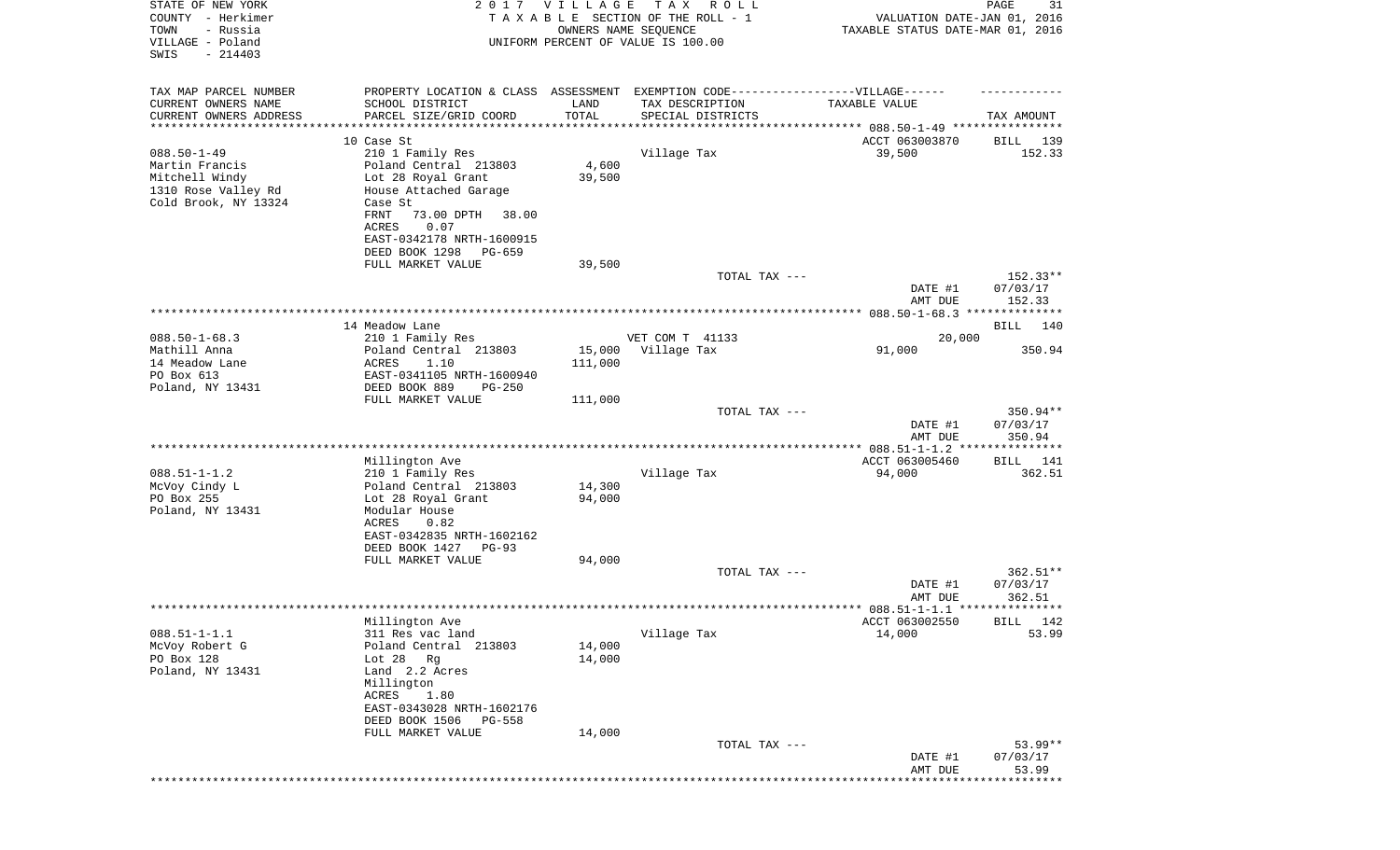| STATE OF NEW YORK<br>COUNTY - Herkimer<br>TOWN<br>- Russia<br>VILLAGE - Poland<br>$-214403$<br>SWIS | 2 0 1 7                                                                           | VILLAGE              | T A X<br>R O L L<br>TAXABLE SECTION OF THE ROLL - 1<br>OWNERS NAME SEQUENCE<br>UNIFORM PERCENT OF VALUE IS 100.00 | VALUATION DATE-JAN 01, 2016<br>TAXABLE STATUS DATE-MAR 01, 2016 | 32<br>PAGE           |
|-----------------------------------------------------------------------------------------------------|-----------------------------------------------------------------------------------|----------------------|-------------------------------------------------------------------------------------------------------------------|-----------------------------------------------------------------|----------------------|
| TAX MAP PARCEL NUMBER                                                                               | PROPERTY LOCATION & CLASS ASSESSMENT EXEMPTION CODE-----------------VILLAGE------ |                      |                                                                                                                   |                                                                 |                      |
| CURRENT OWNERS NAME                                                                                 | SCHOOL DISTRICT                                                                   | LAND                 | TAX DESCRIPTION                                                                                                   | TAXABLE VALUE                                                   |                      |
| CURRENT OWNERS ADDRESS<br>*********************                                                     | PARCEL SIZE/GRID COORD<br>**************************                              | TOTAL<br>*********** | SPECIAL DISTRICTS<br>*********************                                                                        |                                                                 | TAX AMOUNT           |
|                                                                                                     |                                                                                   |                      |                                                                                                                   | ********** 088.51-1-31 *****************                        |                      |
| $088.51 - 1 - 31$                                                                                   | 99 Route 8<br>210 1 Family Res                                                    |                      | Village Tax                                                                                                       | ACCT 063002520<br>103,400                                       | BILL 143<br>398.76   |
| McVoy Robert G                                                                                      | Poland Central 213803                                                             | 13,300               |                                                                                                                   |                                                                 |                      |
| PO Box 128                                                                                          | Lot 28 Royal Grant                                                                | 103,400              |                                                                                                                   |                                                                 |                      |
| Poland, NY 13431                                                                                    | House                                                                             |                      |                                                                                                                   |                                                                 |                      |
|                                                                                                     | Rte 8                                                                             |                      |                                                                                                                   |                                                                 |                      |
|                                                                                                     | FRNT<br>92.00 DPTH 305.25                                                         |                      |                                                                                                                   |                                                                 |                      |
|                                                                                                     | ACRES<br>0.67                                                                     |                      |                                                                                                                   |                                                                 |                      |
|                                                                                                     | EAST-0343481 NRTH-1602476                                                         |                      |                                                                                                                   |                                                                 |                      |
|                                                                                                     | DEED BOOK 1506<br>PG-558                                                          |                      |                                                                                                                   |                                                                 |                      |
|                                                                                                     | FULL MARKET VALUE                                                                 | 103,400              |                                                                                                                   |                                                                 |                      |
|                                                                                                     |                                                                                   |                      | TOTAL TAX ---                                                                                                     | DATE #1                                                         | 398.76**<br>07/03/17 |
|                                                                                                     |                                                                                   |                      |                                                                                                                   | AMT DUE                                                         | 398.76               |
|                                                                                                     |                                                                                   |                      |                                                                                                                   |                                                                 |                      |
|                                                                                                     | 8801 Route 28                                                                     |                      |                                                                                                                   | ACCT 063002130                                                  | 144<br>BILL          |
| $088.58 - 1 - 17$                                                                                   | 210 1 Family Res                                                                  |                      | Village Tax                                                                                                       | 64,900                                                          | 250.28               |
| Miller Deborah A                                                                                    | Poland Central 213803                                                             | 7,000                |                                                                                                                   |                                                                 |                      |
| Miller Bernard                                                                                      | Lot 28 Royal Grant                                                                | 64,900               |                                                                                                                   |                                                                 |                      |
| PO Box 503                                                                                          | House Garage                                                                      |                      |                                                                                                                   |                                                                 |                      |
| Poland, NY 13431                                                                                    | Rte 28                                                                            |                      |                                                                                                                   |                                                                 |                      |
|                                                                                                     | 30.00 DPTH 186.90<br>FRNT                                                         |                      |                                                                                                                   |                                                                 |                      |
|                                                                                                     | 0.13<br>ACRES<br>EAST-0342739 NRTH-1600091                                        |                      |                                                                                                                   |                                                                 |                      |
|                                                                                                     | DEED BOOK 1089<br>PG-451                                                          |                      |                                                                                                                   |                                                                 |                      |
|                                                                                                     | FULL MARKET VALUE                                                                 | 64,900               |                                                                                                                   |                                                                 |                      |
|                                                                                                     |                                                                                   |                      | TOTAL TAX ---                                                                                                     |                                                                 | 250.28**             |
|                                                                                                     |                                                                                   |                      |                                                                                                                   | DATE #1                                                         | 07/03/17             |
|                                                                                                     |                                                                                   |                      |                                                                                                                   | AMT DUE                                                         | 250.28               |
|                                                                                                     |                                                                                   |                      |                                                                                                                   |                                                                 |                      |
|                                                                                                     | 63 Route 8                                                                        |                      |                                                                                                                   | ACCT 063000540                                                  | <b>BILL</b><br>145   |
| $088.51 - 1 - 23$                                                                                   | 210 1 Family Res                                                                  |                      | Village Tax                                                                                                       | 78,900                                                          | 304.28               |
| Morgan Thomas R                                                                                     | Poland Central 213803                                                             | 10,400<br>78,900     |                                                                                                                   |                                                                 |                      |
| Morgan Lana M<br>Cold Brook St                                                                      | Lot 28 Royal Grant<br>House Shed                                                  |                      |                                                                                                                   |                                                                 |                      |
| PO Box 375                                                                                          | FRNT<br>88.00 DPTH 188.00                                                         |                      |                                                                                                                   |                                                                 |                      |
| Poland, NY 13431                                                                                    | 0.37<br>ACRES                                                                     |                      |                                                                                                                   |                                                                 |                      |
|                                                                                                     | EAST-0343207 NRTH-1601782                                                         |                      |                                                                                                                   |                                                                 |                      |
|                                                                                                     | DEED BOOK 786<br>$PG-292$                                                         |                      |                                                                                                                   |                                                                 |                      |
|                                                                                                     | FULL MARKET VALUE                                                                 | 78,900               |                                                                                                                   |                                                                 |                      |
|                                                                                                     |                                                                                   |                      | TOTAL TAX ---                                                                                                     |                                                                 | 304.28**             |
|                                                                                                     |                                                                                   |                      |                                                                                                                   | DATE #1                                                         | 07/03/17             |
|                                                                                                     |                                                                                   |                      |                                                                                                                   | AMT DUE                                                         | 304.28               |
|                                                                                                     |                                                                                   |                      |                                                                                                                   |                                                                 |                      |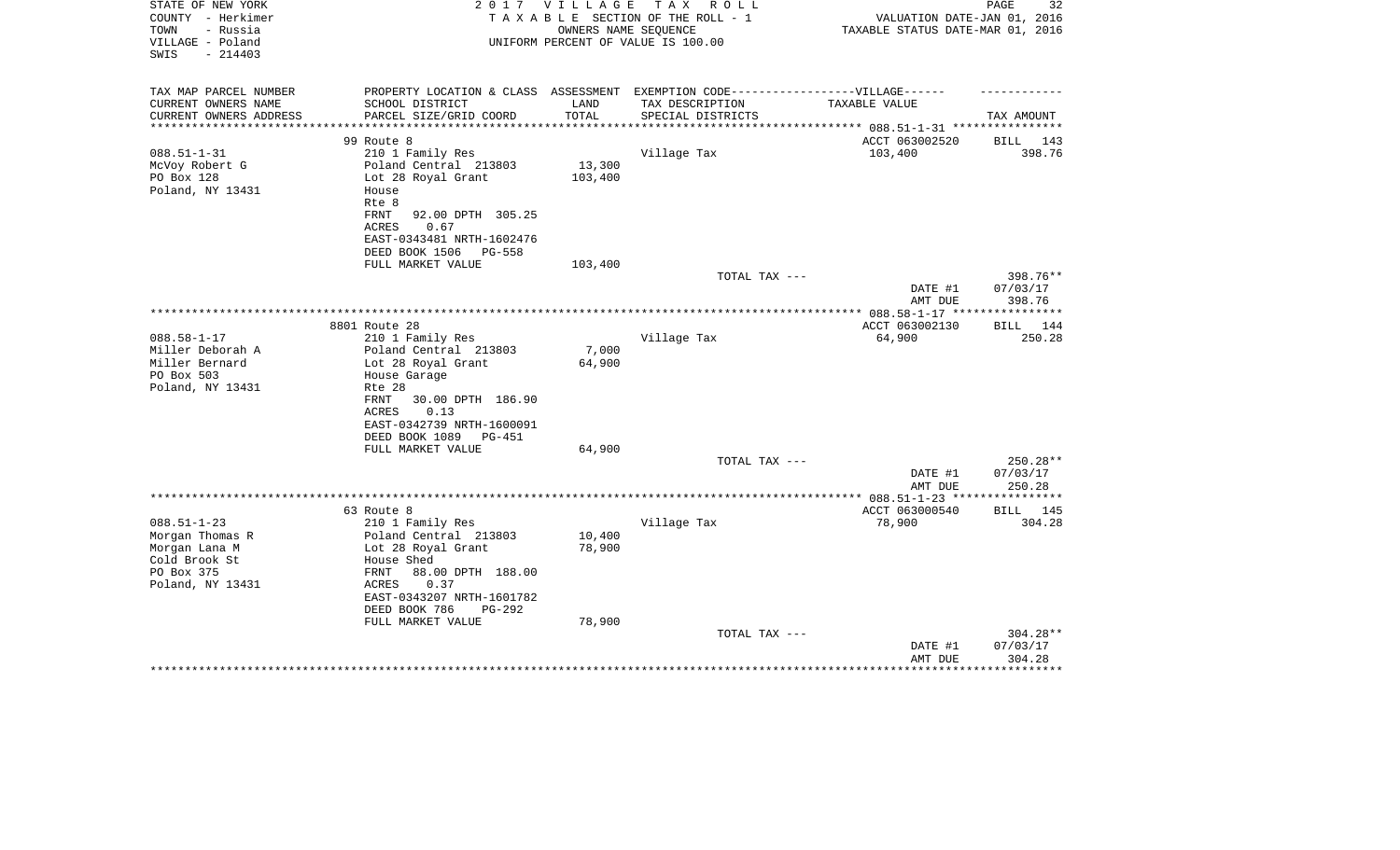| COUNTY - Herkimer<br>TOWN<br>- Russia<br>VILLAGE - Poland<br>$-214403$<br>SWIS<br>TAX MAP PARCEL NUMBER<br>*********************** | PROPERTY LOCATION & CLASS ASSESSMENT EXEMPTION CODE----------------VILLAGE------ |         | TAXABLE SECTION OF THE ROLL - 1<br>OWNERS NAME SEQUENCE<br>UNIFORM PERCENT OF VALUE IS 100.00 | VALUATION DATE-JAN 01, 2016<br>TAXABLE STATUS DATE-MAR 01, 2016 |                    |
|------------------------------------------------------------------------------------------------------------------------------------|----------------------------------------------------------------------------------|---------|-----------------------------------------------------------------------------------------------|-----------------------------------------------------------------|--------------------|
|                                                                                                                                    |                                                                                  |         |                                                                                               |                                                                 |                    |
|                                                                                                                                    |                                                                                  |         |                                                                                               |                                                                 |                    |
|                                                                                                                                    |                                                                                  |         |                                                                                               |                                                                 |                    |
|                                                                                                                                    |                                                                                  |         |                                                                                               |                                                                 |                    |
| CURRENT OWNERS NAME<br>CURRENT OWNERS ADDRESS                                                                                      |                                                                                  |         |                                                                                               |                                                                 |                    |
|                                                                                                                                    |                                                                                  |         |                                                                                               |                                                                 |                    |
|                                                                                                                                    | SCHOOL DISTRICT                                                                  | LAND    | TAX DESCRIPTION                                                                               | <b>TAXABLE VALUE</b>                                            |                    |
|                                                                                                                                    | PARCEL SIZE/GRID COORD                                                           | TOTAL   | SPECIAL DISTRICTS                                                                             |                                                                 | TAX AMOUNT         |
|                                                                                                                                    |                                                                                  |         |                                                                                               |                                                                 |                    |
|                                                                                                                                    | Route 28                                                                         |         |                                                                                               | ACCT 063003510                                                  | BILL<br>146        |
| $088.50 - 1 - 34$                                                                                                                  | 311 Res vac land                                                                 |         | Village Tax                                                                                   | 5,300                                                           | 20.44              |
| Muller Jay T                                                                                                                       | Poland Central 213803                                                            | 5,300   |                                                                                               |                                                                 |                    |
| 8939 N Main St                                                                                                                     | S 28                                                                             | 5,300   |                                                                                               |                                                                 |                    |
| Poland, NY 13431                                                                                                                   | Lot $1 \frac{7}{10}$<br>Rte 28                                                   |         |                                                                                               |                                                                 |                    |
|                                                                                                                                    | ACRES<br>1.70 BANK<br>135                                                        |         |                                                                                               |                                                                 |                    |
|                                                                                                                                    | EAST-0340759 NRTH-1601910                                                        |         |                                                                                               |                                                                 |                    |
|                                                                                                                                    | DEED BOOK 1183<br>PG-699                                                         |         |                                                                                               |                                                                 |                    |
|                                                                                                                                    | FULL MARKET VALUE                                                                | 5,300   |                                                                                               |                                                                 |                    |
|                                                                                                                                    |                                                                                  |         | TOTAL TAX ---                                                                                 |                                                                 | $20.44**$          |
|                                                                                                                                    |                                                                                  |         |                                                                                               | DATE #1                                                         | 07/03/17           |
|                                                                                                                                    |                                                                                  |         |                                                                                               | AMT DUE                                                         | 20.44              |
|                                                                                                                                    |                                                                                  |         |                                                                                               |                                                                 | ***********        |
|                                                                                                                                    | 8939 Route 28                                                                    |         |                                                                                               | ACCT 063003480                                                  | BILL 147           |
| $088.50 - 1 - 35$                                                                                                                  | 210 1 Family Res                                                                 |         | Village Tax                                                                                   | 127,000                                                         | 489.77             |
| Muller Jay T                                                                                                                       | Poland Central 213803                                                            | 12,000  |                                                                                               |                                                                 |                    |
| 8939 N Main St                                                                                                                     | FRNT 144.00 DPTH 155.00                                                          | 127,000 |                                                                                               |                                                                 |                    |
| Poland, NY 13431                                                                                                                   | BANK<br>135                                                                      |         |                                                                                               |                                                                 |                    |
|                                                                                                                                    | EAST-0340902 NRTH-1602007                                                        |         |                                                                                               |                                                                 |                    |
|                                                                                                                                    | DEED BOOK 1183 PG-699                                                            |         |                                                                                               |                                                                 |                    |
|                                                                                                                                    | FULL MARKET VALUE                                                                | 127,000 |                                                                                               |                                                                 |                    |
|                                                                                                                                    |                                                                                  |         | TOTAL TAX ---                                                                                 |                                                                 | 489.77**           |
|                                                                                                                                    |                                                                                  |         |                                                                                               | DATE #1                                                         | 07/03/17           |
|                                                                                                                                    |                                                                                  |         |                                                                                               | AMT DUE                                                         | 489.77             |
|                                                                                                                                    |                                                                                  |         |                                                                                               |                                                                 |                    |
|                                                                                                                                    | 108 Route 8                                                                      |         |                                                                                               | ACCT 063000120                                                  | BILL 148           |
| $088.51 - 1 - 33$                                                                                                                  | 210 1 Family Res                                                                 |         | Village Tax                                                                                   | 77,000                                                          | 296.95             |
| Muller John T                                                                                                                      | Poland Central 213803                                                            | 12,900  |                                                                                               |                                                                 |                    |
| Muller Kathleen                                                                                                                    | E 28<br>Rg                                                                       | 77,000  |                                                                                               |                                                                 |                    |
| P 0 Box 158                                                                                                                        | Ho $6/10$ Acre                                                                   |         |                                                                                               |                                                                 |                    |
| Poland, NY 13431                                                                                                                   | Rte 8                                                                            |         |                                                                                               |                                                                 |                    |
|                                                                                                                                    | FRNT<br>66.00 DPTH 407.30                                                        |         |                                                                                               |                                                                 |                    |
|                                                                                                                                    | EAST-0343925 NRTH-1602521                                                        |         |                                                                                               |                                                                 |                    |
|                                                                                                                                    | DEED BOOK 00624 PG-00652                                                         | 77,000  |                                                                                               |                                                                 |                    |
|                                                                                                                                    | FULL MARKET VALUE                                                                |         | TOTAL TAX ---                                                                                 |                                                                 | 296.95**           |
|                                                                                                                                    |                                                                                  |         |                                                                                               | DATE #1                                                         | 07/03/17           |
|                                                                                                                                    |                                                                                  |         |                                                                                               | AMT DUE                                                         | 296.95             |
|                                                                                                                                    |                                                                                  |         |                                                                                               | *********** 088.51-1-57 *****************                       |                    |
|                                                                                                                                    | 8826 Route 28                                                                    |         |                                                                                               | ACCT 063000900                                                  | <b>BILL</b><br>149 |
| $088.51 - 1 - 57$                                                                                                                  | 210 1 Family Res                                                                 |         | Village Tax                                                                                   | 79,800                                                          | 307.75             |
| Murray Gordon E                                                                                                                    | Poland Central 213803                                                            | 11,100  |                                                                                               |                                                                 |                    |
| Murray John M                                                                                                                      | Lot 28 Royal Grant                                                               | 79,800  |                                                                                               |                                                                 |                    |
| 6631 State Route 8                                                                                                                 | House                                                                            |         |                                                                                               |                                                                 |                    |
| Deerfield, NY 13502                                                                                                                | Rte 28                                                                           |         |                                                                                               |                                                                 |                    |
|                                                                                                                                    | FRNT<br>48.00 DPTH 340.00                                                        |         |                                                                                               |                                                                 |                    |
| PRIOR OWNER ON 3/01/2016                                                                                                           | ACRES<br>0.43                                                                    |         |                                                                                               |                                                                 |                    |
| Murray Gordon E                                                                                                                    | EAST-0342851 NRTH-1600734                                                        |         |                                                                                               |                                                                 |                    |
|                                                                                                                                    | DEED BOOK 1607<br>PG-599                                                         |         |                                                                                               |                                                                 |                    |
|                                                                                                                                    | FULL MARKET VALUE                                                                | 79,800  |                                                                                               |                                                                 |                    |
|                                                                                                                                    |                                                                                  |         | TOTAL TAX ---                                                                                 |                                                                 | 307.75**           |
|                                                                                                                                    |                                                                                  |         |                                                                                               |                                                                 |                    |
|                                                                                                                                    |                                                                                  |         |                                                                                               | DATE #1                                                         | 07/03/17<br>307.75 |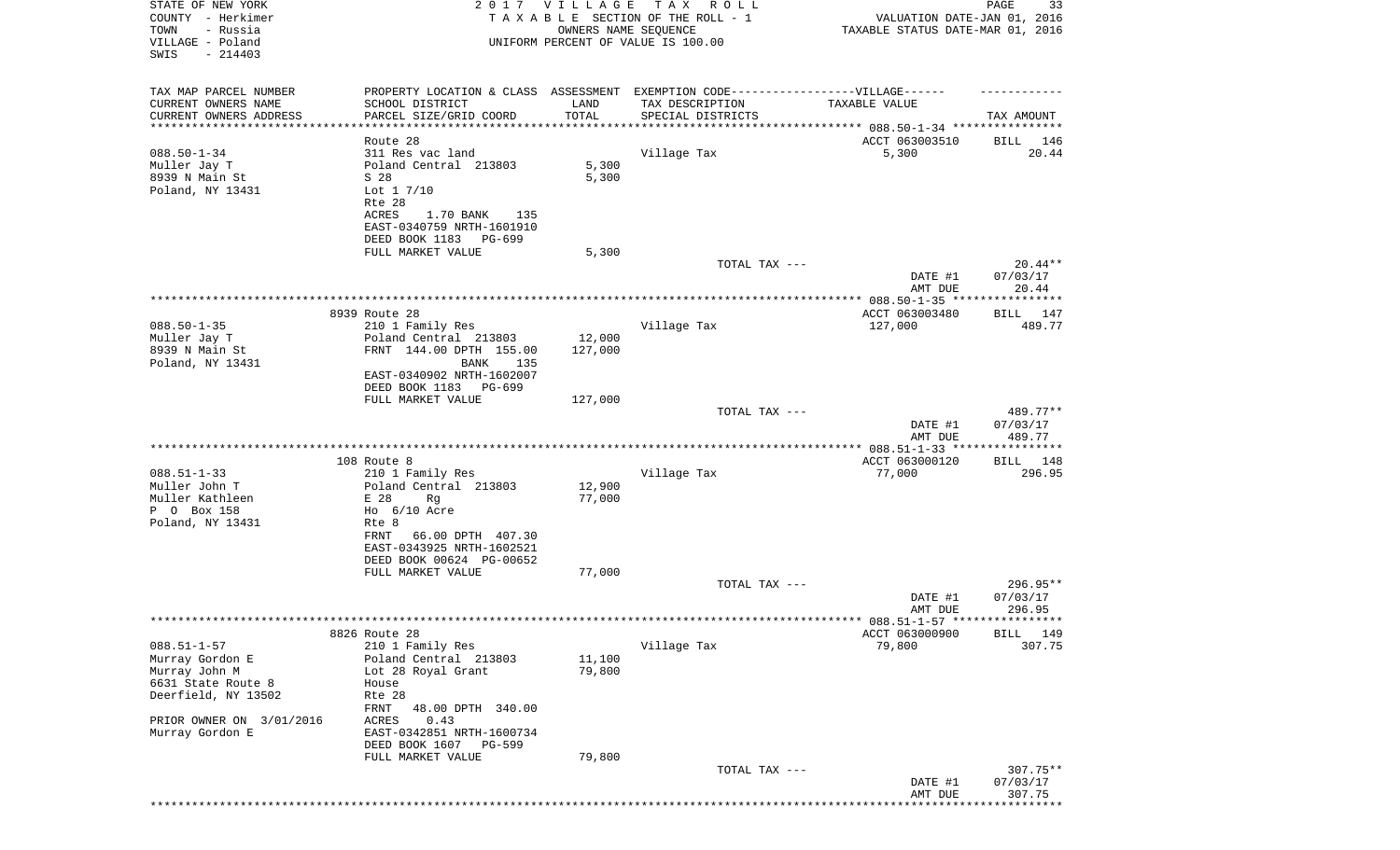| STATE OF NEW YORK<br>2 0 1 7<br>COUNTY - Herkimer         |                                                                                  | V I L L A G E | T A X<br>R O L L<br>TAXABLE SECTION OF THE ROLL - 1        | VALUATION DATE-JAN 01, 2016      | 34<br>PAGE      |
|-----------------------------------------------------------|----------------------------------------------------------------------------------|---------------|------------------------------------------------------------|----------------------------------|-----------------|
| - Russia<br>TOWN<br>VILLAGE - Poland<br>SWIS<br>$-214403$ |                                                                                  |               | OWNERS NAME SEOUENCE<br>UNIFORM PERCENT OF VALUE IS 100.00 | TAXABLE STATUS DATE-MAR 01, 2016 |                 |
| TAX MAP PARCEL NUMBER                                     | PROPERTY LOCATION & CLASS ASSESSMENT EXEMPTION CODE----------------VILLAGE------ |               |                                                            |                                  |                 |
| CURRENT OWNERS NAME                                       | SCHOOL DISTRICT                                                                  | LAND          | TAX DESCRIPTION                                            | <b>TAXABLE VALUE</b>             |                 |
| CURRENT OWNERS ADDRESS                                    | PARCEL SIZE/GRID COORD                                                           | TOTAL         | SPECIAL DISTRICTS                                          |                                  | TAX AMOUNT      |
| **********************                                    |                                                                                  |               |                                                            |                                  |                 |
|                                                           | 91 Route 8                                                                       |               |                                                            | ACCT 063002100                   | BILL 150        |
| $088.51 - 1 - 29$                                         | 210 1 Family Res                                                                 |               | Village Tax                                                | 96,400                           | 371.76          |
| Noonan Susan                                              | Poland Central 213803                                                            | 12,600        |                                                            |                                  |                 |
| 91 Cold Brook St                                          | Lot 28 Royal Grant                                                               | 96,400        |                                                            |                                  |                 |
| PO Box 111                                                | House Barn                                                                       |               |                                                            |                                  |                 |
| Poland, NY 13431                                          | Rte 8<br>FRNT                                                                    |               |                                                            |                                  |                 |
|                                                           | 84.00 DPTH 305.25<br>ACRES<br>0.59                                               |               |                                                            |                                  |                 |
|                                                           | EAST-0343415 NRTH-1602320                                                        |               |                                                            |                                  |                 |
|                                                           | DEED BOOK 727<br>PG-117                                                          |               |                                                            |                                  |                 |
|                                                           | FULL MARKET VALUE                                                                | 96,400        |                                                            |                                  |                 |
|                                                           |                                                                                  |               | TOTAL TAX ---                                              |                                  | 371.76**        |
|                                                           |                                                                                  |               |                                                            | DATE #1                          | 07/03/17        |
|                                                           |                                                                                  |               |                                                            | AMT DUE                          | 371.76          |
|                                                           |                                                                                  |               |                                                            |                                  |                 |
|                                                           | 8859 Route 28                                                                    |               |                                                            | ACCT 063003960                   | BILL 151        |
| $088.50 - 1 - 48$                                         | 210 1 Family Res                                                                 |               | Village Tax                                                | 93,000                           | 358.65          |
| Olney Judith                                              | Poland Central 213803                                                            | 9,900         |                                                            |                                  |                 |
| 8859 N Main St                                            | Lot 28 Royal Grant                                                               | 93,000        |                                                            |                                  |                 |
| PO Box 68                                                 | House                                                                            |               |                                                            |                                  |                 |
| Poland, NY 13431                                          | FRNT 115.00 DPTH 136.80<br>ACRES<br>0.32                                         |               |                                                            |                                  |                 |
|                                                           | EAST-0342202 NRTH-1600978                                                        |               |                                                            |                                  |                 |
|                                                           | DEED BOOK 00608 PG-00771                                                         |               |                                                            |                                  |                 |
|                                                           | FULL MARKET VALUE                                                                | 93,000        |                                                            |                                  |                 |
|                                                           |                                                                                  |               | TOTAL TAX ---                                              |                                  | 358.65**        |
|                                                           |                                                                                  |               |                                                            | DATE #1                          | 07/03/17        |
|                                                           |                                                                                  |               |                                                            | AMT DUE                          | 358.65          |
|                                                           |                                                                                  |               |                                                            |                                  | ************    |
|                                                           | 114 Route 8                                                                      |               |                                                            | ACCT 063002670                   | <b>BILL</b> 152 |
| $088.43 - 1 - 5$                                          | 230 3 Family Res                                                                 |               | Village Tax                                                | 110,700                          | 426.91          |
| Olney Judith A                                            | Poland Central 213803                                                            | 14,500        |                                                            |                                  |                 |
| 8890 N Main St                                            | Lot 28 Royal Grant                                                               | 110,700       |                                                            |                                  |                 |
| PO Box 68                                                 | House                                                                            |               |                                                            |                                  |                 |
| Poland, NY 13431                                          | Rte 8<br>FRNT 140.60 DPTH 386.20                                                 |               |                                                            |                                  |                 |
|                                                           | 0.87<br>ACRES                                                                    |               |                                                            |                                  |                 |
|                                                           | EAST-0343934 NRTH-1602606                                                        |               |                                                            |                                  |                 |
|                                                           | DEED BOOK 1443<br>PG-879                                                         |               |                                                            |                                  |                 |
|                                                           | FULL MARKET VALUE                                                                | 110,700       |                                                            |                                  |                 |
|                                                           |                                                                                  |               | TOTAL TAX ---                                              |                                  | 426.91**        |
|                                                           |                                                                                  |               |                                                            | DATE #1                          | 07/03/17        |
|                                                           |                                                                                  |               |                                                            | AMT DUE                          | 426.91          |
|                                                           |                                                                                  |               |                                                            |                                  | **********      |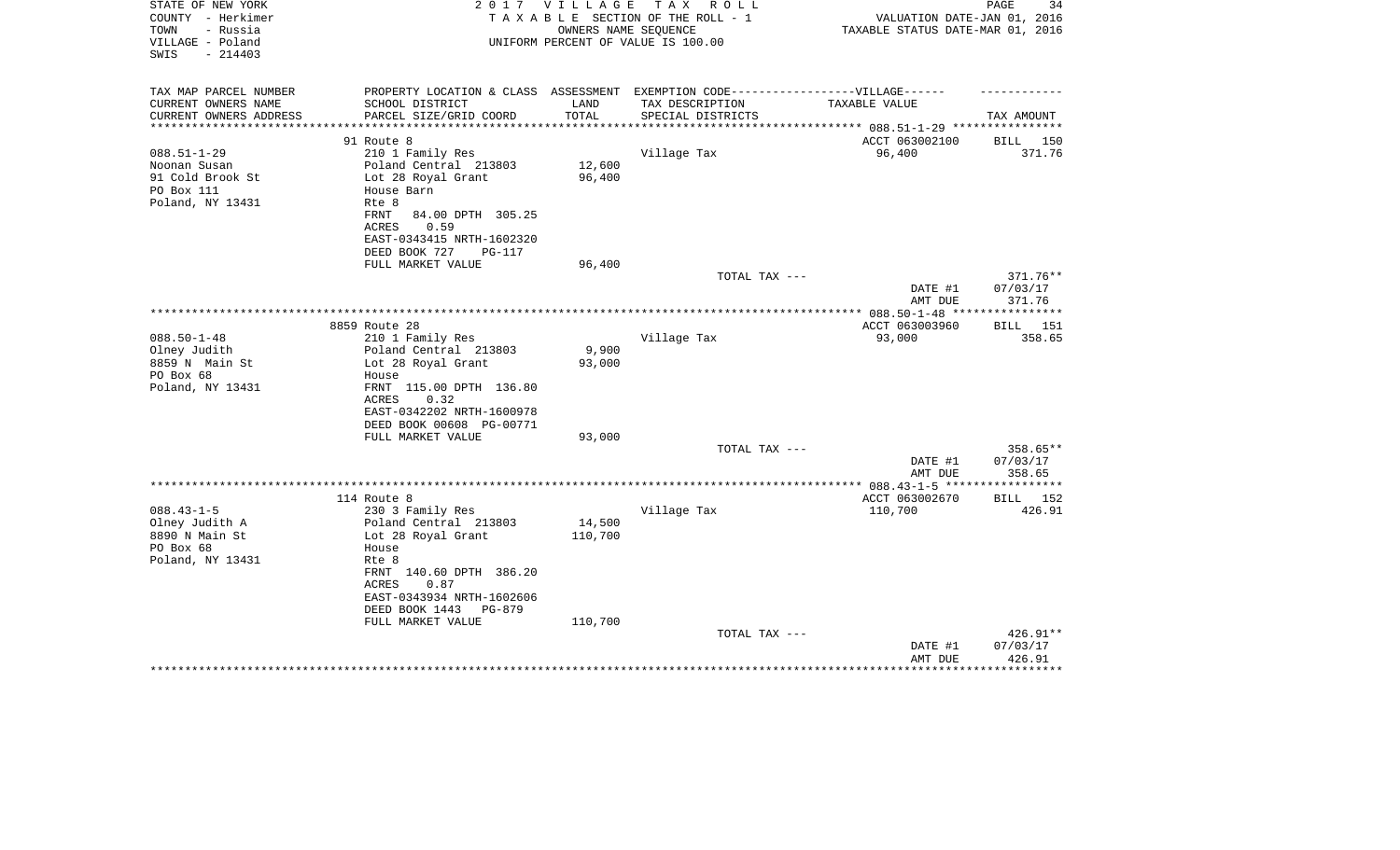| STATE OF NEW YORK<br>COUNTY - Herkimer<br>TOWN<br>- Russia<br>VILLAGE - Poland<br>$-214403$<br>SWIS | 2 0 1 7                                                                                              | VILLAGE<br>OWNERS NAME SEQUENCE | T A X<br>R O L L<br>TAXABLE SECTION OF THE ROLL - 1<br>UNIFORM PERCENT OF VALUE IS 100.00 | VALUATION DATE-JAN 01, 2016<br>TAXABLE STATUS DATE-MAR 01, 2016 | PAGE<br>35             |
|-----------------------------------------------------------------------------------------------------|------------------------------------------------------------------------------------------------------|---------------------------------|-------------------------------------------------------------------------------------------|-----------------------------------------------------------------|------------------------|
| TAX MAP PARCEL NUMBER<br>CURRENT OWNERS NAME                                                        | PROPERTY LOCATION & CLASS ASSESSMENT EXEMPTION CODE-----------------VILLAGE------<br>SCHOOL DISTRICT | LAND                            | TAX DESCRIPTION                                                                           | TAXABLE VALUE                                                   |                        |
| CURRENT OWNERS ADDRESS                                                                              | PARCEL SIZE/GRID COORD                                                                               | TOTAL                           | SPECIAL DISTRICTS                                                                         |                                                                 | TAX AMOUNT             |
| **********************                                                                              |                                                                                                      |                                 |                                                                                           |                                                                 |                        |
|                                                                                                     | 8852 Route 28                                                                                        |                                 |                                                                                           | ACCT 063000450                                                  | 153<br>BILL            |
| $088.50 - 1 - 16$                                                                                   | 411 Apartment                                                                                        |                                 | Village Tax                                                                               | 143,000                                                         | 551.47                 |
| Olney Judith Ann                                                                                    | Poland Central 213803                                                                                | 13,100                          |                                                                                           |                                                                 |                        |
| PO Box 68                                                                                           | Lot $28$<br>Rq                                                                                       | 143,000                         |                                                                                           |                                                                 |                        |
| Poland, NY 13431                                                                                    | $0.5$ Acre<br>Apts<br>Rte 28                                                                         |                                 |                                                                                           |                                                                 |                        |
|                                                                                                     | FRNT 130.00 DPTH 220.00                                                                              |                                 |                                                                                           |                                                                 |                        |
|                                                                                                     | <b>ACRES</b><br>0.64                                                                                 |                                 |                                                                                           |                                                                 |                        |
|                                                                                                     | EAST-0342369 NRTH-1601124                                                                            |                                 |                                                                                           |                                                                 |                        |
|                                                                                                     | DEED BOOK 00635 PG-00446                                                                             |                                 |                                                                                           |                                                                 |                        |
|                                                                                                     | FULL MARKET VALUE                                                                                    | 143,000                         |                                                                                           |                                                                 |                        |
|                                                                                                     |                                                                                                      |                                 | TOTAL TAX ---                                                                             | DATE #1                                                         | $551.47**$<br>07/03/17 |
|                                                                                                     |                                                                                                      |                                 |                                                                                           | AMT DUE                                                         | 551.47                 |
|                                                                                                     |                                                                                                      |                                 |                                                                                           | ************** 088.50-1-6.4                                     |                        |
|                                                                                                     | Rt. 28                                                                                               |                                 |                                                                                           |                                                                 | 154<br>BILL            |
| $088.50 - 1 - 6.4$                                                                                  | 311 Res vac land                                                                                     |                                 | Village Tax                                                                               | 1,000                                                           | 3.86                   |
| Olney Stephen S                                                                                     | Poland Central 213803                                                                                | 1,000                           |                                                                                           |                                                                 |                        |
| Olney Judith A                                                                                      | 0.20<br>ACRES                                                                                        | 1,000                           |                                                                                           |                                                                 |                        |
| PO Box 68                                                                                           | EAST-0341909 NRTH-1601652                                                                            |                                 |                                                                                           |                                                                 |                        |
| Poland, NY 13431                                                                                    | DEED BOOK 913<br>$PG-425$                                                                            |                                 |                                                                                           |                                                                 |                        |
|                                                                                                     | FULL MARKET VALUE                                                                                    | 1,000                           | TOTAL TAX ---                                                                             |                                                                 | $3.86**$               |
|                                                                                                     |                                                                                                      |                                 |                                                                                           | DATE #1                                                         | 07/03/17               |
|                                                                                                     |                                                                                                      |                                 |                                                                                           | AMT DUE                                                         | 3.86                   |
|                                                                                                     |                                                                                                      |                                 |                                                                                           |                                                                 |                        |
|                                                                                                     | 8890 Route 28                                                                                        |                                 |                                                                                           | ACCT 063002790                                                  | BILL 155               |
| $088.50 - 1 - 21$                                                                                   | 210 1 Family Res                                                                                     |                                 | Village Tax                                                                               | 136,000                                                         | 524.48                 |
| Olney Stephen S                                                                                     | Poland Central 213803                                                                                | 11,300                          |                                                                                           |                                                                 |                        |
| Ann Olney Living Trust                                                                              | Lot 28 Royal Grant                                                                                   | 136,000                         |                                                                                           |                                                                 |                        |
| 8890 N Main St                                                                                      | House Garage                                                                                         |                                 |                                                                                           |                                                                 |                        |
| PO Box 68                                                                                           | Rte #28                                                                                              |                                 |                                                                                           |                                                                 |                        |
| Poland, NY 13431                                                                                    | FRNT 105.90 DPTH 188.00<br><b>ACRES</b><br>0.45                                                      |                                 |                                                                                           |                                                                 |                        |
|                                                                                                     | EAST-0341818 NRTH-1601548                                                                            |                                 |                                                                                           |                                                                 |                        |
|                                                                                                     | DEED BOOK 00596 PG-00368                                                                             |                                 |                                                                                           |                                                                 |                        |
|                                                                                                     | FULL MARKET VALUE                                                                                    | 136,000                         |                                                                                           |                                                                 |                        |
|                                                                                                     |                                                                                                      |                                 | TOTAL TAX ---                                                                             |                                                                 | 524.48**               |
|                                                                                                     |                                                                                                      |                                 |                                                                                           | DATE #1                                                         | 07/03/17               |
|                                                                                                     |                                                                                                      |                                 |                                                                                           | AMT DUE                                                         | 524.48                 |
|                                                                                                     |                                                                                                      |                                 |                                                                                           |                                                                 |                        |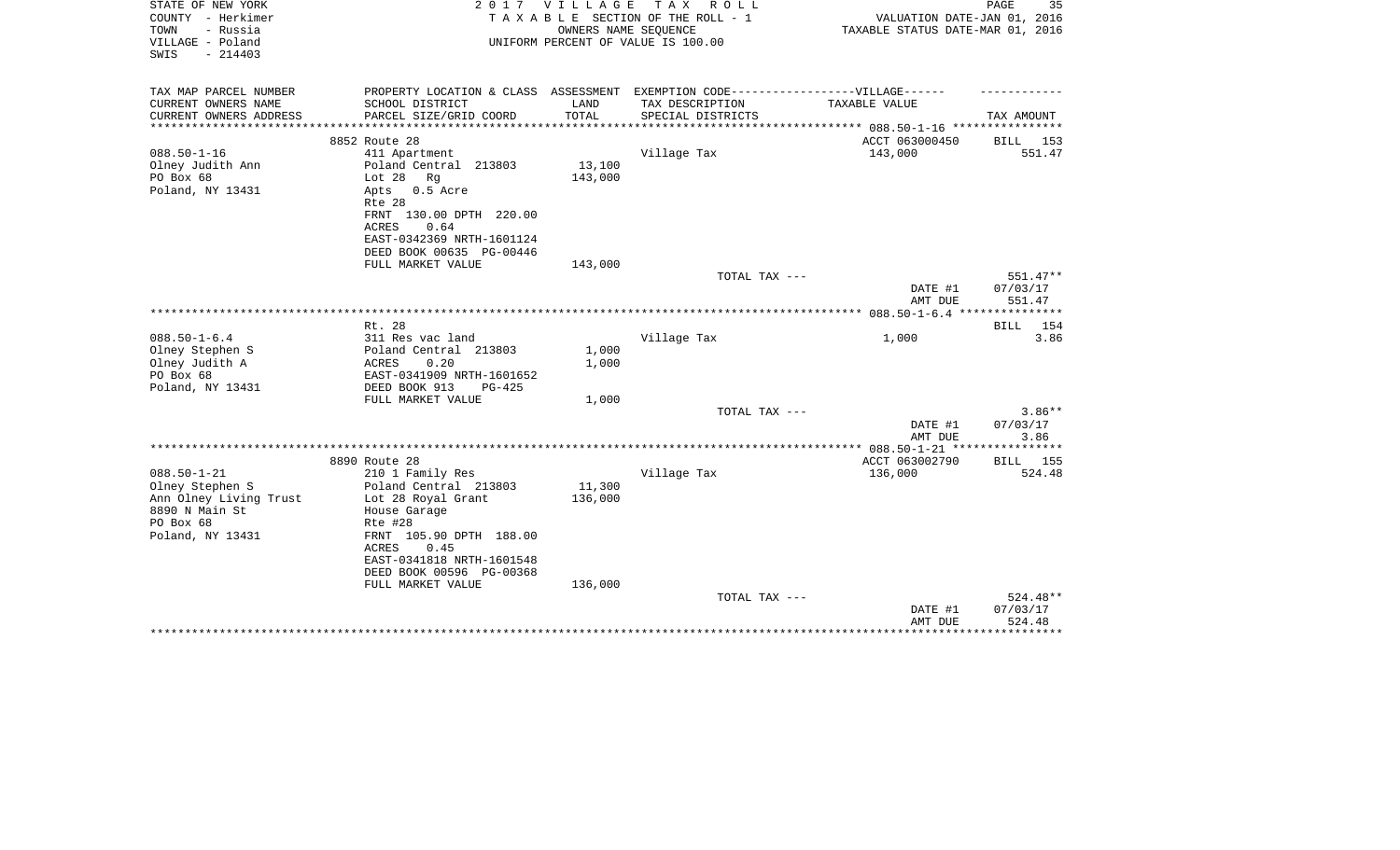| STATE OF NEW YORK<br>COUNTY - Herkimer<br>TOWN<br>- Russia<br>VILLAGE - Poland<br>$-214403$<br>SWIS | 2017                                                                              | VILLAGE | TAX ROLL<br>TAXABLE SECTION OF THE ROLL - 1<br>OWNERS NAME SEQUENCE<br>UNIFORM PERCENT OF VALUE IS 100.00 | VALUATION DATE-JAN 01, 2016<br>TAXABLE STATUS DATE-MAR 01, 2016 | PAGE<br>36          |
|-----------------------------------------------------------------------------------------------------|-----------------------------------------------------------------------------------|---------|-----------------------------------------------------------------------------------------------------------|-----------------------------------------------------------------|---------------------|
| TAX MAP PARCEL NUMBER                                                                               | PROPERTY LOCATION & CLASS ASSESSMENT EXEMPTION CODE-----------------VILLAGE------ |         |                                                                                                           |                                                                 |                     |
| CURRENT OWNERS NAME                                                                                 | SCHOOL DISTRICT                                                                   | LAND    | TAX DESCRIPTION                                                                                           | TAXABLE VALUE                                                   |                     |
| CURRENT OWNERS ADDRESS<br>**********************                                                    | PARCEL SIZE/GRID COORD                                                            | TOTAL   | SPECIAL DISTRICTS                                                                                         |                                                                 | TAX AMOUNT          |
|                                                                                                     | 8797 Route 28                                                                     |         |                                                                                                           | ACCT 063001050                                                  | BILL 156            |
| $088.58 - 1 - 18$                                                                                   | 280 Res Multiple                                                                  |         | Village Tax                                                                                               | 127,000                                                         | 489.77              |
| Olney Trustee Judith A                                                                              | Poland Central 213803<br>W 28<br>R G                                              | 11,600  |                                                                                                           |                                                                 |                     |
| Stephen Olney Living Trust<br>Route 28                                                              | $H_0$ 1/4                                                                         | 127,000 |                                                                                                           |                                                                 |                     |
| PO Box 68                                                                                           | Rte 28                                                                            |         |                                                                                                           |                                                                 |                     |
| Poland, NY 13431                                                                                    | 85.00 DPTH 190.00<br>FRNT                                                         |         |                                                                                                           |                                                                 |                     |
|                                                                                                     | EAST-0342755 NRTH-1600048                                                         |         |                                                                                                           |                                                                 |                     |
|                                                                                                     | DEED BOOK 1581<br>$PG-169$                                                        |         |                                                                                                           |                                                                 |                     |
|                                                                                                     | FULL MARKET VALUE                                                                 | 127,000 | TOTAL TAX ---                                                                                             |                                                                 | 489.77**            |
|                                                                                                     |                                                                                   |         |                                                                                                           | DATE #1                                                         | 07/03/17            |
|                                                                                                     |                                                                                   |         |                                                                                                           | AMT DUE                                                         | 489.77              |
|                                                                                                     | Route 28                                                                          |         |                                                                                                           | ACCT 063002370                                                  | 157<br>BILL         |
| $088.58 - 1 - 9$                                                                                    | 482 Det row bldg                                                                  |         | Village Tax                                                                                               | 1,000                                                           | 3.86                |
| Ozog Edward A Jr                                                                                    | Poland Central 213803                                                             | 1,000   |                                                                                                           |                                                                 |                     |
| 213 Brayton Rd                                                                                      | Rq<br>Lot $28$                                                                    | 1,000   |                                                                                                           |                                                                 |                     |
| Poland, NY 13431                                                                                    | Bldg 0.275 Acre                                                                   |         |                                                                                                           |                                                                 |                     |
|                                                                                                     | Demo2012<br>90.00 DPTH 114.00<br>FRNT                                             |         |                                                                                                           |                                                                 |                     |
|                                                                                                     | EAST-0342555 NRTH-1600690                                                         |         |                                                                                                           |                                                                 |                     |
|                                                                                                     | DEED BOOK 00635 PG-00390                                                          |         |                                                                                                           |                                                                 |                     |
|                                                                                                     | FULL MARKET VALUE                                                                 | 1,000   |                                                                                                           |                                                                 |                     |
|                                                                                                     |                                                                                   |         | TOTAL TAX ---                                                                                             |                                                                 | $3.86**$            |
|                                                                                                     |                                                                                   |         |                                                                                                           | DATE #1                                                         | 07/03/17            |
|                                                                                                     |                                                                                   |         |                                                                                                           | AMT DUE<br>************ 088.50-1-38 ***                         | 3.86<br>*********** |
|                                                                                                     | 8925 Route 28                                                                     |         |                                                                                                           | ACCT 063003000                                                  | BILL 158            |
| $088.50 - 1 - 38$                                                                                   | 210 1 Family Res                                                                  |         | Village Tax                                                                                               | 79,400                                                          | 306.20              |
| Paul Robert J                                                                                       | Poland Central 213803                                                             | 15,200  |                                                                                                           |                                                                 |                     |
| Paul Mary L                                                                                         | Lot 28 Royal Grant                                                                | 79,400  |                                                                                                           |                                                                 |                     |
| PO Box 302<br>Poland, NY 13431                                                                      | House Barn<br>FRNT 135.10 DPTH 320.00                                             |         |                                                                                                           |                                                                 |                     |
|                                                                                                     | 1.06<br>ACRES                                                                     |         |                                                                                                           |                                                                 |                     |
|                                                                                                     | EAST-0341105 NRTH-1601793                                                         |         |                                                                                                           |                                                                 |                     |
|                                                                                                     | DEED BOOK 673<br>$PG-194$                                                         |         |                                                                                                           |                                                                 |                     |
|                                                                                                     | FULL MARKET VALUE                                                                 | 79,400  |                                                                                                           |                                                                 |                     |
|                                                                                                     |                                                                                   |         | TOTAL TAX ---                                                                                             |                                                                 | 306.20**            |
|                                                                                                     |                                                                                   |         |                                                                                                           | DATE #1<br>AMT DUE                                              | 07/03/17<br>306.20  |
|                                                                                                     |                                                                                   |         |                                                                                                           |                                                                 | ********            |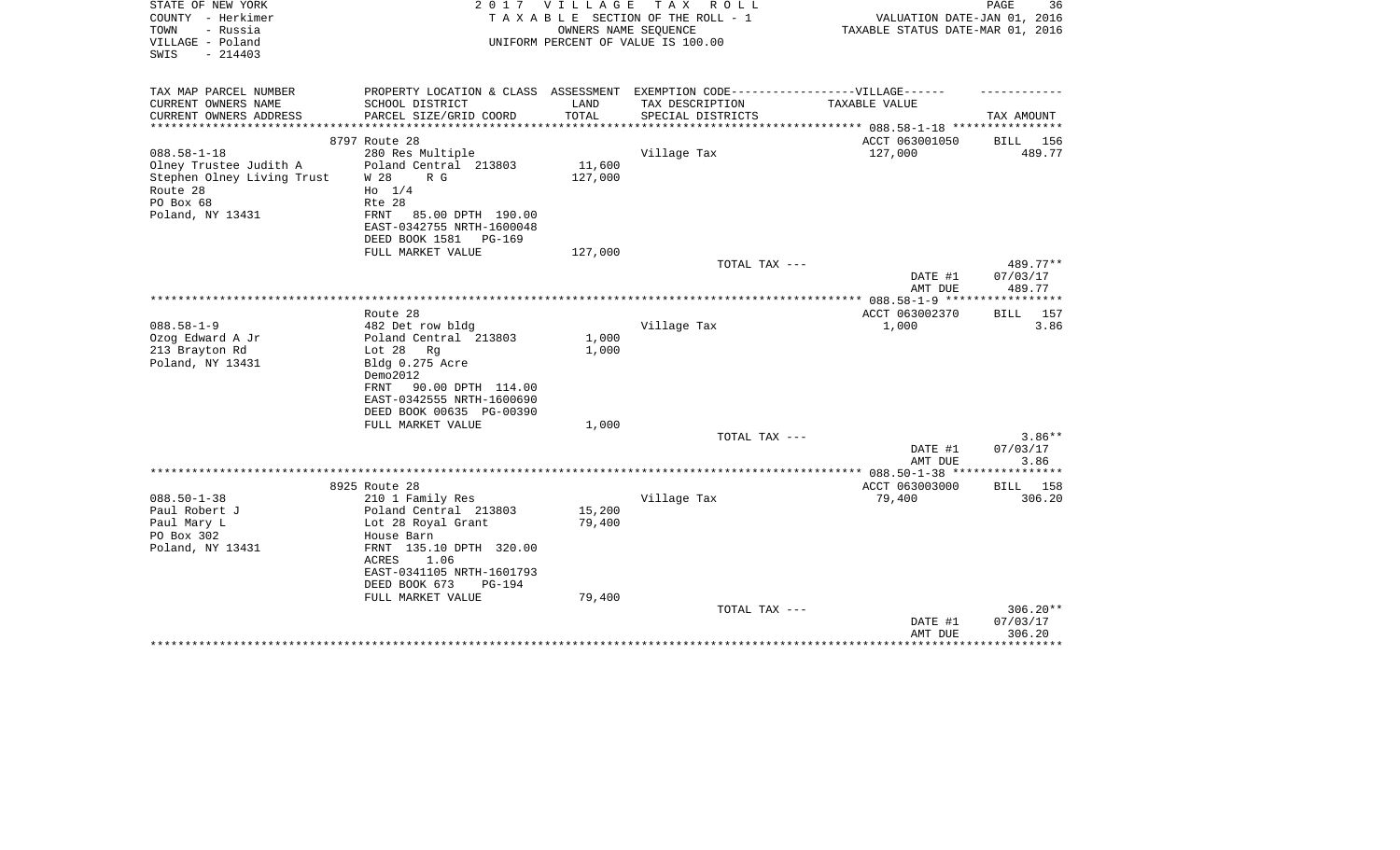| STATE OF NEW YORK<br>COUNTY - Herkimer<br>TOWN<br>- Russia<br>VILLAGE - Poland<br>$-214403$<br>SWIS                             | 2017                                                                                                                                                  | V I L L A G E     | T A X<br>R O L L<br>TAXABLE SECTION OF THE ROLL - 1<br>OWNERS NAME SEQUENCE<br>UNIFORM PERCENT OF VALUE IS 100.00 | VALUATION DATE-JAN 01, 2016<br>TAXABLE STATUS DATE-MAR 01, 2016 | PAGE<br>37                                 |
|---------------------------------------------------------------------------------------------------------------------------------|-------------------------------------------------------------------------------------------------------------------------------------------------------|-------------------|-------------------------------------------------------------------------------------------------------------------|-----------------------------------------------------------------|--------------------------------------------|
| TAX MAP PARCEL NUMBER<br>CURRENT OWNERS NAME                                                                                    | PROPERTY LOCATION & CLASS ASSESSMENT EXEMPTION CODE----------------VILLAGE------<br>SCHOOL DISTRICT                                                   | LAND              | TAX DESCRIPTION                                                                                                   | TAXABLE VALUE                                                   |                                            |
| CURRENT OWNERS ADDRESS                                                                                                          | PARCEL SIZE/GRID COORD                                                                                                                                | TOTAL             | SPECIAL DISTRICTS                                                                                                 |                                                                 | TAX AMOUNT                                 |
|                                                                                                                                 | Case St                                                                                                                                               |                   |                                                                                                                   |                                                                 | BILL 159                                   |
| $088.50 - 1 - 68.1$<br>Perfex Corporation<br>6885 E 1225 N<br>Huntsville, UT 84317-9790                                         | 710 Manufacture<br>Poland Central 213803<br>FRNT 309.60 DPTH<br>ACRES<br>1.80<br>EAST-0341714 NRTH-1600740<br>DEED BOOK 623<br>$PG-262$               | 17,800<br>400,000 | Village Tax                                                                                                       | 400,000                                                         | 1,542.59                                   |
|                                                                                                                                 | FULL MARKET VALUE                                                                                                                                     | 400,000           | TOTAL TAX ---                                                                                                     | DATE #1<br>AMT DUE                                              | $1,542.59**$<br>07/03/17<br>1,542.59       |
|                                                                                                                                 |                                                                                                                                                       |                   |                                                                                                                   | **************** 088.58-1-3 *****                               |                                            |
|                                                                                                                                 | Railroad St                                                                                                                                           |                   |                                                                                                                   | ACCT 063002730                                                  | 160<br>BILL                                |
| $088.58 - 1 - 3$<br>Poland Realty, LLC<br>PO Box 367<br>Poland, NY 13431                                                        | 311 Res vac land - WTRFNT<br>Poland Central 213803<br>Lot 28 Royal Grant<br>Lumber Yard<br>Railroad Bed<br>ACRES<br>2.70<br>EAST-0342157 NRTH-1600138 | 20,000<br>20,000  | Village Tax                                                                                                       | 20,000                                                          | 77.13                                      |
|                                                                                                                                 | DEED BOOK 1079<br><b>PG-324</b>                                                                                                                       |                   |                                                                                                                   |                                                                 |                                            |
|                                                                                                                                 | FULL MARKET VALUE                                                                                                                                     | 20,000            | TOTAL TAX ---                                                                                                     | DATE #1                                                         | $77.13**$<br>07/03/17                      |
|                                                                                                                                 |                                                                                                                                                       |                   |                                                                                                                   | AMT DUE                                                         | 77.13                                      |
|                                                                                                                                 | 64 Cold Brook Street                                                                                                                                  |                   |                                                                                                                   | ACCT 063002310                                                  | BILL 161                                   |
| $088.51 - 1 - 39$<br>Pomichter Randy<br>Pomichter Katherine<br>64 Cold Brook St<br>Poland, NY 13431<br>PRIOR OWNER ON 3/01/2016 | 210 1 Family Res<br>Poland Central 213803<br>E 28<br>Rq<br>$H_0$ 1/2<br>Rte 8<br>FRNT 109.59 DPTH 165.36<br><b>ACRES</b><br>0.40                      | 14,000<br>98,500  | Village Tax                                                                                                       | 98,500                                                          | 379.86                                     |
| Morgan Robert H                                                                                                                 | EAST-0343441 NRTH-1601748<br>DEED BOOK 1629<br>PG-889<br>FULL MARKET VALUE                                                                            | 98,500            |                                                                                                                   |                                                                 |                                            |
|                                                                                                                                 |                                                                                                                                                       |                   | TOTAL TAX ---                                                                                                     | DATE #1<br>AMT DUE                                              | 379.86**<br>07/03/17<br>379.86<br>******** |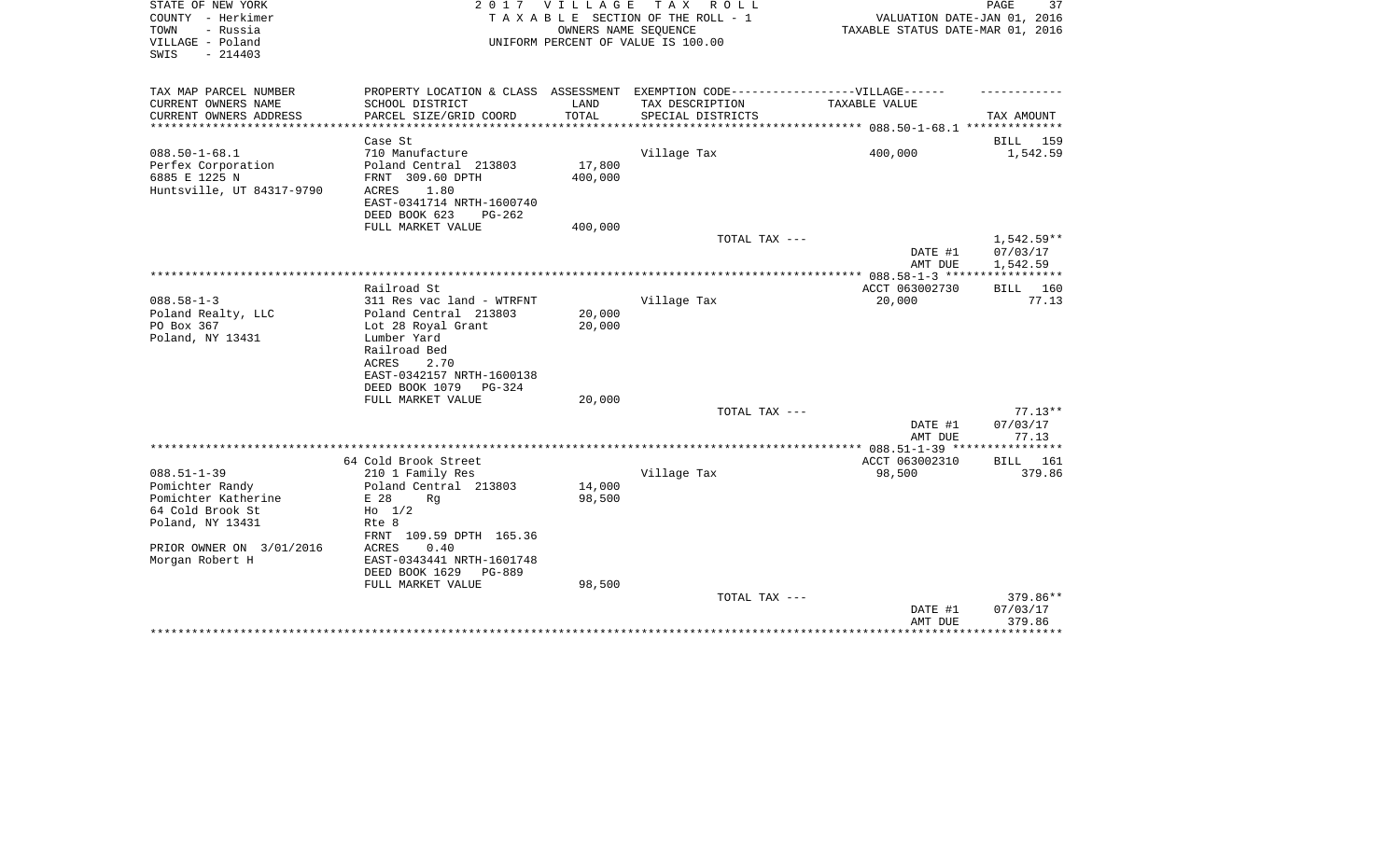| STATE OF NEW YORK      | 2 0 1 7                                                                           | VILLAGE | T A X<br>R O L L                   |                                  | 38<br>PAGE         |
|------------------------|-----------------------------------------------------------------------------------|---------|------------------------------------|----------------------------------|--------------------|
| COUNTY - Herkimer      |                                                                                   |         | TAXABLE SECTION OF THE ROLL - 1    | VALUATION DATE-JAN 01, 2016      |                    |
| - Russia<br>TOWN       |                                                                                   |         | OWNERS NAME SEQUENCE               | TAXABLE STATUS DATE-MAR 01, 2016 |                    |
| VILLAGE - Poland       |                                                                                   |         | UNIFORM PERCENT OF VALUE IS 100.00 |                                  |                    |
| $-214403$<br>SWIS      |                                                                                   |         |                                    |                                  |                    |
|                        |                                                                                   |         |                                    |                                  |                    |
| TAX MAP PARCEL NUMBER  | PROPERTY LOCATION & CLASS ASSESSMENT EXEMPTION CODE-----------------VILLAGE------ |         |                                    |                                  |                    |
| CURRENT OWNERS NAME    | SCHOOL DISTRICT                                                                   | LAND    | TAX DESCRIPTION                    | TAXABLE VALUE                    |                    |
| CURRENT OWNERS ADDRESS | PARCEL SIZE/GRID COORD                                                            | TOTAL   | SPECIAL DISTRICTS                  |                                  | TAX AMOUNT         |
| *********************  |                                                                                   |         |                                    |                                  |                    |
|                        | 30 Millington Ave                                                                 |         |                                    | ACCT 063003180                   | BILL 162           |
| $088.51 - 1 - 10$      | 210 1 Family Res                                                                  |         | Village Tax                        | 67,000                           | 258.38             |
| Prindle Karen C        | Poland Central 213803                                                             | 10,900  |                                    |                                  |                    |
| 2069 N Larrabee        | Lot 28 Royal Grant                                                                | 67,000  |                                    |                                  |                    |
| Chicago, IL 60614      | House Garage                                                                      |         |                                    |                                  |                    |
|                        | Millington                                                                        |         |                                    |                                  |                    |
|                        | FRNT 123.25 DPTH 140.75                                                           |         |                                    |                                  |                    |
|                        | <b>ACRES</b><br>0.50                                                              |         |                                    |                                  |                    |
|                        | EAST-0342723 NRTH-1601386                                                         |         |                                    |                                  |                    |
|                        | DEED BOOK 1124<br>PG-539                                                          |         |                                    |                                  |                    |
|                        | FULL MARKET VALUE                                                                 | 67,000  |                                    |                                  |                    |
|                        |                                                                                   |         | TOTAL TAX ---                      |                                  | 258.38**           |
|                        |                                                                                   |         |                                    | DATE #1                          | 07/03/17           |
|                        |                                                                                   |         |                                    | AMT DUE                          | 258.38             |
|                        |                                                                                   |         |                                    | *************** 088.50-1-37 **** | ***********        |
|                        | 8931 Route 28                                                                     |         |                                    | ACCT 063000660                   | 163<br>BILL        |
| $088.50 - 1 - 37$      | 210 1 Family Res                                                                  |         | Village Tax                        | 130,000                          | 501.34             |
| Pugliese Vincent M     | Poland Central 213803                                                             | 14,400  |                                    |                                  |                    |
| Pugliese Kathleen M    | Lot 28 Royal Grant                                                                | 130,000 |                                    |                                  |                    |
| 8931 N Main St         | House And Garage                                                                  |         |                                    |                                  |                    |
| Poland, NY 13431       | Rte 28                                                                            |         |                                    |                                  |                    |
|                        | 70.00 DPTH 325.00<br>FRNT                                                         |         |                                    |                                  |                    |
|                        | 0.84<br>ACRES                                                                     |         |                                    |                                  |                    |
|                        | EAST-0340981 NRTH-1601811                                                         |         |                                    |                                  |                    |
|                        | DEED BOOK 894<br>PG-474                                                           |         |                                    |                                  |                    |
|                        | FULL MARKET VALUE                                                                 | 130,000 |                                    |                                  |                    |
|                        |                                                                                   |         | TOTAL TAX ---                      |                                  | 501.34**           |
|                        |                                                                                   |         |                                    | DATE #1                          | 07/03/17           |
|                        |                                                                                   |         |                                    | AMT DUE                          | 501.34             |
|                        |                                                                                   |         | ********************               | *** $088.51 - 1 - 14$ **         | * * * * * * * *    |
|                        | Route 8                                                                           |         |                                    | ACCT 063002970                   | <b>BILL</b><br>164 |
| $088.51 - 1 - 14$      | 411 Apartment                                                                     |         | Village Tax                        | 111,000                          | 428.07             |
| Reddington Anthony J   | Poland Central 213803                                                             | 11,700  |                                    |                                  |                    |
| Main St                | Lot 28 Royal Grant                                                                | 111,000 |                                    |                                  |                    |
| PO Box 127             | House Att Car Port                                                                |         |                                    |                                  |                    |
| Poland, NY 13431       | FRNT 130.00 DPTH 188.00                                                           |         |                                    |                                  |                    |
|                        | 0.48<br>ACRES                                                                     |         |                                    |                                  |                    |
|                        | EAST-0342717 NRTH-1601056                                                         |         |                                    |                                  |                    |
|                        | DEED BOOK 923<br><b>PG-105</b>                                                    |         |                                    |                                  |                    |
|                        | FULL MARKET VALUE                                                                 | 111,000 |                                    |                                  |                    |
|                        |                                                                                   |         | TOTAL TAX ---                      |                                  | 428.07**           |
|                        |                                                                                   |         |                                    | DATE #1                          | 07/03/17           |
|                        |                                                                                   |         |                                    | AMT DUE                          | 428.07             |
|                        |                                                                                   |         |                                    |                                  |                    |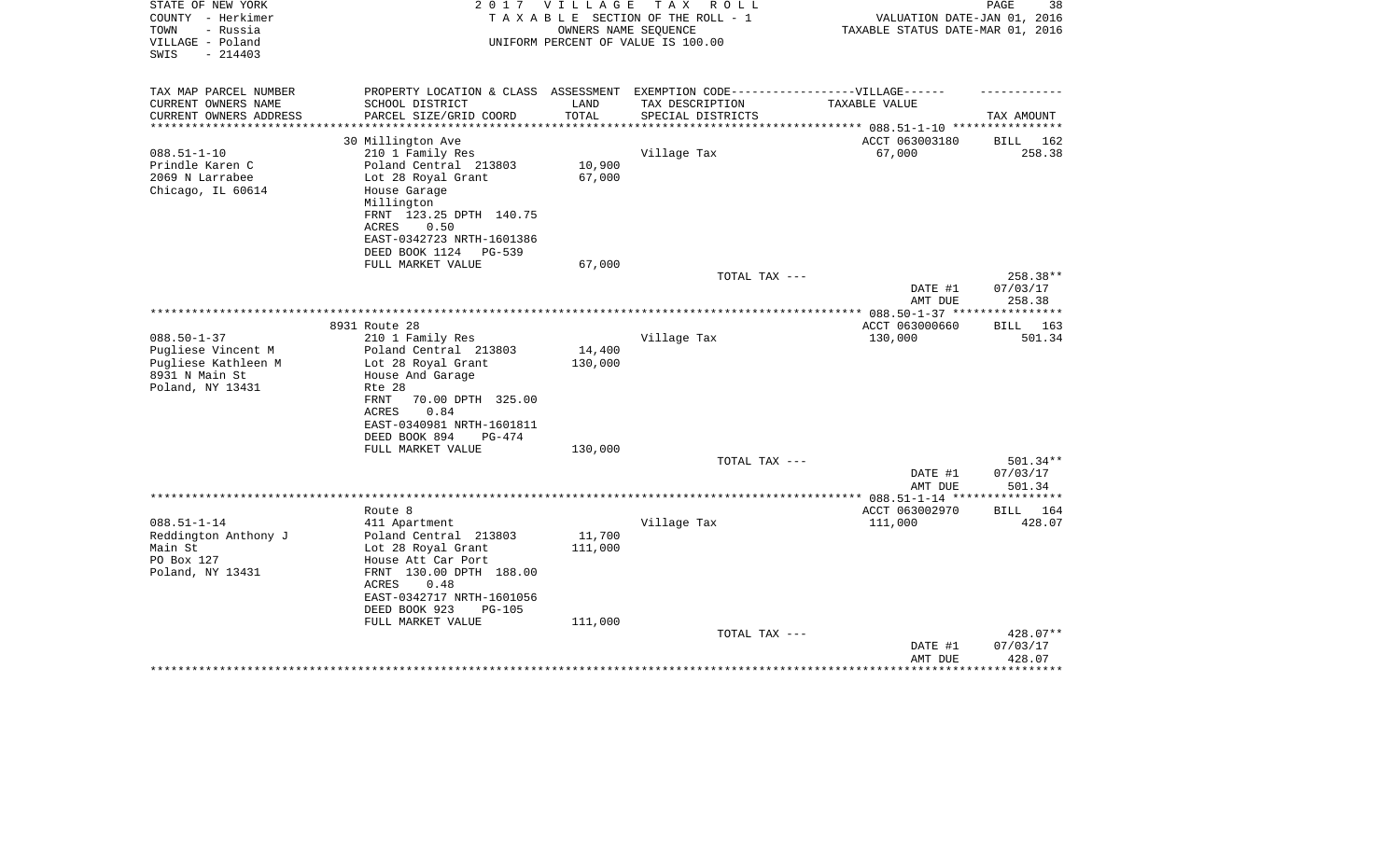| STATE OF NEW YORK                                    |                                                                                   | 2017 VILLAGE  | TAX ROLL                                                |                                                                 | PAGE<br>39             |
|------------------------------------------------------|-----------------------------------------------------------------------------------|---------------|---------------------------------------------------------|-----------------------------------------------------------------|------------------------|
| COUNTY - Herkimer<br>TOWN<br>- Russia                |                                                                                   |               | TAXABLE SECTION OF THE ROLL - 1<br>OWNERS NAME SEQUENCE | VALUATION DATE-JAN 01, 2016<br>TAXABLE STATUS DATE-MAR 01, 2016 |                        |
| VILLAGE - Poland                                     |                                                                                   |               | UNIFORM PERCENT OF VALUE IS 100.00                      |                                                                 |                        |
| $-214403$<br>SWIS                                    |                                                                                   |               |                                                         |                                                                 |                        |
|                                                      |                                                                                   |               |                                                         |                                                                 |                        |
| TAX MAP PARCEL NUMBER                                | PROPERTY LOCATION & CLASS ASSESSMENT EXEMPTION CODE-----------------VILLAGE------ |               |                                                         |                                                                 |                        |
| CURRENT OWNERS NAME<br>CURRENT OWNERS ADDRESS        | SCHOOL DISTRICT<br>PARCEL SIZE/GRID COORD                                         | LAND<br>TOTAL | TAX DESCRIPTION<br>SPECIAL DISTRICTS                    | TAXABLE VALUE                                                   |                        |
| *********************                                |                                                                                   |               |                                                         |                                                                 | TAX AMOUNT             |
|                                                      | Route 28                                                                          |               |                                                         | ACCT 063003750                                                  | BILL 165               |
| $088.51 - 1 - 55$                                    | 483 Converted Re                                                                  |               | Village Tax                                             | 53,000                                                          | 204.39                 |
| Renodin Larry                                        | Poland Central 213803                                                             | 4,500         |                                                         |                                                                 |                        |
| Renodin Debra                                        | Lot 28 Royal Grant                                                                | 53,000        |                                                         |                                                                 |                        |
| 4996 Military Rd                                     | Store Apt                                                                         |               |                                                         |                                                                 |                        |
| Poland, NY 13431                                     | 50.00 DPTH 102.00<br>FRNT                                                         |               |                                                         |                                                                 |                        |
|                                                      | EAST-0342704 NRTH-1600746                                                         |               |                                                         |                                                                 |                        |
|                                                      | DEED BOOK 863<br>PG-671<br>FULL MARKET VALUE                                      | 53,000        |                                                         |                                                                 |                        |
|                                                      |                                                                                   |               | TOTAL TAX ---                                           |                                                                 | $204.39**$             |
|                                                      |                                                                                   |               |                                                         | DATE #1                                                         | 07/03/17               |
|                                                      |                                                                                   |               |                                                         | AMT DUE                                                         | 204.39                 |
|                                                      |                                                                                   |               |                                                         |                                                                 |                        |
|                                                      | Black St                                                                          |               |                                                         | ACCT 063005090                                                  | <b>BILL</b> 166        |
| $088.50 - 1 - 65$                                    | 651 Highway gar                                                                   |               | Village Tax                                             | 60,000                                                          | 231.39                 |
| Robert & James Enterprises LLC Poland Central 213803 |                                                                                   | 8,400         |                                                         |                                                                 |                        |
| PO Box 307<br>Poland, NY 13431                       | Lot#28 Royal Gr<br>Old Hwy Grg                                                    | 60,000        |                                                         |                                                                 |                        |
|                                                      | Back Street                                                                       |               |                                                         |                                                                 |                        |
|                                                      | FRNT 403.50 DPTH                                                                  |               |                                                         |                                                                 |                        |
|                                                      | 0.50<br>ACRES                                                                     |               |                                                         |                                                                 |                        |
|                                                      | EAST-0341877 NRTH-1600516                                                         |               |                                                         |                                                                 |                        |
|                                                      | DEED BOOK 1413<br>PG-469                                                          |               |                                                         |                                                                 |                        |
|                                                      | FULL MARKET VALUE                                                                 | 60,000        |                                                         |                                                                 |                        |
|                                                      |                                                                                   |               | TOTAL TAX ---                                           | DATE #1                                                         | $231.39**$<br>07/03/17 |
|                                                      |                                                                                   |               |                                                         | AMT DUE                                                         | 231.39                 |
|                                                      |                                                                                   |               |                                                         |                                                                 |                        |
|                                                      | 8860 N Main St                                                                    |               |                                                         |                                                                 | BILL 167               |
| $088.50 - 1 - 6.3$                                   | 210 1 Family Res                                                                  |               | Village Tax                                             | 125,000                                                         | 482.06                 |
| Rommel Eric                                          | Poland Central 213803                                                             | 17,500        |                                                         |                                                                 |                        |
| Rommel Kristina                                      | Merged Garage 12/2008                                                             | 125,000       |                                                         |                                                                 |                        |
| 8860 N Main St<br>PO Box 623                         | 99.30 DPTH 300.00<br>FRNT<br>EAST-0342294 NRTH-1601264                            |               |                                                         |                                                                 |                        |
| Poland, NY 13431                                     | DEED BOOK 894<br>$PG-55$                                                          |               |                                                         |                                                                 |                        |
|                                                      | FULL MARKET VALUE                                                                 | 125,000       |                                                         |                                                                 |                        |
|                                                      |                                                                                   |               | TOTAL TAX ---                                           |                                                                 | $482.06**$             |
|                                                      |                                                                                   |               |                                                         | DATE #1                                                         | 07/03/17               |
|                                                      |                                                                                   |               |                                                         | AMT DUE                                                         | 482.06                 |
|                                                      |                                                                                   |               |                                                         |                                                                 |                        |
|                                                      | 9 Mill St                                                                         |               |                                                         | ACCT 063001320                                                  | BILL 168               |
| $088.58 - 1 - 7$<br>Ryan Electric of CNY INC         | 210 1 Family Res<br>Poland Central 213803                                         | 9,300         | Village Tax                                             | 100,400                                                         | 387.19                 |
| 31 Millington Ave                                    | Lot 28 Royal Grant                                                                | 100,400       |                                                         |                                                                 |                        |
| PO Box 416                                           | House Garage                                                                      |               |                                                         |                                                                 |                        |
| Poland, NY 13431                                     | Mill St                                                                           |               |                                                         |                                                                 |                        |
|                                                      | FRNT<br>86.00 DPTH 155.00                                                         |               |                                                         |                                                                 |                        |
|                                                      | 0.32<br>ACRES                                                                     |               |                                                         |                                                                 |                        |
|                                                      | EAST-0342448 NRTH-1600649                                                         |               |                                                         |                                                                 |                        |
|                                                      | DEED BOOK 1512<br>PG-319                                                          |               |                                                         |                                                                 |                        |
|                                                      | FULL MARKET VALUE                                                                 | 100,400       | TOTAL TAX ---                                           |                                                                 | 387.19**               |
|                                                      |                                                                                   |               |                                                         | DATE #1                                                         | 07/03/17               |
|                                                      |                                                                                   |               |                                                         | AMT DUE                                                         | 387.19                 |
|                                                      |                                                                                   |               |                                                         |                                                                 |                        |
|                                                      |                                                                                   |               |                                                         |                                                                 |                        |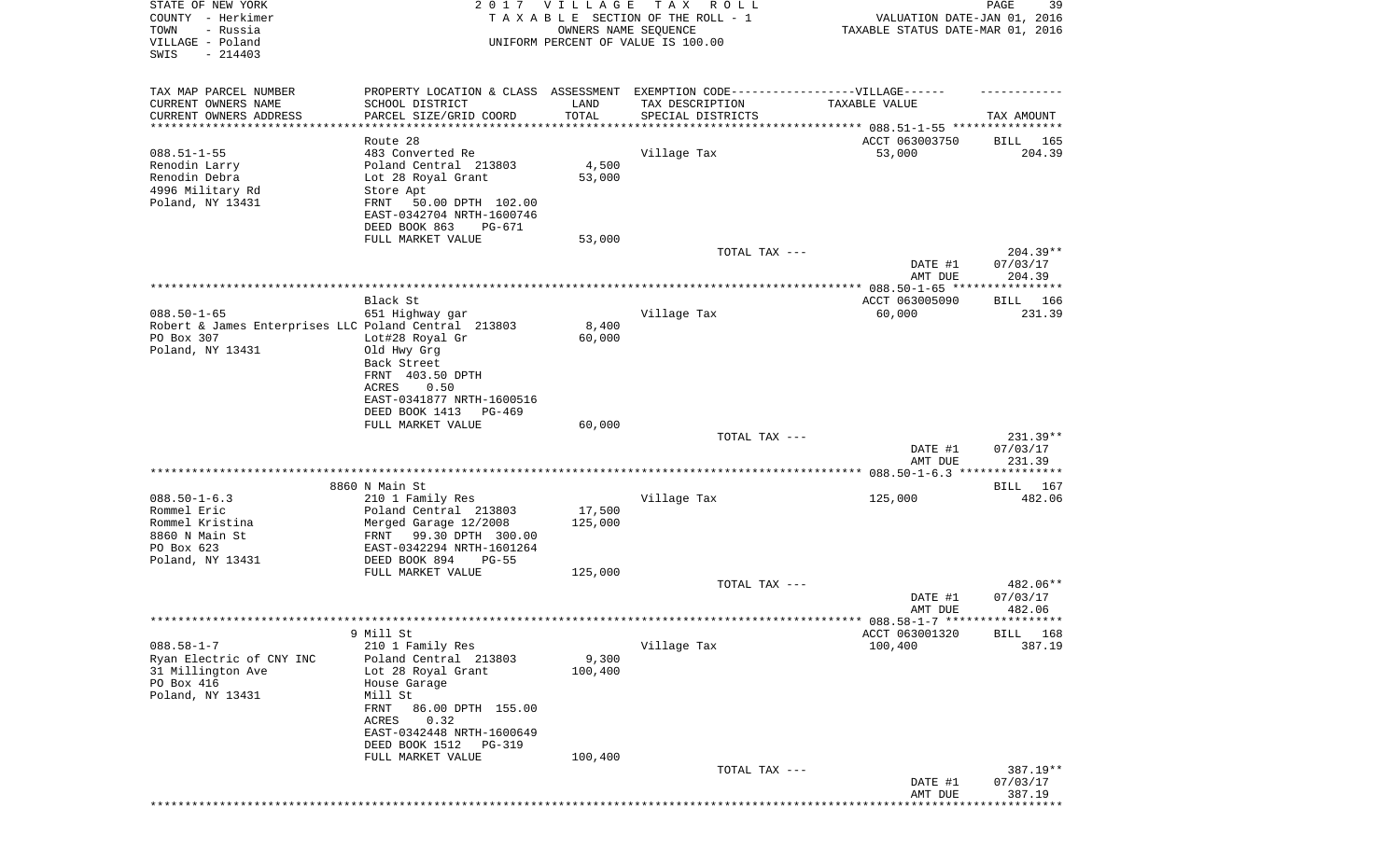| STATE OF NEW YORK<br>COUNTY - Herkimer<br>TOWN<br>- Russia | 2 0 1 7                                     | <b>VILLAGE</b> | T A X<br>R O L L<br>TAXABLE SECTION OF THE ROLL - 1<br>OWNERS NAME SEQUENCE | VALUATION DATE-JAN 01, 2016<br>TAXABLE STATUS DATE-MAR 01, 2016 | PAGE<br>40           |
|------------------------------------------------------------|---------------------------------------------|----------------|-----------------------------------------------------------------------------|-----------------------------------------------------------------|----------------------|
| VILLAGE - Poland<br>SWIS<br>$-214403$                      |                                             |                | UNIFORM PERCENT OF VALUE IS 100.00                                          |                                                                 |                      |
| TAX MAP PARCEL NUMBER                                      | PROPERTY LOCATION & CLASS                   | ASSESSMENT     |                                                                             |                                                                 |                      |
| CURRENT OWNERS NAME<br>CURRENT OWNERS ADDRESS              | SCHOOL DISTRICT<br>PARCEL SIZE/GRID COORD   | LAND<br>TOTAL  | TAX DESCRIPTION<br>SPECIAL DISTRICTS                                        | TAXABLE VALUE                                                   | TAX AMOUNT           |
| ********************                                       |                                             |                |                                                                             | ***************************** 088.50-1-6.7 ***************      |                      |
|                                                            | Millington Ave                              |                |                                                                             | ACCT 175261                                                     | 169<br>BILL          |
| $088.50 - 1 - 6.7$                                         | 311 Res vac land                            |                | Village Tax                                                                 | 26,000                                                          | 100.27               |
| Ryan Thomas P                                              | Poland Central 213803                       | 26,000         |                                                                             |                                                                 |                      |
| Ryan Karen A                                               | Split 2012                                  | 26,000         |                                                                             |                                                                 |                      |
| PO Box 416                                                 | Gorham                                      |                |                                                                             |                                                                 |                      |
| Poland, NY 13431                                           | ACRES<br>12.00<br>EAST-0342190 NRTH-1601959 |                |                                                                             |                                                                 |                      |
|                                                            | DEED BOOK 1463<br>PG-926                    |                |                                                                             |                                                                 |                      |
|                                                            | FULL MARKET VALUE                           | 26,000         |                                                                             |                                                                 |                      |
|                                                            |                                             |                | TOTAL TAX ---                                                               |                                                                 | $100.27**$           |
|                                                            |                                             |                |                                                                             | DATE #1                                                         | 07/03/17             |
|                                                            |                                             |                |                                                                             | AMT DUE                                                         | 100.27               |
|                                                            |                                             |                |                                                                             |                                                                 |                      |
|                                                            | Millington Ave                              |                |                                                                             |                                                                 | 170<br>BILL          |
| $088.50 - 1 - 7.3$                                         | 314 Rural vac<10                            |                | Village Tax                                                                 | 1,300                                                           | 5.01                 |
| Ryan Thomas P                                              | Poland Central 213803                       | 1,300          |                                                                             |                                                                 |                      |
| Ryan Karen A                                               | 0.37<br>ACRES                               | 1,300          |                                                                             |                                                                 |                      |
| Millington Ave                                             | EAST-0342473 NRTH-1601546                   |                |                                                                             |                                                                 |                      |
| Poland, NY 13431                                           | DEED BOOK 897<br>$PG-209$                   |                |                                                                             |                                                                 |                      |
|                                                            | FULL MARKET VALUE                           | 1,300          | TOTAL TAX ---                                                               |                                                                 | $5.01**$             |
|                                                            |                                             |                |                                                                             | DATE #1                                                         | 07/03/17             |
|                                                            |                                             |                |                                                                             | AMT DUE                                                         | 5.01                 |
|                                                            |                                             |                |                                                                             |                                                                 |                      |
|                                                            | 31 Millington Ave                           |                |                                                                             | ACCT 063003780                                                  | BILL 171             |
| $088.50 - 1 - 13$                                          | 210 1 Family Res                            |                | Village Tax                                                                 | 153,800                                                         | 593.12               |
| Ryan Thomas P                                              | Poland Central 213803                       | 13,000         |                                                                             |                                                                 |                      |
| Ryan Karen A                                               | Millington                                  | 153,800        |                                                                             |                                                                 |                      |
| P 0 Box 416                                                | FRNT 190.00 DPTH 170.00                     |                |                                                                             |                                                                 |                      |
| 31 Millington Ave                                          | ACRES<br>0.63                               |                |                                                                             |                                                                 |                      |
| Poland, NY 13431                                           | EAST-0342568 NRTH-1601492                   |                |                                                                             |                                                                 |                      |
|                                                            | DEED BOOK 00823 PG-00571                    |                |                                                                             |                                                                 |                      |
|                                                            | FULL MARKET VALUE                           | 153,800        |                                                                             |                                                                 |                      |
|                                                            |                                             |                | TOTAL TAX ---                                                               | DATE #1                                                         | 593.12**<br>07/03/17 |
|                                                            |                                             |                |                                                                             | AMT DUE                                                         | 593.12               |
|                                                            |                                             |                |                                                                             | ************ 088.51-1-36 *****                                  | ***********          |
|                                                            | 88 Route 8                                  |                |                                                                             | ACCT 063001140                                                  | BILL<br>172          |
| $088.51 - 1 - 36$                                          | 210 1 Family Res                            |                | Village Tax                                                                 | 91,000                                                          | 350.94               |
| Salm Nicole A                                              | Poland Central 213803                       | 10,100         |                                                                             |                                                                 |                      |
| 88 Cold Brook St                                           | Lot 28 Royal Grant                          | 91,000         |                                                                             |                                                                 |                      |
| Poland, NY 13431                                           | House & Barn                                |                |                                                                             |                                                                 |                      |
|                                                            | Rte 8                                       |                |                                                                             |                                                                 |                      |
| PRIOR OWNER ON 3/01/2016                                   | 82.50 DPTH 176.00<br>FRNT                   |                |                                                                             |                                                                 |                      |
| Salm Nicole A                                              | ACRES 0.34                                  |                |                                                                             |                                                                 |                      |
|                                                            | EAST-0343652 NRTH-1602160                   |                |                                                                             |                                                                 |                      |
|                                                            | DEED BOOK 1084 PG-132<br>FULL MARKET VALUE  | 91,000         |                                                                             |                                                                 |                      |
|                                                            |                                             |                | TOTAL TAX ---                                                               |                                                                 | 350.94**             |
|                                                            |                                             |                |                                                                             | DATE #1                                                         | 07/03/17             |
|                                                            |                                             |                |                                                                             | AMT DUE                                                         | 350.94               |
|                                                            |                                             |                |                                                                             |                                                                 |                      |
|                                                            |                                             |                |                                                                             |                                                                 |                      |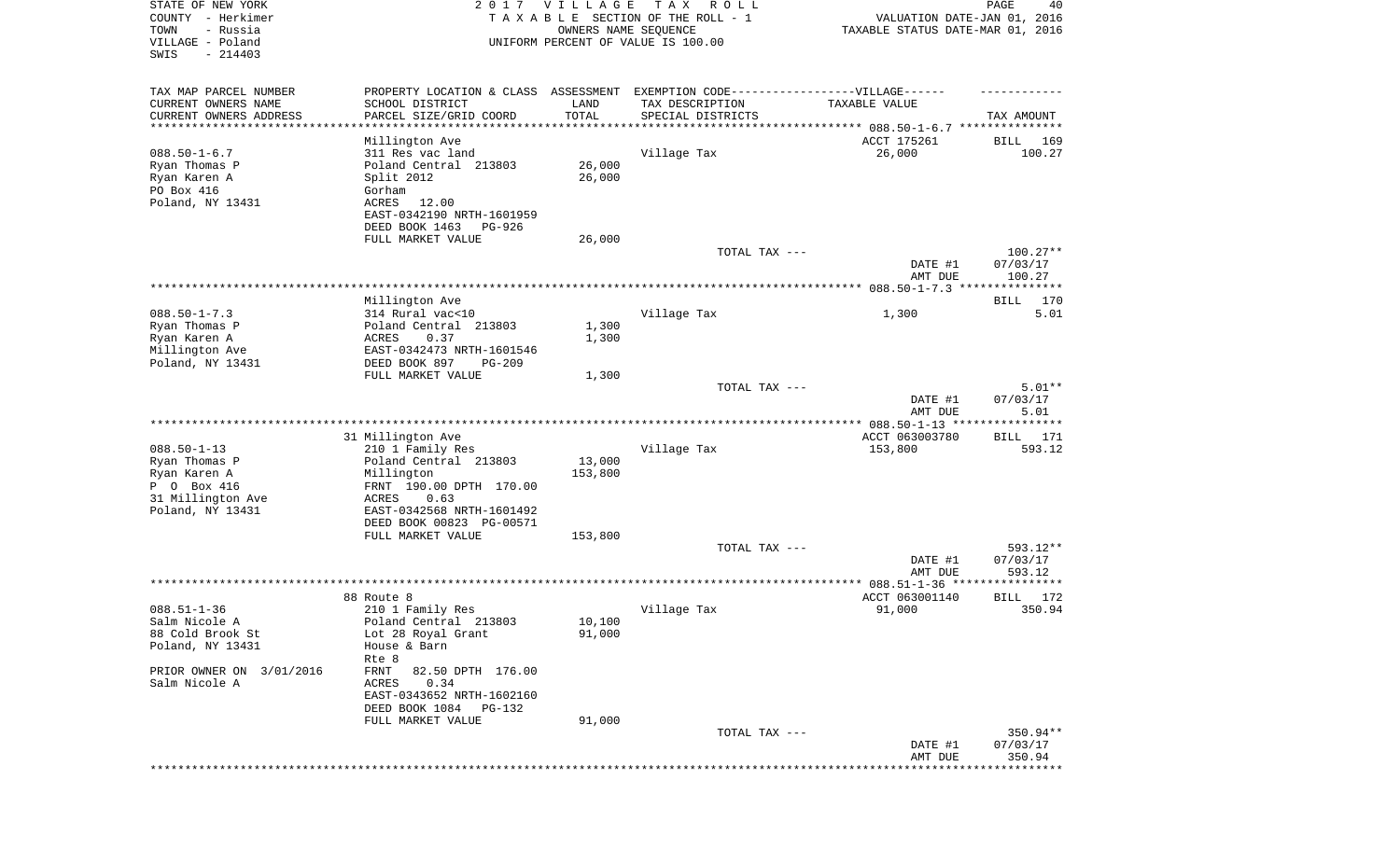| STATE OF NEW YORK<br>COUNTY - Herkimer<br>TOWN<br>- Russia | 2017                                                                              | VILLAGE       | TAX ROLL<br>TAXABLE SECTION OF THE ROLL - 1<br>OWNERS NAME SEQUENCE | VALUATION DATE-JAN 01, 2016<br>TAXABLE STATUS DATE-MAR 01, 2016 | PAGE<br>41           |
|------------------------------------------------------------|-----------------------------------------------------------------------------------|---------------|---------------------------------------------------------------------|-----------------------------------------------------------------|----------------------|
| VILLAGE - Poland<br>SWIS<br>$-214403$                      |                                                                                   |               | UNIFORM PERCENT OF VALUE IS 100.00                                  |                                                                 |                      |
| TAX MAP PARCEL NUMBER                                      | PROPERTY LOCATION & CLASS ASSESSMENT EXEMPTION CODE-----------------VILLAGE------ |               |                                                                     |                                                                 |                      |
| CURRENT OWNERS NAME<br>CURRENT OWNERS ADDRESS              | SCHOOL DISTRICT<br>PARCEL SIZE/GRID COORD                                         | LAND<br>TOTAL | TAX DESCRIPTION<br>SPECIAL DISTRICTS                                | TAXABLE VALUE                                                   | TAX AMOUNT           |
| **********************                                     |                                                                                   |               |                                                                     |                                                                 |                      |
|                                                            | Route 8                                                                           |               |                                                                     | ACCT 063001170                                                  | <b>BILL</b><br>173   |
| $088.51 - 1 - 37$                                          | 311 Res vac land                                                                  |               | Village Tax                                                         | 1,900                                                           | 7.33                 |
| Salm Nicole A                                              | Poland Central 213803                                                             | 1,900         |                                                                     |                                                                 |                      |
| 88 Cold Brook St                                           | E 28<br>Rg                                                                        | 1,900         |                                                                     |                                                                 |                      |
| Poland, NY 13431                                           | Lot $3/8$<br>Rte 8                                                                |               |                                                                     |                                                                 |                      |
| PRIOR OWNER ON 3/01/2016                                   | FRNT<br>83.00 DPTH 174.00                                                         |               |                                                                     |                                                                 |                      |
| Salm Nicole A                                              | EAST-0343614 NRTH-1602088                                                         |               |                                                                     |                                                                 |                      |
|                                                            | DEED BOOK 1084<br>PG-132                                                          |               |                                                                     |                                                                 |                      |
|                                                            | FULL MARKET VALUE                                                                 | 1,900         |                                                                     |                                                                 |                      |
|                                                            |                                                                                   |               | TOTAL TAX ---                                                       | DATE #1                                                         | $7.33**$<br>07/03/17 |
|                                                            |                                                                                   |               |                                                                     | AMT DUE                                                         | 7.33                 |
|                                                            |                                                                                   |               |                                                                     |                                                                 |                      |
|                                                            | 8935 Route 28                                                                     |               |                                                                     | ACCT 063002160                                                  | BILL 174             |
| $088.50 - 1 - 36$                                          | 210 1 Family Res                                                                  |               | Village Tax                                                         | 100,000                                                         | 385.65               |
| Satterlee Richard                                          | Poland Central 213803                                                             | 9,700         |                                                                     |                                                                 |                      |
| Satterlee Dolores                                          | Lot 28 Royal Grant                                                                | 100,000       |                                                                     |                                                                 |                      |
| 8935 N Main St<br>Poland, NY 13431                         | House Barn<br>Rte 28                                                              |               |                                                                     |                                                                 |                      |
|                                                            | FRNT<br>86.00 DPTH 150.00                                                         |               |                                                                     |                                                                 |                      |
|                                                            | 0.30<br>ACRES                                                                     |               |                                                                     |                                                                 |                      |
|                                                            | EAST-0340990 NRTH-1601935                                                         |               |                                                                     |                                                                 |                      |
|                                                            | DEED BOOK 808<br><b>PG-380</b>                                                    |               |                                                                     |                                                                 |                      |
|                                                            | FULL MARKET VALUE                                                                 | 100,000       |                                                                     |                                                                 |                      |
|                                                            |                                                                                   |               | TOTAL TAX ---                                                       |                                                                 | $385.65**$           |
|                                                            |                                                                                   |               |                                                                     | DATE #1<br>AMT DUE                                              | 07/03/17<br>385.65   |
|                                                            |                                                                                   |               |                                                                     |                                                                 |                      |
|                                                            | 8821 Route 28                                                                     |               |                                                                     | ACCT 063004080                                                  | BILL 175             |
| $088.58 - 1 - 12$                                          | 210 1 Family Res                                                                  |               | Village Tax                                                         | 62,000                                                          | 239.10               |
| Schultz William                                            | Poland Central 213803                                                             | 7,000         |                                                                     |                                                                 |                      |
| Schultz Gayle M<br>8821 Main St                            | W 28 Rg                                                                           | 62,000        |                                                                     |                                                                 |                      |
| PO Box 53                                                  | House 1/8 Acre<br>Rte 28                                                          |               |                                                                     |                                                                 |                      |
| Poland, NY 13431                                           | <b>FRNT</b><br>46.00 DPTH 196.50                                                  |               |                                                                     |                                                                 |                      |
|                                                            | BANK<br>023                                                                       |               |                                                                     |                                                                 |                      |
|                                                            | EAST-0342597 NRTH-1600491                                                         |               |                                                                     |                                                                 |                      |
|                                                            | DEED BOOK 692<br>PG-906                                                           |               |                                                                     |                                                                 |                      |
|                                                            | FULL MARKET VALUE                                                                 | 62,000        |                                                                     |                                                                 |                      |
|                                                            |                                                                                   |               | TOTAL TAX ---                                                       |                                                                 | 239.10**             |
|                                                            |                                                                                   |               |                                                                     | DATE #1                                                         | 07/03/17<br>239.10   |
|                                                            |                                                                                   |               |                                                                     | AMT DUE                                                         | ********             |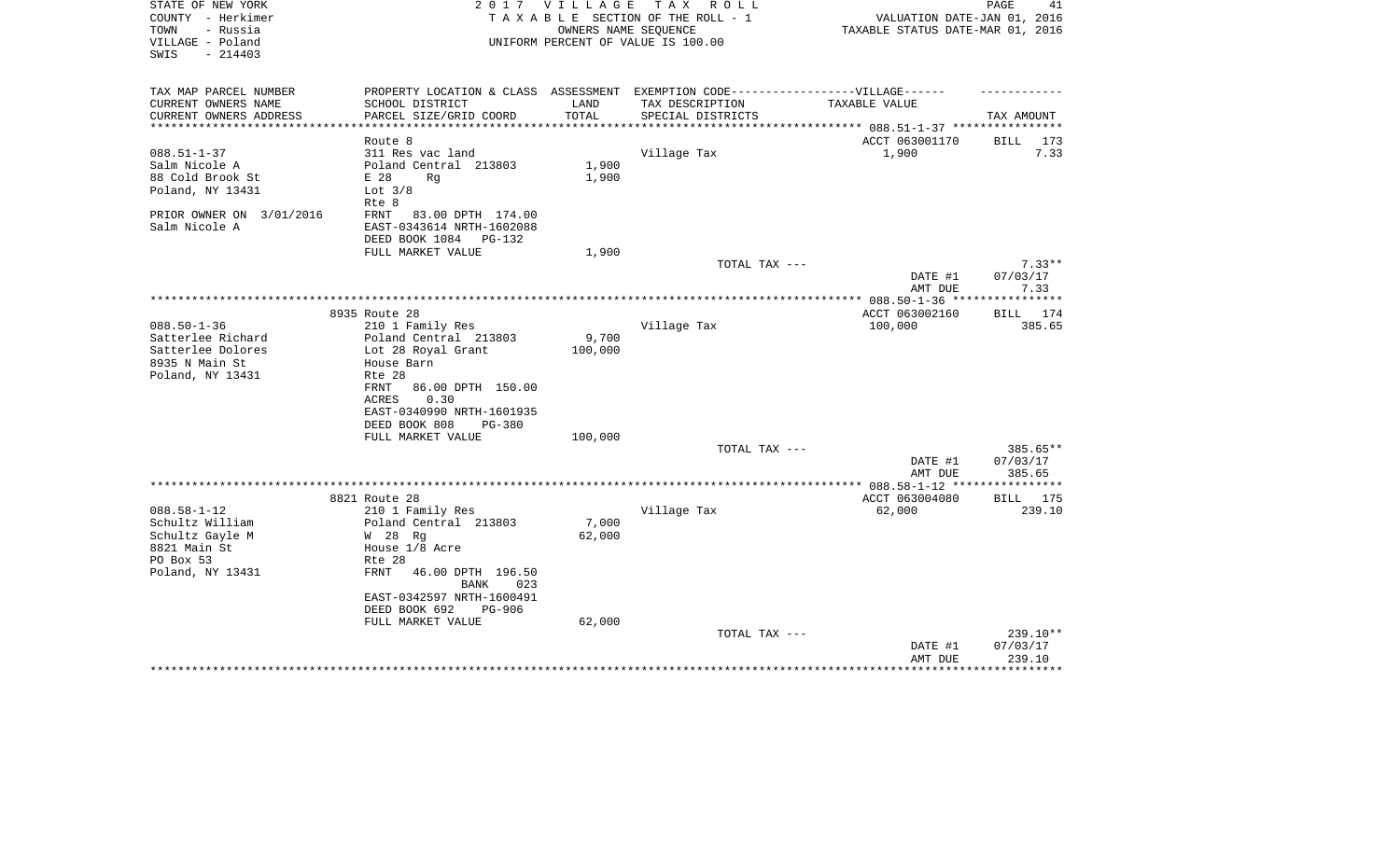| STATE OF NEW YORK<br>COUNTY - Herkimer<br>- Russia<br>TOWN<br>VILLAGE - Poland<br>$-214403$<br>SWIS                                                                           | 2 0 1 7                                                                                                                      | VILLAGE         | TAX ROLL<br>TAXABLE SECTION OF THE ROLL - 1<br>OWNERS NAME SEOUENCE<br>UNIFORM PERCENT OF VALUE IS 100.00 | VALUATION DATE-JAN 01, 2016<br>TAXABLE STATUS DATE-MAR 01, 2016 | PAGE<br>42                     |
|-------------------------------------------------------------------------------------------------------------------------------------------------------------------------------|------------------------------------------------------------------------------------------------------------------------------|-----------------|-----------------------------------------------------------------------------------------------------------|-----------------------------------------------------------------|--------------------------------|
| TAX MAP PARCEL NUMBER                                                                                                                                                         |                                                                                                                              |                 | PROPERTY LOCATION & CLASS ASSESSMENT EXEMPTION CODE-----------------VILLAGE------                         |                                                                 |                                |
| CURRENT OWNERS NAME<br>CURRENT OWNERS ADDRESS                                                                                                                                 | SCHOOL DISTRICT<br>PARCEL SIZE/GRID COORD                                                                                    | LAND<br>TOTAL   | TAX DESCRIPTION<br>SPECIAL DISTRICTS                                                                      | TAXABLE VALUE                                                   | TAX AMOUNT                     |
|                                                                                                                                                                               |                                                                                                                              |                 |                                                                                                           | *********** 088.50-1-60 *********                               |                                |
| $088.50 - 1 - 60$<br>Seifried Myrtle Ann G<br>PO Box 251                                                                                                                      | 18 Mill St<br>210 1 Family Res<br>Poland Central 213803<br>Lot 28 Royal Grant                                                | 8,300<br>33,900 | Village Tax                                                                                               | ACCT 063003450<br>33,900                                        | 176<br>BILL<br>130.73          |
| Poland, NY 13431                                                                                                                                                              | House<br>68.00 DPTH 115.00<br>FRNT<br>0.20<br>ACRES<br>EAST-0342194 NRTH-1600663                                             |                 |                                                                                                           |                                                                 |                                |
|                                                                                                                                                                               | DEED BOOK 785<br>$PG-45$<br>FULL MARKET VALUE                                                                                | 33,900          |                                                                                                           |                                                                 |                                |
|                                                                                                                                                                               |                                                                                                                              |                 | TOTAL TAX ---                                                                                             | DATE #1<br>AMT DUE                                              | 130.73**<br>07/03/17<br>130.73 |
|                                                                                                                                                                               |                                                                                                                              |                 |                                                                                                           |                                                                 | ***********                    |
|                                                                                                                                                                               | Spraque St                                                                                                                   |                 |                                                                                                           | ACCT 063003810                                                  | <b>BILL</b> 177                |
| $088.51 - 1 - 3$<br>Shufelt Irrevocable Trust Barr Poland Central 213803<br>Shufelt Irrevocable Trust Sara Lot 28 Royal Grant<br>Spraque St<br>PO Box 178<br>Poland, NY 13431 | 210 1 Family Res<br>House Barn<br>Millington<br>FRNT 113.50 DPTH 116.00<br><b>ACRES</b><br>0.29<br>EAST-0343072 NRTH-1601846 | 9,600<br>89,000 | Village Tax                                                                                               | 89,000                                                          | 343.23                         |
|                                                                                                                                                                               | DEED BOOK 1394<br>PG-721                                                                                                     |                 |                                                                                                           |                                                                 |                                |
|                                                                                                                                                                               | FULL MARKET VALUE                                                                                                            | 89,000          |                                                                                                           |                                                                 |                                |
|                                                                                                                                                                               |                                                                                                                              |                 | TOTAL TAX ---                                                                                             | DATE #1<br>AMT DUE                                              | 343.23**<br>07/03/17<br>343.23 |
|                                                                                                                                                                               |                                                                                                                              |                 |                                                                                                           |                                                                 |                                |
| $088.51 - 1 - 49$                                                                                                                                                             | 28 Route 8<br>210 1 Family Res                                                                                               |                 | Village Tax                                                                                               | ACCT 063000180<br>75,000                                        | BILL 178<br>289.23             |
| Smith Donna D                                                                                                                                                                 | Poland Central 213803                                                                                                        | 6,500           |                                                                                                           |                                                                 |                                |
| PO Box 371                                                                                                                                                                    | Lot 28 Royal Grant                                                                                                           | 75,000          |                                                                                                           |                                                                 |                                |
| Poland, NY 13431                                                                                                                                                              | House Gar<br>FRNT<br>55.00 DPTH<br>77.90<br>0.10<br>ACRES<br>EAST-0343012 NRTH-1601159<br>DEED BOOK 1576<br>PG-730           |                 |                                                                                                           |                                                                 |                                |
|                                                                                                                                                                               | FULL MARKET VALUE                                                                                                            | 75,000          | TOTAL TAX ---                                                                                             | DATE #1<br>AMT DUE                                              | 289.23**<br>07/03/17<br>289.23 |
|                                                                                                                                                                               |                                                                                                                              |                 |                                                                                                           |                                                                 |                                |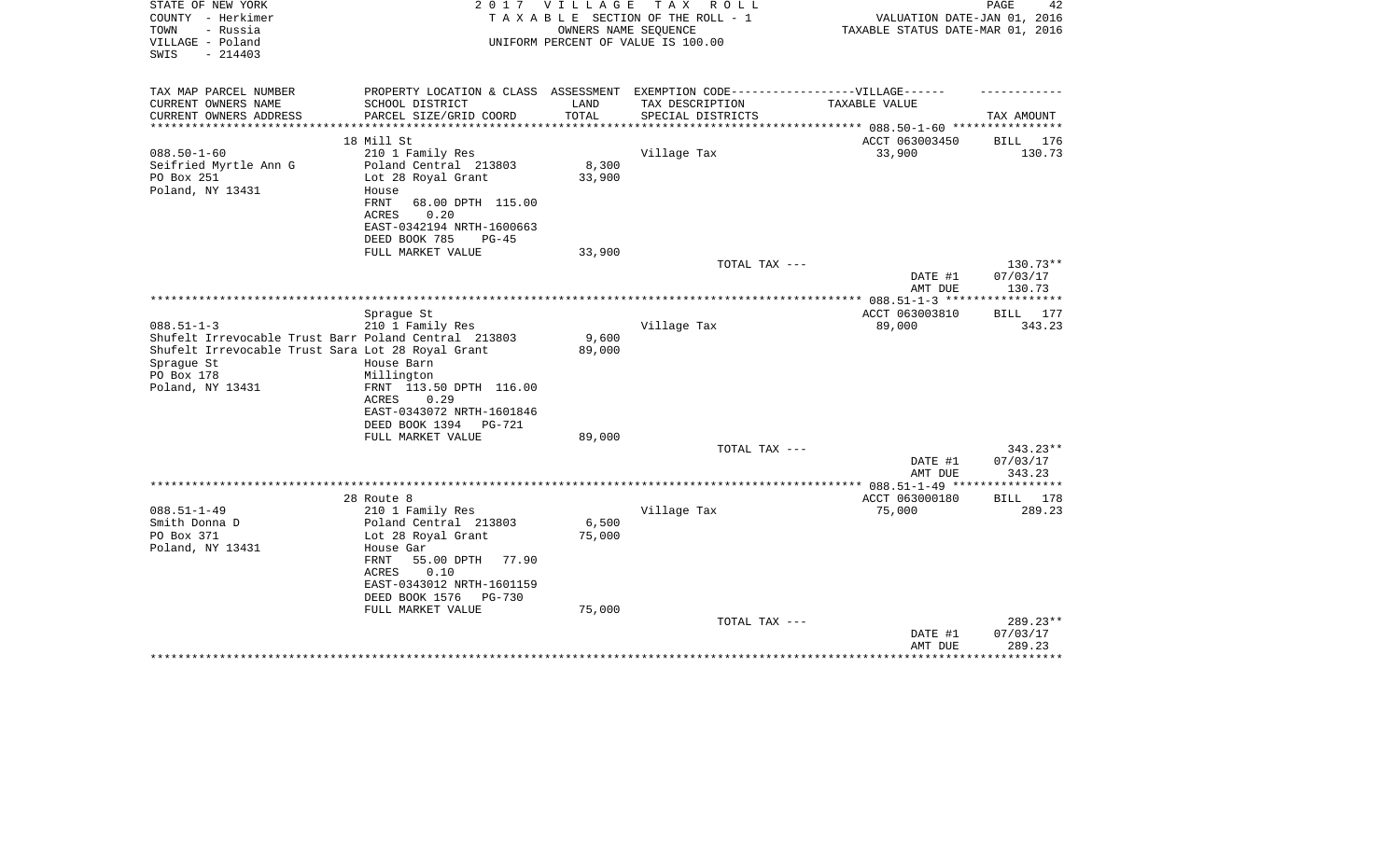| STATE OF NEW YORK<br>COUNTY - Herkimer<br>- Russia<br>TOWN<br>VILLAGE - Poland | 2017                                                   | <b>VILLAGE</b><br>OWNERS NAME SEQUENCE | T A X<br>R O L L<br>TAXABLE SECTION OF THE ROLL - 1<br>UNIFORM PERCENT OF VALUE IS 100.00 | VALUATION DATE-JAN 01, 2016<br>TAXABLE STATUS DATE-MAR 01, 2016 | PAGE<br>43               |
|--------------------------------------------------------------------------------|--------------------------------------------------------|----------------------------------------|-------------------------------------------------------------------------------------------|-----------------------------------------------------------------|--------------------------|
| SWIS<br>$-214403$                                                              |                                                        |                                        |                                                                                           |                                                                 |                          |
| TAX MAP PARCEL NUMBER                                                          |                                                        |                                        | PROPERTY LOCATION & CLASS ASSESSMENT EXEMPTION CODE----------------VILLAGE------          |                                                                 |                          |
| CURRENT OWNERS NAME                                                            | SCHOOL DISTRICT                                        | LAND                                   | TAX DESCRIPTION                                                                           | TAXABLE VALUE                                                   |                          |
| CURRENT OWNERS ADDRESS                                                         | PARCEL SIZE/GRID COORD                                 | TOTAL                                  | SPECIAL DISTRICTS                                                                         |                                                                 | TAX AMOUNT               |
| **********************                                                         | ******************                                     |                                        |                                                                                           |                                                                 |                          |
|                                                                                | Route 8                                                |                                        |                                                                                           |                                                                 | 179<br>BILL              |
| $088.51 - 1 - 48.2$                                                            | 312 Vac w/imprv                                        |                                        | Village Tax                                                                               | 14,000                                                          | 53.99                    |
| Smith Michael                                                                  | Poland Central 213803<br>Land & Bldg                   | 2,000                                  |                                                                                           |                                                                 |                          |
| Smith Donna<br>PO Box 371                                                      | FRNT<br>64.80 DPTH 113.00                              | 14,000                                 |                                                                                           |                                                                 |                          |
| Poland, NY 13431                                                               | EAST-0343119 NRTH-1601041                              |                                        |                                                                                           |                                                                 |                          |
|                                                                                | DEED BOOK 1576<br>PG-725                               |                                        |                                                                                           |                                                                 |                          |
|                                                                                | FULL MARKET VALUE                                      | 14,000                                 |                                                                                           |                                                                 |                          |
|                                                                                |                                                        |                                        | TOTAL TAX ---                                                                             |                                                                 | 53.99**                  |
|                                                                                |                                                        |                                        |                                                                                           | DATE #1<br>AMT DUE                                              | 07/03/17<br>53.99        |
|                                                                                |                                                        |                                        |                                                                                           | ACCT 063003240                                                  |                          |
| $088.58 - 1 - 11$                                                              | 8825 Route 28<br>483 Converted Re                      |                                        | Village Tax                                                                               | 35,000                                                          | BILL<br>180<br>134.98    |
| Sneath Clarence L                                                              | Poland Central 213803                                  | 5,500                                  |                                                                                           |                                                                 |                          |
| South Main St                                                                  | Lot 28 Royal Grant                                     | 35,000                                 |                                                                                           |                                                                 |                          |
| PO Box 7                                                                       | Store Apt                                              |                                        |                                                                                           |                                                                 |                          |
| Poland, NY 13431                                                               | 52.00 DPTH 141.00<br>FRNT                              |                                        |                                                                                           |                                                                 |                          |
|                                                                                | EAST-0342587 NRTH-1600539                              |                                        |                                                                                           |                                                                 |                          |
|                                                                                | DEED BOOK 00619 PG-00269                               |                                        |                                                                                           |                                                                 |                          |
|                                                                                | FULL MARKET VALUE                                      | 35,000                                 |                                                                                           |                                                                 |                          |
|                                                                                |                                                        |                                        | TOTAL TAX ---                                                                             |                                                                 | 134.98**<br>07/03/17     |
|                                                                                |                                                        |                                        |                                                                                           | DATE #1<br>AMT DUE                                              | 134.98                   |
|                                                                                |                                                        |                                        |                                                                                           | ************ 088.43-1-6 ******************                      |                          |
|                                                                                | Route 8                                                |                                        |                                                                                           | ACCT 063001410                                                  | 181<br>BILL              |
| $088.43 - 1 - 6$                                                               | 210 1 Family Res                                       |                                        | Village Tax                                                                               | 78,000                                                          | 300.80                   |
| Stemmer Michael                                                                | Poland Central 213803                                  | 14,300                                 |                                                                                           |                                                                 |                          |
| Stemmer Carrie                                                                 | Lot 28 Royal Grant                                     | 78,000                                 |                                                                                           |                                                                 |                          |
| PO Box 32                                                                      | House                                                  |                                        |                                                                                           |                                                                 |                          |
| Poland, NY 13431                                                               | FRNT 110.00 DPTH 305.25                                |                                        |                                                                                           |                                                                 |                          |
|                                                                                | 0.83 BANK<br>ACRES<br>135<br>EAST-0343585 NRTH-1602687 |                                        |                                                                                           |                                                                 |                          |
|                                                                                | DEED BOOK 00354 PG-00244                               |                                        |                                                                                           |                                                                 |                          |
|                                                                                | FULL MARKET VALUE                                      | 78,000                                 |                                                                                           |                                                                 |                          |
|                                                                                |                                                        |                                        | TOTAL TAX ---                                                                             |                                                                 | 300.80**                 |
|                                                                                |                                                        |                                        |                                                                                           | DATE #1                                                         | 07/03/17                 |
|                                                                                |                                                        |                                        |                                                                                           | AMT DUE                                                         | 300.80                   |
|                                                                                |                                                        |                                        |                                                                                           |                                                                 |                          |
|                                                                                | 20 Route 8                                             |                                        |                                                                                           | ACCT 063003840                                                  | BILL 182                 |
| $088.51 - 1 - 53$                                                              | 486 Mini-mart                                          |                                        | Village Tax                                                                               | 500,000                                                         | 1,928.23                 |
| Stewart's Shops Corp.<br>PO Box 435                                            | Poland Central 213803<br>Lot 28 Royal Grant            | 30,000<br>500,000                      |                                                                                           |                                                                 |                          |
| Saratoga Springs, NY 12866                                                     | Hotel                                                  |                                        |                                                                                           |                                                                 |                          |
|                                                                                | Rte 8                                                  |                                        |                                                                                           |                                                                 |                          |
|                                                                                | FRNT 255.50 DPTH 125.00                                |                                        |                                                                                           |                                                                 |                          |
|                                                                                | 1.00<br><b>ACRES</b>                                   |                                        |                                                                                           |                                                                 |                          |
|                                                                                | EAST-0342841 NRTH-1600858                              |                                        |                                                                                           |                                                                 |                          |
|                                                                                | DEED BOOK 912<br><b>PG-151</b>                         |                                        |                                                                                           |                                                                 |                          |
|                                                                                | FULL MARKET VALUE                                      | 500,000                                |                                                                                           |                                                                 |                          |
|                                                                                |                                                        |                                        | TOTAL TAX ---                                                                             | DATE #1                                                         | $1,928.23**$<br>07/03/17 |
|                                                                                |                                                        |                                        |                                                                                           | AMT DUE                                                         | 1,928.23                 |
|                                                                                |                                                        |                                        |                                                                                           |                                                                 |                          |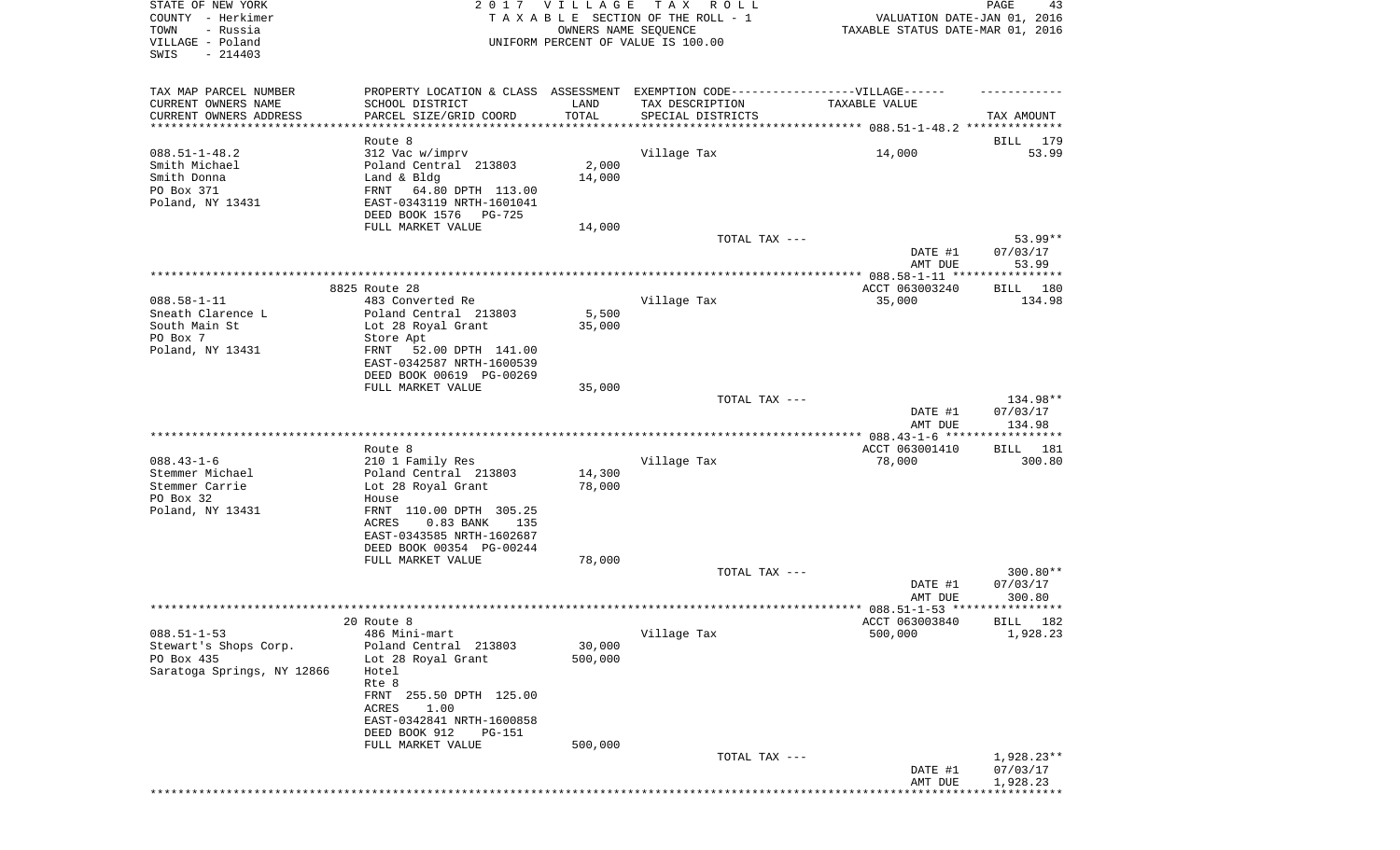| STATE OF NEW YORK<br>COUNTY - Herkimer<br>- Russia<br>TOWN<br>VILLAGE - Poland<br>$-214403$<br>SWIS | 2 0 1 7                                                                                                                                                                                       | V I L L A G E     | T A X<br>R O L L<br>TAXABLE SECTION OF THE ROLL - 1<br>OWNERS NAME SEQUENCE<br>UNIFORM PERCENT OF VALUE IS 100.00 | VALUATION DATE-JAN 01, 2016<br>TAXABLE STATUS DATE-MAR 01, 2016 | PAGE<br>44                                                  |
|-----------------------------------------------------------------------------------------------------|-----------------------------------------------------------------------------------------------------------------------------------------------------------------------------------------------|-------------------|-------------------------------------------------------------------------------------------------------------------|-----------------------------------------------------------------|-------------------------------------------------------------|
| TAX MAP PARCEL NUMBER<br>CURRENT OWNERS NAME                                                        | PROPERTY LOCATION & CLASS ASSESSMENT EXEMPTION CODE-----------------VILLAGE------<br>SCHOOL DISTRICT                                                                                          | LAND              | TAX DESCRIPTION                                                                                                   | TAXABLE VALUE                                                   |                                                             |
| CURRENT OWNERS ADDRESS                                                                              | PARCEL SIZE/GRID COORD                                                                                                                                                                        | TOTAL             | SPECIAL DISTRICTS                                                                                                 |                                                                 | TAX AMOUNT                                                  |
|                                                                                                     | 8922 Route 28                                                                                                                                                                                 |                   |                                                                                                                   | ********** 088.50-1-26 ****<br>ACCT 063003930                   | BILL<br>183                                                 |
| $088.50 - 1 - 26$<br>Stubba Sheri<br>8922 N Main St<br>PO Box 33<br>Poland, NY 13431                | 210 1 Family Res<br>Poland Central 213803<br>Lot 28 Royal Grant<br>House<br>FRNT 182.80 DPTH 200.00<br>ACRES<br>0.74                                                                          | 13,900<br>124,000 | Village Tax                                                                                                       | 124,000                                                         | 478.20                                                      |
|                                                                                                     | EAST-0341291 NRTH-1601964<br>DEED BOOK 1343<br>PG-488<br>FULL MARKET VALUE                                                                                                                    |                   |                                                                                                                   |                                                                 |                                                             |
|                                                                                                     |                                                                                                                                                                                               | 124,000           | TOTAL TAX ---                                                                                                     | DATE #1<br>AMT DUE                                              | 478.20**<br>07/03/17<br>478.20                              |
|                                                                                                     |                                                                                                                                                                                               |                   | *************************************                                                                             | ************** 088.43-1-3 ***                                   | * * * * * * * * * *                                         |
|                                                                                                     | 130 Cold Brook St                                                                                                                                                                             |                   |                                                                                                                   | ACCT 063001560                                                  | BILL 184                                                    |
| $088.43 - 1 - 3$<br>Stupka David A<br>Rte 8<br>PO Box 73<br>Poland, NY 13431                        | 210 1 Family Res<br>Poland Central 213803<br>E 28<br>Rq<br>Ho $2 \frac{1}{2}$<br>Rte 8<br><b>ACRES</b><br>1.60<br>EAST-0344032 NRTH-1602845<br>DEED BOOK 00826 PG-00491                       | 17,100<br>148,200 | Village Tax                                                                                                       | 148,200                                                         | 571.53                                                      |
|                                                                                                     | FULL MARKET VALUE                                                                                                                                                                             | 148,200           | TOTAL TAX ---                                                                                                     |                                                                 | 571.53**                                                    |
|                                                                                                     |                                                                                                                                                                                               |                   |                                                                                                                   | DATE #1<br>AMT DUE                                              | 07/03/17<br>571.53                                          |
|                                                                                                     |                                                                                                                                                                                               |                   |                                                                                                                   |                                                                 | ************                                                |
| $088.50 - 1 - 9$<br>Sypolt Jason<br>Weakley Christine<br>PO Box 574<br>Poland, NY 13431             | 51 Millington Ave<br>210 1 Family Res<br>Poland Central 213803<br>Lot 28 Royal Grant<br>House & Barn<br>Millington<br>70.00 DPTH 225.00<br>FRNT<br>0.36<br>ACRES<br>EAST-0342790 NRTH-1601895 | 10,300<br>95,000  | Village Tax                                                                                                       | ACCT 063000810<br>95,000                                        | <b>BILL</b><br>185<br>366.36                                |
|                                                                                                     | DEED BOOK 1167<br>PG-495                                                                                                                                                                      | 95,000            |                                                                                                                   |                                                                 |                                                             |
|                                                                                                     | FULL MARKET VALUE                                                                                                                                                                             |                   | TOTAL TAX ---                                                                                                     | DATE #1<br>AMT DUE<br>*******************                       | $366.36**$<br>07/03/17<br>366.36<br>* * * * * * * * * * * * |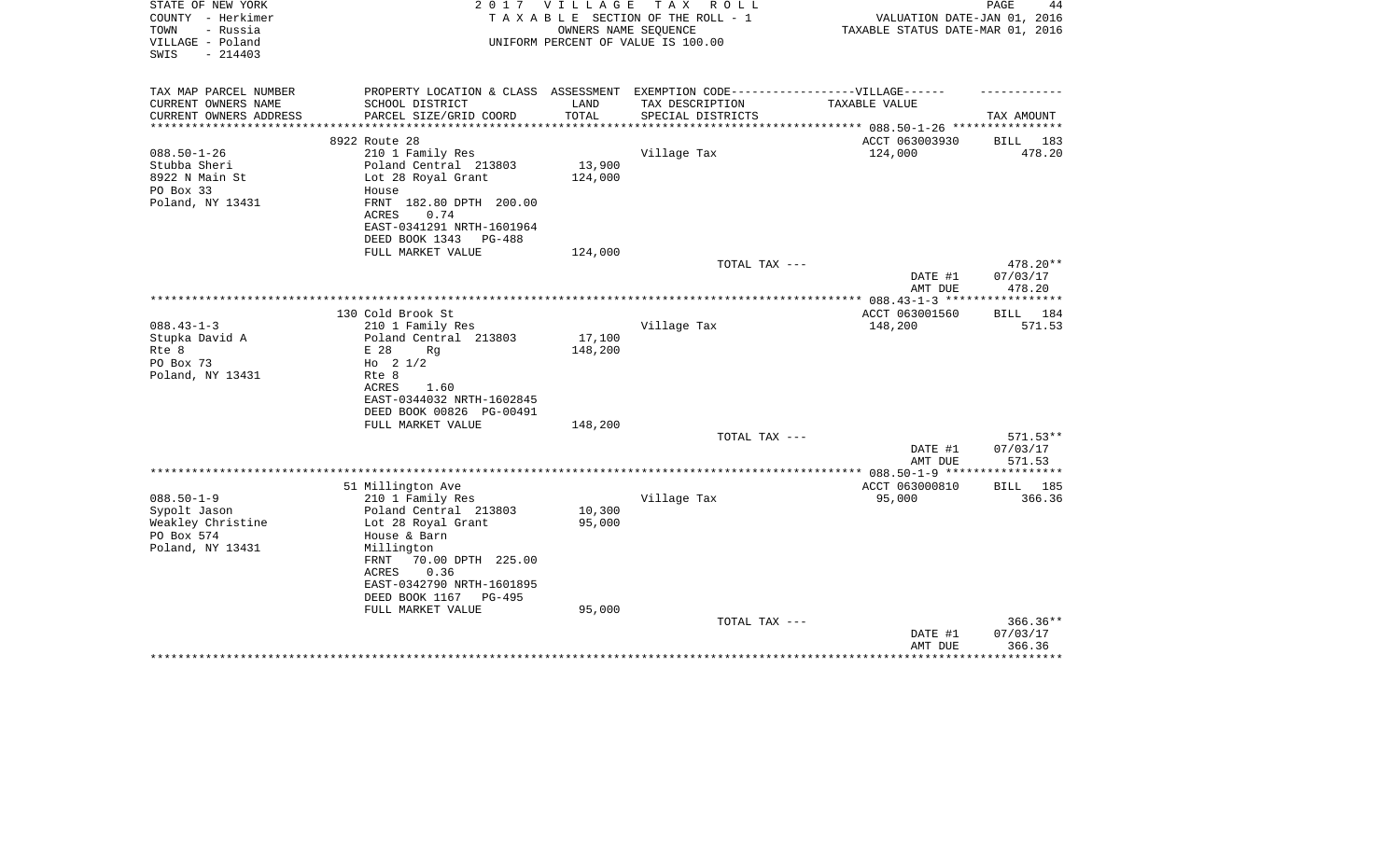| STATE OF NEW YORK<br>COUNTY - Herkimer<br>- Russia<br>TOWN<br>VILLAGE - Poland<br>$-214403$<br>SWIS | 2 0 1 7                                                                           | V I L L A G E   | T A X<br>R O L L<br>TAXABLE SECTION OF THE ROLL - 1<br>OWNERS NAME SEQUENCE<br>UNIFORM PERCENT OF VALUE IS 100.00 | VALUATION DATE-JAN 01, 2016<br>TAXABLE STATUS DATE-MAR 01, 2016 | PAGE<br>45           |
|-----------------------------------------------------------------------------------------------------|-----------------------------------------------------------------------------------|-----------------|-------------------------------------------------------------------------------------------------------------------|-----------------------------------------------------------------|----------------------|
| TAX MAP PARCEL NUMBER                                                                               | PROPERTY LOCATION & CLASS ASSESSMENT EXEMPTION CODE-----------------VILLAGE------ |                 |                                                                                                                   |                                                                 |                      |
| CURRENT OWNERS NAME                                                                                 | SCHOOL DISTRICT                                                                   | LAND            | TAX DESCRIPTION                                                                                                   | TAXABLE VALUE                                                   |                      |
| CURRENT OWNERS ADDRESS                                                                              | PARCEL SIZE/GRID COORD                                                            | TOTAL           | SPECIAL DISTRICTS                                                                                                 |                                                                 | TAX AMOUNT           |
|                                                                                                     | Route 28                                                                          |                 |                                                                                                                   | ACCT 063001470                                                  | BILL<br>186          |
| $088.58 - 1 - 4$                                                                                    | 311 Res vac land                                                                  |                 | Village Tax                                                                                                       | 1,000                                                           | 3.86                 |
| Tabor David E Jr                                                                                    | Poland Central 213803                                                             | 1,000           |                                                                                                                   |                                                                 |                      |
| 8813 Route 28                                                                                       | Lot 28 Royal Grant                                                                | 1,000           |                                                                                                                   |                                                                 |                      |
| Poland, NY 13431                                                                                    | Vacant Land                                                                       |                 |                                                                                                                   |                                                                 |                      |
|                                                                                                     | Rte 28                                                                            |                 |                                                                                                                   |                                                                 |                      |
|                                                                                                     | 81.00 DPTH 189.00<br>FRNT                                                         |                 |                                                                                                                   |                                                                 |                      |
|                                                                                                     | EAST-0342406 NRTH-1600219                                                         |                 |                                                                                                                   |                                                                 |                      |
|                                                                                                     | DEED BOOK 1585<br>PG-928                                                          |                 |                                                                                                                   |                                                                 |                      |
|                                                                                                     | FULL MARKET VALUE                                                                 | 1,000           | TOTAL TAX ---                                                                                                     |                                                                 | $3.86**$             |
|                                                                                                     |                                                                                   |                 |                                                                                                                   | DATE #1                                                         | 07/03/17             |
|                                                                                                     |                                                                                   |                 |                                                                                                                   | AMT DUE                                                         | 3.86                 |
|                                                                                                     |                                                                                   |                 |                                                                                                                   |                                                                 |                      |
|                                                                                                     | 8813 Route 28                                                                     |                 |                                                                                                                   | ACCT 063001440                                                  | BILL 187             |
| $088.58 - 1 - 14$                                                                                   | 210 1 Family Res                                                                  |                 | Village Tax                                                                                                       | 146,500                                                         | 564.97               |
| Tabor David E Jr                                                                                    | Poland Central 213803                                                             | 11,000          |                                                                                                                   |                                                                 |                      |
| 8813 Route 28                                                                                       | Lot 28 Royal Grant                                                                | 146,500         |                                                                                                                   |                                                                 |                      |
| Poland, NY 13431                                                                                    | House                                                                             |                 |                                                                                                                   |                                                                 |                      |
|                                                                                                     | Rte 28<br>81.00 DPTH 255.00<br>FRNT                                               |                 |                                                                                                                   |                                                                 |                      |
|                                                                                                     | EAST-0342622 NRTH-1600316                                                         |                 |                                                                                                                   |                                                                 |                      |
|                                                                                                     | DEED BOOK 1585<br><b>PG-928</b>                                                   |                 |                                                                                                                   |                                                                 |                      |
|                                                                                                     | FULL MARKET VALUE                                                                 | 146,500         |                                                                                                                   |                                                                 |                      |
|                                                                                                     |                                                                                   |                 | TOTAL TAX ---                                                                                                     |                                                                 | 564.97**             |
|                                                                                                     |                                                                                   |                 |                                                                                                                   | DATE #1                                                         | 07/03/17             |
|                                                                                                     |                                                                                   |                 |                                                                                                                   | AMT DUE                                                         | 564.97               |
|                                                                                                     |                                                                                   |                 |                                                                                                                   |                                                                 | **************       |
|                                                                                                     | 20 Route 8                                                                        |                 |                                                                                                                   | ACCT 063003030                                                  | 188<br>BILL          |
| $088.51 - 1 - 52.1$                                                                                 | 210 1 Family Res                                                                  |                 | Village Tax                                                                                                       | 86,000                                                          | 331.66               |
| Tabor Jasper<br>Vincent Ann                                                                         | Poland Central 213803<br>Lot 28 Royal Grant                                       | 8,700<br>86,000 |                                                                                                                   |                                                                 |                      |
| Rte 8                                                                                               | House & Garage                                                                    |                 |                                                                                                                   |                                                                 |                      |
| PO Box 171                                                                                          | 97.50 DPTH 130.60<br>FRNT                                                         |                 |                                                                                                                   |                                                                 |                      |
| Poland, NY 13431                                                                                    | <b>BANK</b><br>135                                                                |                 |                                                                                                                   |                                                                 |                      |
|                                                                                                     | EAST-0342945 NRTH-1601006                                                         |                 |                                                                                                                   |                                                                 |                      |
|                                                                                                     | DEED BOOK 752<br>$PG-160$                                                         |                 |                                                                                                                   |                                                                 |                      |
|                                                                                                     | FULL MARKET VALUE                                                                 | 86,000          |                                                                                                                   |                                                                 |                      |
|                                                                                                     |                                                                                   |                 | TOTAL TAX ---                                                                                                     |                                                                 | 331.66**             |
|                                                                                                     |                                                                                   |                 |                                                                                                                   | DATE #1                                                         | 07/03/17             |
|                                                                                                     |                                                                                   |                 |                                                                                                                   | AMT DUE                                                         | 331.66<br>********** |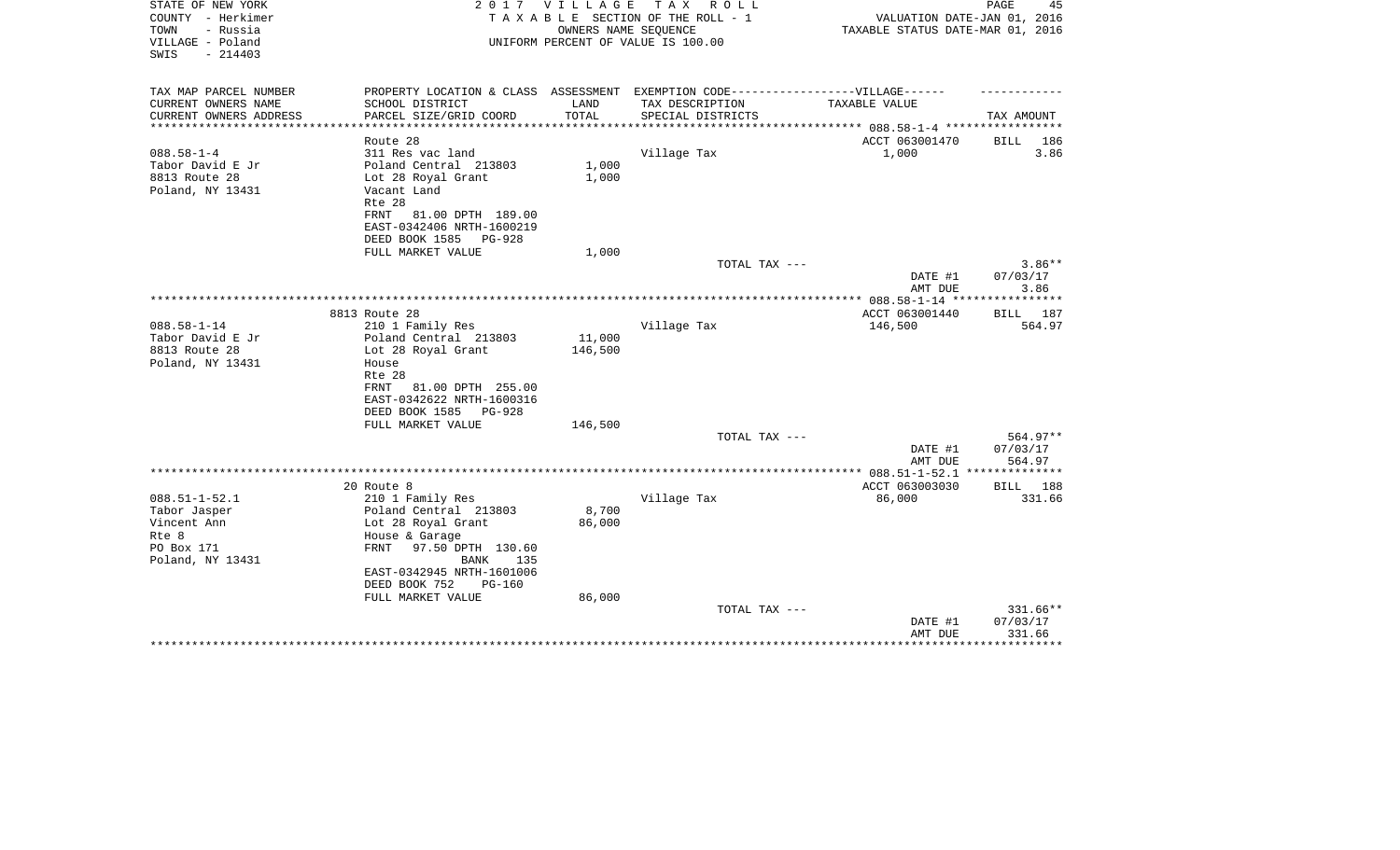| STATE OF NEW YORK<br>COUNTY - Herkimer<br>- Russia<br>TOWN<br>VILLAGE - Poland | 2 0 1 7                                                                           | VILLAGE | T A X<br>R O L L<br>TAXABLE SECTION OF THE ROLL - 1<br>OWNERS NAME SEQUENCE<br>UNIFORM PERCENT OF VALUE IS 100.00 | VALUATION DATE-JAN 01, 2016<br>TAXABLE STATUS DATE-MAR 01, 2016 | PAGE<br>46         |
|--------------------------------------------------------------------------------|-----------------------------------------------------------------------------------|---------|-------------------------------------------------------------------------------------------------------------------|-----------------------------------------------------------------|--------------------|
| SWIS<br>$-214403$                                                              |                                                                                   |         |                                                                                                                   |                                                                 |                    |
| TAX MAP PARCEL NUMBER                                                          | PROPERTY LOCATION & CLASS ASSESSMENT EXEMPTION CODE-----------------VILLAGE------ |         |                                                                                                                   |                                                                 |                    |
| CURRENT OWNERS NAME                                                            | SCHOOL DISTRICT                                                                   | LAND    | TAX DESCRIPTION                                                                                                   | TAXABLE VALUE                                                   |                    |
| CURRENT OWNERS ADDRESS<br>*********************                                | PARCEL SIZE/GRID COORD                                                            | TOTAL   | SPECIAL DISTRICTS                                                                                                 |                                                                 | TAX AMOUNT         |
|                                                                                | Route 28                                                                          |         |                                                                                                                   | ACCT 063001590                                                  | BILL 189           |
| $088.50 - 1 - 69.2$                                                            | 311 Res vac land                                                                  |         | Village Tax                                                                                                       | 16,000                                                          | 61.70              |
| Tabor Robert P                                                                 | Poland Central 213803                                                             | 16,000  |                                                                                                                   |                                                                 |                    |
| Tabor Donna                                                                    | Lot 28 Royal Grant                                                                | 16,000  |                                                                                                                   |                                                                 |                    |
| RR1 Box 214                                                                    | Vacant Land                                                                       |         |                                                                                                                   |                                                                 |                    |
| Poland, NY 13431                                                               | ACRES<br>3.30                                                                     |         |                                                                                                                   |                                                                 |                    |
|                                                                                | EAST-0339693 NRTH-1601980                                                         |         |                                                                                                                   |                                                                 |                    |
|                                                                                | DEED BOOK 00563 PG-00824                                                          |         |                                                                                                                   |                                                                 |                    |
|                                                                                | FULL MARKET VALUE                                                                 | 16,000  |                                                                                                                   |                                                                 |                    |
|                                                                                |                                                                                   |         | TOTAL TAX ---                                                                                                     |                                                                 | $61.70**$          |
|                                                                                |                                                                                   |         |                                                                                                                   | DATE #1<br>AMT DUE                                              | 07/03/17<br>61.70  |
|                                                                                |                                                                                   |         |                                                                                                                   |                                                                 |                    |
|                                                                                | 9019 Route 28                                                                     |         |                                                                                                                   | ACCT 063005000                                                  | 190<br>BILL        |
| $088.50 - 1 - 70$                                                              | 210 1 Family Res                                                                  |         | Village Tax                                                                                                       | 98,000                                                          | 377.93             |
| Tabor Robert P                                                                 | Poland Central 213803                                                             | 23,500  |                                                                                                                   |                                                                 |                    |
| Tabor Donna L                                                                  | Lot $28$<br>Rq                                                                    | 98,000  |                                                                                                                   |                                                                 |                    |
| P 0 Box 214                                                                    | House                                                                             |         |                                                                                                                   |                                                                 |                    |
| Poland, NY 13431                                                               | Rte 28                                                                            |         |                                                                                                                   |                                                                 |                    |
|                                                                                | ACRES<br>4.00                                                                     |         |                                                                                                                   |                                                                 |                    |
|                                                                                | EAST-0339479 NRTH-1602024                                                         |         |                                                                                                                   |                                                                 |                    |
|                                                                                | DEED BOOK 00623 PG-00777                                                          |         |                                                                                                                   |                                                                 |                    |
|                                                                                | FULL MARKET VALUE                                                                 | 98,000  |                                                                                                                   |                                                                 |                    |
|                                                                                |                                                                                   |         | TOTAL TAX ---                                                                                                     |                                                                 | $377.93**$         |
|                                                                                |                                                                                   |         |                                                                                                                   | DATE #1                                                         | 07/03/17           |
|                                                                                |                                                                                   |         |                                                                                                                   | AMT DUE                                                         | 377.93             |
|                                                                                | 56 Millington Ave                                                                 |         |                                                                                                                   | ACCT 063000360                                                  | <b>BILL</b><br>191 |
| $088.51 - 1 - 2$                                                               | 210 1 Family Res                                                                  |         | Village Tax                                                                                                       | 85,500                                                          | 329.73             |
| Tallman Eugene E                                                               | Poland Central 213803                                                             | 7,600   |                                                                                                                   |                                                                 |                    |
| 56 Millington Ave                                                              | Lot 28 Royal Grant                                                                | 85,500  |                                                                                                                   |                                                                 |                    |
| PO Box 21                                                                      | House Att Garage                                                                  |         |                                                                                                                   |                                                                 |                    |
| Poland, NY 13431                                                               | Millington                                                                        |         |                                                                                                                   |                                                                 |                    |
|                                                                                | FRNT<br>59.50 DPTH 111.00                                                         |         |                                                                                                                   |                                                                 |                    |
|                                                                                | 0.16<br>ACRES                                                                     |         |                                                                                                                   |                                                                 |                    |
|                                                                                | EAST-0342996 NRTH-1601883                                                         |         |                                                                                                                   |                                                                 |                    |
|                                                                                | DEED BOOK 1164<br>PG-229                                                          |         |                                                                                                                   |                                                                 |                    |
|                                                                                | FULL MARKET VALUE                                                                 | 85,500  |                                                                                                                   |                                                                 |                    |
|                                                                                |                                                                                   |         | TOTAL TAX ---                                                                                                     |                                                                 | 329.73**           |
|                                                                                |                                                                                   |         |                                                                                                                   | DATE #1                                                         | 07/03/17           |
|                                                                                |                                                                                   |         |                                                                                                                   | AMT DUE                                                         | 329.73             |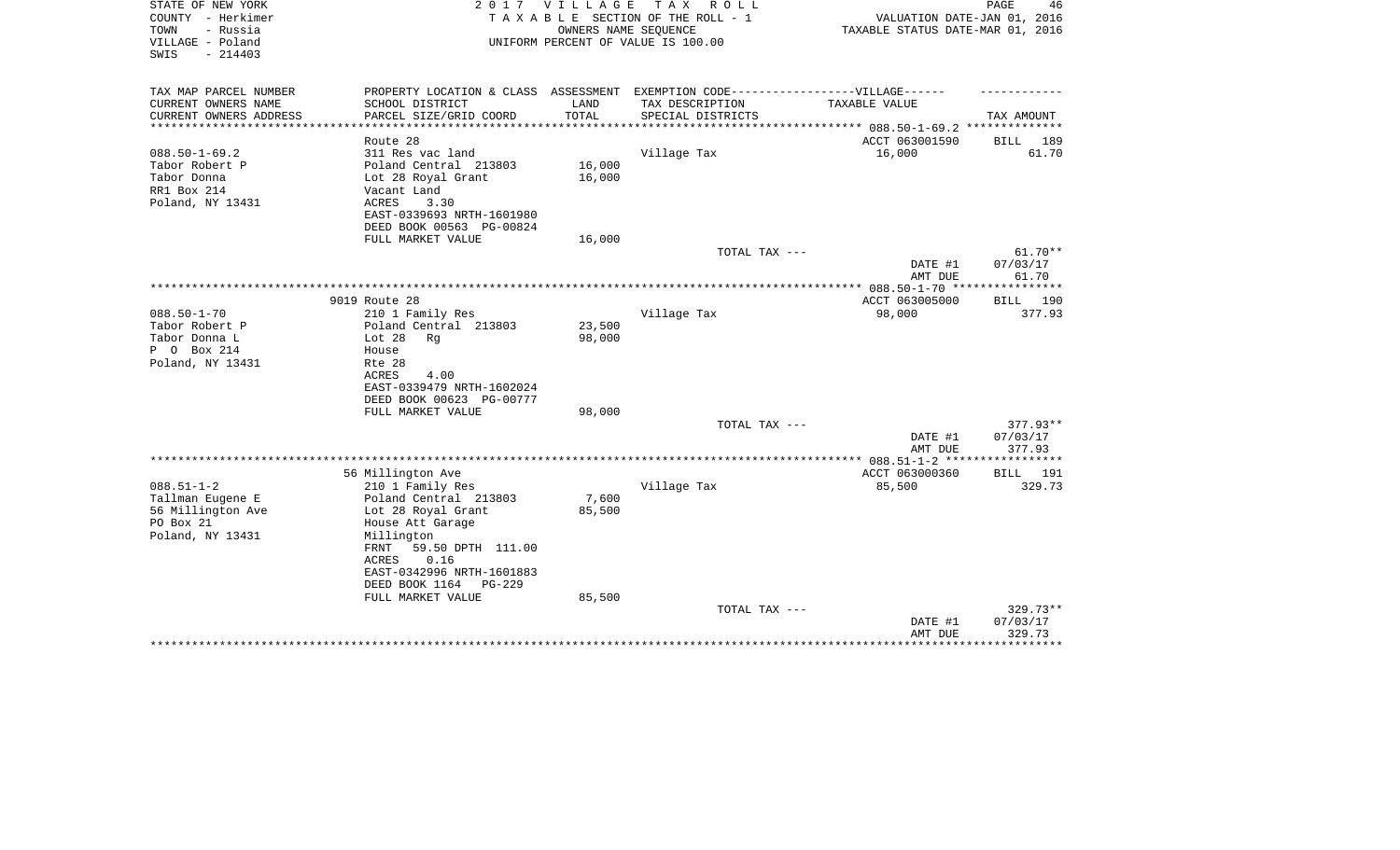| STATE OF NEW YORK<br>COUNTY - Herkimer<br>TOWN<br>- Russia | 2 0 1 7                                       | <b>VILLAGE</b> | TAX ROLL<br>TAXABLE SECTION OF THE ROLL - 1<br>OWNERS NAME SEQUENCE | VALUATION DATE-JAN 01, 2016<br>TAXABLE STATUS DATE-MAR 01, 2016 | PAGE<br>47             |
|------------------------------------------------------------|-----------------------------------------------|----------------|---------------------------------------------------------------------|-----------------------------------------------------------------|------------------------|
| VILLAGE - Poland<br>$-214403$<br>SWIS                      |                                               |                | UNIFORM PERCENT OF VALUE IS 100.00                                  |                                                                 |                        |
| TAX MAP PARCEL NUMBER                                      | PROPERTY LOCATION & CLASS ASSESSMENT          |                |                                                                     | EXEMPTION CODE-----------------VILLAGE------                    |                        |
| CURRENT OWNERS NAME                                        | SCHOOL DISTRICT                               | LAND           | TAX DESCRIPTION                                                     | TAXABLE VALUE                                                   |                        |
| CURRENT OWNERS ADDRESS<br>**********************           | PARCEL SIZE/GRID COORD                        | TOTAL          | SPECIAL DISTRICTS                                                   |                                                                 | TAX AMOUNT             |
|                                                            |                                               |                |                                                                     |                                                                 |                        |
| $088.51 - 1 - 30$                                          | 95 Route 8<br>210 1 Family Res                |                | Village Tax                                                         | ACCT 063000630<br>94,000                                        | BILL 192<br>362.51     |
| Taverne Thomas M                                           | Poland Central 213803                         | 13,300         |                                                                     |                                                                 |                        |
| Route 28                                                   | Lot 28 Royal Grant                            | 94,000         |                                                                     |                                                                 |                        |
| PO Box 284                                                 | House Garage                                  |                |                                                                     |                                                                 |                        |
| Poland, NY 13431                                           | Rte 8                                         |                |                                                                     |                                                                 |                        |
|                                                            | FRNT<br>96.00 DPTH 305.25                     |                |                                                                     |                                                                 |                        |
|                                                            | <b>ACRES</b><br>629<br>$0.67$ BANK            |                |                                                                     |                                                                 |                        |
|                                                            | EAST-0343442 NRTH-1602398                     |                |                                                                     |                                                                 |                        |
|                                                            | DEED BOOK 904<br>PG-370                       |                |                                                                     |                                                                 |                        |
|                                                            | FULL MARKET VALUE                             | 94,000         |                                                                     |                                                                 |                        |
|                                                            |                                               |                | TOTAL TAX ---                                                       |                                                                 | $362.51**$<br>07/03/17 |
|                                                            |                                               |                |                                                                     | DATE #1<br>AMT DUE                                              | 362.51                 |
|                                                            |                                               |                |                                                                     |                                                                 |                        |
|                                                            | 8798 Route 28                                 |                |                                                                     | ACCT 063004440                                                  | BILL<br>193            |
| $088.59 - 1 - 3$                                           | 210 1 Family Res                              |                | Village Tax                                                         | 160,000                                                         | 617.03                 |
| Topham Andrew G                                            | Poland Central 213803                         | 14,800         |                                                                     |                                                                 |                        |
| Topham Rebecca A                                           | Lot 28 Royal Grant                            | 160,000        |                                                                     |                                                                 |                        |
| 8798 S Main St                                             | House Garage                                  |                |                                                                     |                                                                 |                        |
| Poland, NY 13431                                           | FRNT 116.00 DPTH 360.00                       |                |                                                                     |                                                                 |                        |
|                                                            | ACRES<br>0.95                                 |                |                                                                     |                                                                 |                        |
|                                                            | EAST-0343017 NRTH-1600159                     |                |                                                                     |                                                                 |                        |
|                                                            | DEED BOOK 1236<br>PG-971<br>FULL MARKET VALUE | 160,000        |                                                                     |                                                                 |                        |
|                                                            |                                               |                | TOTAL TAX ---                                                       |                                                                 | $617.03**$             |
|                                                            |                                               |                |                                                                     | DATE #1                                                         | 07/03/17               |
|                                                            |                                               |                |                                                                     | AMT DUE                                                         | 617.03                 |
|                                                            |                                               |                |                                                                     | **** 088.51-1-12 **                                             | * * * * * * * * *      |
|                                                            | 14 Millington Ave                             |                |                                                                     | ACCT 063003990                                                  | 194<br>BILL            |
| $088.51 - 1 - 12$                                          | 210 1 Family Res                              |                | Village Tax                                                         | 122,000                                                         | 470.49                 |
| Trevvett Irrevocable Trust Dor Poland Central 213803       |                                               | 11,200         |                                                                     |                                                                 |                        |
| Trevvett Trustee Paul H                                    | Lot $28$<br>Rq                                | 122,000        |                                                                     |                                                                 |                        |
| PO Box 21<br>Cold Brook, NY 13324                          | House Garage<br>Millington Ave                |                |                                                                     |                                                                 |                        |
|                                                            | FRNT 134.51 DPTH 163.54                       |                |                                                                     |                                                                 |                        |
|                                                            | ACRES<br>0.44                                 |                |                                                                     |                                                                 |                        |
|                                                            | EAST-0342594 NRTH-1601167                     |                |                                                                     |                                                                 |                        |
|                                                            | DEED BOOK 1290<br><b>PG-230</b>               |                |                                                                     |                                                                 |                        |
|                                                            | FULL MARKET VALUE                             | 122,000        |                                                                     |                                                                 |                        |
|                                                            |                                               |                | TOTAL TAX ---                                                       |                                                                 | 470.49**               |
|                                                            |                                               |                |                                                                     | DATE #1                                                         | 07/03/17               |
|                                                            |                                               |                |                                                                     | AMT DUE                                                         | 470.49<br>***********  |
|                                                            |                                               |                |                                                                     |                                                                 |                        |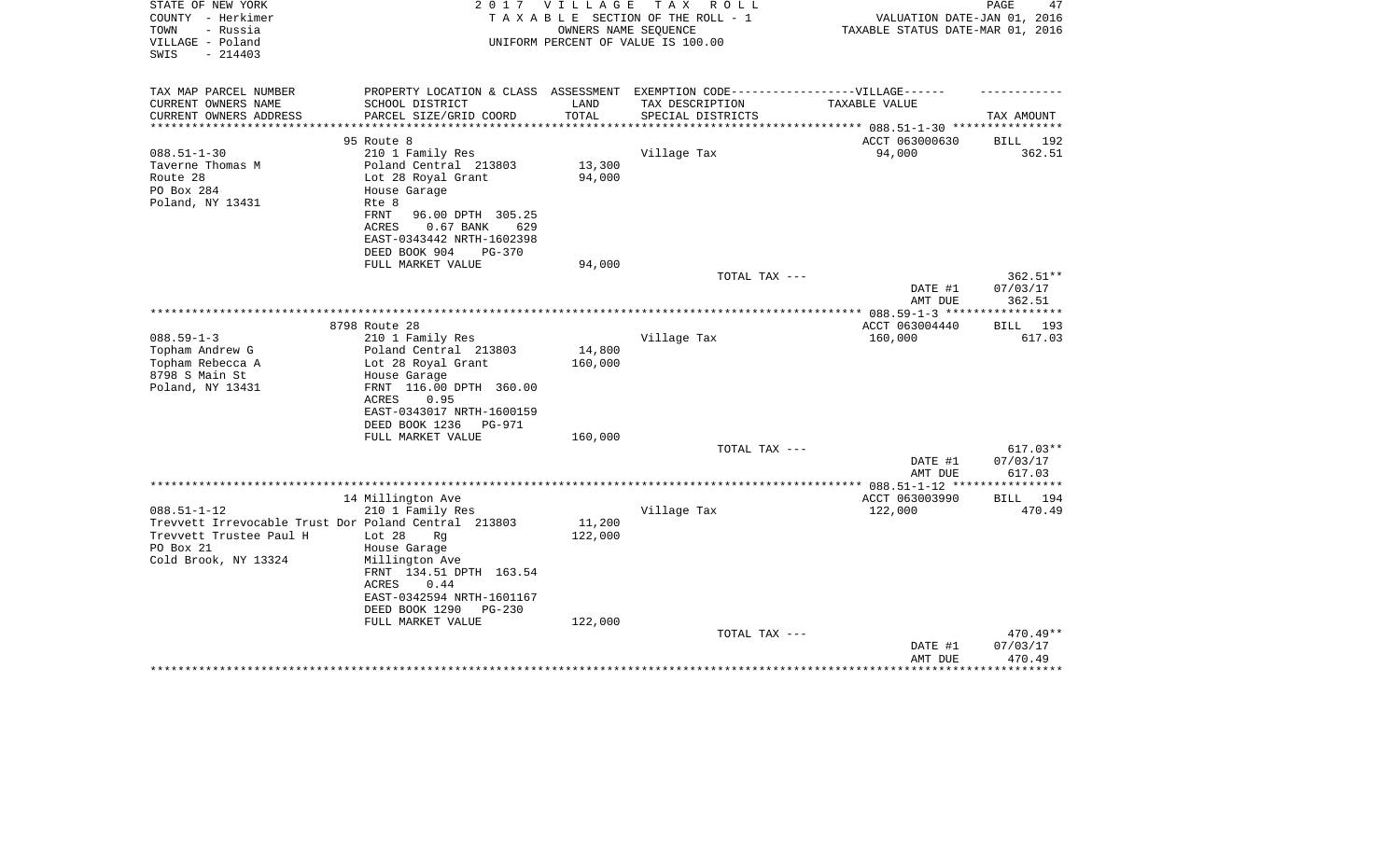| STATE OF NEW YORK<br>COUNTY - Herkimer<br>- Russia<br>TOWN<br>VILLAGE - Poland<br>$-214403$<br>SWIS                        | VILLAGE<br>2017<br>TAXABLE SECTION OF THE ROLL - 1<br>UNIFORM PERCENT OF VALUE IS 100.00                                             | PAGE<br>48<br>VALUATION DATE-JAN 01, 2016<br>TAXABLE STATUS DATE-MAR 01, 2016 |                                                                                                      |                                          |                                  |
|----------------------------------------------------------------------------------------------------------------------------|--------------------------------------------------------------------------------------------------------------------------------------|-------------------------------------------------------------------------------|------------------------------------------------------------------------------------------------------|------------------------------------------|----------------------------------|
| TAX MAP PARCEL NUMBER<br>CURRENT OWNERS NAME                                                                               | SCHOOL DISTRICT                                                                                                                      | LAND                                                                          | PROPERTY LOCATION & CLASS ASSESSMENT EXEMPTION CODE-----------------VILLAGE------<br>TAX DESCRIPTION | TAXABLE VALUE                            |                                  |
| CURRENT OWNERS ADDRESS<br>************************                                                                         | PARCEL SIZE/GRID COORD                                                                                                               | TOTAL                                                                         | SPECIAL DISTRICTS                                                                                    |                                          | TAX AMOUNT                       |
|                                                                                                                            | 8814 State Route 28                                                                                                                  |                                                                               |                                                                                                      | ACCT 063000390                           | 195<br>BILL                      |
| $088.51 - 1 - 60$<br>U.S. Bank Trust, N.A., as Trus Poland Central 213803<br>13801 Wireless Way<br>Oklahoma City, OK 73134 | 210 1 Family Res<br>Lot 28 Royal Grant<br>House<br>Rte #28                                                                           | 10,900<br>111,300                                                             | Village Tax                                                                                          | 111,300                                  | 429.22                           |
| PRIOR OWNER ON 3/01/2016<br>Verdeflor Blas W                                                                               | FRNT 112.20 DPTH 160.00<br>BANK<br>135<br>EAST-0342845 NRTH-1600407<br>DEED BOOK 2017<br><b>PG-1317</b>                              |                                                                               |                                                                                                      |                                          |                                  |
|                                                                                                                            | FULL MARKET VALUE                                                                                                                    | 111,300                                                                       | TOTAL TAX ---                                                                                        | DATE #1                                  | $429.22**$<br>07/03/17<br>429.22 |
|                                                                                                                            |                                                                                                                                      |                                                                               |                                                                                                      | AMT DUE<br>************ 088.50-1-7.1 *** | ***********                      |
|                                                                                                                            | 19 Bushpasture Ln                                                                                                                    |                                                                               |                                                                                                      | ACCT 063000780                           | BILL 196                         |
| $088.50 - 1 - 7.1$<br>Ueltschi Paula L<br>Huckabone Wayne J<br>19 Bushpasture Ln<br>Poland, NY 13431                       | 210 1 Family Res<br>Poland Central 213803<br>ACRES<br>1.00<br>EAST-0342552 NRTH-1601905<br>DEED BOOK 1555<br>$PG-242$                | 15,000<br>107,000                                                             | Village Tax                                                                                          | 107,000                                  | 412.64                           |
|                                                                                                                            | FULL MARKET VALUE                                                                                                                    | 107,000                                                                       |                                                                                                      |                                          |                                  |
|                                                                                                                            |                                                                                                                                      |                                                                               | TOTAL TAX ---                                                                                        | DATE #1<br>AMT DUE                       | $412.64**$<br>07/03/17<br>412.64 |
|                                                                                                                            |                                                                                                                                      |                                                                               |                                                                                                      |                                          | ************                     |
| $088.51 - 1 - 16$<br>Vincent Kyle C<br>Clawson Tracy M<br>PO Box 431<br>Poland, NY 13431                                   | 25 Route 8<br>210 1 Family Res<br>Poland Central 213803<br>Lot 28 Royal Grant<br>House & Barn<br>Rte #8<br>FRNT<br>88.00 DPTH 200.00 | 12,500<br>78,500                                                              | Village Tax                                                                                          | ACCT 063000330<br>78,500                 | BILL 197<br>302.73               |
|                                                                                                                            | <b>ACRES</b><br>0.57<br>EAST-0342806 NRTH-1601238<br>DEED BOOK 1247<br><b>PG-101</b><br>FULL MARKET VALUE                            | 78,500                                                                        | TOTAL TAX ---                                                                                        | DATE #1<br>AMT DUE                       | 302.73**<br>07/03/17<br>302.73   |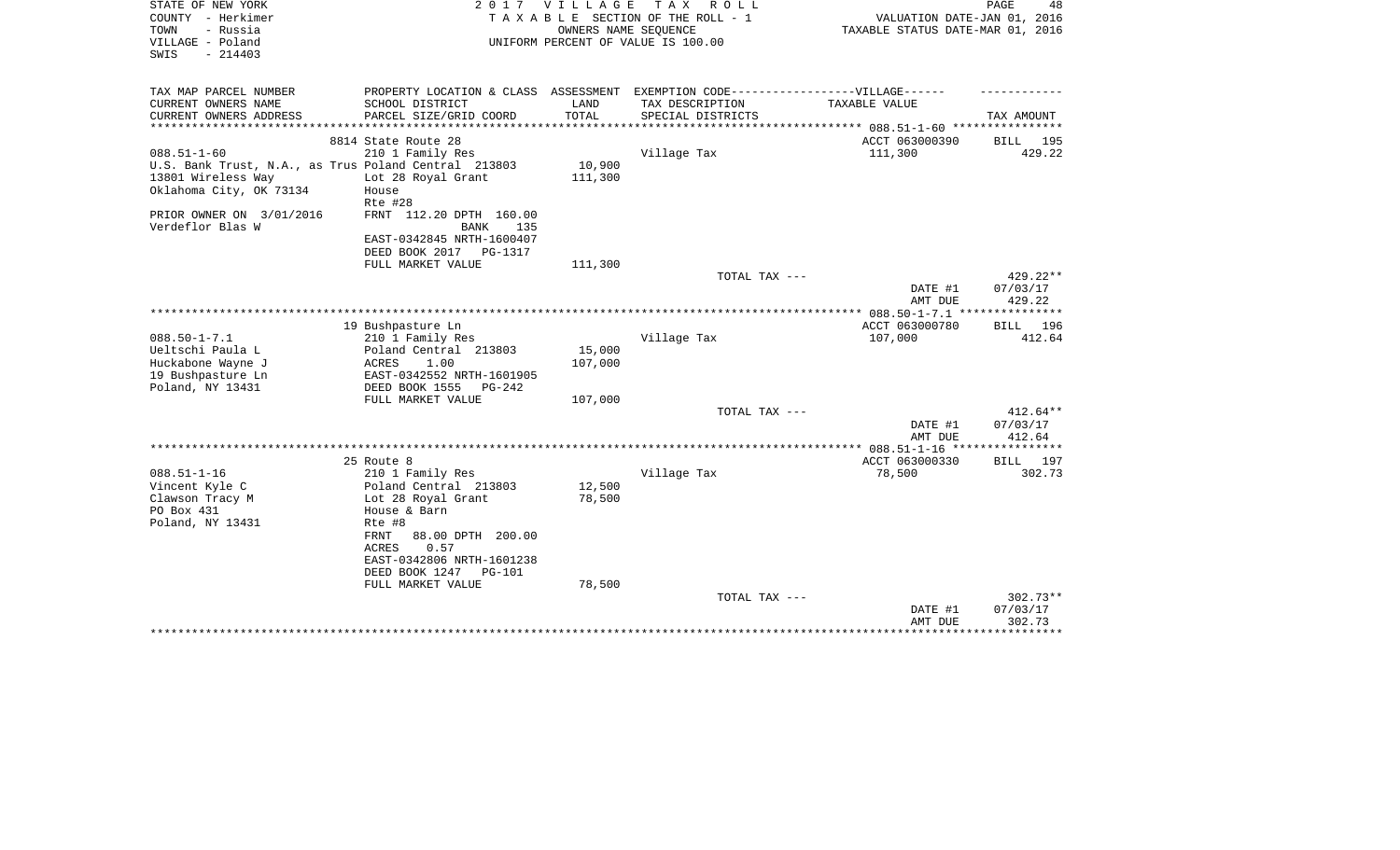| STATE OF NEW YORK<br>COUNTY - Herkimer<br>TOWN<br>- Russia<br>VILLAGE - Poland<br>SWIS<br>$-214403$ | 2017 VILLAGE<br>TAX ROLL<br>TAXABLE SECTION OF THE ROLL - 1<br>OWNERS NAME SEQUENCE<br>UNIFORM PERCENT OF VALUE IS 100.00 |                   |                                                                                   | PAGE<br>49<br>VALUATION DATE-JAN 01, 2016<br>TAXABLE STATUS DATE-MAR 01, 2016 |                        |  |
|-----------------------------------------------------------------------------------------------------|---------------------------------------------------------------------------------------------------------------------------|-------------------|-----------------------------------------------------------------------------------|-------------------------------------------------------------------------------|------------------------|--|
| TAX MAP PARCEL NUMBER                                                                               |                                                                                                                           |                   | PROPERTY LOCATION & CLASS ASSESSMENT EXEMPTION CODE-----------------VILLAGE------ |                                                                               |                        |  |
| CURRENT OWNERS NAME                                                                                 | SCHOOL DISTRICT                                                                                                           | LAND              | TAX DESCRIPTION                                                                   | TAXABLE VALUE                                                                 |                        |  |
| CURRENT OWNERS ADDRESS<br>***********************                                                   | PARCEL SIZE/GRID COORD                                                                                                    | TOTAL             | SPECIAL DISTRICTS                                                                 |                                                                               | TAX AMOUNT             |  |
|                                                                                                     | Rt. 28                                                                                                                    |                   |                                                                                   |                                                                               | 198<br>BILL            |  |
| $088.50 - 1 - 6.5$                                                                                  | 311 Res vac land                                                                                                          |                   | Village Tax                                                                       | 600                                                                           | 2.31                   |  |
| Wallace David D                                                                                     | Poland Central 213803                                                                                                     | 600               |                                                                                   |                                                                               |                        |  |
| Wallace Susan E<br>PO Box 121                                                                       | ACRES<br>0.60<br>EAST-0341756 NRTH-1601786                                                                                | 600               |                                                                                   |                                                                               |                        |  |
| Poland, NY 13431                                                                                    | DEED BOOK 913<br>PG-4220                                                                                                  |                   |                                                                                   |                                                                               |                        |  |
|                                                                                                     | FULL MARKET VALUE                                                                                                         | 600               |                                                                                   |                                                                               |                        |  |
|                                                                                                     |                                                                                                                           |                   | TOTAL TAX ---                                                                     |                                                                               | $2.31**$               |  |
|                                                                                                     |                                                                                                                           |                   |                                                                                   | DATE #1<br>AMT DUE                                                            | 07/03/17<br>2.31       |  |
|                                                                                                     |                                                                                                                           |                   |                                                                                   |                                                                               |                        |  |
|                                                                                                     | 8894 Route 28                                                                                                             |                   |                                                                                   | ACCT 063004530                                                                | BILL 199               |  |
| $088.50 - 1 - 22$                                                                                   | 210 1 Family Res                                                                                                          |                   | Village Tax                                                                       | 175,000                                                                       | 674.88                 |  |
| Wallace David D<br>Wallace Susan E                                                                  | Poland Central 213803<br>Lot 28 Royal Grant                                                                               | 40,000<br>175,000 |                                                                                   |                                                                               |                        |  |
| 9882 N Main St                                                                                      | House Garage                                                                                                              |                   |                                                                                   |                                                                               |                        |  |
| Poland, NY 13431                                                                                    | Rte 28                                                                                                                    |                   |                                                                                   |                                                                               |                        |  |
|                                                                                                     | FRNT 102.90 DPTH 190.00<br><b>ACRES</b><br>$0.45$ BANK<br>055                                                             |                   |                                                                                   |                                                                               |                        |  |
|                                                                                                     | EAST-0341742 NRTH-1601612                                                                                                 |                   |                                                                                   |                                                                               |                        |  |
|                                                                                                     | DEED BOOK 810<br>$PG-629$                                                                                                 |                   |                                                                                   |                                                                               |                        |  |
|                                                                                                     | FULL MARKET VALUE                                                                                                         | 175,000           |                                                                                   |                                                                               |                        |  |
|                                                                                                     |                                                                                                                           |                   | TOTAL TAX ---                                                                     | DATE #1                                                                       | 674.88**<br>07/03/17   |  |
|                                                                                                     |                                                                                                                           |                   |                                                                                   | AMT DUE                                                                       | 674.88                 |  |
|                                                                                                     |                                                                                                                           |                   |                                                                                   |                                                                               |                        |  |
|                                                                                                     | 104 Route 8                                                                                                               |                   |                                                                                   | ACCT 063004320                                                                | BILL 200               |  |
| $088.51 - 1 - 34$<br>Walrath Susan M                                                                | 210 1 Family Res<br>Poland Central 213803                                                                                 | 9,300             | Village Tax                                                                       | 95,500                                                                        | 368.29                 |  |
| 401 Grant Rd                                                                                        | Lot 28 Royal Grant                                                                                                        | 95,500            |                                                                                   |                                                                               |                        |  |
| Poland, NY 13431                                                                                    | House Garage                                                                                                              |                   |                                                                                   |                                                                               |                        |  |
|                                                                                                     | 93.20 DPTH 124.50<br>FRNT                                                                                                 |                   |                                                                                   |                                                                               |                        |  |
|                                                                                                     | $0.27$ BANK<br>ACRES<br>135<br>EAST-0343761 NRTH-1602461                                                                  |                   |                                                                                   |                                                                               |                        |  |
|                                                                                                     | DEED BOOK 922<br>$PG-152$                                                                                                 |                   |                                                                                   |                                                                               |                        |  |
|                                                                                                     | FULL MARKET VALUE                                                                                                         | 95,500            |                                                                                   |                                                                               |                        |  |
|                                                                                                     |                                                                                                                           |                   | TOTAL TAX ---                                                                     |                                                                               | $368.29**$<br>07/03/17 |  |
|                                                                                                     |                                                                                                                           |                   |                                                                                   | DATE #1<br>AMT DUE                                                            | 368.29                 |  |
|                                                                                                     |                                                                                                                           |                   |                                                                                   |                                                                               |                        |  |
|                                                                                                     | RT. 28                                                                                                                    |                   |                                                                                   |                                                                               | 201<br><b>BILL</b>     |  |
| $088.50 - 1 - 5.3$<br>Weakley Brad                                                                  | 312 Vac w/imprv<br>Poland Central 213803                                                                                  | 1,000             | Village Tax                                                                       | 13,000                                                                        | 50.13                  |  |
| 8942 N Main St                                                                                      | 71.00 DPTH<br>FRNT                                                                                                        | 13,000            |                                                                                   |                                                                               |                        |  |
| Poland, NY 13431                                                                                    | 4.10<br><b>ACRES</b>                                                                                                      |                   |                                                                                   |                                                                               |                        |  |
|                                                                                                     | EAST-0340809 NRTH-1602603                                                                                                 |                   |                                                                                   |                                                                               |                        |  |
|                                                                                                     | DEED BOOK 1586<br>PG-125<br>FULL MARKET VALUE                                                                             | 13,000            |                                                                                   |                                                                               |                        |  |
|                                                                                                     |                                                                                                                           |                   | TOTAL TAX ---                                                                     |                                                                               | $50.13**$              |  |
|                                                                                                     |                                                                                                                           |                   |                                                                                   | DATE #1                                                                       | 07/03/17               |  |
|                                                                                                     |                                                                                                                           |                   |                                                                                   | AMT DUE                                                                       | 50.13<br>*******       |  |
|                                                                                                     |                                                                                                                           |                   |                                                                                   |                                                                               |                        |  |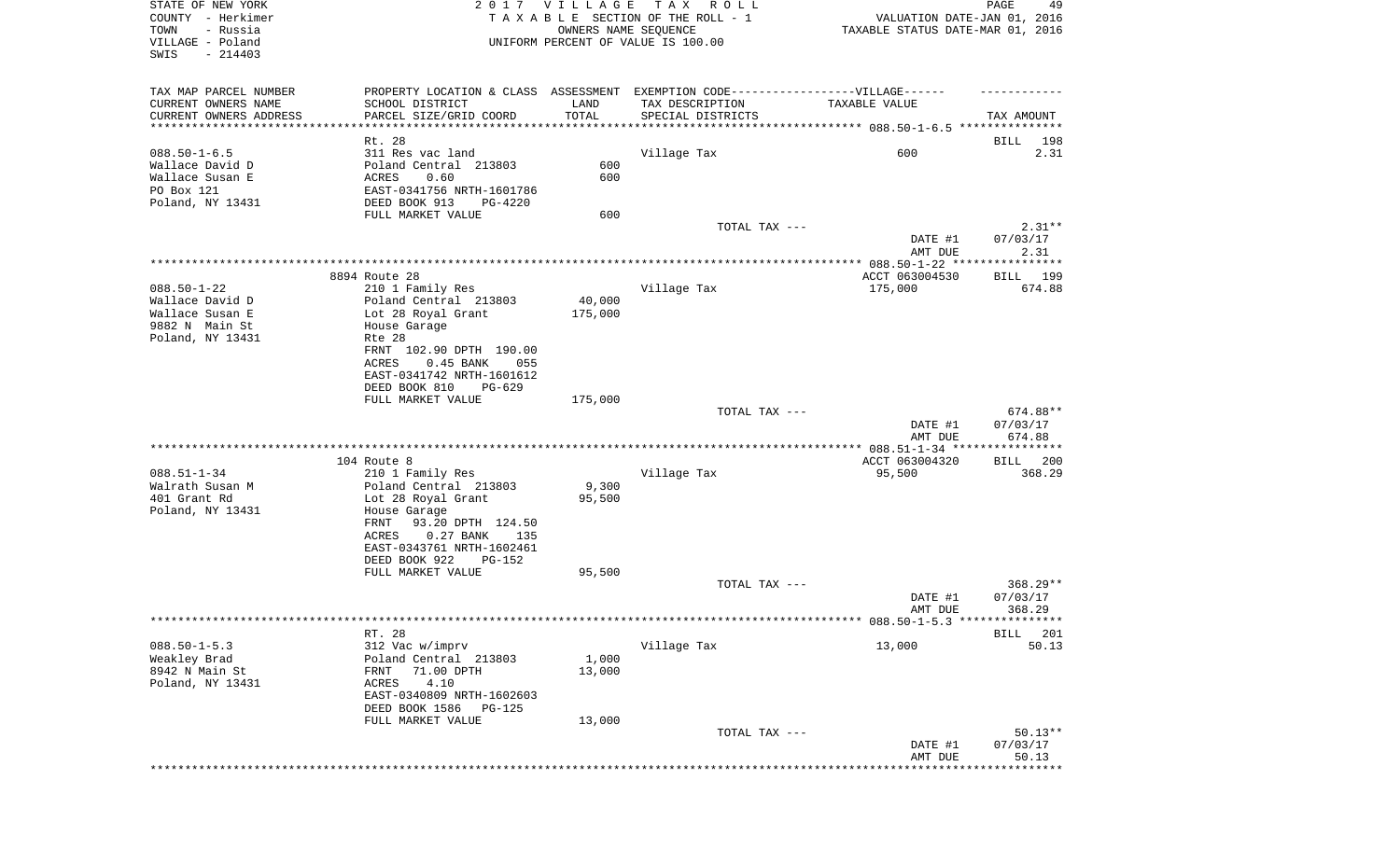| STATE OF NEW YORK<br>COUNTY - Herkimer<br>- Russia<br>TOWN | 2017<br>VILLAGE<br>TAXABLE SECTION OF THE ROLL - 1                                | 50<br>PAGE<br>VALUATION DATE-JAN 01, 2016<br>TAXABLE STATUS DATE-MAR 01, 2016 |                                                            |                      |                        |
|------------------------------------------------------------|-----------------------------------------------------------------------------------|-------------------------------------------------------------------------------|------------------------------------------------------------|----------------------|------------------------|
| VILLAGE - Poland<br>$-214403$<br>SWIS                      |                                                                                   |                                                                               | OWNERS NAME SEQUENCE<br>UNIFORM PERCENT OF VALUE IS 100.00 |                      |                        |
| TAX MAP PARCEL NUMBER                                      | PROPERTY LOCATION & CLASS ASSESSMENT EXEMPTION CODE-----------------VILLAGE------ |                                                                               |                                                            |                      |                        |
| CURRENT OWNERS NAME                                        | SCHOOL DISTRICT                                                                   | LAND                                                                          | TAX DESCRIPTION                                            | <b>TAXABLE VALUE</b> |                        |
| CURRENT OWNERS ADDRESS                                     | PARCEL SIZE/GRID COORD                                                            | TOTAL                                                                         | SPECIAL DISTRICTS                                          |                      | TAX AMOUNT             |
|                                                            | 8942 Route 28                                                                     |                                                                               |                                                            | ACCT 063004260       | 202<br>BILL            |
| $088.50 - 1 - 5.1$                                         | 446 Cold storage                                                                  |                                                                               | Village Tax                                                | 140,000              | 539.91                 |
| Weakley Brad N                                             | Poland Central 213803                                                             | 26,000                                                                        |                                                            |                      |                        |
| Grower Annamarie I                                         | Lot 28 Royal Grant                                                                | 140,000                                                                       |                                                            |                      |                        |
| 8942 N Main St<br>Poland, NY 13431                         | Const Garage<br>FRNT 211.00 DPTH                                                  |                                                                               |                                                            |                      |                        |
|                                                            | 5.00<br>ACRES                                                                     |                                                                               |                                                            |                      |                        |
|                                                            | EAST-0341133 NRTH-1602374                                                         |                                                                               |                                                            |                      |                        |
|                                                            | DEED BOOK 916<br>$PG-681$                                                         |                                                                               |                                                            |                      |                        |
|                                                            | FULL MARKET VALUE                                                                 | 140,000                                                                       |                                                            |                      |                        |
|                                                            |                                                                                   |                                                                               | TOTAL TAX ---                                              |                      | 539.91**               |
|                                                            |                                                                                   |                                                                               |                                                            | DATE #1<br>AMT DUE   | 07/03/17<br>539.91     |
|                                                            |                                                                                   |                                                                               |                                                            |                      |                        |
|                                                            | 8966 Route 28                                                                     |                                                                               |                                                            | ACCT 63004265        | 203<br><b>BILL</b>     |
| $088.50 - 1 - 5.2$                                         | 210 1 Family Res                                                                  |                                                                               | Village Tax                                                | 122,000              | 470.49                 |
| Weakley Bruce                                              | Poland Central 213803                                                             | 15,000                                                                        |                                                            |                      |                        |
| PO Box 474<br>Poland, NY 13431                             | Lot 28 Royal Grant<br>House                                                       | 122,000                                                                       |                                                            |                      |                        |
|                                                            | ACRES<br>1.07                                                                     |                                                                               |                                                            |                      |                        |
|                                                            | EAST-0340598 NRTH-1602533                                                         |                                                                               |                                                            |                      |                        |
|                                                            | DEED BOOK 754<br><b>PG-217</b>                                                    |                                                                               |                                                            |                      |                        |
|                                                            | FULL MARKET VALUE                                                                 | 122,000                                                                       |                                                            |                      |                        |
|                                                            |                                                                                   |                                                                               | TOTAL TAX ---                                              |                      | $470.49**$<br>07/03/17 |
|                                                            |                                                                                   |                                                                               |                                                            | DATE #1<br>AMT DUE   | 470.49                 |
|                                                            |                                                                                   |                                                                               |                                                            |                      |                        |
|                                                            | 45 Route 8                                                                        |                                                                               |                                                            | ACCT 063002760       | <b>BILL</b><br>204     |
| $088.51 - 1 - 20$                                          | 210 1 Family Res                                                                  |                                                                               | Village Tax                                                | 99,000               | 381.79                 |
| Weakley-Miner Judy A                                       | Poland Central 213803                                                             | 11,800                                                                        |                                                            |                      |                        |
| Weakley William W<br>PO Box 511                            | W 28<br>Rq<br>$H_0$ 1/4                                                           | 99,000                                                                        |                                                            |                      |                        |
| Poland, NY 13431                                           | Rte 8                                                                             |                                                                               |                                                            |                      |                        |
|                                                            | FRNT 120.00 DPTH 183.00<br><b>BANK</b><br>135                                     |                                                                               |                                                            |                      |                        |
|                                                            | EAST-0343077 NRTH-1601522                                                         |                                                                               |                                                            |                      |                        |
|                                                            | DEED BOOK 1150<br>PG-482                                                          |                                                                               |                                                            |                      |                        |
|                                                            | FULL MARKET VALUE                                                                 | 99,000                                                                        | TOTAL TAX ---                                              |                      | 381.79**               |
|                                                            |                                                                                   |                                                                               |                                                            | DATE #1              | 07/03/17               |
|                                                            |                                                                                   |                                                                               |                                                            | AMT DUE              | 381.79                 |
|                                                            |                                                                                   |                                                                               |                                                            |                      |                        |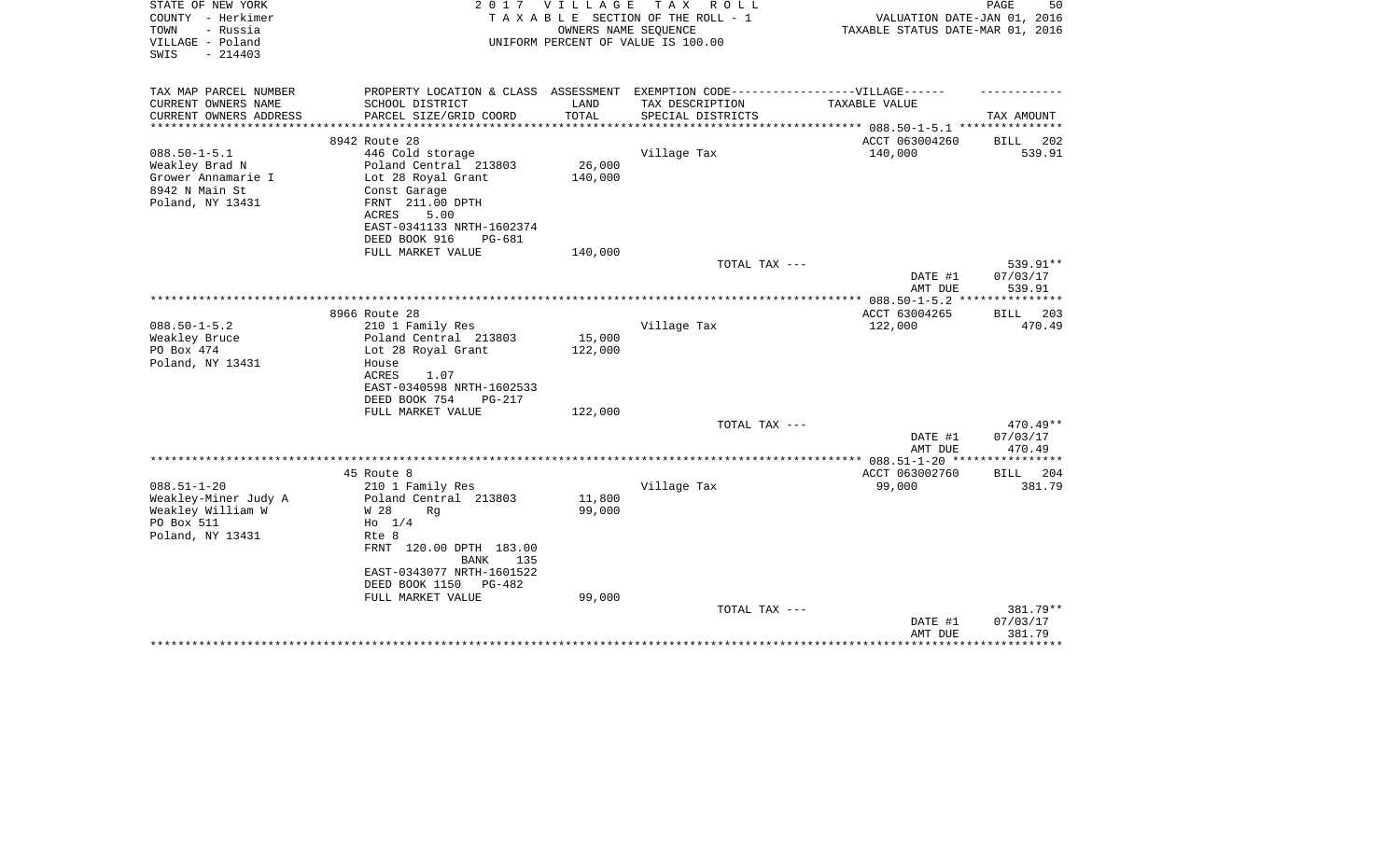| STATE OF NEW YORK<br>COUNTY - Herkimer<br>- Russia<br>TOWN | 2 0 1 7                                                                           | VILLAGE                | T A X<br>R O L L<br>TAXABLE SECTION OF THE ROLL - 1<br>OWNERS NAME SEQUENCE | VALUATION DATE-JAN 01, 2016<br>TAXABLE STATUS DATE-MAR 01, 2016 | 51<br>PAGE           |
|------------------------------------------------------------|-----------------------------------------------------------------------------------|------------------------|-----------------------------------------------------------------------------|-----------------------------------------------------------------|----------------------|
| VILLAGE - Poland<br>SWIS<br>$-214403$                      |                                                                                   |                        | UNIFORM PERCENT OF VALUE IS 100.00                                          |                                                                 |                      |
| TAX MAP PARCEL NUMBER                                      | PROPERTY LOCATION & CLASS ASSESSMENT EXEMPTION CODE-----------------VILLAGE------ |                        |                                                                             |                                                                 |                      |
| CURRENT OWNERS NAME                                        | SCHOOL DISTRICT                                                                   | LAND                   | TAX DESCRIPTION                                                             | TAXABLE VALUE                                                   |                      |
| CURRENT OWNERS ADDRESS<br>*********************            | PARCEL SIZE/GRID COORD<br>**************************                              | TOTAL<br>************* | SPECIAL DISTRICTS                                                           |                                                                 | TAX AMOUNT           |
|                                                            |                                                                                   |                        |                                                                             | ACCT 063002580                                                  | 205<br>BILL          |
| $088.43 - 1 - 4$                                           | 118 Route 8<br>210 1 Family Res                                                   |                        | Village Tax                                                                 | 70,000                                                          | 269.95               |
| Wiatr Stephen T                                            | Poland Central 213803                                                             | 13,200                 |                                                                             |                                                                 |                      |
| Wiatr Lisa A                                               | Lot 28 Royal Grant                                                                | 70,000                 |                                                                             |                                                                 |                      |
| PO Box 395                                                 | House                                                                             |                        |                                                                             |                                                                 |                      |
| Poland, NY 13431                                           | Rte 8                                                                             |                        |                                                                             |                                                                 |                      |
|                                                            | FRNT<br>67.00 DPTH 347.76                                                         |                        |                                                                             |                                                                 |                      |
|                                                            | <b>ACRES</b><br>0.65                                                              |                        |                                                                             |                                                                 |                      |
|                                                            | EAST-0344011 NRTH-1602684                                                         |                        |                                                                             |                                                                 |                      |
|                                                            | DEED BOOK 1125<br>PG-297                                                          |                        |                                                                             |                                                                 |                      |
|                                                            | FULL MARKET VALUE                                                                 | 70,000                 |                                                                             |                                                                 |                      |
|                                                            |                                                                                   |                        | TOTAL TAX ---                                                               | DATE #1                                                         | 269.95**<br>07/03/17 |
|                                                            |                                                                                   |                        |                                                                             | AMT DUE                                                         | 269.95               |
|                                                            |                                                                                   |                        |                                                                             |                                                                 |                      |
|                                                            | 15 Millington Ave                                                                 |                        |                                                                             | ACCT 063004290                                                  | 206<br>BILL          |
| $088.50 - 1 - 15$                                          | 312 Vac w/imprv                                                                   |                        | Village Tax                                                                 | 45,400                                                          | 175.08               |
| Worden Scott                                               | Poland Central 213803                                                             | 5,400                  |                                                                             |                                                                 |                      |
| 509 Mowers Rd                                              | Garage                                                                            | 45,400                 |                                                                             |                                                                 |                      |
| Frankfort, NY 13340                                        | Merged 12/2008                                                                    |                        |                                                                             |                                                                 |                      |
|                                                            | Millington                                                                        |                        |                                                                             |                                                                 |                      |
|                                                            | FRNT 100.00 DPTH 241.50                                                           |                        |                                                                             |                                                                 |                      |
|                                                            | EAST-0342173 NRTH-1601323<br>DEED BOOK 918<br>$PG-605$                            |                        |                                                                             |                                                                 |                      |
|                                                            | FULL MARKET VALUE                                                                 | 45,400                 |                                                                             |                                                                 |                      |
|                                                            |                                                                                   |                        | TOTAL TAX ---                                                               |                                                                 | 175.08**             |
|                                                            |                                                                                   |                        |                                                                             | DATE #1                                                         | 07/03/17             |
|                                                            |                                                                                   |                        |                                                                             | AMT DUE                                                         | 175.08               |
|                                                            |                                                                                   |                        |                                                                             | *************** 088.50-1-57 ***                                 | **********           |
|                                                            | 10 Mill St                                                                        |                        |                                                                             | ACCT 063004350                                                  | 207<br>BILL          |
| $088.50 - 1 - 57$                                          | 210 1 Family Res                                                                  |                        | Village Tax                                                                 | 85,000                                                          | 327.80               |
| Young William E Jr                                         | Poland Central 213803                                                             | 7,800                  |                                                                             |                                                                 |                      |
| Mill St                                                    | Lot 28 Royal Grant                                                                | 85,000                 |                                                                             |                                                                 |                      |
| PO Box 35                                                  | House                                                                             |                        |                                                                             |                                                                 |                      |
| Poland, NY 13431                                           | Garage<br>FRNT<br>97.00 DPTH 104.28                                               |                        |                                                                             |                                                                 |                      |
|                                                            | 135<br>BANK                                                                       |                        |                                                                             |                                                                 |                      |
|                                                            | EAST-0342332 NRTH-1600759                                                         |                        |                                                                             |                                                                 |                      |
|                                                            | DEED BOOK 800<br>PG-671                                                           |                        |                                                                             |                                                                 |                      |
|                                                            | FULL MARKET VALUE                                                                 | 85,000                 |                                                                             |                                                                 |                      |
|                                                            |                                                                                   |                        | TOTAL TAX ---                                                               |                                                                 | 327.80**             |
|                                                            |                                                                                   |                        |                                                                             | DATE #1                                                         | 07/03/17             |
|                                                            |                                                                                   |                        |                                                                             | AMT DUE                                                         | 327.80<br>********   |
|                                                            |                                                                                   |                        |                                                                             |                                                                 |                      |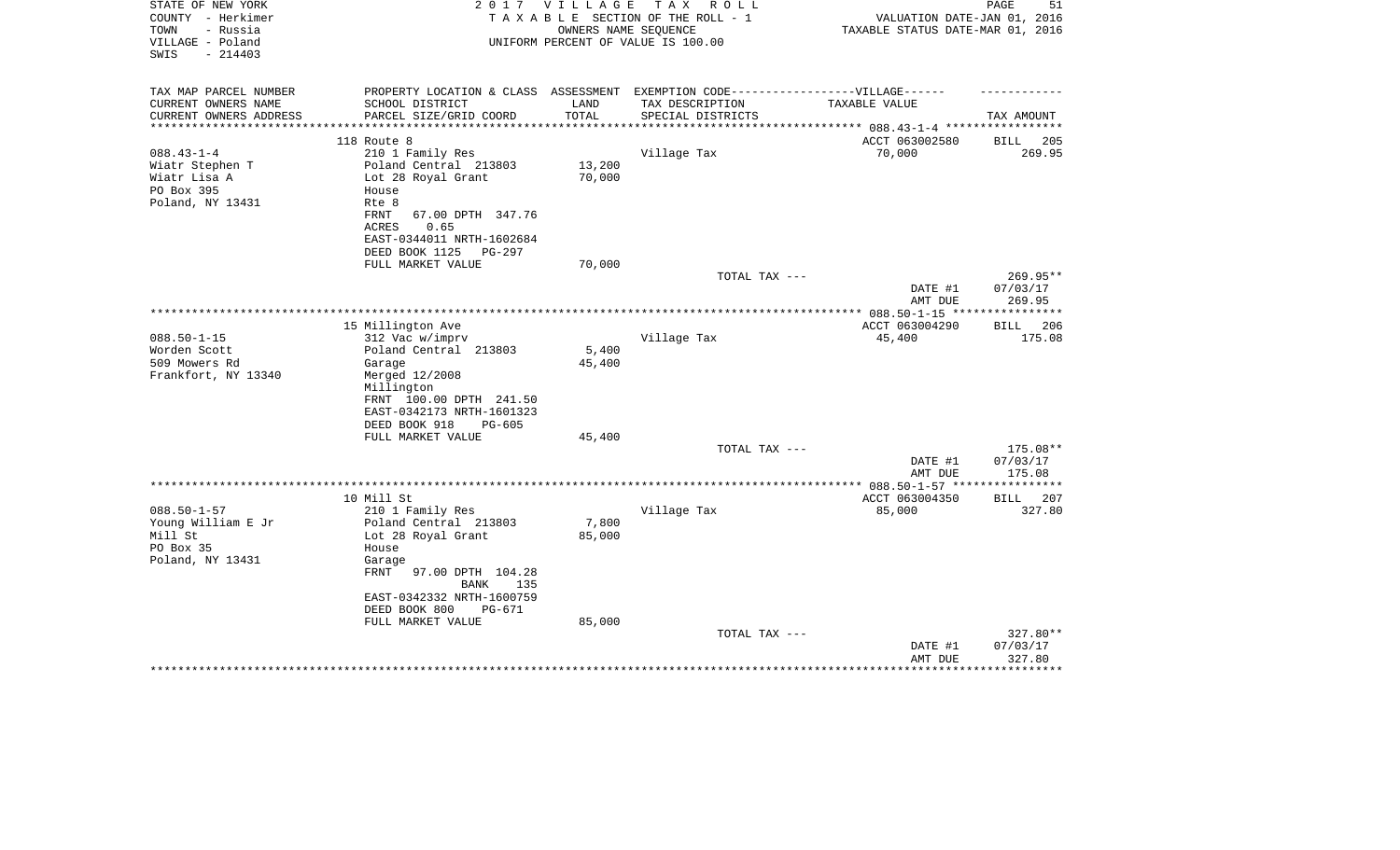| STATE OF NEW YORK | 2017 VILLAGE TAX ROLL           | 52<br>PAGE                       |
|-------------------|---------------------------------|----------------------------------|
| COUNTY - Herkimer | TAXABLE SECTION OF THE ROLL - 1 | VALUATION DATE-JAN 01, 2016      |
| - Russia<br>TOWN  |                                 | TAXABLE STATUS DATE-MAR 01, 2016 |
| VILLAGE - Poland  |                                 | RPS155/V04/L015                  |
| $-214403$<br>SWIS |                                 | CURRENT DATE 5/17/2017           |
|                   |                                 |                                  |
|                   | ROLL SUB SECTION- - TOTALS      |                                  |

| CODE | DISTRICT NAME      | TOTAL<br>EXTENSION<br>PARCELS<br>TYPE | EXTENSION<br>VALUE | AD VALOREM<br>VALUE | EXEMPT<br>AMOUNT | TAXABLE<br>VALUE | TOTAL<br>TAX |
|------|--------------------|---------------------------------------|--------------------|---------------------|------------------|------------------|--------------|
|      | XC391 Water relevy | MOVTAX                                | 115.89             |                     |                  | 115.89           | ⊥15.89       |

# \*\*\* S C H O O L D I S T R I C T S U M M A R Y \*\*\*

| CODE   | DISTRICT NAME                    | TOTAL<br>PARCELS | ASSESSED<br>LAND | ASSESSED<br>TOTAL | EXEMPT<br>AMOUNT<br>----------- | TOTAL<br>TAXABLE<br>----------- |
|--------|----------------------------------|------------------|------------------|-------------------|---------------------------------|---------------------------------|
|        |                                  |                  |                  |                   | STAR AMOUNT                     | STAR TAXABLE                    |
|        | Poland Central                   | 164              | 1980,500         | 14826,600         | 22,314                          | 14,804,286                      |
| 213803 |                                  |                  |                  |                   | 3076,100                        | 11,728,186                      |
|        | SUB-TOTAL                        | 164              | 1980,500         | 14826,600         | 22,314                          | 14,804,286                      |
|        | $S \cup B - T \cup T A L (CONT)$ |                  |                  |                   | 3076,100                        | 11,728,186                      |
|        |                                  |                  |                  |                   |                                 |                                 |
|        | TOTAL                            | 164              | 1980,500         | 14826,600         | 22,314                          | 14,804,286                      |
|        | T O T A L (CONT)                 |                  |                  |                   | 3076,100                        | 11,728,186                      |

# \*\*\* S Y S T E M C O D E S S U M M A R Y \*\*\*

#### NO SYSTEM EXEMPTIONS AT THIS LEVEL

| CODE  | DESCRIPTION | TOTAL<br>PARCELS | VILLAGE |  |
|-------|-------------|------------------|---------|--|
| 41123 | VET WAR T   |                  | 31,350  |  |
| 41133 | VET COM T   | 8                | 173,075 |  |
| 41143 | VET DIS T   |                  | 22,620  |  |
|       | TOTAL       | 12               | 227,045 |  |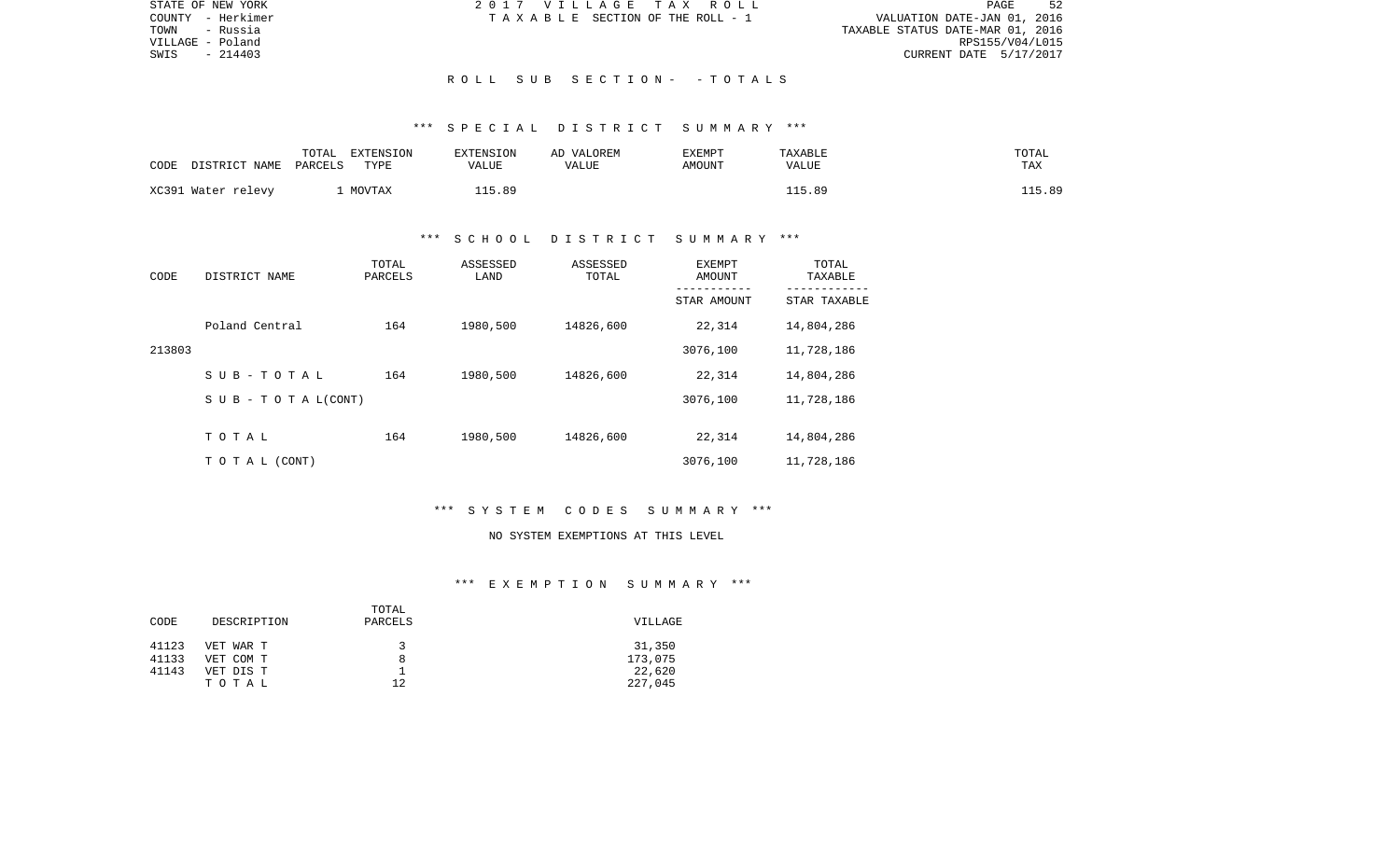| STATE OF NEW YORK | 2017 VILLAGE TAX ROLL           | -53<br>PAGE                      |
|-------------------|---------------------------------|----------------------------------|
| COUNTY - Herkimer | TAXABLE SECTION OF THE ROLL - 1 | VALUATION DATE-JAN 01, 2016      |
| TOWN<br>- Russia  |                                 | TAXABLE STATUS DATE-MAR 01, 2016 |
| VILLAGE - Poland  |                                 | RPS155/V04/L015                  |
| $-214403$<br>SWIS |                                 | CURRENT DATE 5/17/2017           |
|                   |                                 |                                  |
|                   | ROLL SUB SECTION- -TOTALS       |                                  |

| ROLL<br><b>SEC</b> | DESCRIPTION                               | TOTAL<br>PARCELS | ASSESSED<br>LAND | ASSESSED<br>TOTAL | EXEMPT<br>AMOUNT | TOTAL<br>TAXABLE | TOTAL<br>TAX                     |
|--------------------|-------------------------------------------|------------------|------------------|-------------------|------------------|------------------|----------------------------------|
|                    |                                           |                  |                  |                   | STAR AMOUNT      | STAR TAXABLE     |                                  |
|                    | Village Tax<br>SPEC DIST TAXES<br>TAXABLE | 164              | 1980,500         | 14826,600         | 227,045          | 14,599,555       | 56,302.62<br>115.89<br>56,418.51 |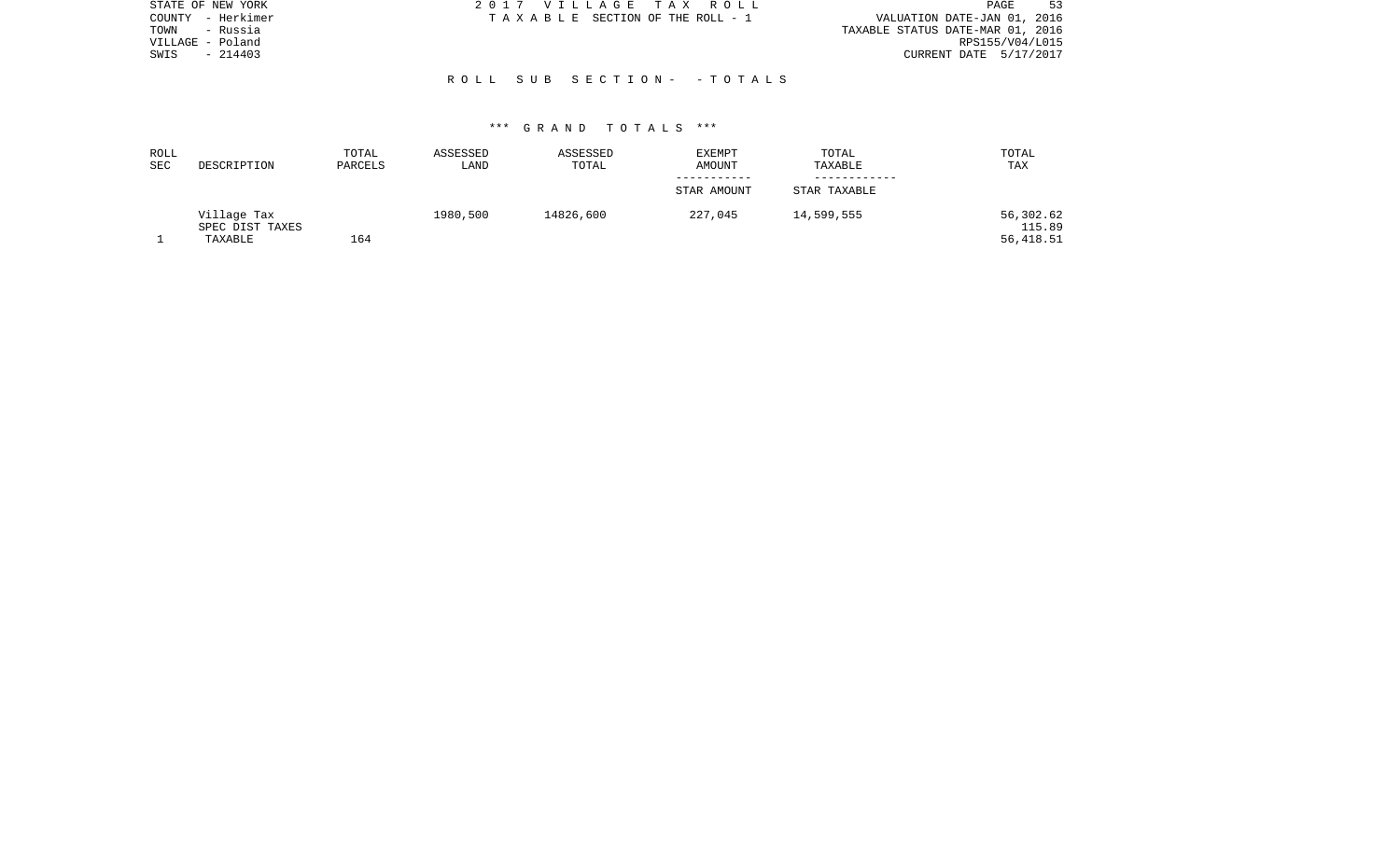| STATE OF NEW YORK | 2017 VILLAGE TAX ROLL                 | PAGE<br>54                       |
|-------------------|---------------------------------------|----------------------------------|
| COUNTY - Herkimer | T A X A B L E SECTION OF THE ROLL - 1 | VALUATION DATE-JAN 01, 2016      |
| - Russia<br>TOWN  |                                       | TAXABLE STATUS DATE-MAR 01, 2016 |
| VILLAGE - Poland  |                                       | RPS155/V04/L015                  |
| $-214403$<br>SWIS |                                       | CURRENT DATE 5/17/2017           |
|                   |                                       |                                  |

## R O L L S E C T I O N T O T A L S

## \*\*\* S P E C I A L D I S T R I C T S U M M A R Y \*\*\*

| CODE | DISTRICT NAME      | TOTAL<br>EXTENSION<br>TYPE<br>PARCELS | <b>EXTENSION</b><br>VALUE | AD VALOREM<br>VALUE | EXEMPT<br>AMOUNT | <b>TAXABLE</b><br>VALUE | TOTAL<br>TAX |
|------|--------------------|---------------------------------------|---------------------------|---------------------|------------------|-------------------------|--------------|
|      | XC391 Water relevy | MOVTAX                                | 115.89                    |                     |                  | 115.89                  | 115.89       |

# \*\*\* S C H O O L D I S T R I C T S U M M A R Y \*\*\*

| CODE   | DISTRICT NAME                    | TOTAL<br>PARCELS | ASSESSED<br>LAND | ASSESSED<br>TOTAL | EXEMPT<br>AMOUNT<br>----------- | TOTAL<br>TAXABLE<br>----------- |
|--------|----------------------------------|------------------|------------------|-------------------|---------------------------------|---------------------------------|
|        |                                  |                  |                  |                   | STAR AMOUNT                     | STAR TAXABLE                    |
|        | Poland Central                   | 164              | 1980,500         | 14826,600         | 22,314                          | 14,804,286                      |
| 213803 |                                  |                  |                  |                   | 3076,100                        | 11,728,186                      |
|        | SUB-TOTAL                        | 164              | 1980,500         | 14826,600         | 22,314                          | 14,804,286                      |
|        | $S \cup B - T \cup T A L (CONT)$ |                  |                  |                   | 3076,100                        | 11,728,186                      |
|        |                                  |                  |                  |                   |                                 |                                 |
|        | TOTAL                            | 164              | 1980,500         | 14826,600         | 22,314                          | 14,804,286                      |
|        | T O T A L (CONT)                 |                  |                  |                   | 3076,100                        | 11,728,186                      |

## \*\*\* S Y S T E M C O D E S S U M M A R Y \*\*\*

#### NO SYSTEM EXEMPTIONS AT THIS LEVEL

| CODE  | DESCRIPTION | TOTAL<br>PARCELS | VILLAGE |  |
|-------|-------------|------------------|---------|--|
| 41123 | VET WAR T   | ₹                | 31,350  |  |
| 41133 | VET COM T   | 8                | 173,075 |  |
| 41143 | VET DIS T   |                  | 22,620  |  |
|       | TOTAL       | 12               | 227,045 |  |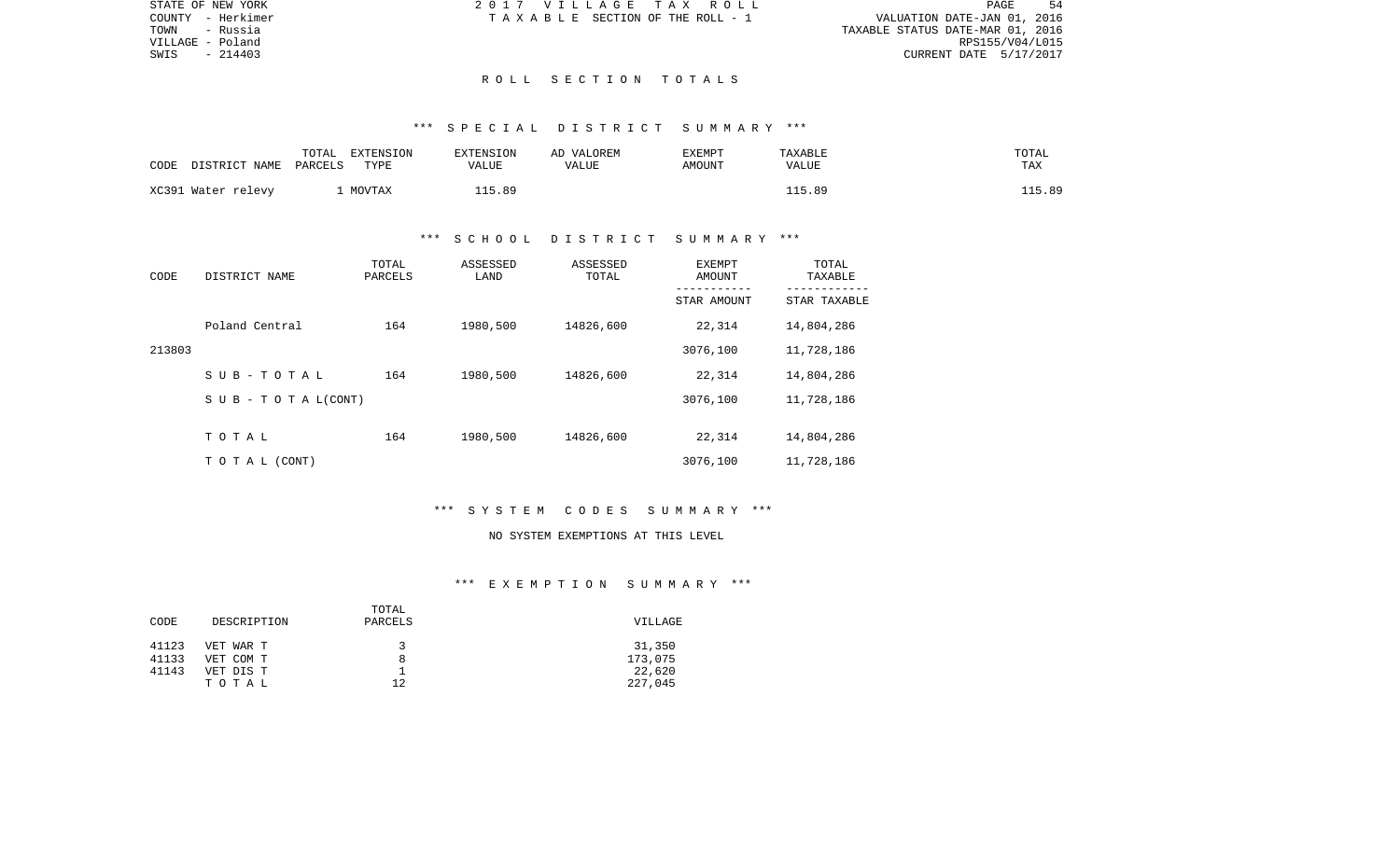| STATE OF NEW YORK | 2017 VILLAGE TAX ROLL           | -55<br>PAGE                      |
|-------------------|---------------------------------|----------------------------------|
| COUNTY - Herkimer | TAXABLE SECTION OF THE ROLL - 1 | VALUATION DATE-JAN 01, 2016      |
| - Russia<br>TOWN  |                                 | TAXABLE STATUS DATE-MAR 01, 2016 |
| VILLAGE - Poland  |                                 | RPS155/V04/L015                  |
| $-214403$<br>SWIS |                                 | CURRENT DATE 5/17/2017           |
|                   |                                 |                                  |
|                   | ROLL SECTION TOTALS             |                                  |

| ROLL<br>SEC | DESCRIPTION                               | TOTAL<br>PARCELS | ASSESSED<br>LAND | ASSESSED<br>TOTAL | <b>EXEMPT</b><br>AMOUNT | TOTAL<br>TAXABLE | TOTAL<br>TAX                     |
|-------------|-------------------------------------------|------------------|------------------|-------------------|-------------------------|------------------|----------------------------------|
|             |                                           |                  |                  |                   | STAR AMOUNT             | STAR TAXABLE     |                                  |
|             | Village Tax<br>SPEC DIST TAXES<br>TAXABLE | 164              | 1980,500         | 14826,600         | 227,045                 | 14,599,555       | 56,302.62<br>115.89<br>56,418.51 |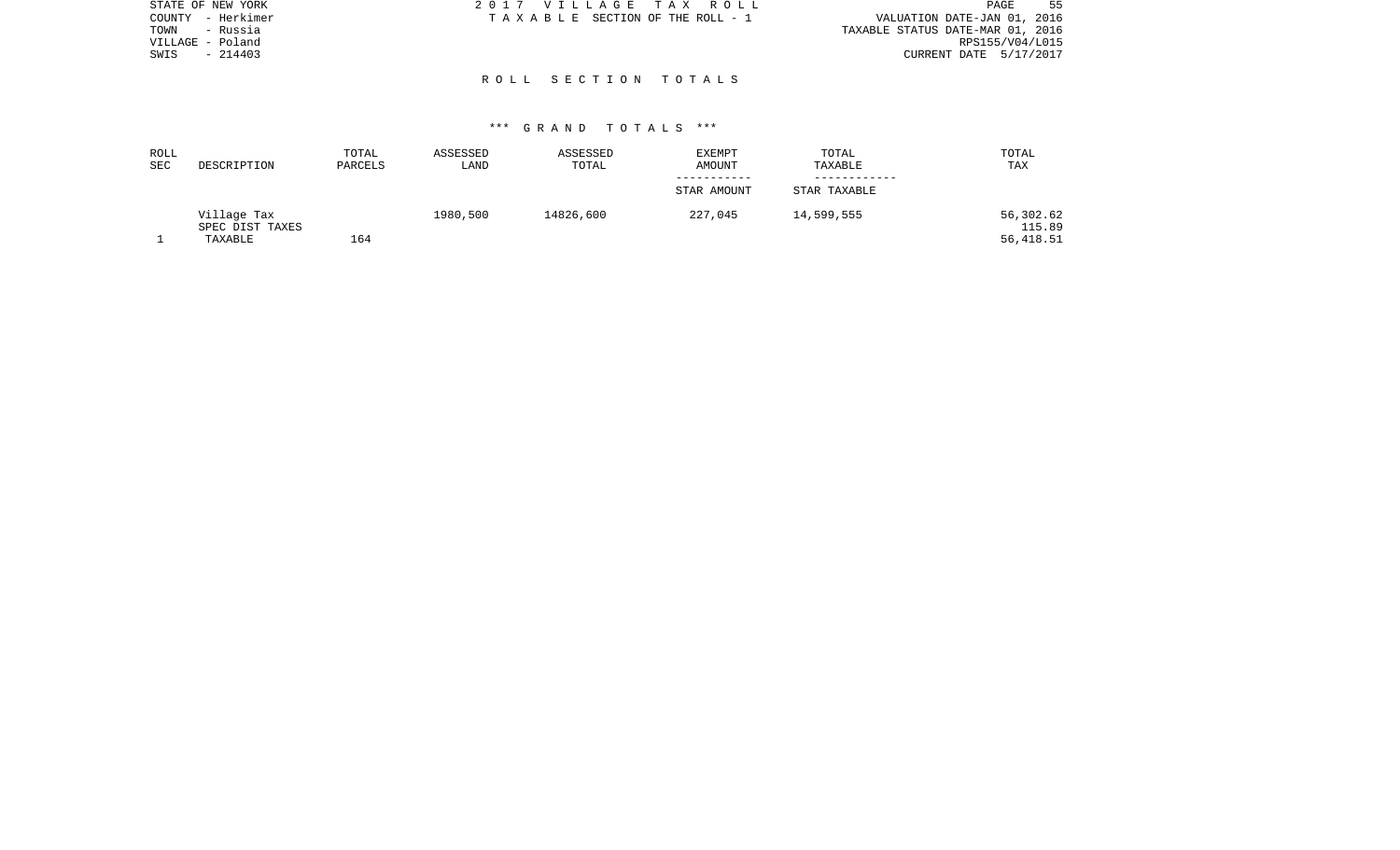| STATE OF NEW YORK<br>COUNTY - Herkimer<br>TOWN<br>- Russia<br>VILLAGE - Poland<br>SWIS<br>$-214403$ |                                                                                                                                | OWNERS NAME SEQUENCE             | 2017 VILLAGE TAX ROLL<br>SPECIAL FRANCHISE SECTION OF THE ROLL - 5<br>UNIFORM PERCENT OF VALUE IS 100.00 | VALUATION DATE-JAN 01, 2016<br>TAXABLE STATUS DATE-MAR 01, 2016 | PAGE<br>56                       |
|-----------------------------------------------------------------------------------------------------|--------------------------------------------------------------------------------------------------------------------------------|----------------------------------|----------------------------------------------------------------------------------------------------------|-----------------------------------------------------------------|----------------------------------|
| TAX MAP PARCEL NUMBER<br>CURRENT OWNERS NAME<br>CURRENT OWNERS ADDRESS                              | PROPERTY LOCATION & CLASS ASSESSMENT EXEMPTION CODE-----------------VILLAGE------<br>SCHOOL DISTRICT<br>PARCEL SIZE/GRID COORD | LAND<br>TOTAL                    | TAX DESCRIPTION<br>SPECIAL DISTRICTS                                                                     | TAXABLE VALUE                                                   | TAX AMOUNT                       |
| $555. - 5 - 1$<br>National Grid<br>Real Estate Tax Dept<br>300 Erie Blyd West<br>Syracuse, NY 13202 | 861 Elec & gas<br>Poland Central 213803<br>BANK<br>984<br>DEED BOOK 00000<br>FULL MARKET VALUE                                 | $\Omega$<br>185,537<br>185,537   | Village Tax                                                                                              | ACCT 063500060<br>185,537                                       | BILL 208<br>715.52               |
|                                                                                                     |                                                                                                                                |                                  | TOTAL TAX ---                                                                                            | DATE #1<br>AMT DUE                                              | $715.52**$<br>07/03/17<br>715.52 |
| $555. - 4 - 1$<br>Newport Telephone Co Inc<br>Bridge St<br>Newport, NY 13416                        | 866 Telephone<br>Poland Central 213803<br>BANK<br>984<br>DEED BOOK 00000                                                       | $\Omega$<br>32,262               | Village Tax                                                                                              | ACCT 063500030<br>32,262                                        | BILL 209<br>124.42               |
|                                                                                                     | FULL MARKET VALUE                                                                                                              | 32,262                           | TOTAL TAX ---                                                                                            | DATE #1<br>AMT DUE                                              | $124.42**$<br>07/03/17<br>124.42 |
| $555. - 6 - 1$<br>Time Warner Cable DTS<br>PO Box 7467<br>Charlotte, NC 28241-7467                  | V/o Poland<br>869 Television<br>Poland Central 213803<br>BANK<br>984<br>FULL MARKET VALUE                                      | $\overline{0}$<br>8,188<br>8,188 | Village Tax                                                                                              | 8,188                                                           | BILL 210<br>31.58                |
|                                                                                                     |                                                                                                                                |                                  | TOTAL TAX ---                                                                                            | DATE #1<br>AMT DUE                                              | $31.58**$<br>07/03/17<br>31.58   |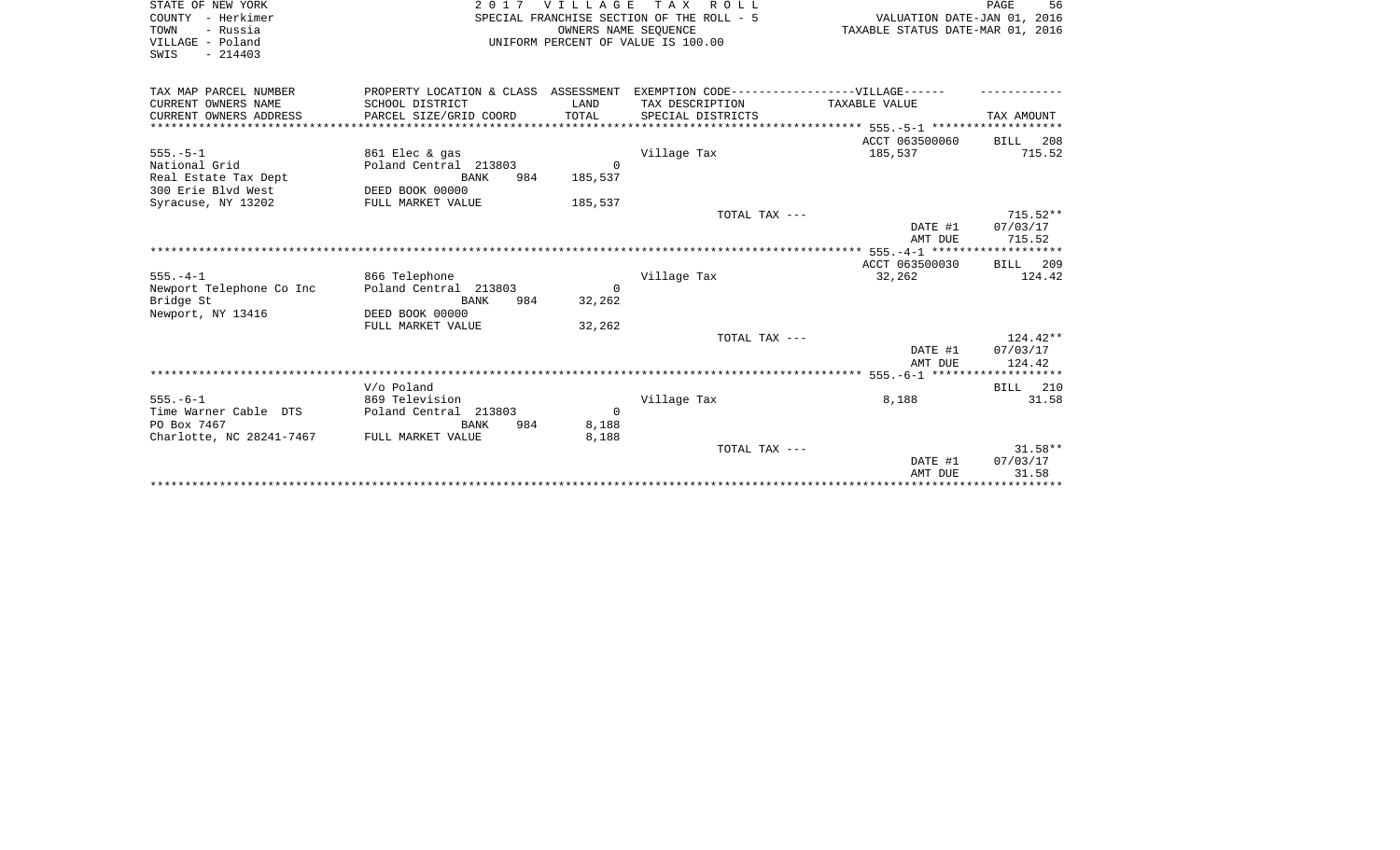| STATE OF NEW YORK | 2017 VILLAGE TAX ROLL                     | PAGE<br>57                       |
|-------------------|-------------------------------------------|----------------------------------|
| COUNTY - Herkimer | SPECIAL FRANCHISE SECTION OF THE ROLL - 5 | VALUATION DATE-JAN 01, 2016      |
| - Russia<br>TOWN  |                                           | TAXABLE STATUS DATE-MAR 01, 2016 |
| VILLAGE - Poland  |                                           | RPS155/V04/L015                  |
| $-214403$<br>SWIS |                                           | CURRENT DATE 5/17/2017           |
|                   |                                           |                                  |
|                   | ROLL SUB SECTION- -TOTALS                 |                                  |

|      |                            | .∪⊥⊓⊥         | $\blacksquare$<br>11 L<br>LUIN |               |            | EXEMPT       | ABL.                  | $m \wedge m$<br>. |
|------|----------------------------|---------------|--------------------------------|---------------|------------|--------------|-----------------------|-------------------|
| CODE | <b>ABST</b><br>. .<br>NAMP | <b>DARCFT</b> | TVDT                           | $\mathcal{L}$ | ,,,<br>שחד | OUN".<br>۱M۲ | $- - - - - -$<br>ALUI | $- - -$<br>. Ал   |

# NO SPECIAL DISTRICTS AT THIS LEVEL

#### \*\*\* S C H O O L D I S T R I C T S U M M A R Y \*\*\*

| CODE   | DISTRICT NAME             | TOTAL<br>PARCELS | ASSESSED<br>LAND | ASSESSED<br>TOTAL | EXEMPT<br>AMOUNT | TOTAL<br>TAXABLE |
|--------|---------------------------|------------------|------------------|-------------------|------------------|------------------|
|        |                           |                  |                  |                   | STAR AMOUNT      | STAR TAXABLE     |
|        | Poland Central            | 3                |                  | 225,987           |                  | 225,987          |
| 213803 |                           |                  |                  |                   |                  | 225,987          |
|        | SUB-TOTAL                 | 3                |                  | 225,987           |                  | 225,987          |
|        | S U B - T O T A $L(CONT)$ |                  |                  |                   |                  | 225,987          |
|        |                           |                  |                  |                   |                  |                  |
|        | TOTAL                     | 3                |                  | 225,987           |                  | 225,987          |
|        | T O T A L (CONT)          |                  |                  |                   |                  | 225,987          |

\*\*\* S Y S T E M C O D E S S U M M A R Y \*\*\*

#### NO SYSTEM EXEMPTIONS AT THIS LEVEL

\*\*\* E X E M P T I O N S U M M A R Y \*\*\*

# NO EXEMPTIONS AT THIS LEVEL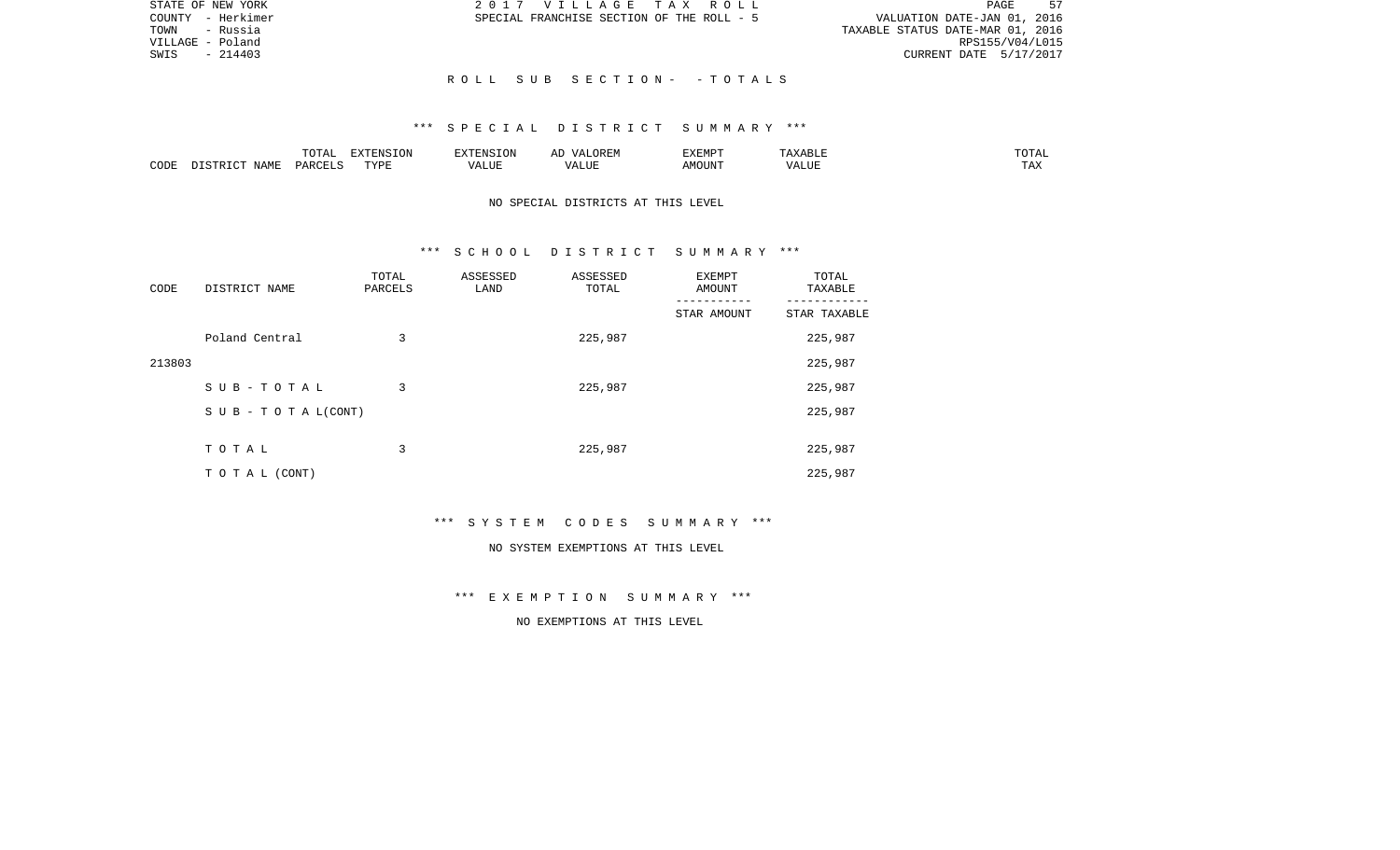| STATE OF NEW YORK | 2017 VILLAGE TAX ROLL                     | 58<br><b>PAGE</b>                |
|-------------------|-------------------------------------------|----------------------------------|
| COUNTY - Herkimer | SPECIAL FRANCHISE SECTION OF THE ROLL - 5 | VALUATION DATE-JAN 01, 2016      |
| - Russia<br>TOWN  |                                           | TAXABLE STATUS DATE-MAR 01, 2016 |
| VILLAGE - Poland  |                                           | RPS155/V04/L015                  |
| $-214403$<br>SWIS |                                           | CURRENT DATE 5/17/2017           |
|                   |                                           |                                  |
|                   | ROLL SUB SECTION- -TOTALS                 |                                  |

| ROLL<br><b>SEC</b> | DESCRIPTION                    | TOTAL<br>PARCELS | ASSESSED<br>LAND | ASSESSED<br>TOTAL | EXEMPT<br>AMOUNT | TOTAL<br>TAXABLE | TOTAL<br>TAX |
|--------------------|--------------------------------|------------------|------------------|-------------------|------------------|------------------|--------------|
|                    |                                |                  |                  |                   | STAR AMOUNT      | STAR TAXABLE     |              |
|                    | Village Tax<br>SPEC DIST TAXES |                  |                  | 225,987           |                  | 225,987          | 871.52       |
|                    | SPECIAL FRANCHISE              |                  |                  |                   |                  |                  | 871.52       |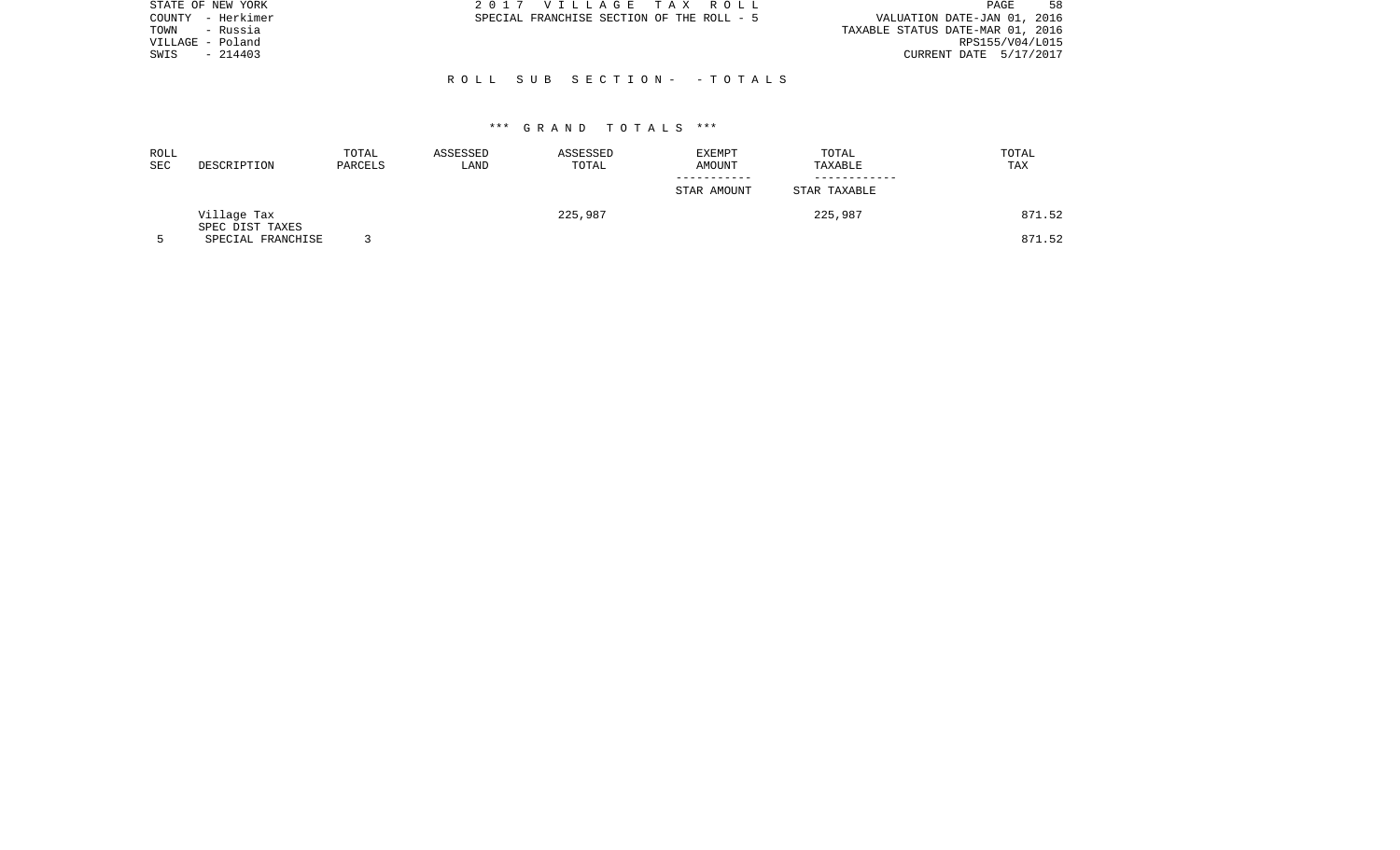| PAGE | 59                                                                                                           |
|------|--------------------------------------------------------------------------------------------------------------|
|      |                                                                                                              |
|      |                                                                                                              |
|      |                                                                                                              |
|      |                                                                                                              |
|      |                                                                                                              |
|      | VALUATION DATE-JAN 01, 2016<br>TAXABLE STATUS DATE-MAR 01, 2016<br>RPS155/V04/L015<br>CURRENT DATE 5/17/2017 |

# R O L L S E C T I O N T O T A L S

#### \*\*\* S P E C I A L D I S T R I C T S U M M A R Y \*\*\*

|      |           | $\neg$ דר $\neg$<br>⊥∪⊥⊓⊥ | EXTENSION | ENS.  | OREM<br>$V_{A}$<br>$^{\prime\prime}$ 1 | EXEMPT  | $max$ and $n +$<br>ахавык | TOTAL                 |
|------|-----------|---------------------------|-----------|-------|----------------------------------------|---------|---------------------------|-----------------------|
| CODE | NAMF<br>T | CFT.S<br><b>DAR</b>       | TYPE      | VALUE | * ***<br><u>мд</u><br>الاللطم          | AMOUN'. | $T$ $TT$ .<br>'Alul       | <b>TITLE</b><br>1 A A |

# NO SPECIAL DISTRICTS AT THIS LEVEL

#### \*\*\* S C H O O L D I S T R I C T S U M M A R Y \*\*\*

| CODE   | DISTRICT NAME                    | TOTAL<br>PARCELS | ASSESSED<br>LAND | ASSESSED<br>TOTAL | EXEMPT<br>AMOUNT | TOTAL<br>TAXABLE |
|--------|----------------------------------|------------------|------------------|-------------------|------------------|------------------|
|        |                                  |                  |                  |                   | STAR AMOUNT      | STAR TAXABLE     |
|        | Poland Central                   | 3                |                  | 225,987           |                  | 225,987          |
| 213803 |                                  |                  |                  |                   |                  | 225,987          |
|        | SUB-TOTAL                        | 3                |                  | 225,987           |                  | 225,987          |
|        | $S \cup B - T \cup T A L (CONT)$ |                  |                  |                   |                  | 225,987          |
|        |                                  |                  |                  |                   |                  |                  |
|        | TOTAL                            | 3                |                  | 225,987           |                  | 225,987          |
|        | TO TAL (CONT)                    |                  |                  |                   |                  | 225,987          |

\*\*\* S Y S T E M C O D E S S U M M A R Y \*\*\*

#### NO SYSTEM EXEMPTIONS AT THIS LEVEL

\*\*\* E X E M P T I O N S U M M A R Y \*\*\*

NO EXEMPTIONS AT THIS LEVEL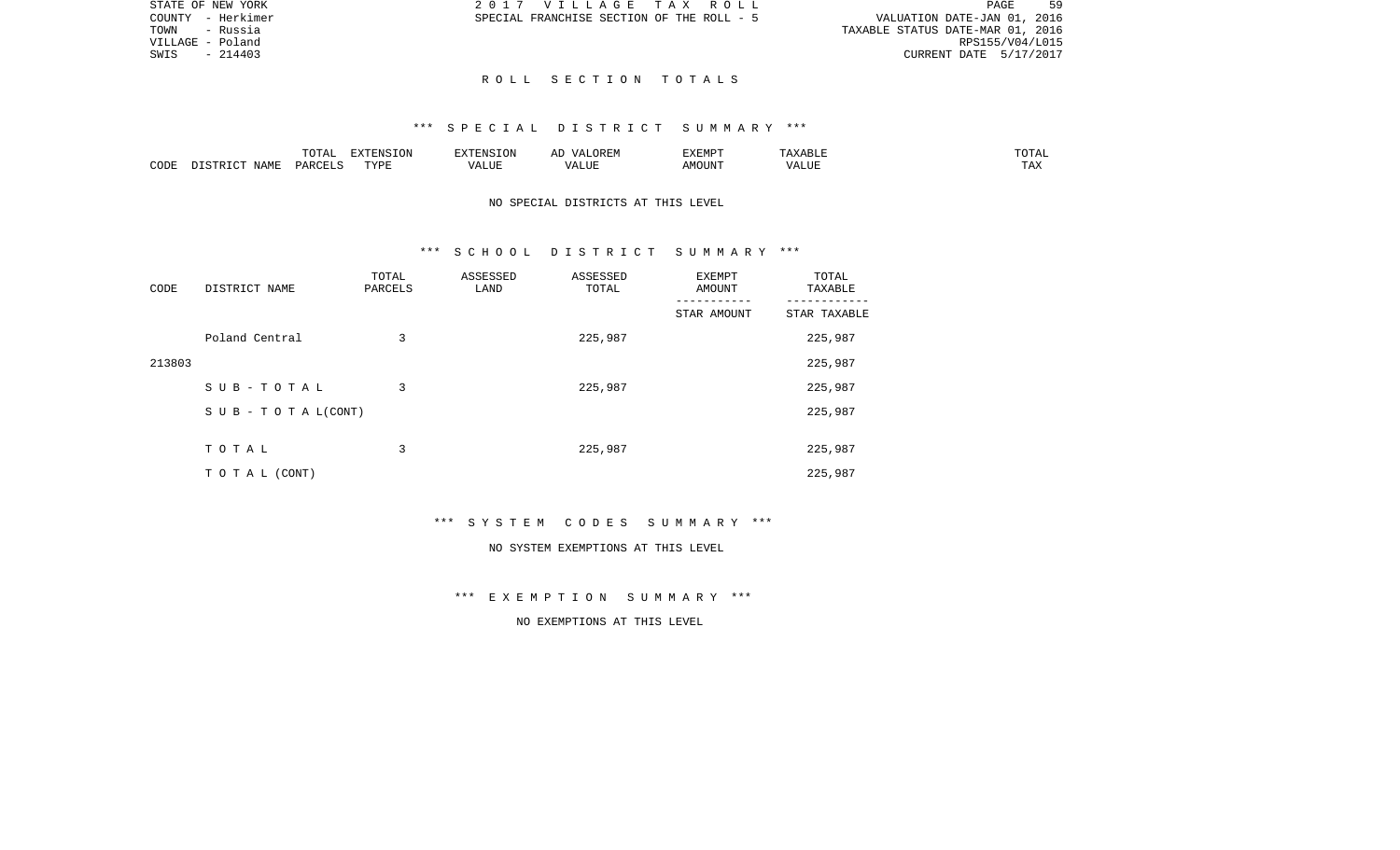| STATE OF NEW YORK | 2017 VILLAGE TAX ROLL                     | -60<br><b>PAGE</b>               |
|-------------------|-------------------------------------------|----------------------------------|
| COUNTY - Herkimer | SPECIAL FRANCHISE SECTION OF THE ROLL - 5 | VALUATION DATE-JAN 01, 2016      |
| TOWN<br>- Russia  |                                           | TAXABLE STATUS DATE-MAR 01, 2016 |
| VILLAGE - Poland  |                                           | RPS155/V04/L015                  |
| $-214403$<br>SWIS |                                           | CURRENT DATE 5/17/2017           |
|                   |                                           |                                  |

R O L L S E C T I O N T O T A L S

| ROLL<br>SEC | DESCRIPTION                    | TOTAL<br>PARCELS | ASSESSED<br>LAND | ASSESSED<br>TOTAL | EXEMPT<br>AMOUNT | TOTAL<br>TAXABLE | TOTAL<br>TAX |
|-------------|--------------------------------|------------------|------------------|-------------------|------------------|------------------|--------------|
|             |                                |                  |                  |                   | STAR AMOUNT      | STAR TAXABLE     |              |
|             | Village Tax<br>SPEC DIST TAXES |                  |                  | 225,987           |                  | 225,987          | 871.52       |
|             | SPECIAL FRANCHISE              |                  |                  |                   |                  |                  | 871.52       |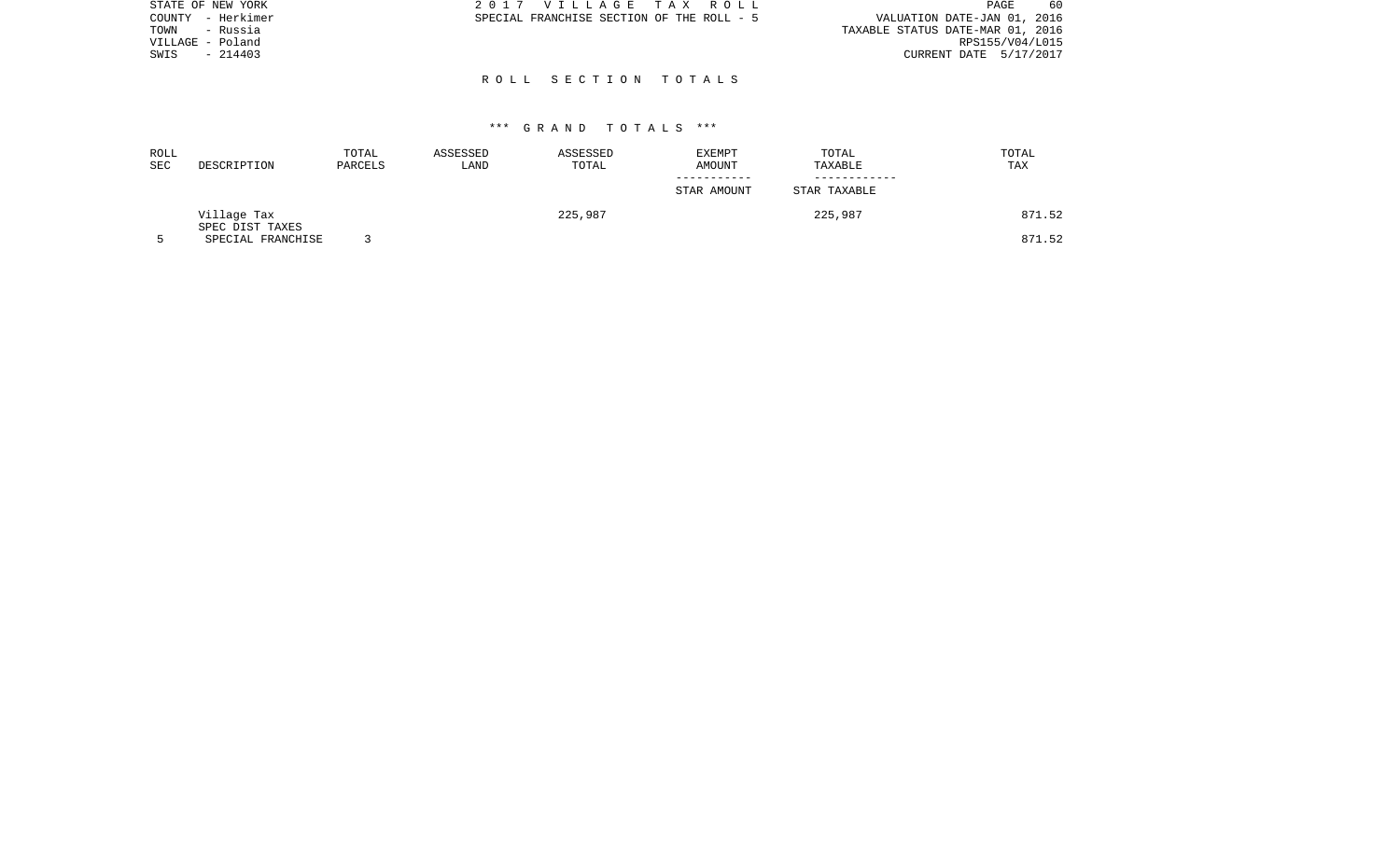| STATE OF NEW YORK<br>COUNTY - Herkimer<br>- Russia<br>TOWN<br>VILLAGE - Poland |                                                                                   | 2017 VILLAGE             | TAX ROLL<br>UTILITY & R.R. SECTION OF THE ROLL - 6<br>OWNERS NAME SEQUENCE<br>UNIFORM PERCENT OF VALUE IS 100.00 | VALUATION DATE-JAN 01, 2016<br>TAXABLE STATUS DATE-MAR 01, 2016 | PAGE<br>61                    |
|--------------------------------------------------------------------------------|-----------------------------------------------------------------------------------|--------------------------|------------------------------------------------------------------------------------------------------------------|-----------------------------------------------------------------|-------------------------------|
| $-214403$<br>SWIS                                                              |                                                                                   |                          |                                                                                                                  |                                                                 |                               |
| TAX MAP PARCEL NUMBER                                                          | PROPERTY LOCATION & CLASS ASSESSMENT EXEMPTION CODE-----------------VILLAGE------ |                          |                                                                                                                  |                                                                 |                               |
| CURRENT OWNERS NAME                                                            | SCHOOL DISTRICT                                                                   | LAND                     | TAX DESCRIPTION                                                                                                  | TAXABLE VALUE                                                   |                               |
| CURRENT OWNERS ADDRESS<br>**********************                               | PARCEL SIZE/GRID COORD<br>*****************************                           | TOTAL<br>*************** | SPECIAL DISTRICTS                                                                                                |                                                                 | TAX AMOUNT                    |
|                                                                                | 813621 Poland Sub.                                                                |                          |                                                                                                                  | ACCT 3990006                                                    | BILL<br>211                   |
| $088.58 - 1 - 2$                                                               | 872 Elec-Substation                                                               |                          | Village Tax                                                                                                      | 1397,555                                                        | 5,389.62                      |
| National Grid                                                                  | Poland Central 213803                                                             | 12,900                   |                                                                                                                  |                                                                 |                               |
| Real Estate Tax Dept                                                           | 813621                                                                            | 1397,555                 |                                                                                                                  |                                                                 |                               |
| Real Estate Dept.                                                              | Poland substation                                                                 |                          |                                                                                                                  |                                                                 |                               |
| 300 Erie Blvd West                                                             | ACRES<br>$0.62$ BANK<br>984                                                       |                          |                                                                                                                  |                                                                 |                               |
| Syracuse, NY 13202                                                             | EAST-0342056 NRTH-1600356                                                         |                          |                                                                                                                  |                                                                 |                               |
|                                                                                | FULL MARKET VALUE                                                                 | 1397,555                 |                                                                                                                  |                                                                 |                               |
|                                                                                |                                                                                   |                          | TOTAL TAX ---                                                                                                    |                                                                 | $5,389.62**$                  |
|                                                                                |                                                                                   |                          |                                                                                                                  | DATE #1                                                         | 07/03/17                      |
|                                                                                |                                                                                   |                          |                                                                                                                  | AMT DUE                                                         | 5,389.62                      |
|                                                                                |                                                                                   |                          |                                                                                                                  | ******* 644.003-9999-132.350-1021***                            |                               |
| 812350                                                                         |                                                                                   |                          |                                                                                                                  | ACCT 063300120                                                  | <b>BILL</b><br>212            |
| 644.003-9999-132.350-1021                                                      | 882 Elec Trans Imp                                                                |                          | Village Tax                                                                                                      | 38,419                                                          | 148.16                        |
| National Grid                                                                  | Poland Central 213803                                                             | $\mathbf 0$              |                                                                                                                  |                                                                 |                               |
| Real Estate Tax Dept                                                           | 812350                                                                            | 38,419                   |                                                                                                                  |                                                                 |                               |
| Real Estate Tax Dept                                                           | App Fac.1.0000                                                                    |                          |                                                                                                                  |                                                                 |                               |
| 300 Erie Blvd West                                                             | Trenton Falls/Middleville<br><b>BANK</b><br>984                                   |                          |                                                                                                                  |                                                                 |                               |
| Syracuse, NY 13202                                                             | DEED BOOK 00000                                                                   |                          |                                                                                                                  |                                                                 |                               |
|                                                                                | FULL MARKET VALUE                                                                 | 38,419                   |                                                                                                                  |                                                                 |                               |
|                                                                                |                                                                                   |                          | TOTAL TAX ---                                                                                                    |                                                                 | 148.16**                      |
|                                                                                |                                                                                   |                          |                                                                                                                  | DATE #1                                                         | 07/03/17                      |
|                                                                                |                                                                                   |                          |                                                                                                                  | AMT DUE                                                         | 148.16                        |
|                                                                                |                                                                                   |                          |                                                                                                                  |                                                                 |                               |
|                                                                                | Village                                                                           |                          |                                                                                                                  |                                                                 | BILL 213                      |
| 644.003-9999-132.350-1888                                                      | 861 Elec & gas                                                                    |                          | Village Tax                                                                                                      | 131,012                                                         | 505.24                        |
| National Grid                                                                  | Poland Central 213803                                                             | $\mathbf 0$              |                                                                                                                  |                                                                 |                               |
| Real Estate Tax Dept.                                                          |                                                                                   | 131,012                  |                                                                                                                  |                                                                 |                               |
| 300 Erie Blvd. W.                                                              | FULL MARKET VALUE                                                                 | 131,012                  |                                                                                                                  |                                                                 |                               |
| Syracuse, NY 13202                                                             |                                                                                   |                          |                                                                                                                  |                                                                 |                               |
|                                                                                |                                                                                   |                          | TOTAL TAX ---                                                                                                    |                                                                 | $505.24**$                    |
|                                                                                |                                                                                   |                          |                                                                                                                  | DATE #1                                                         | 07/03/17                      |
|                                                                                |                                                                                   |                          |                                                                                                                  | AMT DUE                                                         | 505.24<br>* * * * * * * * * * |
|                                                                                |                                                                                   |                          |                                                                                                                  | ***** 088.50-1-14 **<br>ACCT 063300090                          | BILL 214                      |
| $088.50 - 1 - 14$                                                              | 44034 Millington Ave<br>831 Tele Comm                                             |                          | Village Tax                                                                                                      | 90,000                                                          | 347.08                        |
| Newport Telephone Co Inc                                                       | Poland Central 213803                                                             | 9,600                    |                                                                                                                  |                                                                 |                               |
| Bridge St                                                                      | 0044034                                                                           | 90,000                   |                                                                                                                  |                                                                 |                               |
| Newport, NY 13416                                                              | poland central office                                                             |                          |                                                                                                                  |                                                                 |                               |
|                                                                                | FRNT 110.00 DPTH 125.50                                                           |                          |                                                                                                                  |                                                                 |                               |
|                                                                                | ACRES<br>$0.29$ BANK<br>984                                                       |                          |                                                                                                                  |                                                                 |                               |
|                                                                                | EAST-0342506 NRTH-1601348                                                         |                          |                                                                                                                  |                                                                 |                               |
|                                                                                | FULL MARKET VALUE                                                                 | 90,000                   |                                                                                                                  |                                                                 |                               |
|                                                                                |                                                                                   |                          | TOTAL TAX ---                                                                                                    |                                                                 | 347.08**                      |
|                                                                                |                                                                                   |                          |                                                                                                                  | DATE #1                                                         | 07/03/17                      |
|                                                                                |                                                                                   |                          |                                                                                                                  | AMT DUE                                                         | 347.08                        |
|                                                                                |                                                                                   |                          |                                                                                                                  |                                                                 | ********                      |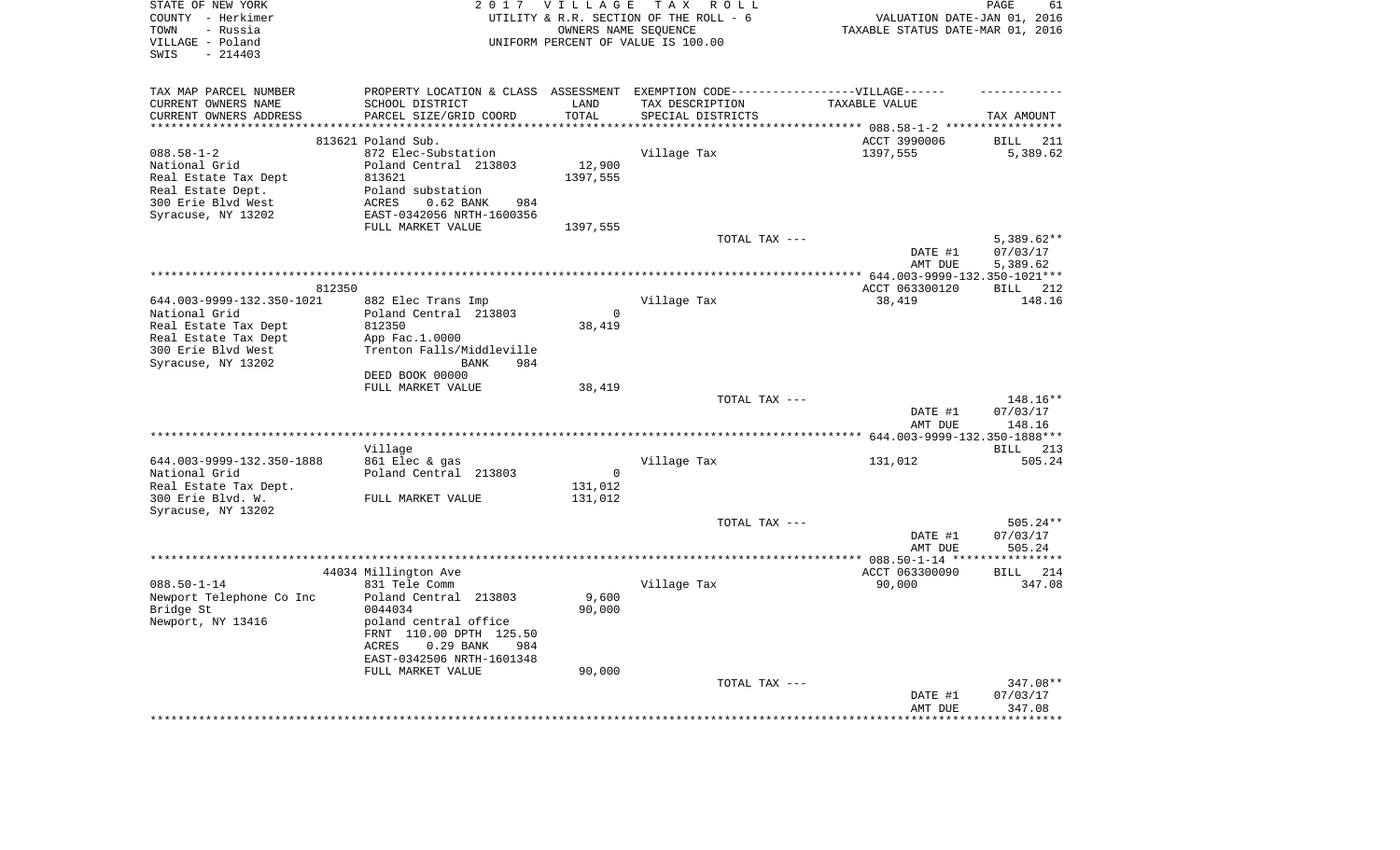| STATE OF NEW YORK          | 2 0 1 7                              | <b>VILLAGE</b> | T A X<br>R O L L                              |                                  | 62<br>PAGE         |
|----------------------------|--------------------------------------|----------------|-----------------------------------------------|----------------------------------|--------------------|
| – Herkimer<br>COUNTY       |                                      |                | UTILITY & R.R. SECTION OF THE ROLL - 6        | VALUATION DATE-JAN 01, 2016      |                    |
| TOWN<br>- Russia           |                                      |                | OWNERS NAME SEOUENCE                          | TAXABLE STATUS DATE-MAR 01, 2016 |                    |
| VILLAGE - Poland           |                                      |                | UNIFORM PERCENT OF VALUE IS 100.00            |                                  |                    |
| $-214403$<br>SWIS          |                                      |                |                                               |                                  |                    |
|                            |                                      |                |                                               |                                  |                    |
|                            |                                      |                |                                               |                                  |                    |
| TAX MAP PARCEL NUMBER      | PROPERTY LOCATION & CLASS ASSESSMENT |                | EXEMPTION CODE------------------VILLAGE------ |                                  |                    |
| CURRENT OWNERS NAME        | SCHOOL DISTRICT                      | LAND           | TAX DESCRIPTION                               | TAXABLE VALUE                    |                    |
| CURRENT OWNERS ADDRESS     | PARCEL SIZE/GRID COORD               | TOTAL          | SPECIAL DISTRICTS                             |                                  | TAX AMOUNT         |
| ************************** |                                      |                |                                               |                                  |                    |
| 888888                     |                                      |                |                                               | ACCT 063300030                   | <b>BILL</b><br>215 |
| 644.003-0000-630.500-1881  | 836 Telecom. eq.                     |                | Mass Telec 47100                              | 292                              |                    |
| Newport Telephone Co Inc   | Poland Central 213803                | $\Omega$       | Village Tax                                   | 4,043                            | 15.59              |
| Bridge St                  | Outside Plant                        | 4,335          |                                               |                                  |                    |
| Newport, NY 13416          | App Fac.1.0000                       |                |                                               |                                  |                    |
|                            | Poles, wires, cables, etc            |                |                                               |                                  |                    |
|                            | 984<br>BANK                          |                |                                               |                                  |                    |
|                            | DEED BOOK 00000                      |                |                                               |                                  |                    |
|                            | FULL MARKET VALUE                    | 4,335          |                                               |                                  |                    |
|                            |                                      |                | TOTAL TAX ---                                 |                                  | $15.59**$          |
|                            |                                      |                |                                               | DATE #1                          | 07/03/17           |
|                            |                                      |                |                                               | AMT DUE                          | 15.59              |
|                            |                                      |                |                                               |                                  |                    |
|                            |                                      |                |                                               |                                  |                    |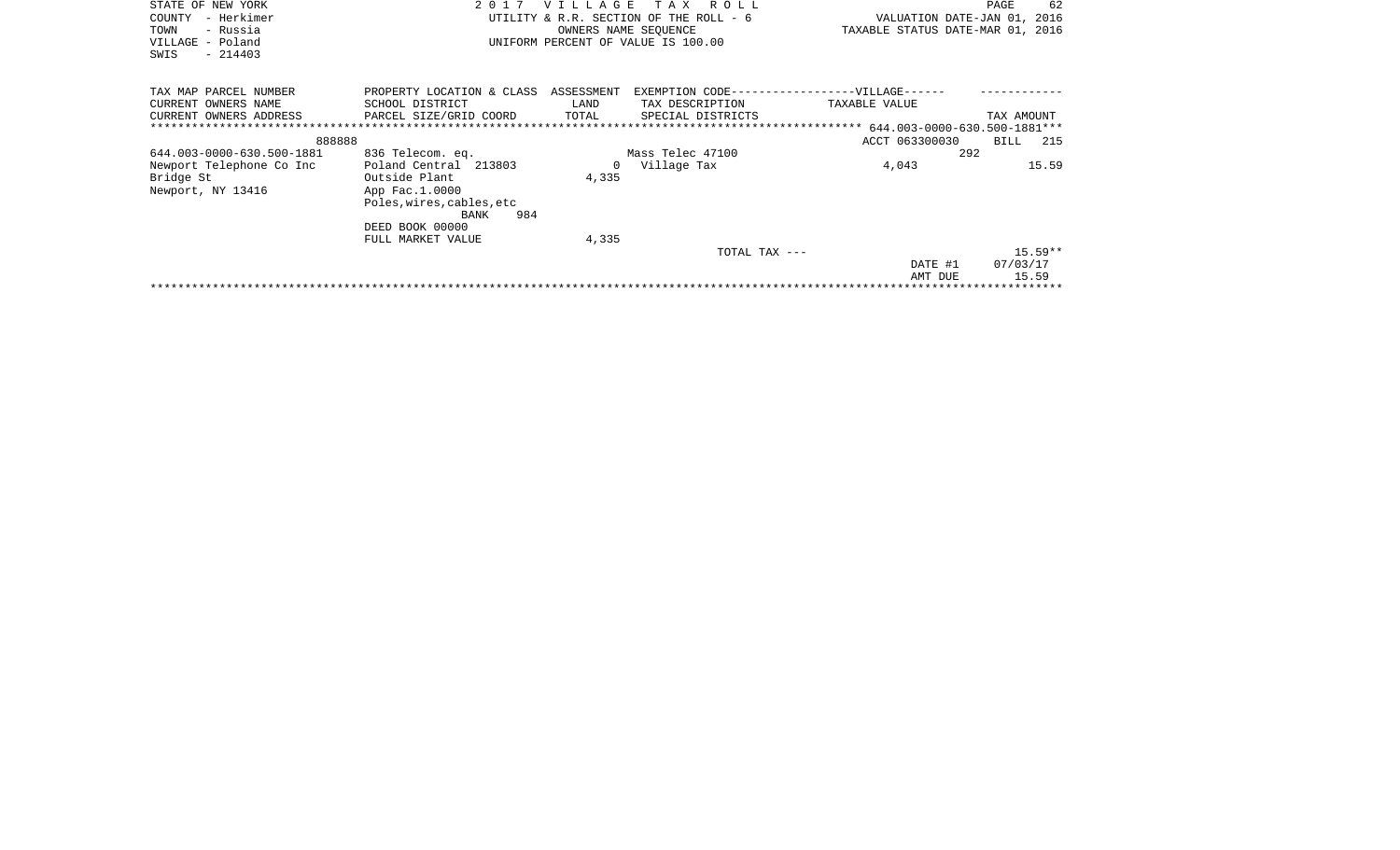| STATE OF NEW YORK | 2017 VILLAGE TAX ROLL                  | 63<br>PAGE                       |
|-------------------|----------------------------------------|----------------------------------|
| COUNTY - Herkimer | UTILITY & R.R. SECTION OF THE ROLL - 6 | VALUATION DATE-JAN 01, 2016      |
| TOWN - Russia     |                                        | TAXABLE STATUS DATE-MAR 01, 2016 |
| VILLAGE - Poland  | UNIFORM PERCENT OF VALUE IS 100.00     | RPS155/V04/L015                  |
| - 214403<br>SWIS  |                                        | CURRENT DATE 5/17/2017           |
|                   |                                        |                                  |
|                   | ROLL SUB SECTION- -TOTALS              |                                  |

|      |             |               | $\blacksquare$<br>11 L<br>. ON |     | EXEMPT       | ABL.           | $m \wedge m$<br>$  -$ |
|------|-------------|---------------|--------------------------------|-----|--------------|----------------|-----------------------|
| CODE | NAME<br>. . | <b>DARCET</b> | TVDI                           | ,,, | 'תוזכ<br>∆M∩ | . <del>.</del> | $- - -$<br>.AZ        |

# NO SPECIAL DISTRICTS AT THIS LEVEL

#### \*\*\* S C H O O L D I S T R I C T S U M M A R Y \*\*\*

| CODE   | DISTRICT NAME                    | TOTAL<br>PARCELS | ASSESSED<br>LAND | ASSESSED<br>TOTAL | EXEMPT<br><b>AMOUNT</b> | TOTAL<br>TAXABLE |
|--------|----------------------------------|------------------|------------------|-------------------|-------------------------|------------------|
|        |                                  |                  |                  |                   | STAR AMOUNT             | STAR TAXABLE     |
|        | Poland Central                   | 5                | 22,500           | 1661,321          | 292                     | 1,661,029        |
| 213803 |                                  |                  |                  |                   |                         | 1,661,029        |
|        | SUB-TOTAL                        | 5                | 22,500           | 1661,321          | 292                     | 1,661,029        |
|        | $S \cup B - T \cup T A L (CONT)$ |                  |                  |                   |                         | 1,661,029        |
|        |                                  |                  |                  |                   |                         |                  |
|        | TOTAL                            | 5                | 22,500           | 1661,321          | 292                     | 1,661,029        |
|        | T O T A L (CONT)                 |                  |                  |                   |                         | 1,661,029        |

# \*\*\* S Y S T E M C O D E S S U M M A R Y \*\*\*

#### NO SYSTEM EXEMPTIONS AT THIS LEVEL

| CODE  | DESCRIPTION | TOTAL<br>PARCELS | VILLAGE |
|-------|-------------|------------------|---------|
| 47100 | Mass Telec  |                  | 292     |
|       | тотаь       | ᅩ                | 292     |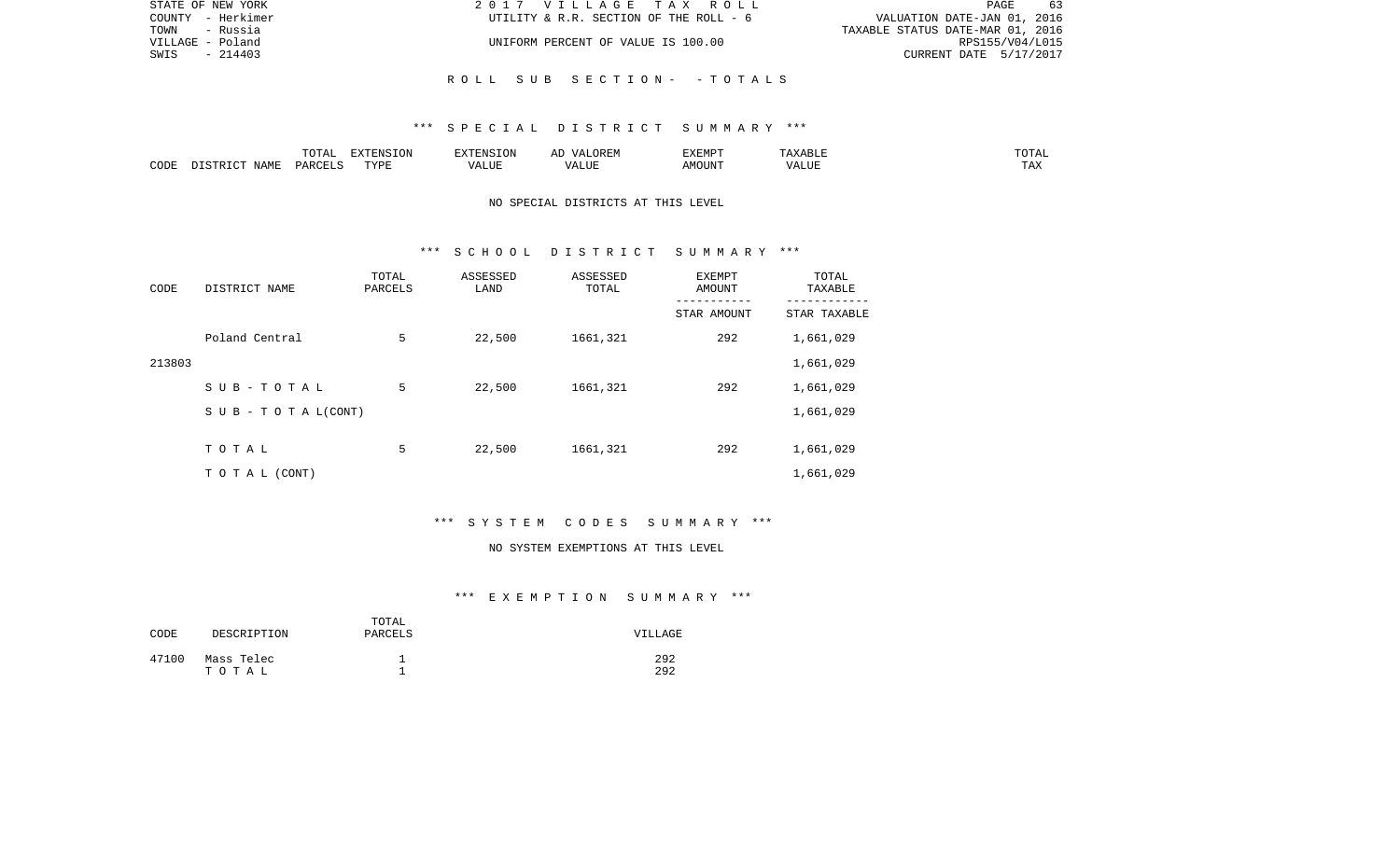| STATE OF NEW YORK | 2017 VILLAGE TAX ROLL                  | -64<br>PAGE                      |
|-------------------|----------------------------------------|----------------------------------|
| COUNTY - Herkimer | UTILITY & R.R. SECTION OF THE ROLL - 6 | VALUATION DATE-JAN 01, 2016      |
| TOWN - Russia     |                                        | TAXABLE STATUS DATE-MAR 01, 2016 |
| VILLAGE - Poland  | UNIFORM PERCENT OF VALUE IS 100.00     | RPS155/V04/L015                  |
| $-214403$<br>SWIS |                                        | CURRENT DATE 5/17/2017           |
|                   |                                        |                                  |
|                   | ROLL SUB SECTION- - TOTALS             |                                  |

| ROLL<br><b>SEC</b> | DESCRIPTION                    | TOTAL<br>PARCELS | ASSESSED<br>LAND | ASSESSED<br>TOTAL | <b>EXEMPT</b><br>AMOUNT | TOTAL<br>TAXABLE | TOTAL<br>TAX |
|--------------------|--------------------------------|------------------|------------------|-------------------|-------------------------|------------------|--------------|
|                    |                                |                  |                  |                   |                         |                  |              |
|                    |                                |                  |                  |                   | STAR AMOUNT             | STAR TAXABLE     |              |
|                    | Village Tax<br>SPEC DIST TAXES |                  | 22,500           | 1661,321          | 292                     | 1,661,029        | 6,405.69     |
|                    | UTILITIES & N.C.               |                  |                  |                   |                         |                  | 6,405.69     |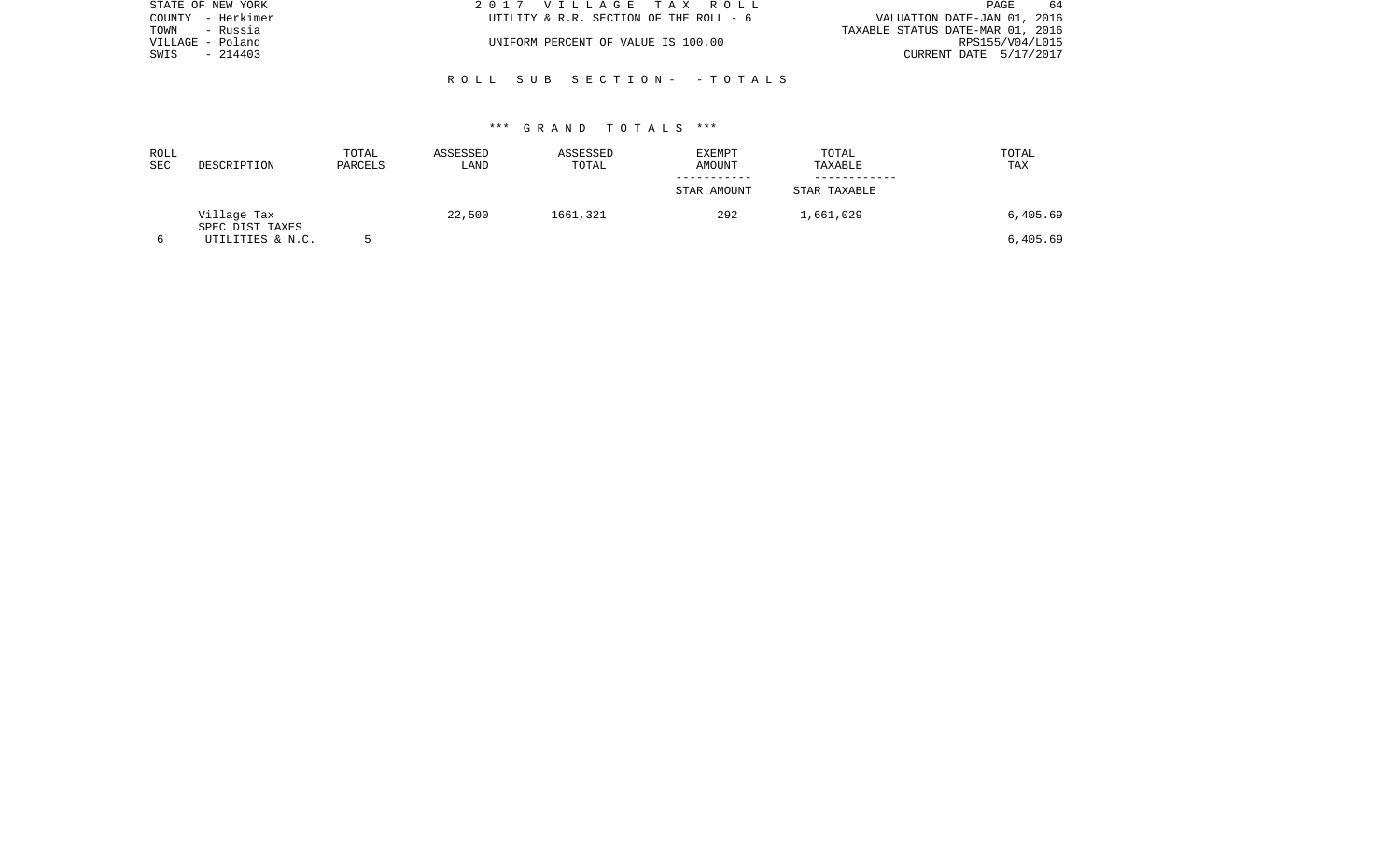| STATE OF NEW YORK | 2017 VILLAGE TAX ROLL                  | 65<br>PAGE                       |
|-------------------|----------------------------------------|----------------------------------|
| COUNTY - Herkimer | UTILITY & R.R. SECTION OF THE ROLL - 6 | VALUATION DATE-JAN 01, 2016      |
| TOWN<br>- Russia  |                                        | TAXABLE STATUS DATE-MAR 01, 2016 |
| VILLAGE - Poland  | UNIFORM PERCENT OF VALUE IS 100.00     | RPS155/V04/L015                  |
| - 214403<br>SWIS  |                                        | CURRENT DATE 5/17/2017           |
|                   |                                        |                                  |

R O L L S E C T I O N T O T A L S

|      |      | $\Box \land \Box \Box$<br>TOTAL | EXTENSION | $  -$ | $H^{\prime}$ H $^{\prime}$ M $^{\prime}$<br>A | EXEMP' | ABLE                 | ---        |
|------|------|---------------------------------|-----------|-------|-----------------------------------------------|--------|----------------------|------------|
| CODE | NAMF | ، جمہوری                        | TVDF<br>. |       | TTT.                                          |        | <b>T TTT</b><br>ALUI | max<br>was |

# NO SPECIAL DISTRICTS AT THIS LEVEL

#### \*\*\* S C H O O L D I S T R I C T S U M M A R Y \*\*\*

| CODE   | DISTRICT NAME                    | TOTAL<br>PARCELS | ASSESSED<br>LAND | ASSESSED<br>TOTAL | <b>EXEMPT</b><br>AMOUNT | TOTAL<br>TAXABLE |
|--------|----------------------------------|------------------|------------------|-------------------|-------------------------|------------------|
|        |                                  |                  |                  |                   | STAR AMOUNT             | STAR TAXABLE     |
|        | Poland Central                   | 5                | 22,500           | 1661,321          | 292                     | 1,661,029        |
| 213803 |                                  |                  |                  |                   |                         | 1,661,029        |
|        | SUB-TOTAL                        | 5                | 22,500           | 1661,321          | 292                     | 1,661,029        |
|        | $S \cup B - T \cup T A L (CONT)$ |                  |                  |                   |                         | 1,661,029        |
|        |                                  |                  |                  |                   |                         |                  |
|        | TOTAL                            | 5                | 22,500           | 1661,321          | 292                     | 1,661,029        |
|        | T O T A L (CONT)                 |                  |                  |                   |                         | 1,661,029        |

# \*\*\* S Y S T E M C O D E S S U M M A R Y \*\*\*

#### NO SYSTEM EXEMPTIONS AT THIS LEVEL

| CODE  | DESCRIPTION         | TOTAL<br>PARCELS | VILLAGE    |
|-------|---------------------|------------------|------------|
| 47100 | Mass Telec<br>тотаь |                  | 292<br>292 |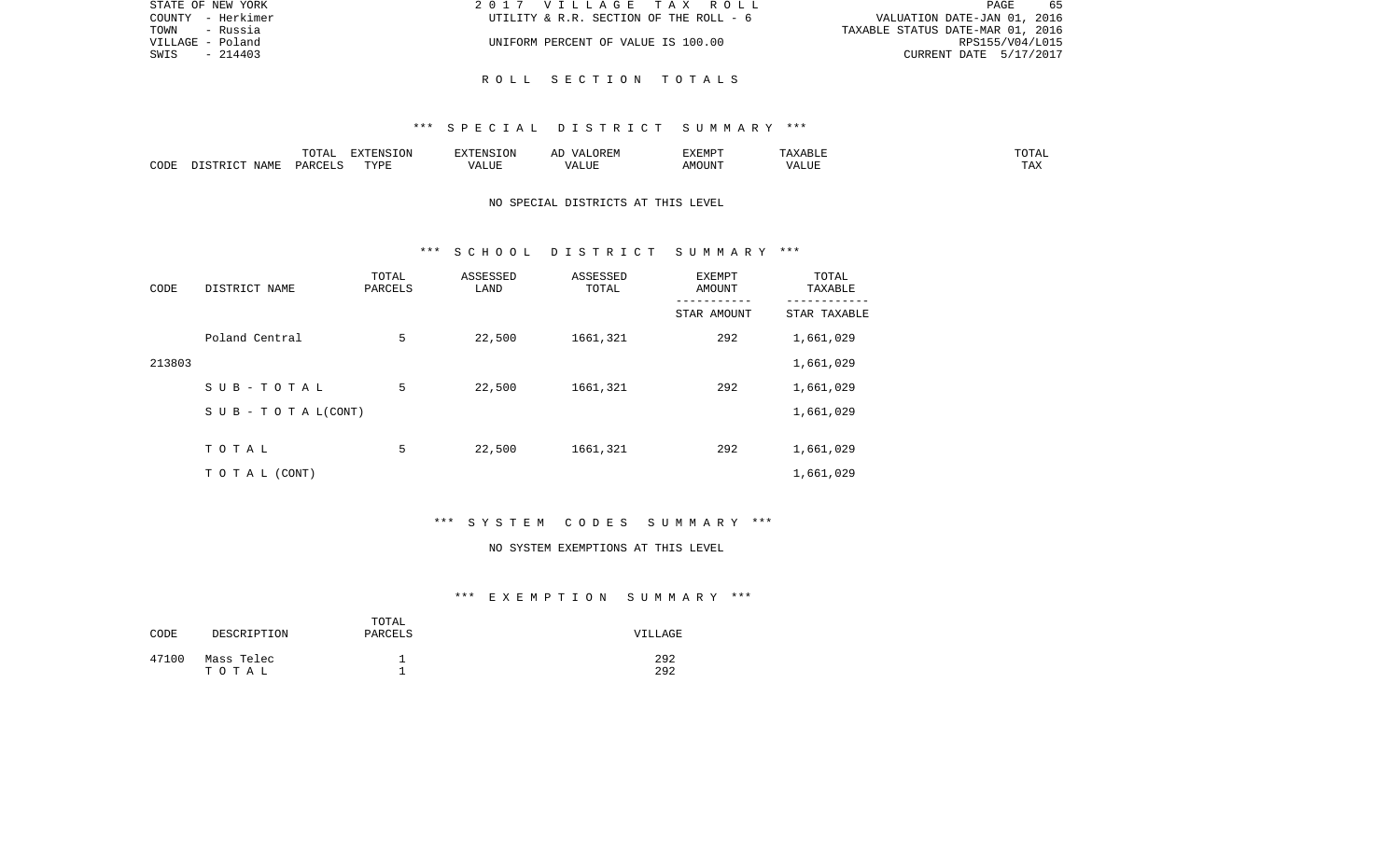| STATE OF NEW YORK | 2017 VILLAGE TAX ROLL                  | 66<br>PAGE                       |
|-------------------|----------------------------------------|----------------------------------|
| COUNTY - Herkimer | UTILITY & R.R. SECTION OF THE ROLL - 6 | VALUATION DATE-JAN 01, 2016      |
| - Russia<br>TOWN  |                                        | TAXABLE STATUS DATE-MAR 01, 2016 |
| VILLAGE - Poland  | UNIFORM PERCENT OF VALUE IS 100.00     | RPS155/V04/L015                  |
| $-214403$<br>SWIS |                                        | CURRENT DATE 5/17/2017           |
|                   |                                        |                                  |
|                   | ROLL SECTION TOTALS                    |                                  |

| ROLL<br><b>SEC</b> | DESCRIPTION                    | TOTAL<br>PARCELS | ASSESSED<br>LAND | ASSESSED<br>TOTAL | <b>EXEMPT</b><br>AMOUNT | TOTAL<br>TAXABLE | TOTAL<br>TAX |
|--------------------|--------------------------------|------------------|------------------|-------------------|-------------------------|------------------|--------------|
|                    |                                |                  |                  |                   | STAR AMOUNT             | STAR TAXABLE     |              |
|                    | Village Tax<br>SPEC DIST TAXES |                  | 22,500           | 1661,321          | 292                     | 1,661,029        | 6,405.69     |
|                    | UTILITIES & N.C.               |                  |                  |                   |                         |                  | 6,405.69     |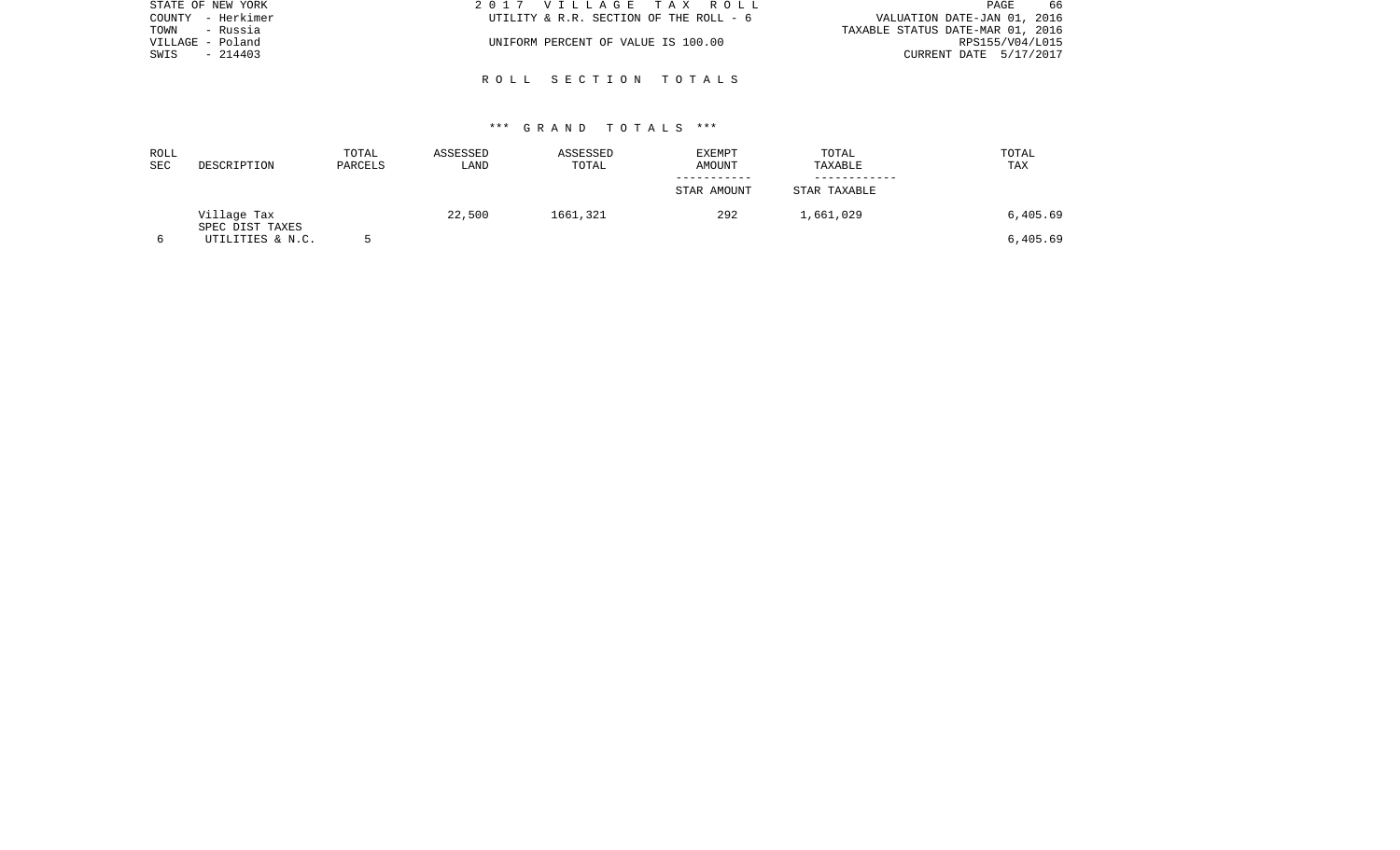| STATE OF NEW YORK<br>COUNTY - Herkimer<br>TOWN<br>- Russia<br>VILLAGE - Poland<br>$-214403$<br>SWIS |                                                                                                                                                                       |                  | 2017 VILLAGE TAX ROLL<br>WHOLLY EXEMPT SECTION OF THE ROLL - 8<br>OWNERS NAME SEQUENCE<br>UNIFORM PERCENT OF VALUE IS 100.00 | PAGE<br>VALUATION DATE-JAN 01, 2016<br>TAXABLE STATUS DATE-MAR 01, 2016 | 67         |
|-----------------------------------------------------------------------------------------------------|-----------------------------------------------------------------------------------------------------------------------------------------------------------------------|------------------|------------------------------------------------------------------------------------------------------------------------------|-------------------------------------------------------------------------|------------|
| TAX MAP PARCEL NUMBER<br>CURRENT OWNERS NAME<br>CURRENT OWNERS ADDRESS                              | PROPERTY LOCATION & CLASS ASSESSMENT EXEMPTION CODE-----------------VILLAGE------<br>SCHOOL DISTRICT<br>PARCEL SIZE/GRID COORD                                        | LAND<br>TOTAL    | TAX DESCRIPTION<br>SPECIAL DISTRICTS                                                                                         | TAXABLE VALUE                                                           | TAX AMOUNT |
|                                                                                                     | 39 Case St                                                                                                                                                            |                  |                                                                                                                              | ACCT 063005270                                                          |            |
| $088.58 - 1 - 1.2$<br>Kuyahoora Valley Ambulance<br>39 Case St<br>PO Box 282<br>Poland, NY 13431    | 642 Health bldg<br>Poland Central 213803<br>Lot#28 Royal Gr<br>Blda<br>Back Street<br>FRNT 100.00 DPTH 157.00<br>EAST-0341714 NRTH-1600522                            | 130,000          | MUN OWNED 13100<br>25,000 Village Tax                                                                                        | 130,000<br>0.00                                                         | 0.00       |
|                                                                                                     | DEED BOOK 1440 PG-374                                                                                                                                                 |                  |                                                                                                                              |                                                                         |            |
|                                                                                                     | FULL MARKET VALUE                                                                                                                                                     | 130,000          | TOTAL TAX ---                                                                                                                |                                                                         | $0.00**$   |
|                                                                                                     |                                                                                                                                                                       |                  |                                                                                                                              |                                                                         |            |
| $088.59 - 1 - 4$<br>Poland Assoc.inc.<br>Poland, NY 13431                                           | <b>Rte.#28</b><br>695 Cemetery<br>Poland Central 213803<br>ACRES<br>1.70<br>EAST-0343382 NRTH-1600178                                                                 | 17,500           | MUN OWNED 13100<br>17,500 Village Tax                                                                                        | 17,500<br>0.00                                                          | 0.00       |
|                                                                                                     | FULL MARKET VALUE                                                                                                                                                     | 17,500           |                                                                                                                              |                                                                         | $0.00**$   |
|                                                                                                     |                                                                                                                                                                       |                  | TOTAL TAX ---                                                                                                                |                                                                         |            |
|                                                                                                     | Route 8                                                                                                                                                               |                  |                                                                                                                              | ACCT 063005330                                                          |            |
| $088.51 - 1 - 38.1$                                                                                 | 612 School                                                                                                                                                            |                  | MUN OWNED 13100                                                                                                              | 9200,000                                                                |            |
| Poland Central School<br>74 Cold Brook St<br>Poland, NY 13431                                       | Poland Central 213803<br>Lot#28 Royal Gr<br>Bldgs 80 Acres<br>Rte#8<br>ACRES 17.60<br>EAST-0343736 NRTH-1601510<br>DEED BOOK 00000                                    | 9200,000         | 200,000 Village Tax                                                                                                          | 0.00                                                                    | 0.00       |
|                                                                                                     | FULL MARKET VALUE                                                                                                                                                     | 9200,000         |                                                                                                                              |                                                                         |            |
|                                                                                                     | Route 28                                                                                                                                                              |                  | TOTAL TAX ---                                                                                                                | ACCT 063005120                                                          | $0.00**$   |
| $088.50 - 1 - 54.1$<br>Poland Public Library<br>Poland, NY 13431                                    | 611 Library<br>Poland Central 213803<br>Library<br>Rte#28<br>FRNT<br>81.00 DPTH<br>0.11<br>ACRES<br>EAST-0342336 NRTH-1600910<br>DEED BOOK 00000<br>FULL MARKET VALUE | 95,000<br>95,000 | MUN OWNED 13100<br>5,500 Village Tax                                                                                         | 95,000<br>0.00                                                          | 0.00       |
|                                                                                                     | *****************************                                                                                                                                         |                  | TOTAL TAX ---                                                                                                                |                                                                         | $0.00**$   |
|                                                                                                     |                                                                                                                                                                       |                  |                                                                                                                              | **********************************                                      |            |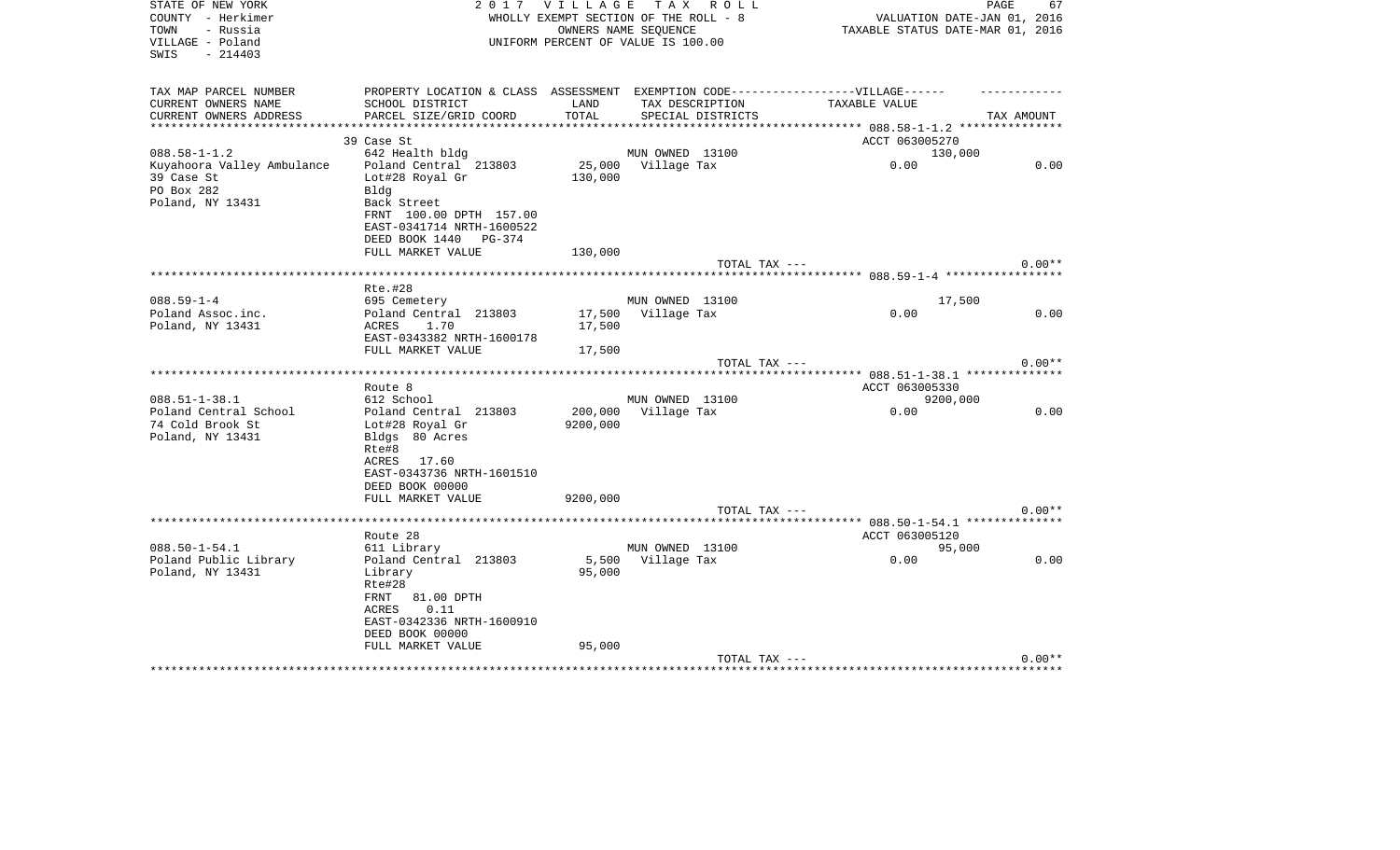| STATE OF NEW YORK           | 2017                                                                             | <b>VILLAGE</b> | TAX ROLL                              |               |                                                  | PAGE                        | 68       |
|-----------------------------|----------------------------------------------------------------------------------|----------------|---------------------------------------|---------------|--------------------------------------------------|-----------------------------|----------|
| COUNTY - Herkimer           |                                                                                  |                | WHOLLY EXEMPT SECTION OF THE ROLL - 8 |               |                                                  | VALUATION DATE-JAN 01, 2016 |          |
| TOWN<br>- Russia            |                                                                                  |                | OWNERS NAME SEOUENCE                  |               | TAXABLE STATUS DATE-MAR 01, 2016                 |                             |          |
| VILLAGE - Poland            |                                                                                  |                | UNIFORM PERCENT OF VALUE IS 100.00    |               |                                                  |                             |          |
| - 214403<br>SWIS            |                                                                                  |                |                                       |               |                                                  |                             |          |
|                             |                                                                                  |                |                                       |               |                                                  |                             |          |
| TAX MAP PARCEL NUMBER       | PROPERTY LOCATION & CLASS ASSESSMENT EXEMPTION CODE----------------VILLAGE------ |                |                                       |               |                                                  |                             |          |
| CURRENT OWNERS NAME         | SCHOOL DISTRICT                                                                  | LAND           | TAX DESCRIPTION                       |               | TAXABLE VALUE                                    |                             |          |
| CURRENT OWNERS ADDRESS      | PARCEL SIZE/GRID COORD                                                           | TOTAL          | SPECIAL DISTRICTS                     |               |                                                  | TAX AMOUNT                  |          |
|                             |                                                                                  |                |                                       |               | ****** 088.50-1-55.2 ***************             |                             |          |
|                             | Route 28                                                                         |                |                                       |               | ACCT 063005210                                   |                             |          |
| $088.50 - 1 - 55.2$         | 311 Res vac land                                                                 |                | MUN OWNED 13100                       |               |                                                  | 2,000                       |          |
| Poland Public Library       | Poland Central 213803                                                            | 2,000          | Village Tax                           |               | 0.00                                             |                             | 0.00     |
| Poland, NY 13431            | Vacant                                                                           | 2,000          |                                       |               |                                                  |                             |          |
|                             | Land 1/5 Acre                                                                    |                |                                       |               |                                                  |                             |          |
|                             | FRNT<br>50.50 DPTH                                                               |                |                                       |               |                                                  |                             |          |
|                             | ACRES<br>0.07                                                                    |                |                                       |               |                                                  |                             |          |
|                             | EAST-0342394 NRTH-1600870                                                        |                |                                       |               |                                                  |                             |          |
|                             | DEED BOOK 00000                                                                  |                |                                       |               |                                                  |                             |          |
|                             | FULL MARKET VALUE                                                                | 2,000          |                                       |               |                                                  |                             |          |
|                             |                                                                                  |                |                                       | TOTAL TAX --- |                                                  |                             | $0.00**$ |
|                             |                                                                                  |                |                                       |               | ***** 088.50-1-25 *************                  |                             |          |
|                             | Route 28                                                                         |                |                                       |               | ACCT 063005050                                   |                             |          |
| $088.50 - 1 - 25$           | 652 Govt bldgs                                                                   |                | MUN OWNED 13100                       |               |                                                  | 230,000                     |          |
| Town Of Russia              | Poland Central 213803                                                            | 21,000         | Village Tax                           |               | 0.00                                             |                             | 0.00     |
| N Main St                   | Lot $#28$ Rg                                                                     | 230,000        |                                       |               |                                                  |                             |          |
| Poland, NY 13431            | Off Bldg 8/10 A                                                                  |                |                                       |               |                                                  |                             |          |
|                             | Rte No.28                                                                        |                |                                       |               |                                                  |                             |          |
|                             | FRNT 148.00 DPTH 202.00                                                          |                |                                       |               |                                                  |                             |          |
|                             | ACRES<br>3.00                                                                    |                |                                       |               |                                                  |                             |          |
|                             | EAST-0341482 NRTH-1601988                                                        |                |                                       |               |                                                  |                             |          |
|                             | FULL MARKET VALUE                                                                | 230,000        |                                       |               |                                                  |                             |          |
|                             |                                                                                  |                |                                       | TOTAL TAX --- |                                                  |                             | $0.00**$ |
| *************************** |                                                                                  |                |                                       |               |                                                  |                             |          |
|                             | Route 8                                                                          |                |                                       |               | ACCT 063005340                                   |                             |          |
| $088.51 - 1 - 38.2$         | 591 Playground                                                                   |                | MUN OWNED 13100                       |               |                                                  | 50,000                      |          |
| Town Of Russia              | Poland Central 213803                                                            | 35,500         | Village Tax                           |               | 0.00                                             |                             | 0.00     |
| Poland, NY 13431            | Lot 28 Royal Grant                                                               | 50,000         |                                       |               |                                                  |                             |          |
|                             | Recreation Center                                                                |                |                                       |               |                                                  |                             |          |
|                             | Rte #8                                                                           |                |                                       |               |                                                  |                             |          |
|                             | ACRES 16.60                                                                      |                |                                       |               |                                                  |                             |          |
|                             | EAST-0343432 NRTH-1600607                                                        |                |                                       |               |                                                  |                             |          |
|                             | DEED BOOK 703<br>$PG-504$                                                        |                |                                       |               |                                                  |                             |          |
|                             | FULL MARKET VALUE                                                                | 50,000         |                                       |               |                                                  |                             |          |
|                             |                                                                                  |                |                                       | TOTAL TAX --- |                                                  |                             | $0.00**$ |
|                             | ******************                                                               |                |                                       |               | ******************* 088.51-1-48.1 ************** |                             |          |
|                             | Route 8                                                                          |                |                                       |               | ACCT 063003270                                   |                             |          |
| $088.51 - 1 - 48.1$         | 438 Parking lot                                                                  |                | TOWN-GEN                              | 13500         |                                                  | 14,800                      |          |
| Town of Russia              | Poland Central 213803                                                            | 14,800         | Village Tax                           |               | 0.00                                             |                             | 0.00     |
| PO Box 126                  | Old Service Station                                                              | 14,800         |                                       |               |                                                  |                             |          |
| Poland, NY 13431            | Park/School Entrance                                                             |                |                                       |               |                                                  |                             |          |
|                             | FRNT<br>75.00 DPTH 166.50                                                        |                |                                       |               |                                                  |                             |          |
|                             | 0.94<br>ACRES                                                                    |                |                                       |               |                                                  |                             |          |
|                             | EAST-0343091 NRTH-1601132                                                        |                |                                       |               |                                                  |                             |          |
|                             | DEED BOOK 1167<br><b>PG-228</b>                                                  |                |                                       |               |                                                  |                             |          |
|                             | FULL MARKET VALUE                                                                | 14,800         |                                       |               |                                                  |                             |          |
|                             |                                                                                  |                |                                       | TOTAL TAX --- |                                                  |                             | $0.00**$ |
|                             |                                                                                  |                |                                       |               |                                                  |                             |          |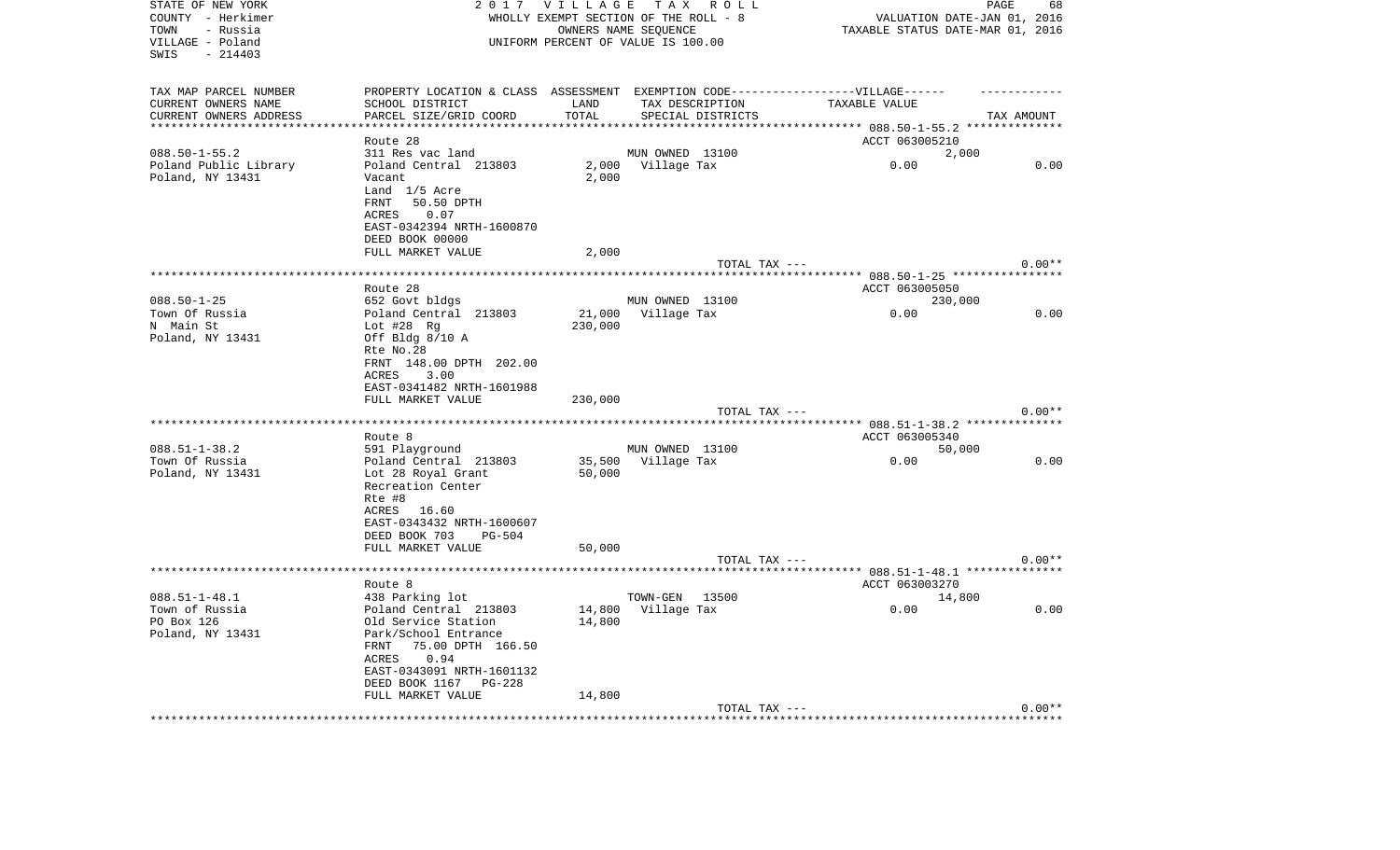| STATE OF NEW YORK<br>COUNTY - Herkimer<br>TOWN<br>- Russia<br>VILLAGE - Poland<br>$-214403$<br>SWIS |                                                                                  | 2017 VILLAGE TAX ROLL<br>WHOLLY EXEMPT SECTION OF THE ROLL - 8<br>UNIFORM PERCENT OF VALUE IS 100.00 | OWNERS NAME SEQUENCE |                   | VALUATION DATE-JAN 01, 2016<br>TAXABLE STATUS DATE-MAR 01, 2016 | PAGE<br>69 |
|-----------------------------------------------------------------------------------------------------|----------------------------------------------------------------------------------|------------------------------------------------------------------------------------------------------|----------------------|-------------------|-----------------------------------------------------------------|------------|
| TAX MAP PARCEL NUMBER                                                                               | PROPERTY LOCATION & CLASS ASSESSMENT EXEMPTION CODE----------------VILLAGE------ |                                                                                                      |                      |                   |                                                                 |            |
| CURRENT OWNERS NAME                                                                                 | SCHOOL DISTRICT                                                                  | LAND                                                                                                 | TAX DESCRIPTION      |                   | TAXABLE VALUE                                                   |            |
| CURRENT OWNERS ADDRESS<br>***********************                                                   | PARCEL SIZE/GRID COORD                                                           | TOTAL                                                                                                |                      | SPECIAL DISTRICTS |                                                                 | TAX AMOUNT |
|                                                                                                     | N. Main St                                                                       |                                                                                                      |                      |                   |                                                                 |            |
| $088.50 - 1 - 3.2$                                                                                  | 735 Water well                                                                   |                                                                                                      | MUN CITY 13350       |                   | 150,000                                                         |            |
| Village of Poland                                                                                   | Poland Central 213803                                                            | 19,000                                                                                               | Village Tax          |                   | 0.00                                                            | 0.00       |
| Main St                                                                                             | PORTION OF 088.50-1-1                                                            | 150,000                                                                                              |                      |                   |                                                                 |            |
| Poland, NY 13431                                                                                    | PORTIO OF 088.50-1-3<br>FRNT 248.00 DPTH                                         |                                                                                                      |                      |                   |                                                                 |            |
|                                                                                                     | 3.00<br>ACRES                                                                    |                                                                                                      |                      |                   |                                                                 |            |
|                                                                                                     | EAST-0339985 NRTH-1602539<br>FULL MARKET VALUE                                   | 150,000                                                                                              |                      |                   |                                                                 |            |
|                                                                                                     |                                                                                  |                                                                                                      |                      | TOTAL TAX ---     |                                                                 | $0.00**$   |
|                                                                                                     |                                                                                  |                                                                                                      |                      |                   |                                                                 |            |
|                                                                                                     | Case St                                                                          |                                                                                                      |                      |                   | ACCT 063005150                                                  |            |
| $088.50 - 1 - 53$                                                                                   | 662 Police/fire                                                                  |                                                                                                      | VLG/OTHER 13650      |                   | 400,000                                                         |            |
| Village Of Poland                                                                                   | Poland Central 213803                                                            | 7,600                                                                                                | Village Tax          |                   | 0.00                                                            | 0.00       |
| Poland, NY 13431                                                                                    | Fire Ho Lot1/4a<br>Case Street                                                   | 400,000                                                                                              |                      |                   |                                                                 |            |
|                                                                                                     | 94.38 DPTH 76.00<br>FRNT                                                         |                                                                                                      |                      |                   |                                                                 |            |
|                                                                                                     | EAST-0342193 NRTH-1600807                                                        |                                                                                                      |                      |                   |                                                                 |            |
|                                                                                                     | FULL MARKET VALUE                                                                | 400,000                                                                                              |                      |                   |                                                                 |            |
|                                                                                                     |                                                                                  |                                                                                                      |                      | TOTAL TAX ---     |                                                                 | $0.00**$   |
|                                                                                                     |                                                                                  |                                                                                                      |                      |                   |                                                                 |            |
|                                                                                                     | Case St                                                                          |                                                                                                      |                      |                   |                                                                 |            |
| $088.50 - 1 - 54.2$                                                                                 | 652 Govt bldgs<br>Poland Central 213803                                          |                                                                                                      | MUN OWNED 13100      |                   | 48,000<br>0.00                                                  | 0.00       |
| Village Of Poland<br>PO Box 133                                                                     | Case St                                                                          | 48,000                                                                                               | 7,400 Village Tax    |                   |                                                                 |            |
| Poland, NY 13431                                                                                    | Office                                                                           |                                                                                                      |                      |                   |                                                                 |            |
|                                                                                                     | 91.20 DPTH<br>FRNT                                                               |                                                                                                      |                      |                   |                                                                 |            |
|                                                                                                     | 0.28<br>ACRES                                                                    |                                                                                                      |                      |                   |                                                                 |            |
|                                                                                                     | EAST-0342273 NRTH-1600858                                                        |                                                                                                      |                      |                   |                                                                 |            |
|                                                                                                     | DEED BOOK 00827 PG-00014                                                         |                                                                                                      |                      |                   |                                                                 |            |
|                                                                                                     | FULL MARKET VALUE                                                                | 48,000                                                                                               |                      |                   |                                                                 |            |
|                                                                                                     |                                                                                  |                                                                                                      |                      | TOTAL TAX ---     | *************************** 088.50-1-55.1 *************         | $0.00**$   |
|                                                                                                     | Case                                                                             |                                                                                                      |                      |                   |                                                                 |            |
| $088.50 - 1 - 55.1$                                                                                 | 653 Govt pk lot                                                                  |                                                                                                      | MUN OWNED 13100      |                   | 3,000                                                           |            |
| Village of Poland                                                                                   | Poland Central 213803                                                            | 3,000                                                                                                | Village Tax          |                   | 0.00                                                            | 0.00       |
| PO Box 133                                                                                          | Vacant                                                                           | 3,000                                                                                                |                      |                   |                                                                 |            |
| Poland, NY 13431                                                                                    | From Library 1923                                                                |                                                                                                      |                      |                   |                                                                 |            |
|                                                                                                     | 0.09<br>ACRES                                                                    |                                                                                                      |                      |                   |                                                                 |            |
|                                                                                                     | EAST-0342358 NRTH-1600828                                                        |                                                                                                      |                      |                   |                                                                 |            |
|                                                                                                     | DEED BOOK 00827 PG-00011<br>FULL MARKET VALUE                                    | 3,000                                                                                                |                      |                   |                                                                 |            |
|                                                                                                     |                                                                                  |                                                                                                      |                      | TOTAL TAX ---     |                                                                 | $0.00**$   |
|                                                                                                     |                                                                                  |                                                                                                      |                      |                   |                                                                 |            |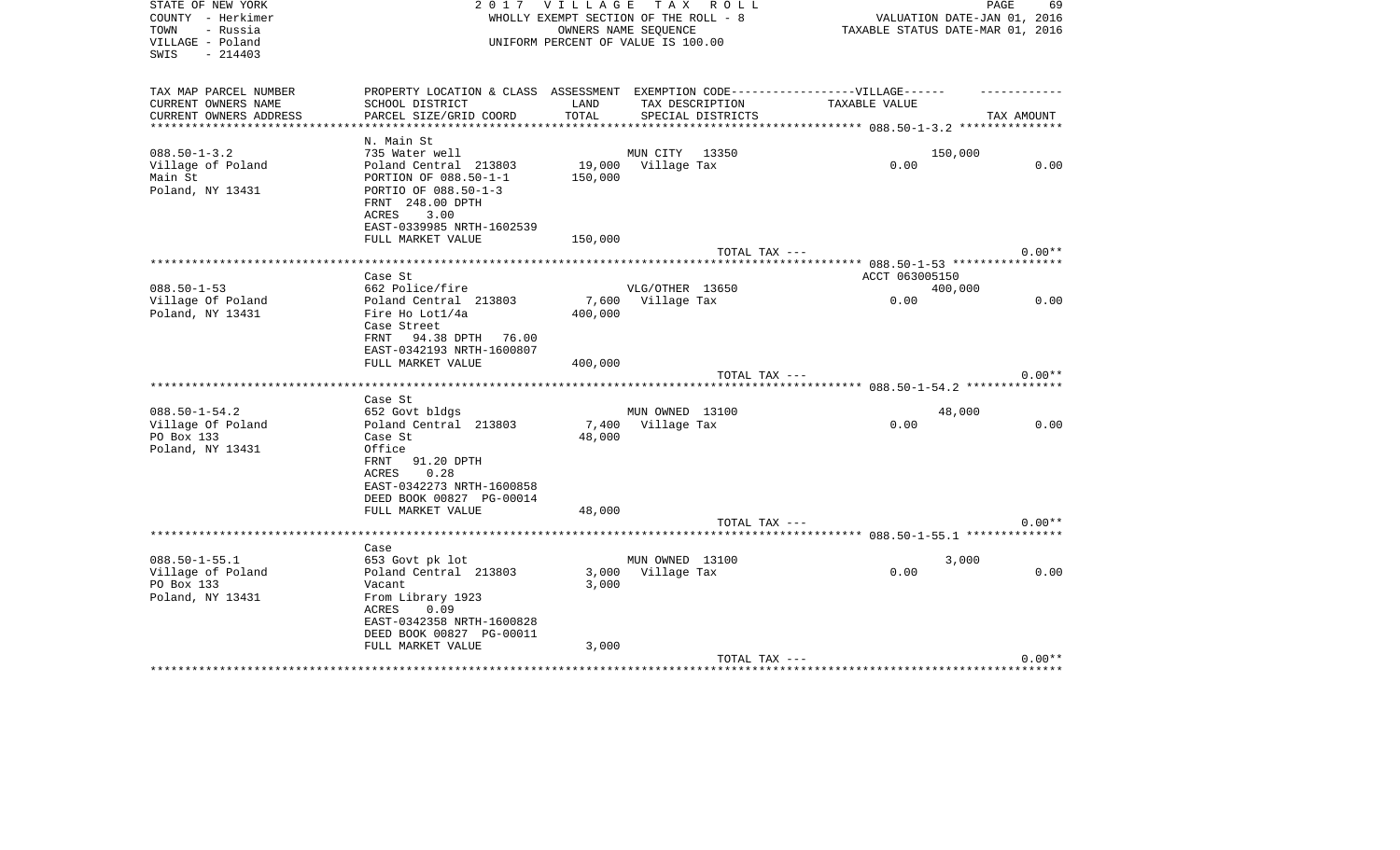| STATE OF NEW YORK<br>COUNTY - Herkimer<br>TOWN<br>- Russia<br>VILLAGE - Poland<br>SWIS<br>$-214403$ |                                                                                                                                            |                                  | 2017 VILLAGE TAX ROLL<br>WHOLLY EXEMPT SECTION OF THE ROLL - 8<br>OWNERS NAME SEOUENCE<br>UNIFORM PERCENT OF VALUE IS 100.00 |                                                                                   | PAGE<br>70<br>VALUATION DATE-JAN 01, 2016<br>TAXABLE STATUS DATE-MAR 01, 2016 |
|-----------------------------------------------------------------------------------------------------|--------------------------------------------------------------------------------------------------------------------------------------------|----------------------------------|------------------------------------------------------------------------------------------------------------------------------|-----------------------------------------------------------------------------------|-------------------------------------------------------------------------------|
| TAX MAP PARCEL NUMBER                                                                               |                                                                                                                                            |                                  |                                                                                                                              | PROPERTY LOCATION & CLASS ASSESSMENT EXEMPTION CODE-----------------VILLAGE------ |                                                                               |
| CURRENT OWNERS NAME<br>CURRENT OWNERS ADDRESS                                                       | SCHOOL DISTRICT<br>PARCEL SIZE/GRID COORD                                                                                                  | LAND<br>TOTAL                    | TAX DESCRIPTION<br>SPECIAL DISTRICTS                                                                                         | TAXABLE VALUE                                                                     | TAX AMOUNT                                                                    |
| *********************                                                                               |                                                                                                                                            |                                  |                                                                                                                              |                                                                                   |                                                                               |
|                                                                                                     | Route 28                                                                                                                                   |                                  |                                                                                                                              |                                                                                   |                                                                               |
| $088.50 - 1 - 56.2$                                                                                 | 653 Govt pk lot                                                                                                                            |                                  | VLG/OTHER 13650                                                                                                              |                                                                                   | 400                                                                           |
| Village Of Poland<br>Poland, NY 13431                                                               | Poland Central 213803<br>FRNT 15.80 DPTH 68.60<br>EAST-0342404 NRTH-1600787<br>DEED BOOK 0821 PG-0156                                      | 400                              | 400 Village Tax                                                                                                              | 0.00                                                                              | 0.00                                                                          |
|                                                                                                     | FULL MARKET VALUE                                                                                                                          | 400                              |                                                                                                                              |                                                                                   |                                                                               |
|                                                                                                     |                                                                                                                                            |                                  |                                                                                                                              | TOTAL TAX ---                                                                     | $0.00**$                                                                      |
|                                                                                                     | RT 8 & 28                                                                                                                                  |                                  |                                                                                                                              |                                                                                   |                                                                               |
| $088.51 - 1 - 61$                                                                                   | 591 Playground                                                                                                                             |                                  | MUN CITY<br>13350                                                                                                            |                                                                                   | 7,000                                                                         |
| Village of Poland<br>9 Case St<br>PO Box 133<br>Poland, NY 13431                                    | Poland Central 213803<br>Fountain<br>FRNT 290.40 DPTH<br>EAST-0342639 NRTH-1600815                                                         | 7,000<br>7,000                   | Village Tax                                                                                                                  | 0.00                                                                              | 0.00                                                                          |
|                                                                                                     | FULL MARKET VALUE                                                                                                                          | 7,000                            |                                                                                                                              |                                                                                   |                                                                               |
|                                                                                                     |                                                                                                                                            |                                  |                                                                                                                              | TOTAL TAX ---                                                                     | $0.00**$                                                                      |
|                                                                                                     | Back St                                                                                                                                    |                                  |                                                                                                                              | ACCT 171601                                                                       |                                                                               |
| $088.58 - 1 - 1.1$                                                                                  | 330 Vacant comm                                                                                                                            |                                  | WHOLLY EX 50000                                                                                                              |                                                                                   | $\Omega$                                                                      |
| Village of Poland<br>Back St<br>Poland, NY 13431                                                    | Poland Central 213803<br>Split 2012<br>W/ Ambulance<br>FRNT 193.00 DPTH<br>4.20<br>ACRES<br>EAST-0341647 NRTH-1600354<br>FULL MARKET VALUE | $\Omega$<br>$\Omega$<br>$\Omega$ | Village Tax                                                                                                                  | 0.00                                                                              | 0.00                                                                          |
|                                                                                                     |                                                                                                                                            |                                  |                                                                                                                              | TOTAL TAX ---                                                                     | $0.00**$                                                                      |
|                                                                                                     |                                                                                                                                            |                                  |                                                                                                                              |                                                                                   |                                                                               |
| $999.63 - 53$                                                                                       | Village Sts<br>822 Water supply                                                                                                            |                                  | MUN OWNED 13100                                                                                                              | ACCT 063005300                                                                    | 750,000                                                                       |
| Village Of Poland<br>Poland, NY 13431                                                               | Poland Central 213803<br>Lot#28 Royal Gr<br>Water Mains                                                                                    | 2,000<br>750,000                 | Village Tax                                                                                                                  | 0.00                                                                              | 0.00                                                                          |
|                                                                                                     | FULL MARKET VALUE                                                                                                                          | 750,000                          |                                                                                                                              |                                                                                   |                                                                               |
|                                                                                                     | ***************************                                                                                                                |                                  |                                                                                                                              | TOTAL TAX ---<br>**********************************                               | $0.00**$                                                                      |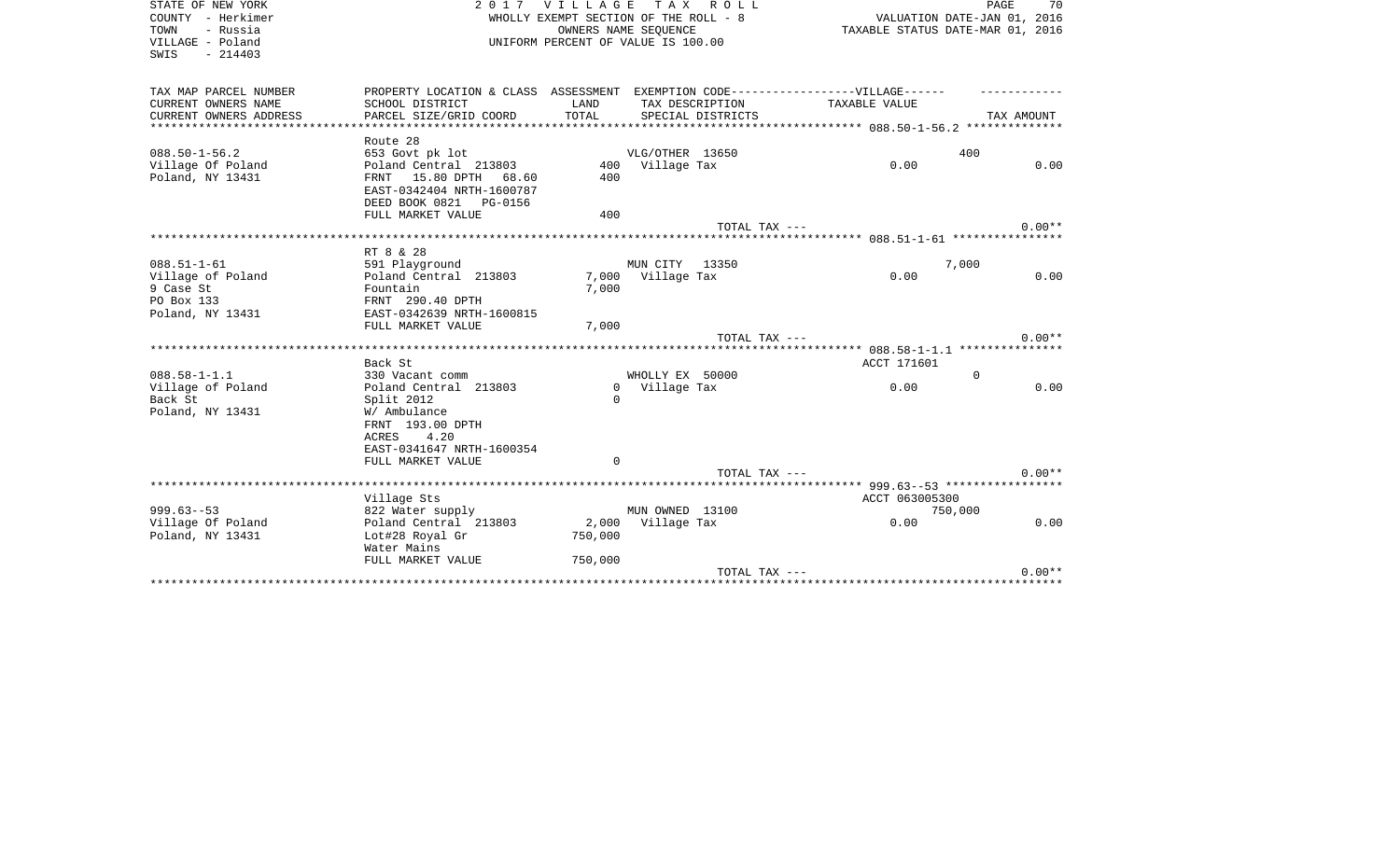| STATE OF NEW YORK | 2017 VILLAGE TAX ROLL                 | 71<br>PAGE                       |
|-------------------|---------------------------------------|----------------------------------|
| COUNTY - Herkimer | WHOLLY EXEMPT SECTION OF THE ROLL - 8 | VALUATION DATE-JAN 01, 2016      |
| TOWN<br>- Russia  |                                       | TAXABLE STATUS DATE-MAR 01, 2016 |
| VILLAGE - Poland  | UNIFORM PERCENT OF VALUE IS 100.00    | RPS155/V04/L015                  |
| - 214403<br>SWIS  |                                       | CURRENT DATE 5/17/2017           |
|                   |                                       |                                  |
|                   | ROLL SUB SECTION- -TOTALS             |                                  |

|      |             |               | $\blacksquare$<br>11 L<br>. ON |     | EXEMPT       | ABL.           | $m \wedge m$<br>$  -$ |
|------|-------------|---------------|--------------------------------|-----|--------------|----------------|-----------------------|
| CODE | NAME<br>. . | <b>DARCET</b> | TVDI                           | ,,, | 'תוזכ<br>∆M∩ | . <del>.</del> | $- - -$<br>.AZ        |

# NO SPECIAL DISTRICTS AT THIS LEVEL

#### \*\*\* S C H O O L D I S T R I C T S U M M A R Y \*\*\*

| CODE   | DISTRICT NAME             | TOTAL<br>PARCELS | ASSESSED<br>LAND | ASSESSED<br>TOTAL | EXEMPT<br>AMOUNT | TOTAL<br>TAXABLE |
|--------|---------------------------|------------------|------------------|-------------------|------------------|------------------|
|        |                           |                  |                  |                   | STAR AMOUNT      | STAR TAXABLE     |
|        | Poland Central            | 16               | 367,700          | 11097,700         | 11097,700        |                  |
| 213803 |                           |                  |                  |                   |                  |                  |
|        | SUB-TOTAL                 | 16               | 367,700          | 11097,700         | 11097,700        |                  |
|        | S U B - T O T A $L(CONT)$ |                  |                  |                   |                  |                  |
|        |                           |                  |                  |                   |                  |                  |
|        | TOTAL                     | 16               | 367,700          | 11097,700         | 11097,700        |                  |
|        | T O T A L (CONT)          |                  |                  |                   |                  |                  |

# \*\*\* S Y S T E M C O D E S S U M M A R Y \*\*\*

| CODE  | DESCRIPTION        | TOTAL<br>PARCELS | VILLAGE |
|-------|--------------------|------------------|---------|
| 50000 | WHOLLY EX<br>тотаь |                  |         |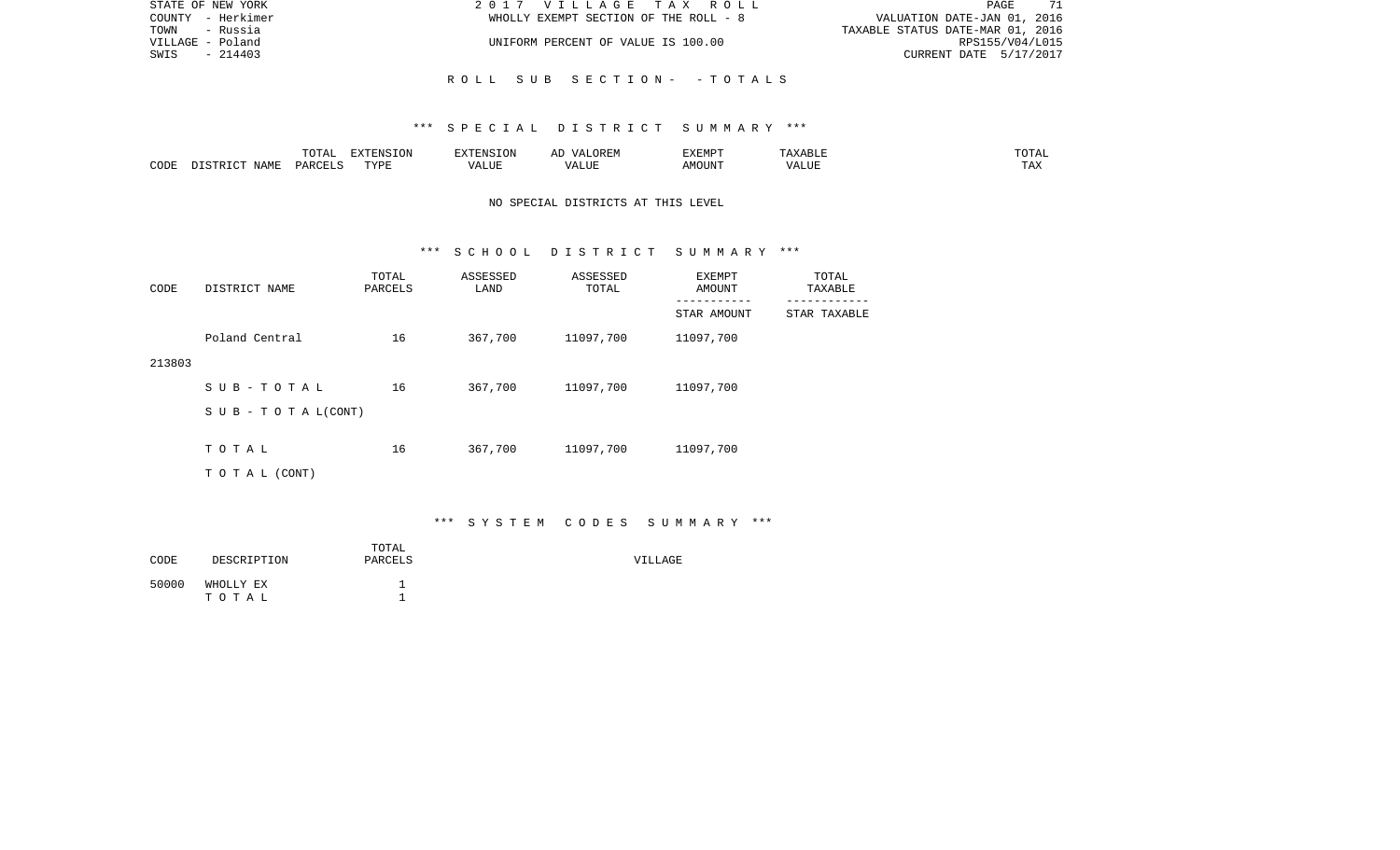| STATE OF NEW YORK | 2017 VILLAGE TAX ROLL                 | 72<br>PAGE                       |
|-------------------|---------------------------------------|----------------------------------|
| COUNTY - Herkimer | WHOLLY EXEMPT SECTION OF THE ROLL - 8 | VALUATION DATE-JAN 01, 2016      |
| TOWN - Russia     |                                       | TAXABLE STATUS DATE-MAR 01, 2016 |
| VILLAGE - Poland  | UNIFORM PERCENT OF VALUE IS 100.00    | RPS155/V04/L015                  |
| SWIS - 214403     |                                       | CURRENT DATE 5/17/2017           |
|                   |                                       |                                  |
|                   |                                       |                                  |

### \*\*\* E X E M P T I O N S U M M A R Y \*\*\*

R O L L S U B S E C T I O N - - T O T A L S

| CODE  | DESCRIPTION | TOTAL<br>PARCELS | VILLAGE   |
|-------|-------------|------------------|-----------|
| 13100 | MUN OWNED   | 10               | 10525,500 |
| 13350 | MUN CITY    |                  | 157,000   |
| 13500 | TOWN-GEN    |                  | 14,800    |
| 13650 | VLG/OTHER   | 2                | 400,400   |
|       | TOTAL       | 15               | 11097,700 |
|       |             |                  |           |

## \*\*\* G R A N D T O T A L S \*\*\*

| ROLL<br><b>SEC</b> | DESCRIPTION                                    | TOTAL<br>PARCELS | ASSESSED<br>LAND | ASSESSED<br>TOTAL | EXEMPT<br>AMOUNT | TOTAL<br>TAXABLE | TOTAL<br>TAX |
|--------------------|------------------------------------------------|------------------|------------------|-------------------|------------------|------------------|--------------|
|                    |                                                |                  |                  |                   | STAR AMOUNT      | STAR TAXABLE     |              |
| Ω                  | RS 8 TOTAL<br>SPEC DIST TAXES<br>WHOLLY FYFMOT | $\epsilon$       | 367,700          | 11097,700         | 11,097,700       |                  |              |

8 WHOLLY EXEMPT 16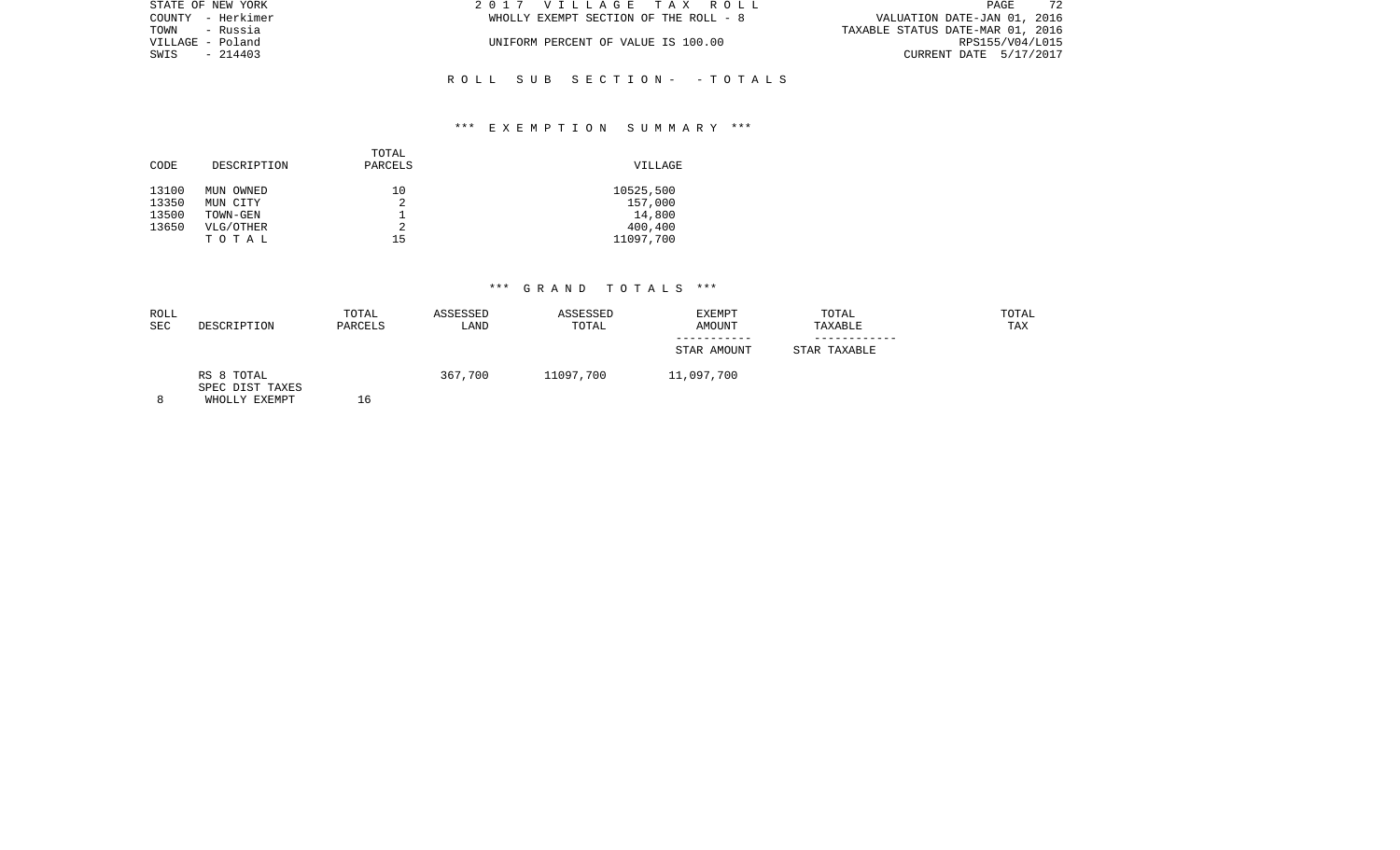| STATE OF NEW YORK | 2017 VILLAGE TAX ROLL                 | 73<br>PAGE                       |
|-------------------|---------------------------------------|----------------------------------|
| COUNTY - Herkimer | WHOLLY EXEMPT SECTION OF THE ROLL - 8 | VALUATION DATE-JAN 01, 2016      |
| TOWN<br>- Russia  |                                       | TAXABLE STATUS DATE-MAR 01, 2016 |
| VILLAGE - Poland  | UNIFORM PERCENT OF VALUE IS 100.00    | RPS155/V04/L015                  |
| $-214403$<br>SWIS |                                       | CURRENT DATE 5/17/2017           |
|                   |                                       |                                  |

### R O L L S E C T I O N T O T A L S

### \*\*\* S P E C I A L D I S T R I C T S U M M A R Y \*\*\*

|      |                                 | '∩Ͳ∆<br>. U 1 1 1 1             | EXTENSION |                 | .)REM<br>$\mathcal{M}$ $\Delta$ . | EXEMPT  |               | ית מ             |
|------|---------------------------------|---------------------------------|-----------|-----------------|-----------------------------------|---------|---------------|------------------|
| CODE | $\Lambda \Delta M$ <sup>T</sup> | $\cap$ TT (<br>DAD <sub>1</sub> | TVDF<br>. | דד דו<br>1.1177 | $\sqrt{ }$<br>.                   | `^OUN'i | T T T<br>ט בר | $- - - -$<br>⊥⇔∧ |

## NO SPECIAL DISTRICTS AT THIS LEVEL

#### \*\*\* S C H O O L D I S T R I C T S U M M A R Y \*\*\*

| CODE   | DISTRICT NAME                    | TOTAL<br>PARCELS | ASSESSED<br>LAND | ASSESSED<br>TOTAL | EXEMPT<br>AMOUNT<br>-------- | TOTAL<br>TAXABLE |
|--------|----------------------------------|------------------|------------------|-------------------|------------------------------|------------------|
|        |                                  |                  |                  |                   | STAR AMOUNT                  | STAR TAXABLE     |
|        | Poland Central                   | 16               | 367,700          | 11097,700         | 11097,700                    |                  |
| 213803 |                                  |                  |                  |                   |                              |                  |
|        | SUB-TOTAL                        | 16               | 367,700          | 11097,700         | 11097,700                    |                  |
|        | $S \cup B - T \cup T A L (CONT)$ |                  |                  |                   |                              |                  |
|        |                                  |                  |                  |                   |                              |                  |
|        | TOTAL                            | 16               | 367,700          | 11097,700         | 11097,700                    |                  |
|        | TO TAL (CONT)                    |                  |                  |                   |                              |                  |

## \*\*\* S Y S T E M C O D E S S U M M A R Y \*\*\*

| CODE  | DESCRIPTION        | TOTAL<br>PARCELS | VILLAGE |
|-------|--------------------|------------------|---------|
| 50000 | WHOLLY EX<br>TOTAL |                  |         |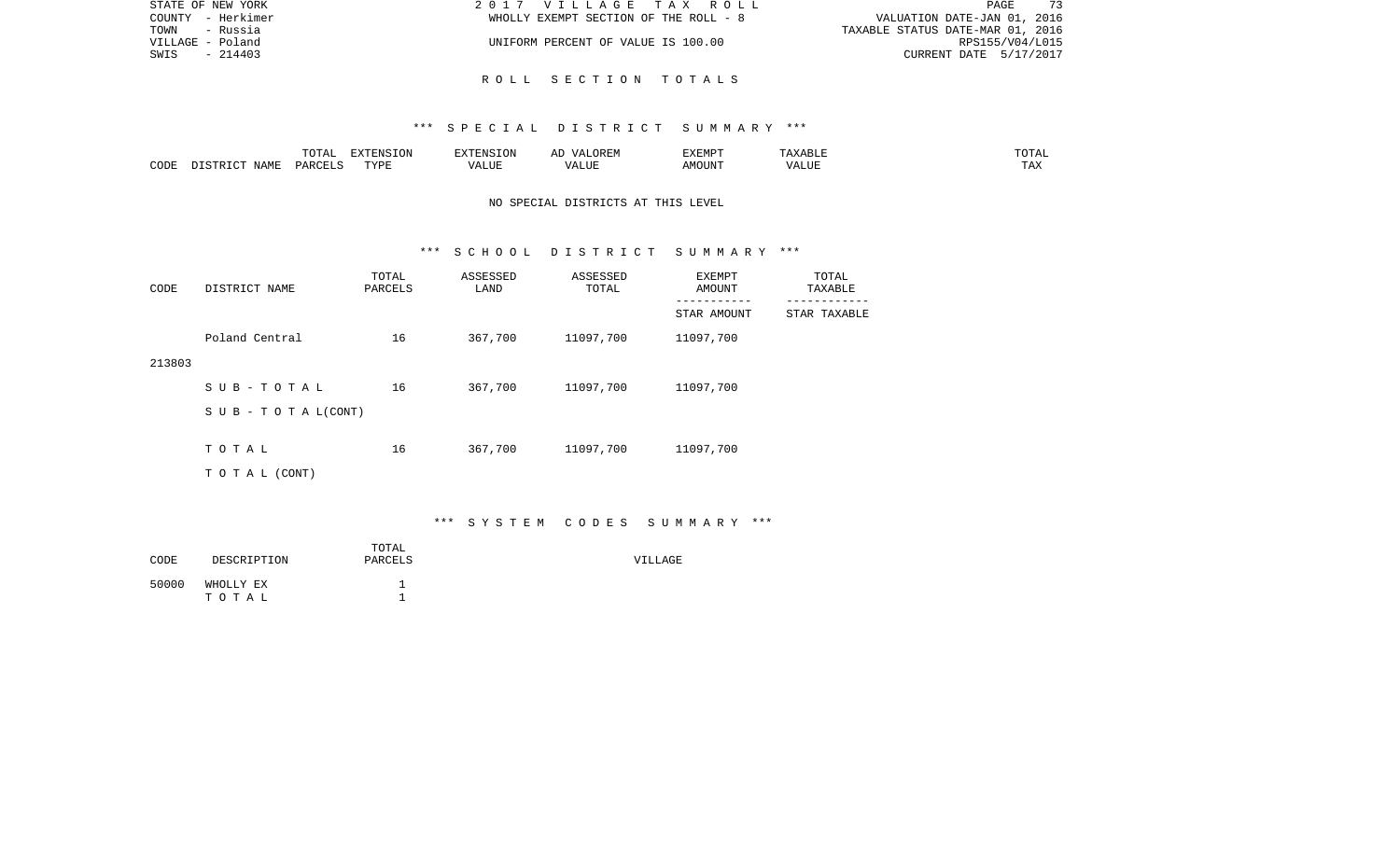| STATE OF NEW YORK | 2017 VILLAGE TAX ROLL                 | 74<br>PAGE                       |
|-------------------|---------------------------------------|----------------------------------|
| COUNTY - Herkimer | WHOLLY EXEMPT SECTION OF THE ROLL - 8 | VALUATION DATE-JAN 01, 2016      |
| TOWN<br>- Russia  |                                       | TAXABLE STATUS DATE-MAR 01, 2016 |
| VILLAGE - Poland  | UNIFORM PERCENT OF VALUE IS 100.00    | RPS155/V04/L015                  |
| SWIS<br>$-214403$ |                                       | CURRENT DATE 5/17/2017           |
|                   |                                       |                                  |

R O L L S E C T I O N T O T A L S

### \*\*\* E X E M P T I O N S U M M A R Y \*\*\*

| DESCRIPTION<br>CODE                                                                         | PARCELS       | VILLAGE                                                |
|---------------------------------------------------------------------------------------------|---------------|--------------------------------------------------------|
| 13100<br>MUN OWNED<br>13350<br>MUN CITY<br>13500<br>TOWN-GEN<br>13650<br>VLG/OTHER<br>TOTAL | 10<br>2<br>15 | 10525,500<br>157,000<br>14,800<br>400,400<br>11097,700 |

# \*\*\* G R A N D T O T A L S \*\*\*

| ROLL<br><b>SEC</b> | DESCRIPTION                                    | TOTAL<br>PARCELS | ASSESSED<br>LAND | ASSESSED<br>TOTAL | EXEMPT<br>AMOUNT | TOTAL<br>TAXABLE | TOTAL<br>TAX |
|--------------------|------------------------------------------------|------------------|------------------|-------------------|------------------|------------------|--------------|
|                    |                                                |                  |                  |                   | STAR AMOUNT      | STAR TAXABLE     |              |
|                    | RS 8 TOTAL<br>SPEC DIST TAXES<br>WHOLLY FYFMDT | 16               | 367,700          | 11097,700         | 11,097,700       |                  |              |

8 WHOLLY EXEMPT 16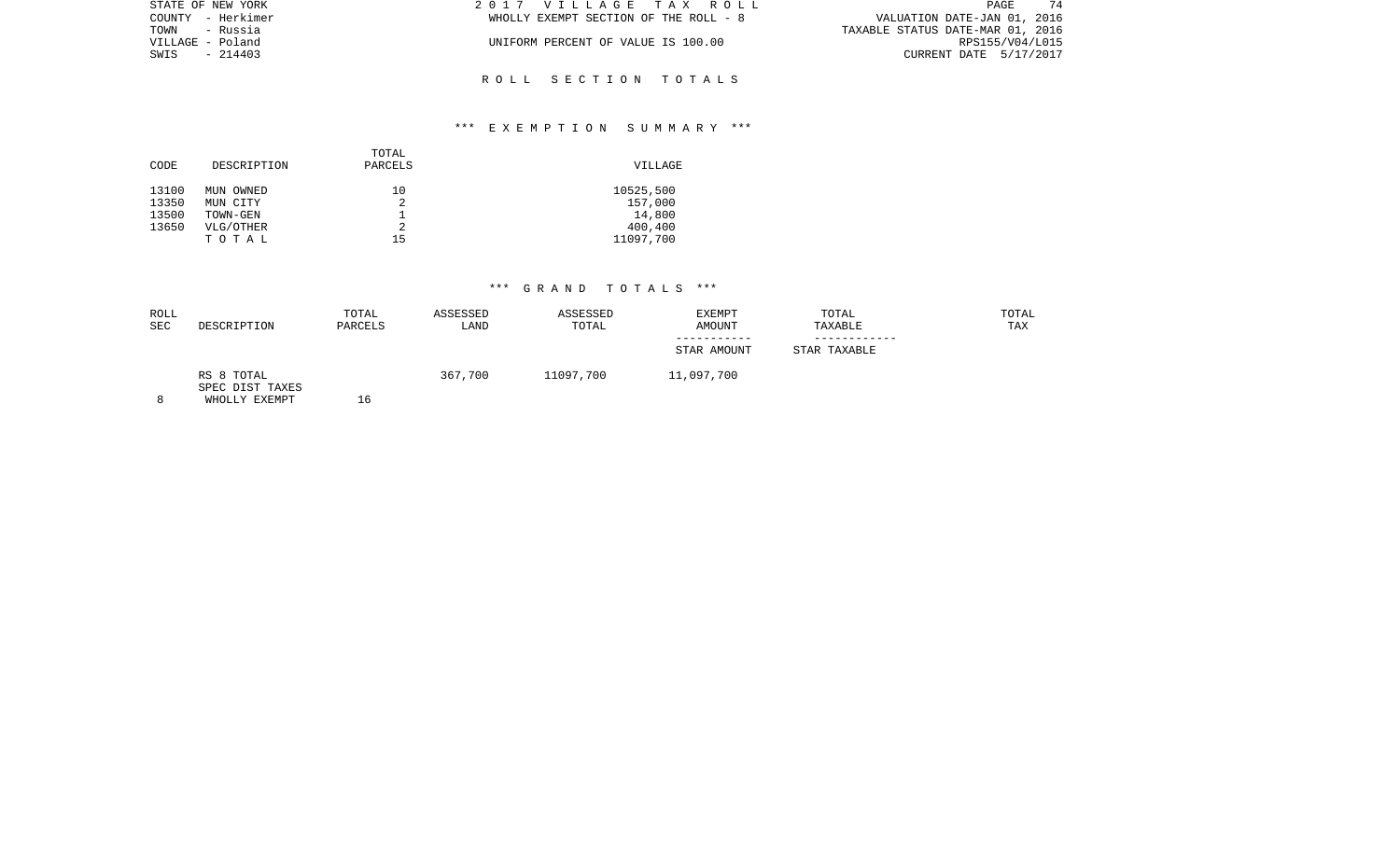| STATE OF NEW YORK | 2017 VILLAGE TAX ROLL |  |                                  | <b>PAGE</b>     |  |
|-------------------|-----------------------|--|----------------------------------|-----------------|--|
| COUNTY - Herkimer |                       |  | VALUATION DATE-JAN 01, 2016      |                 |  |
| TOWN<br>- Russia  | SWIS TOTALS           |  | TAXABLE STATUS DATE-MAR 01, 2016 |                 |  |
| VILLAGE - Poland  |                       |  |                                  | RPS155/V04/L015 |  |
| SWIS<br>- 214403  |                       |  | CURRENT DATE 5/17/2017           |                 |  |

### \*\*\* S P E C I A L D I S T R I C T S U M M A R Y \*\*\*

| CODE | DISTRICT NAME      | TOTAL<br>PARCELS | EXTENSION<br>TYPE | <b>EXTENSION</b><br>VALUE | VALOREM<br>AD<br>VALUE | <b>EXEMPT</b><br><b>AMOUNT</b> | TAXABLE<br>VALUE | TAX<br>RATE | TOTAL<br>TAX |
|------|--------------------|------------------|-------------------|---------------------------|------------------------|--------------------------------|------------------|-------------|--------------|
|      | XC391 Water relevy |                  | MOVTAX            | 15.89                     |                        |                                | .5.89            |             | 115.89       |

### \*\*\* S C H O O L D I S T R I C T S U M M A R Y \*\*\*

| CODE   | DISTRICT NAME                    | TOTAL<br>PARCELS | ASSESSED<br>LAND | ASSESSED<br>TOTAL | <b>EXEMPT</b><br>AMOUNT | TOTAL<br>TAXABLE |  |
|--------|----------------------------------|------------------|------------------|-------------------|-------------------------|------------------|--|
|        |                                  |                  |                  |                   | STAR AMOUNT             | STAR TAXABLE     |  |
|        | Poland Central                   | 188              | 2370,700         | 27811,608         | 11120,306               | 16,691,302       |  |
| 213803 |                                  |                  |                  |                   | 3076,100                | 13,615,202       |  |
|        | SUB-TOTAL                        | 188              | 2370,700         | 27811,608         | 11120,306               | 16,691,302       |  |
|        | $S \cup B - T \cup T A L (CONT)$ |                  |                  |                   | 3076,100                | 13,615,202       |  |
|        | TOTAL                            | 188              | 2370,700         | 27811,608         | 11120,306               | 16,691,302       |  |
|        | TO TAL (CONT)                    |                  |                  |                   | 3076,100                | 13,615,202       |  |

### \*\*\* S Y S T E M C O D E S S U M M A R Y \*\*\*

| CODE  | DESCRIPTION        | TOTAL<br>PARCELS | VILLAGE |
|-------|--------------------|------------------|---------|
| 50000 | WHOLLY EX<br>тотаь |                  |         |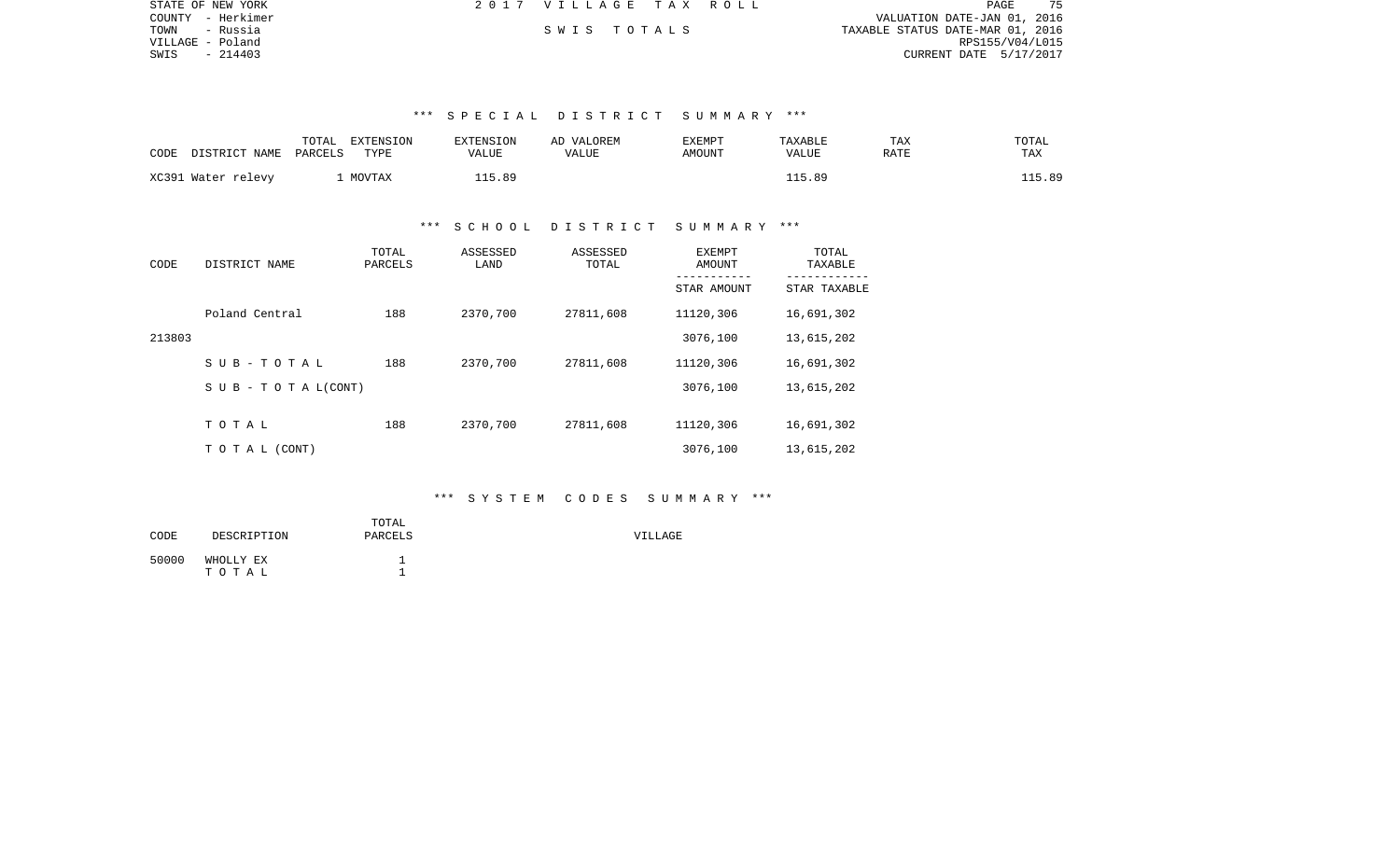| STATE OF NEW YORK | 2017 VILLAGE TAX ROLL | PAGE                             | 76 |
|-------------------|-----------------------|----------------------------------|----|
| COUNTY - Herkimer |                       | VALUATION DATE-JAN 01, 2016      |    |
| TOWN<br>- Russia  | SWIS TOTALS           | TAXABLE STATUS DATE-MAR 01, 2016 |    |
| VILLAGE - Poland  |                       | RPS155/V04/L015                  |    |
| SWIS<br>- 214403  |                       | CURRENT DATE 5/17/2017           |    |

### \*\*\* E X E M P T I O N S U M M A R Y \*\*\*

| CODE  | DESCRIPTION | TOTAL<br>PARCELS | VILLAGE   |
|-------|-------------|------------------|-----------|
| 13100 | MUN OWNED   | 10               | 10525,500 |
| 13350 | MUN CITY    | 2                | 157,000   |
| 13500 | TOWN-GEN    |                  | 14,800    |
| 13650 | VLG/OTHER   | 2                | 400,400   |
| 41123 | VET WAR T   | 3                | 31,350    |
| 41133 | VET COM T   | 8                | 173,075   |
| 41143 | VET DIS T   |                  | 22,620    |
| 47100 | Mass Telec  |                  | 292       |
|       | тотаь       | 28               | 11325,037 |

### \*\*\* G R A N D T O T A L S \*\*\*

| ROLL<br>SEC | DESCRIPTION                               | TOTAL<br>PARCELS | ASSESSED<br>LAND | ASSESSED<br>TOTAL | <b>EXEMPT</b><br>AMOUNT | TOTAL<br>TAXABLE |             |                                  |
|-------------|-------------------------------------------|------------------|------------------|-------------------|-------------------------|------------------|-------------|----------------------------------|
|             |                                           |                  |                  |                   | STAR AMOUNT             | STAR TAXABLE     | TAX<br>RATE |                                  |
|             | Village Tax<br>SPEC DIST TAXES<br>TAXABLE | 164              | 1980,500         | 14826,600         | 227,045                 | 14,599,555       | 3.856466    | 56,302.62<br>115.89<br>56,418.51 |
|             | Village Tax<br>SPEC DIST TAXES            |                  |                  | 225,987           |                         | 225,987          | 3.856466    | 871.52                           |
| 5           | SPECIAL FRANCHISE                         | 3                |                  |                   |                         |                  |             | 871.52                           |
|             | Village Tax<br>SPEC DIST TAXES            |                  | 22,500           | 1661,321          | 292                     | 1,661,029        | 3.856466    | 6,405.69                         |
| 6           | UTILITIES & N.C.                          | 5                |                  |                   |                         |                  |             | 6,405.69                         |
|             | RS 8 TOTAL<br>SPEC DIST TAXES             |                  | 367,700          | 11097,700         | 11,097,700              |                  |             |                                  |
| 8           | WHOLLY EXEMPT                             | 16               |                  |                   |                         |                  |             |                                  |
|             | Village Tax                               |                  | 2370,700         | 27811,608         | 11,325,037              | 16,486,571       | 3.856466    | 63,579.83                        |